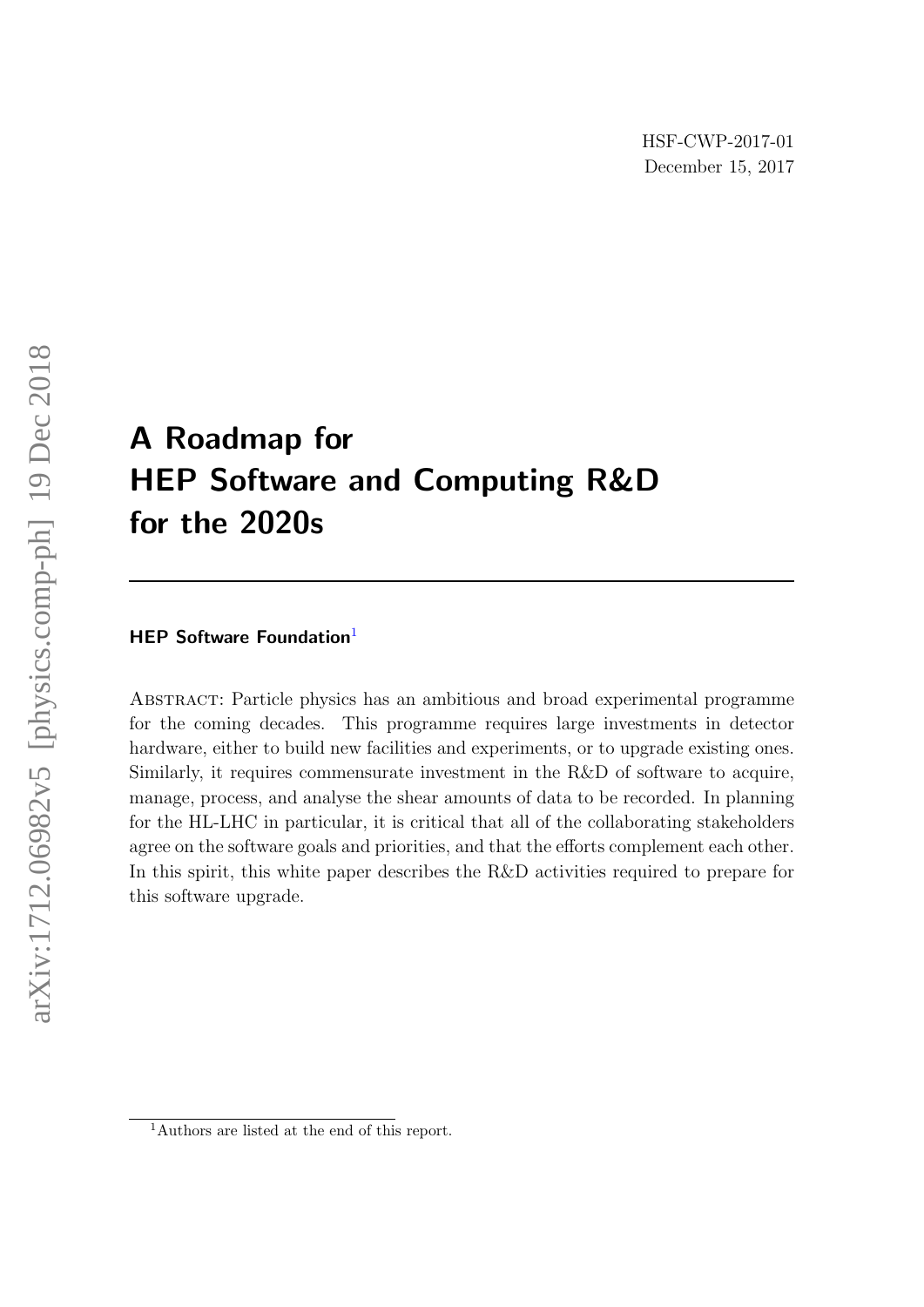# Contents

| 1                            | Introduction                             |                                                                    |    |  |  |  |  |  |  |
|------------------------------|------------------------------------------|--------------------------------------------------------------------|----|--|--|--|--|--|--|
| $\boldsymbol{2}$             | <b>Software and Computing Challenges</b> |                                                                    |    |  |  |  |  |  |  |
| 3                            | <b>Programme of Work</b>                 |                                                                    |    |  |  |  |  |  |  |
|                              | 3.1                                      | Physics Generators                                                 | 11 |  |  |  |  |  |  |
|                              | 3.2                                      | Detector Simulation                                                | 15 |  |  |  |  |  |  |
|                              | 3.3                                      | Software Trigger and Event Reconstruction                          | 23 |  |  |  |  |  |  |
|                              | 3.4                                      | Data Analysis and Interpretation                                   | 27 |  |  |  |  |  |  |
|                              | 3.5                                      | Machine Learning                                                   | 32 |  |  |  |  |  |  |
|                              | 3.6                                      | Data Organisation, Management and Access                           | 36 |  |  |  |  |  |  |
|                              | 3.7                                      | Facilities and Distributed Computing                               | 41 |  |  |  |  |  |  |
|                              | 3.8                                      | Data-Flow Processing Framework                                     | 45 |  |  |  |  |  |  |
|                              | 3.9                                      | Conditions Data                                                    | 48 |  |  |  |  |  |  |
|                              |                                          | 3.10 Visualisation                                                 | 51 |  |  |  |  |  |  |
|                              |                                          | 3.11 Software Development, Deployment, Validation and Verification | 53 |  |  |  |  |  |  |
|                              |                                          | 3.12 Data and Software Preservation                                | 58 |  |  |  |  |  |  |
|                              |                                          | 3.13 Security                                                      | 61 |  |  |  |  |  |  |
| $\overline{4}$               | Training and Careers                     |                                                                    |    |  |  |  |  |  |  |
|                              | 4.1                                      | Training Challenges                                                | 66 |  |  |  |  |  |  |
|                              | 4.2                                      | Possible Directions for Training                                   | 67 |  |  |  |  |  |  |
|                              | 4.3                                      | Career Support and Recognition                                     | 68 |  |  |  |  |  |  |
| $5\overline{)}$              |                                          | Conclusions                                                        | 69 |  |  |  |  |  |  |
| Appendix A List of Workshops |                                          |                                                                    |    |  |  |  |  |  |  |
| Appendix B Glossary          |                                          |                                                                    |    |  |  |  |  |  |  |
| References                   |                                          |                                                                    |    |  |  |  |  |  |  |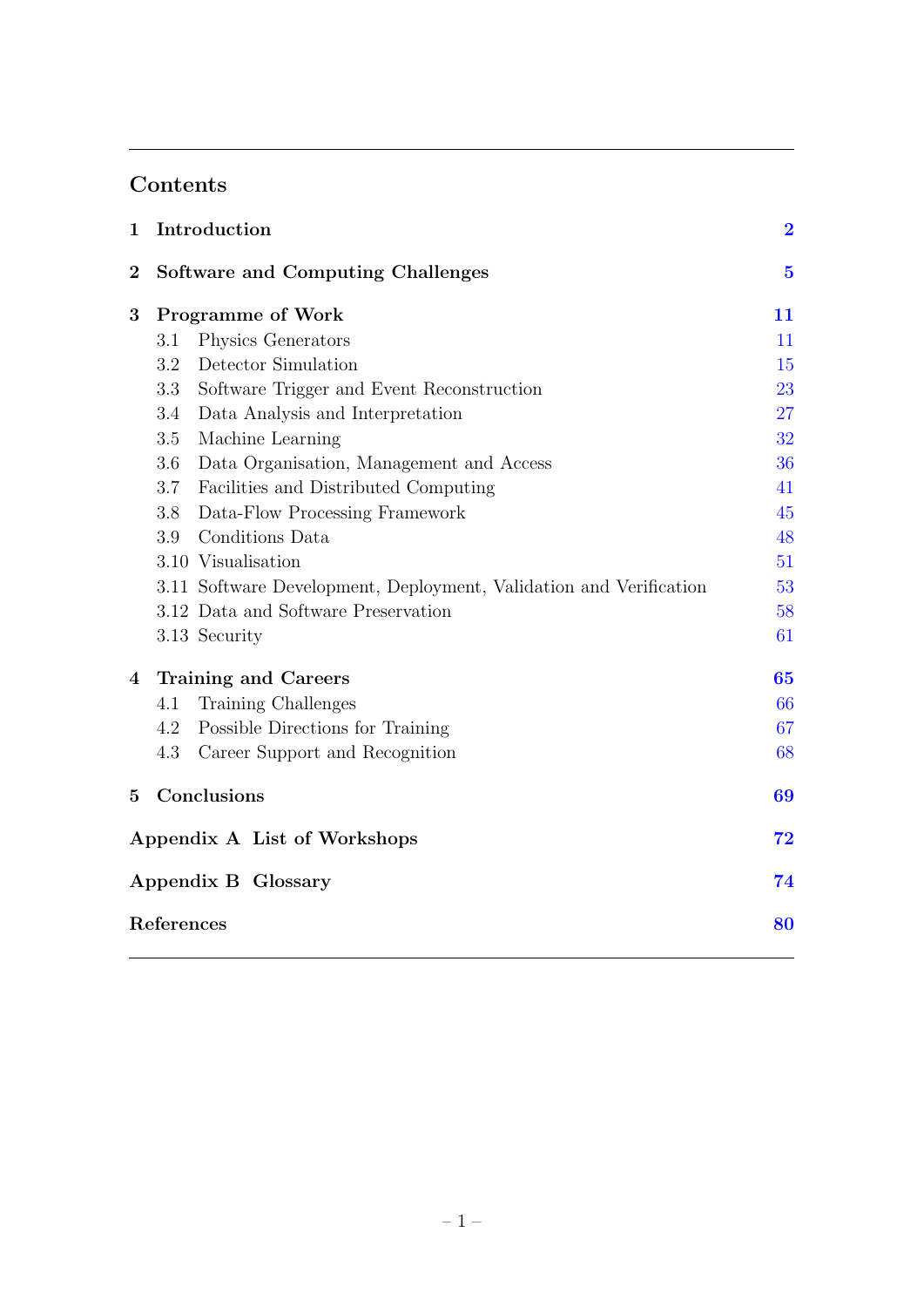# <span id="page-2-0"></span>1 Introduction

Particle physics has an ambitious experimental programme for the coming decades. The programme supports the strategic goals of the particle physics community that have been laid out by the European Strategy for Particle Physics [\[1\]](#page-80-1) and by the Particle Physics Project Prioritization Panel (P5) [\[2\]](#page-80-2) in the United States [\[3\]](#page-80-3). Broadly speaking, the scientific goals are:

- Exploit the discovery of the Higgs boson as a precision tool for investigating Standard Model (SM) and Beyond the Standard Model (BSM) physics.
- Study the decays of  $b$  and  $c$ -hadrons, and tau leptons, in the search for manifestations of BSM physics, and investigate matter-antimatter differences.
- Search for signatures of dark matter.
- Probe neutrino oscillations and masses.
- Study the Quark Gluon Plasma state of matter in heavy-ion collisions.
- Explore the unknown.

The High-Luminosity Large Hadron Collider (HL-LHC) [\[4](#page-80-4)[–6\]](#page-80-5) will be a major upgrade of the current LHC [\[7\]](#page-80-6) supporting the aim of an in-depth investigation of the properties of the Higgs boson and its couplings to other particles (Figure [1\)](#page-3-0). The ATLAS [\[8\]](#page-80-7) and CMS [\[9\]](#page-80-8) collaborations will continue to make measurements in the Higgs sector, while searching for new physics Beyond the Standard Model (BSM). Should a BSM discovery be made, a full exploration of that physics will be pursued. Such BSM physics may help shed light on the nature of dark matter, which we know makes up the majority of gravitational matter in the universe, but which does not interact via the electromagnetic or strong nuclear forces [\[10\]](#page-80-9).

The LHCb experiment at the LHC [\[11\]](#page-80-10) and the Belle II experiment at KEK [\[12\]](#page-80-11) study various aspects of heavy flavour physics (b- and c-quark, and tau-lepton physics), where quantum influences of very high mass particles manifest themselves in lower energy phenomena. Their primary goal is to look for BSM physics, either by studying CP violation (that is, asymmetries in the behaviour of particles and their corresponding antiparticles) or modifications in rate or angular distributions in rare heavy-flavour decays. Current manifestations of such asymmetries do not explain why our universe is so matter dominated. These flavour physics programmes are related to BSM searches through effective field theory, and powerful constraints on new physics keep coming from such studies.

The study of neutrinos, their mass and oscillations, can also shed light on matterantimatter asymmetry. The DUNE experiment will provide a huge improvement in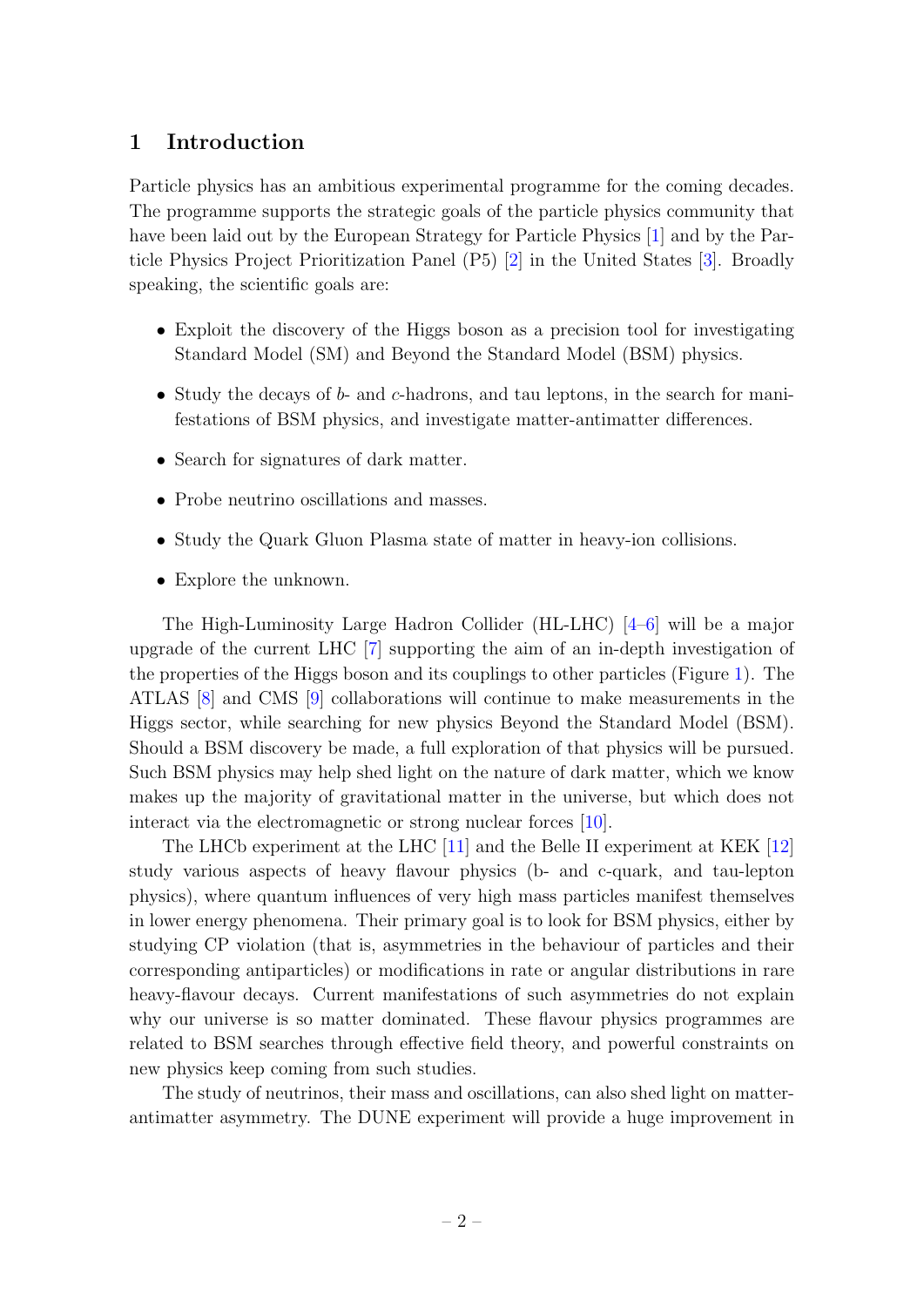<span id="page-3-0"></span>

| <b>LHC / HL-LHC Plan</b>        |                    |      |                     |       |                                                                          |      |                          |                                     |      | HL-LHC PROJECT                        |        |  |          |                    |                |                          |
|---------------------------------|--------------------|------|---------------------|-------|--------------------------------------------------------------------------|------|--------------------------|-------------------------------------|------|---------------------------------------|--------|--|----------|--------------------|----------------|--------------------------|
| <b>LHC</b>                      |                    |      |                     |       |                                                                          |      | <b>HL-LHC</b>            |                                     |      |                                       |        |  |          |                    |                |                          |
| Run 2<br><b>EYETS</b><br>13 TeV |                    |      |                     | Run 3 |                                                                          |      | Run 4 - 5                |                                     |      |                                       |        |  |          |                    |                |                          |
|                                 |                    |      |                     |       | LS <sub>2</sub><br>14 TeV                                                |      |                          | LS <sub>3</sub>                     |      |                                       | 14 TeV |  |          |                    | energy         |                          |
|                                 |                    |      |                     |       | injector upgrade<br>Cryo RF P4<br>P7 11 T dip. coll.<br>Civil Eng. P1-P5 |      |                          | cryolimit<br>interaction<br>regions |      | <b>HL-LHC</b><br>installation         |        |  | 5 to 7 x | nominal luminosity |                |                          |
| 2015                            | 2016               | 2017 | 2018                | 2019  | 2020                                                                     | 2021 | 2022                     | 2023                                | 2024 | 2025                                  | 2026   |  |          |                    | 2038           |                          |
|                                 | nominal luminosity |      | 2 x nom. luminosity |       | <b>ATLAS - CMS</b><br>upgrade phase 1<br><b>ALICE - LHCb</b><br>upgrade  |      | 2.5 x nominal luminosity | radiation<br>damage                 |      | <b>ATLAS - CMS</b><br>upgrade phase 2 |        |  |          |                    |                |                          |
|                                 | $30 fb^{-1}$       |      | 150 $fb^{-1}$       |       |                                                                          |      |                          | $300 fb^{-1}$                       |      |                                       |        |  |          |                    | $3000 fb^{-1}$ | integrated<br>luminosity |

Figure 1: The current schedule for the LHC and HL-LHC upgrade and run [\[4\]](#page-80-4). Currently, the start of the HL-LHC run is foreseen for mid 2026. The long shutdowns, LS2 and LS3, will be used to upgrade both the accelerator and the detector hardware.

<span id="page-3-1"></span>

| Fermilab Program Planning<br>20-Feb-17                                                   |                    |                 |                  |                  |                  |                  |                                   |               |             |             |               |                  |             |
|------------------------------------------------------------------------------------------|--------------------|-----------------|------------------|------------------|------------------|------------------|-----------------------------------|---------------|-------------|-------------|---------------|------------------|-------------|
|                                                                                          |                    |                 |                  |                  |                  |                  | LONG-RANGE PLAN: DRAFT Version 7a |               |             |             |               |                  |             |
|                                                                                          |                    | <b>FY16</b>     |                  | <b>FY17 FY18</b> | <b>FY19</b>      | <b>FY20</b>      | <b>FY21</b>                       | <b>FY22</b>   | <b>FY23</b> | <b>FY24</b> | <b>FY25</b>   | <b>FY26</b>      |             |
| LBNF/PIP II                                                                              | LBNF/PIP II        |                 |                  |                  |                  |                  |                                   | <b>LBNF</b>   | <b>LBNF</b> |             | LBNF / PIP II |                  |             |
|                                                                                          | <b>SANFORD</b>     |                 |                  |                  |                  |                  | <b>DUNE</b>                       | <b>DUNE</b>   | <b>DUNE</b> | <b>DUNE</b> | <b>DUNE</b>   | <b>DUNE</b>      |             |
|                                                                                          |                    | <b>MINOS+</b>   | <b>OPEN</b>      | <b>OPEN</b>      | <b>OPEN</b>      | <b>OPEN</b>      | <b>OPEN</b>                       | <b>OPEN</b>   | <b>OPEN</b> | <b>OPEN</b> |               |                  |             |
| <b>NuMI</b>                                                                              | МΙ                 | <b>MINERVA</b>  | <b>MINERvA</b>   | <b>MINERvA</b>   | <b>OPEN</b>      | <b>OPEN</b>      | <b>OPEN</b>                       | <b>OPEN</b>   | <b>OPEN</b> | <b>OPEN</b> |               |                  | $\mathbf v$ |
|                                                                                          |                    | <b>NOvA</b>     | <b>NOvA</b>      | <b>NOvA</b>      | <b>NOvA</b>      | <b>NOvA</b>      | <b>NOvA</b>                       |               |             |             |               |                  |             |
|                                                                                          |                    | uBooNE          | uBooNH           | <b>uBooNE</b>    | <b>uBooNE</b>    | <b>UBooNE</b>    | <b>µBooNE</b>                     |               |             |             |               | <b>OPEN</b>      |             |
| <b>BNB</b>                                                                               | В                  |                 | <b>CARUS</b>     | <b>ICARUS</b>    | <b>ICARUS</b>    | <b>ICARUS</b>    | <b>ICARUS</b>                     | <b>ICARUS</b> |             |             |               | <b>OPEN</b>      |             |
|                                                                                          |                    |                 | <b>SBND</b>      | <b>SBND</b>      | <b>SBND</b>      | <b>SBND</b>      | <b>SBND</b>                       | <b>SBND</b>   |             |             |               | <b>OPEN</b>      |             |
|                                                                                          | <b>Muon Campus</b> | $g-2$           | $g-2$            | $g-2$            | $g-2$            |                  |                                   |               |             |             |               |                  | μ           |
|                                                                                          |                    | Mu2e            | Mu <sub>2e</sub> | Mu <sub>2e</sub> | Mu <sub>2e</sub> | Mu <sub>2e</sub> | Mu2e                              | Mu 2e         | Mu2e        | Mu2e        |               | Mu <sub>2e</sub> |             |
|                                                                                          | MT                 | <b>FTBF</b>     | <b>FTBF</b>      | <b>FTBF</b>      | <b>FTBF</b>      | <b>FTBF</b>      | <b>FTBF</b>                       | <b>FTBF</b>   | <b>FTBF</b> | <b>FTBF</b> |               | <b>FTBF</b>      |             |
| <b>SY 120</b>                                                                            | МC                 | <b>FTBF</b>     | <b>FTBF</b>      | <b>FTBF</b>      | <b>FTBF</b>      | <b>FTBF</b>      | <b>FTBF</b>                       | <b>FTBF</b>   | <b>FTBF</b> | <b>FTBF</b> |               | <b>FTBF</b>      | р           |
|                                                                                          | NM4                | <b>SeaQuest</b> | <b>SeaQuest</b>  | <b>OPEN</b>      | <b>OPEN</b>      | <b>OPEN</b>      | <b>OPEN</b>                       | <b>OPEN</b>   | <b>OPEN</b> | <b>OPEN</b> |               | <b>OPEN</b>      |             |
|                                                                                          |                    | <b>FY16</b>     | <b>FY17</b>      | <b>FY18</b>      | <b>FY19</b>      | <b>FY20</b>      | <b>FY21</b>                       | <b>FY22</b>   | <b>FY23</b> | <b>FY24</b> | FY25          | <b>FY26</b>      |             |
| Construction / commissioning<br>Summer shutdown<br>Extended running possible<br>Run      |                    |                 |                  |                  |                  |                  |                                   |               |             |             |               |                  |             |
| NOTES:<br>1. Mu2e estimates 4 year running starts mid-FY22 after 18 months commissioning |                    |                 |                  |                  |                  |                  |                                   |               |             |             |               |                  |             |
| 2. DUNE without beam operates in FY25-FY26                                               |                    |                 |                  |                  |                  |                  |                                   |               |             |             |               |                  |             |

Figure 2: Run schedule for the Fermilab facility until 2026 [\[13\]](#page-80-12).

our ability to probe neutrino physics, detecting neutrinos from the Long Baseline Neutrino Facility at Fermilab, as well as linking to astro-particle physics programmes, in particular through the potential detection of supernovas and relic neutrinos. An overview of the experimental programme scheduled at the Fermilab facility is given in Figure [2.](#page-3-1)

In the study of the early universe immediately after the Big Bang, it is critical to understand the phase transition between the highly compressed quark-gluon plasma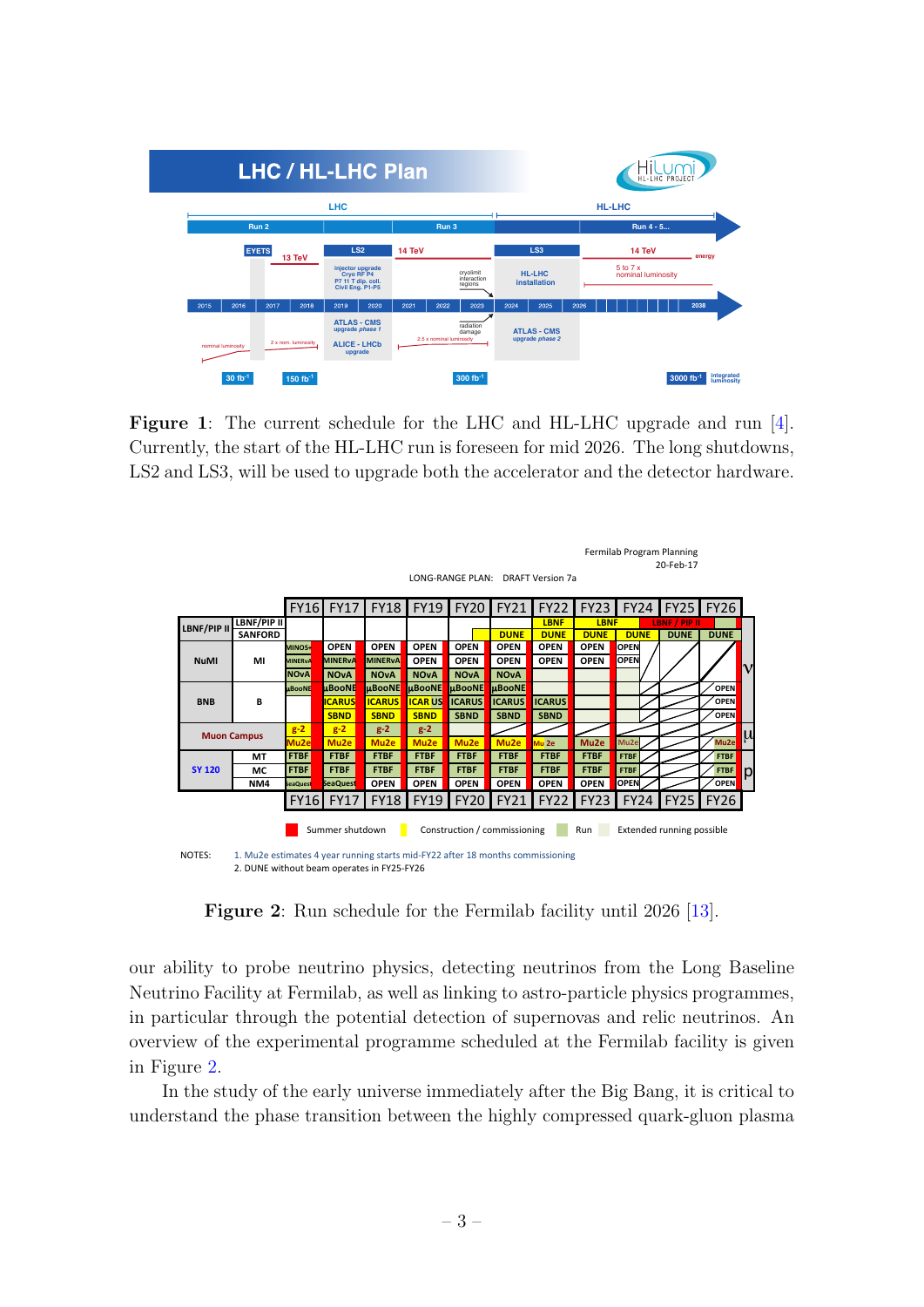and the nuclear matter in the universe today. The ALICE experiment at the LHC [\[14\]](#page-80-13) and the CBM [\[15\]](#page-81-0) and PANDA [\[16\]](#page-81-1) experiments at the Facility for Antiproton and Ion Research (FAIR) are specifically designed to probe this aspect of nuclear and particle physics. In addition ATLAS, CMS and LHCb all contribute to the LHC heavy-ion programme.

These experimental programmes require large investments in detector hardware, either to build new facilities and experiments (e.g., FAIR and DUNE) or to upgrade existing ones (HL-LHC, Belle II). Similarly, they require commensurate investment in the research and development necessary to deploy software to acquire, manage, process, and analyse the data recorded.

For the HL-LHC, which is scheduled to begin taking data in 2026 (Figure [1\)](#page-3-0) and to run into the 2030s, some 30 times more data than the LHC has currently produced will be collected by ATLAS and CMS. As the total amount of LHC data already collected is close to an exabyte, it is clear that the problems to be solved require approaches beyond simply scaling current solutions, assuming Moore's Law and more or less constant operational budgets. The nature of computing hardware (processors, storage, networks) is evolving with radically new paradigms, the quantity of data to be processed is increasing dramatically, its complexity is increasing, and more sophisticated analyses will be required to maximise physics yield. Developing and deploying sustainable software for future and upgraded experiments, given these constraints, is both a technical and a social challenge, as detailed in this paper. An important message of this report is that a "software upgrade" is needed to run in parallel with the hardware upgrades planned for the HL-LHC in order to take full advantage of these hardware upgrades and to complete the HL-LHC physics programme.

In planning for the HL-LHC in particular, it is critical that all of the collaborating stakeholders agree on the software goals and priorities, and that the efforts complement each other. In this spirit, the HEP Software Foundation (HSF) began a planning exercise in late 2016 to prepare a Community White Paper (CWP) [\[17\]](#page-81-2) at the behest of the Worldwide LHC Computing Grid (WLCG) project [\[18\]](#page-81-3). The role of the HSF is to facilitate coordination and common efforts in HEP software and computing internationally and to provide a structure for the community to set goals and priorities for future work. The objective of the CWP is to provide a roadmap for software R&D in preparation for the HL-LHC and for other HEP experiments on a similar timescale, which would identify and prioritise the software research and development investments required:

• to achieve improvements in software efficiency, scalability and performance, and to make use of advances in CPU, storage and network technologies in order to cope with the challenges ahead;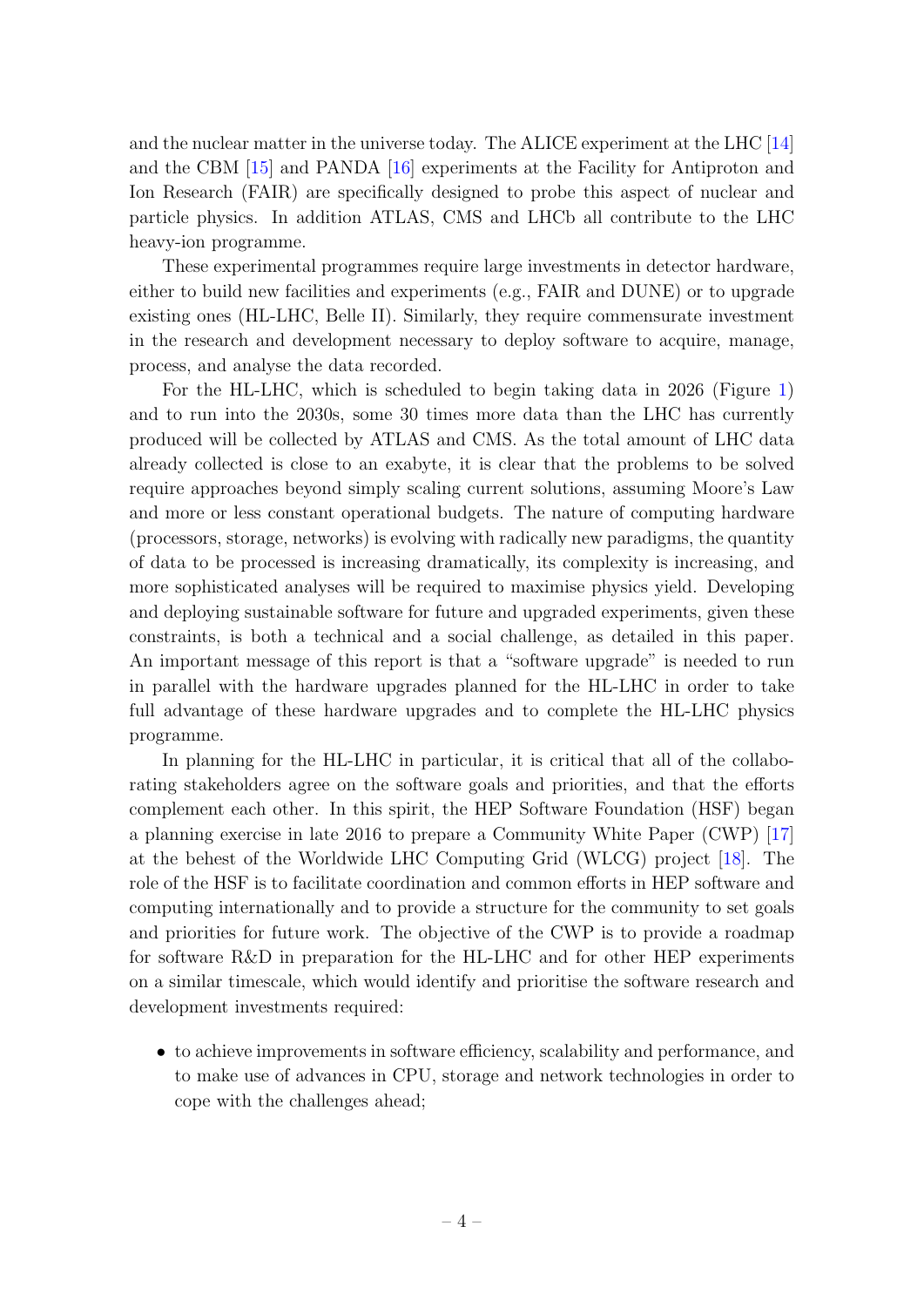- to enable new approaches to computing and software that can radically extend the physics reach of the detectors;
- to ensure the long-term sustainability of the software through the lifetime of the HL- LHC;
- to ensure data and knowledge preservation beyond the lifetime of individual experiments;
- to attract the required new expertise by offering appropriate career recognition to physicists specialising in software development and by an effective training effort to target all software contributors in the community.

The CWP process, organised by the HSF with the participation of the LHC experiments and the wider HEP software and computing community, began with a kick-off workshop at the San Diego Supercomputer Centre (SDSC), USA, in January 2017 and concluded after a final workshop in June 2017 at the Laboratoire d'Annecy de Physique des Particules (LAPP), France, with a large number of intermediate topical workshops and meetings (Appendix [A\)](#page-72-0). The entire CWP process involved an estimated 250 participants.

To reach more widely than the LHC experiments, specific contact was made with individuals with software and computing responsibilities in the Fermilab muon and neutrino experiments, Belle II, the Linear Collider community, as well as various national computing organisations. The CWP process was able to build on all the links established since the inception of the HSF in 2014.

Working groups were established on various topics which were expected to be important parts of the HL-LHC roadmap: Careers, Staffing and Training; Conditions Database; Data Organisation, Management and Access; Data Analysis and Interpretation; Data and Software Preservation; Detector Simulation; Data-Flow Processing Frameworks; Facilities and Distributed Computing; Machine Learning; Physics Generators; Security; Software Development, Deployment and Validation/Verification; Software Trigger and Event Reconstruction; and Visualisation. The work of each working group is summarised in this document.

This document is the result of the CWP process. Investing in the roadmap outlined here will be fruitful for the whole of the HEP programme and may also benefit other projects with similar technical challenges, particularly in astrophysics, e.g., the Square Kilometre Array (SKA) [\[19\]](#page-81-4), the Cherenkov Telescope Array (CTA) [\[20\]](#page-81-5) and the Large Synoptic Survey Telescope (LSST) [\[21\]](#page-81-6).

#### <span id="page-5-0"></span>2 Software and Computing Challenges

Run 2 for the LHC started in 2015 and delivered a proton-proton collision energy of [13 TeV.](http://home.cern/about/engineering/restarting-lhc-why-13-tev) By the end of LHC Run 2 in 2018, it is expected that about  $150 \text{ fb}^{-1}$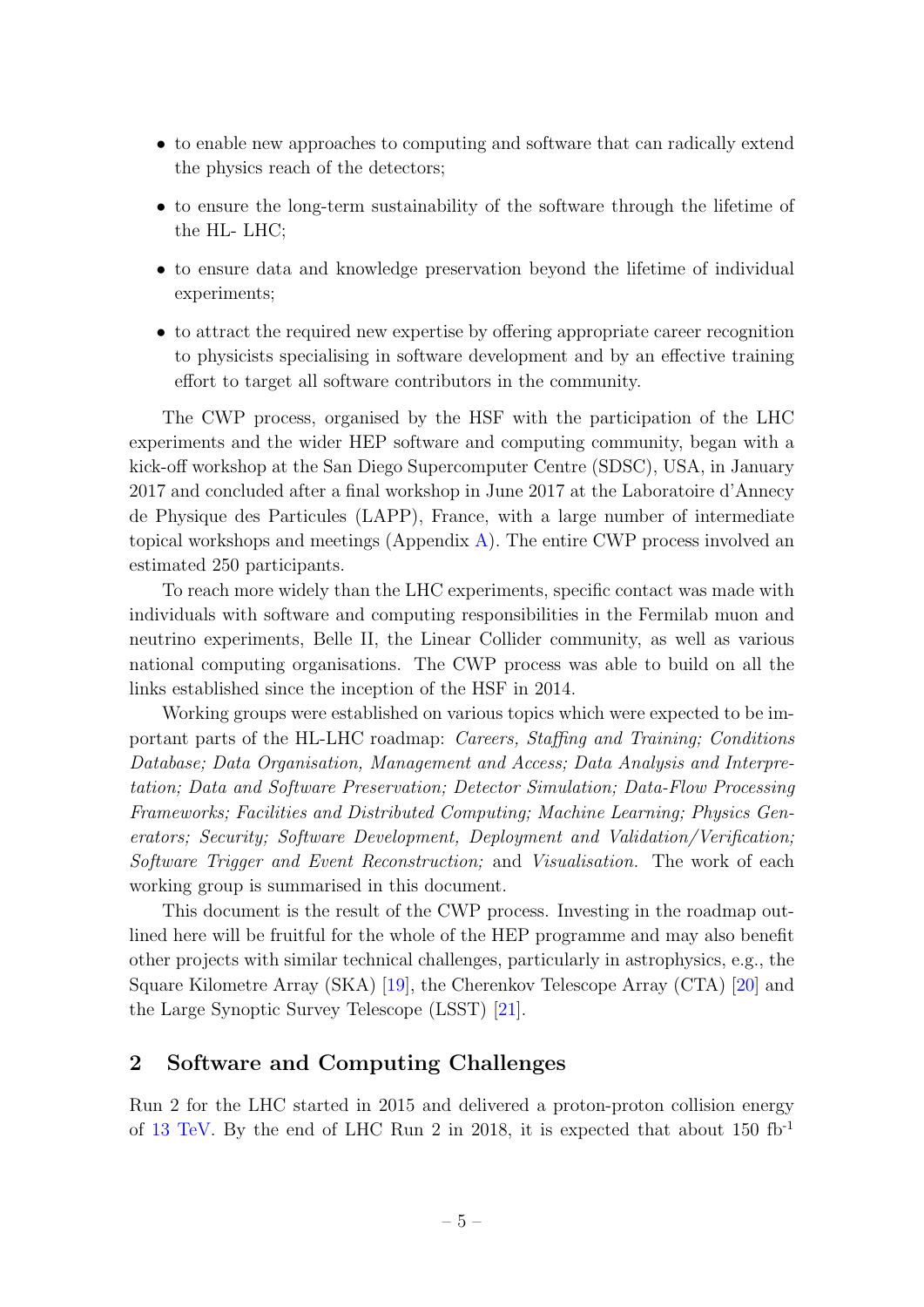<span id="page-6-0"></span>

|                        | Experiment 2017 Disk 2017 Tape |         |             | Total Disk 2017 CPU |  |
|------------------------|--------------------------------|---------|-------------|---------------------|--|
|                        | Pledges                        | Pledges | Tape<br>and | Pledges             |  |
|                        | (PB)                           | (PB)    | Pledges     | (kHS06)             |  |
|                        |                                |         | (PB)        |                     |  |
| <b>ALICE</b>           | 67                             | 68      | 138         | 807                 |  |
| <b>ATLAS</b>           | 172                            | 251     | 423         | 2194                |  |
| <b>CMS</b>             | 123                            | 204     | 327         | 1729                |  |
| <b>LHC<sub>b</sub></b> | 35                             | 67      | 102         | 413                 |  |
| <b>Total</b>           | 400                            | 591     | 990         | 5143                |  |

Table 1: Resources pledged by WLCG sites to the 4 LHC experiments for the year 2017 as described at the September 2017 session of the Computing Resources Scrutiny Group (CRSG).

of physics data will have been collected by both ATLAS and CMS. Together with ALICE and LHCb, the total size of LHC data storage pledged by sites for the year 2017 is around 1 exabyte, as shown in Table [1](#page-6-0) from the LHC's Computing Resource Scrutiny Group (CRSG) [\[22\]](#page-81-7). The CPU allocation from the CRSG for 2017 to each experiment is also shown.

Using an approximate conversion from HS06 [\[23\]](#page-81-8) to CPU cores of 10 means that LHC computing in 2017 is supported by about 500k CPU cores. These resources are deployed ubiquitously, from close to the experiments themselves at CERN to a worldwide distributed computing infrastructure, the WLCG [\[24\]](#page-81-9). Each experiment has developed its own workflow management and data management software to manage its share of WLCG resources.

In order to process the data, the 4 largest LHC experiments have written tens of millions of lines of program code over the last 15 years [\[25](#page-81-10)[–28\]](#page-81-11). This has involved contributions from thousands of physicists and many computing professionals, encompassing a wide range of skills and abilities. The majority of this code was written for a single architecture (x86 64) and with a serial processing model in mind. There is considerable anxiety in the experiments that much of this software is not sustainable, with the original authors no longer in the field and much of the code itself in a poorly maintained state, ill-documented, and lacking tests. This code, which is largely experiment-specific, manages the entire experiment data flow, including data acquisition, high-level triggering, calibration and alignment, simulation, reconstruction (of both real and simulated data), visualisation, and final data analysis.

HEP experiments are typically served with a large set of integrated and configured common software components, which have been developed either in-house or externally. Well-known examples include ROOT [\[29\]](#page-81-12), which is a data analysis toolkit that also plays a critical role in the implementation of experiments' data storage systems, and Geant4 [\[30\]](#page-81-13), a simulation framework through which most detector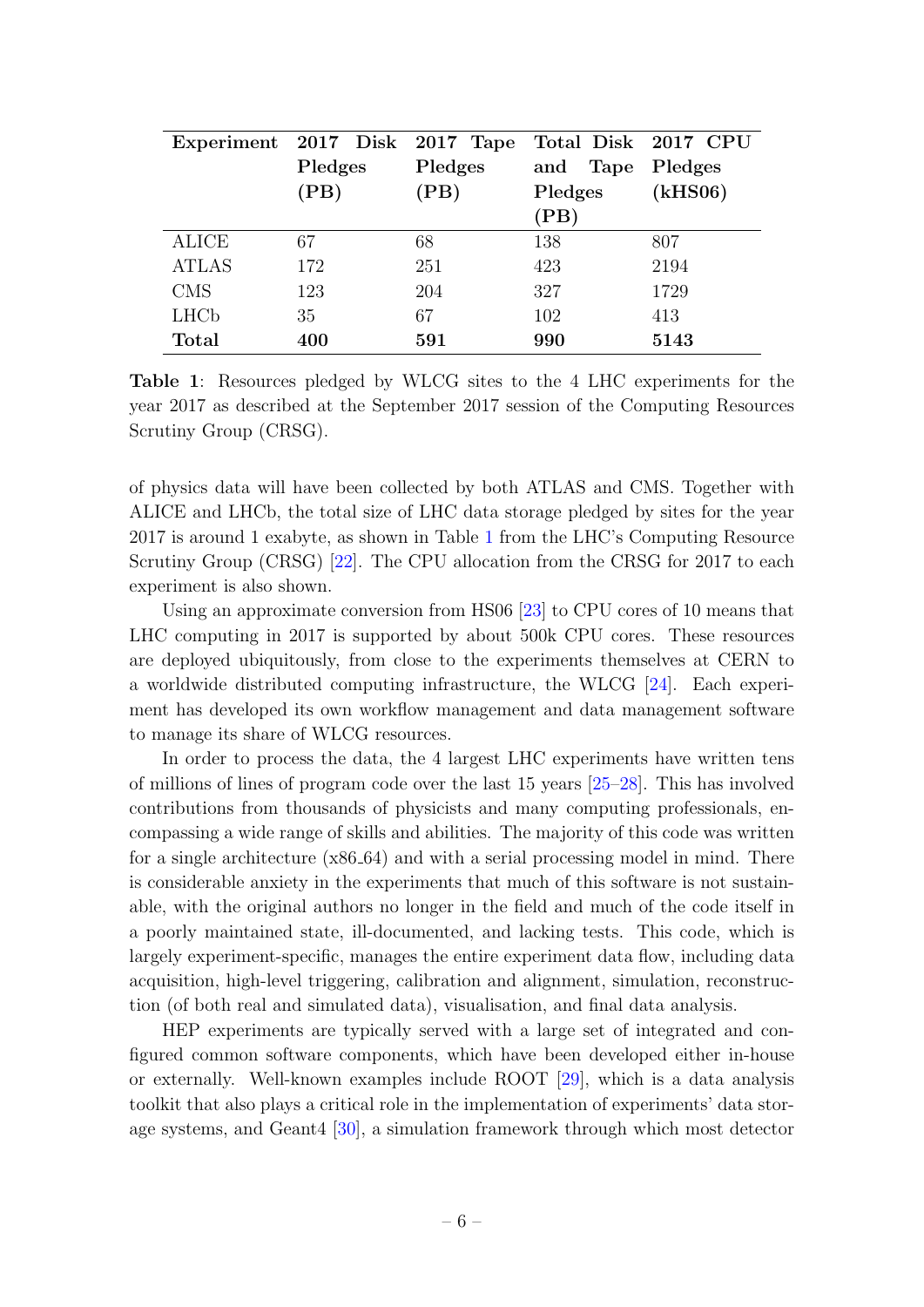<span id="page-7-0"></span>

Figure 3: CMS estimated CPU [\(3a\)](#page-7-0) and disk space [\(3b\)](#page-7-0) resources required into the HL-LHC era, using the current computing model with parameters projected out for the next 12 years [\[39\]](#page-82-0).

simulation is achieved. Other packages provide tools for supporting the development process; they include compilers and scripting languages, as well as tools for integrating, building, testing, and generating documentation. Physics simulation is supported by a wide range of event generators provided by the theory community (PYTHIA [\[31\]](#page-81-14), SHERPA [\[32\]](#page-82-1), ALPGEN [\[33\]](#page-82-2), MADGRAPH [\[34\]](#page-82-3), HERWIG [\[35\]](#page-82-4), amongst many others). There is also code developed to support the computing infrastructure itself, such as the CVMFS distributed caching filesystem [\[36\]](#page-82-5), the Frontier database caching mechanism [\[37\]](#page-82-6), the XRootD file access software [\[38\]](#page-82-7) and a number of storage systems (dCache, DPM, EOS). This list of packages is by no means exhaustive, but illustrates the range of software employed and its critical role in almost every aspect of the programme.

Already in Run 3 LHCb will process more than 40 times the number of collisions that it does today, and ALICE will read out Pb-Pb collisions continuously at 50 kHz. The upgrade to the HL-LHC for Run 4 then produces a step change for ATLAS and CMS. The beam intensity will rise substantially, giving bunch crossings where the number of discrete proton-proton interactions (pileup) will rise to about 200, from about 60 today. This has important consequences for the operation of the detectors and for the performance of the reconstruction software. The two experiments will upgrade their trigger systems to record 5-10 times as many events as they do today. It is anticipated that HL-LHC will deliver about  $300 \text{ fb}^{-1}$  of data each year.

The steep rise in resources that are then required to manage this data can be estimated from an extrapolation of the Run 2 computing model and is shown in Figures [3](#page-7-0) and [4.](#page-8-0)

In general, it can be said that the amount of data that experiments can collect and process in the future will be limited by affordable software and computing, and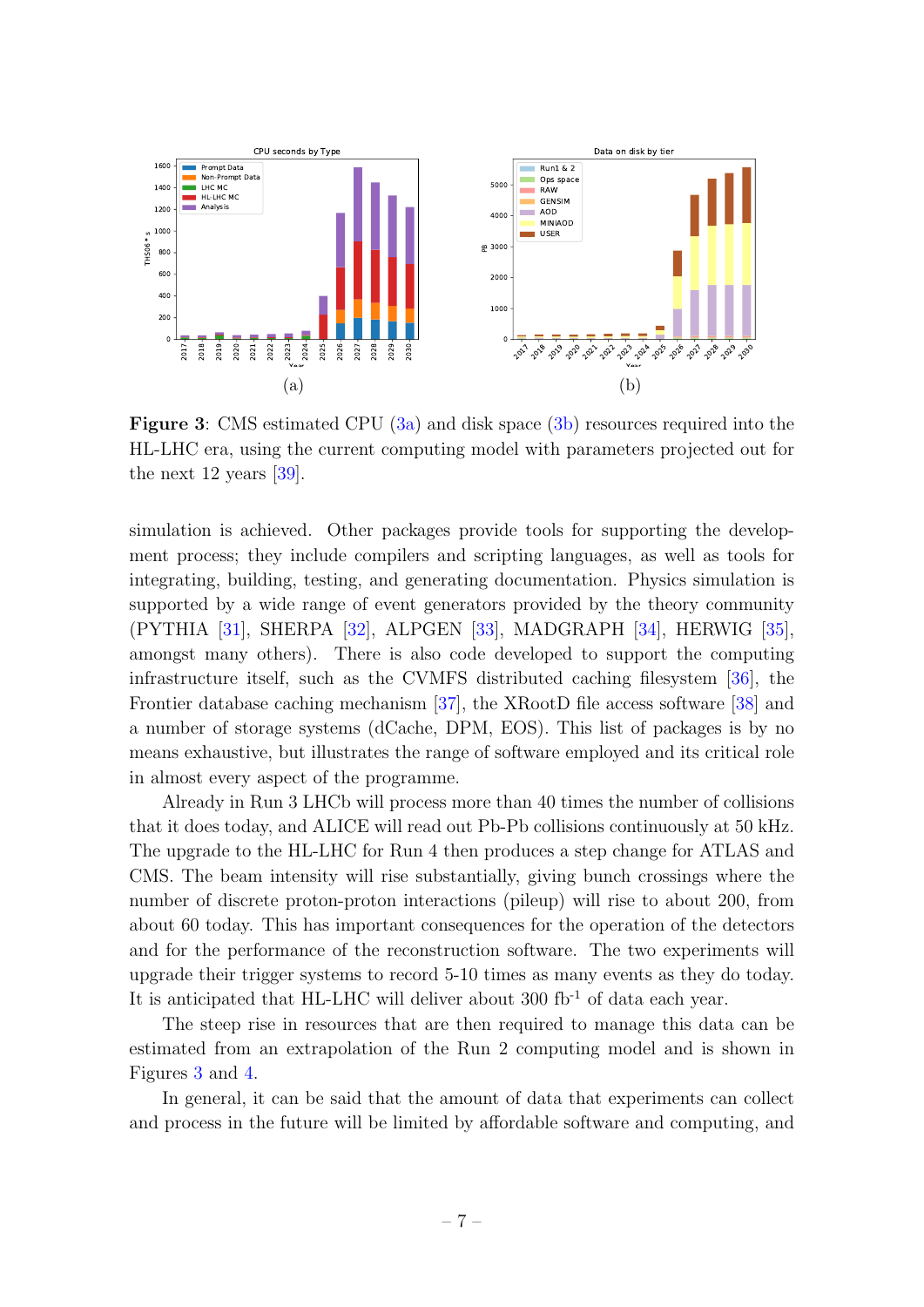<span id="page-8-0"></span>

(a) Estimated CPU resources (in kHS06) needed for the years 2018 to 2028 for both data and simulation processing. The blue points are estimates based on the current software performance estimates and using the ATLAS computing model parameters from 2017. The solid line shows the amount of resources expected to be available if a flat funding scenario is assumed, which implies an increase of 20% per year, based on the current technology trends.



(b) Estimated total disk resources (in PB) needed for the years 2018 to 2028 for both data and simulation processing. The blue points are estimates based on the current event sizes estimates and using the ATLAS computing model parameters from 2017. The solid line shows the amount of resources expected to be available if a flat funding scenario is assumed, which implies an increase of 15% per year, based on the current technology trends.

Figure 4: ATLAS resources required into the HL-LHC era, using the current computing model and software performance.[\[40\]](#page-82-8)

therefore the physics reach during HL-LHC will be limited by how efficiently these resources can be used.

The ATLAS numbers, in Figure [4,](#page-8-0) are particularly interesting as they estimate the resources that will be available to the experiment if a flat funding profile is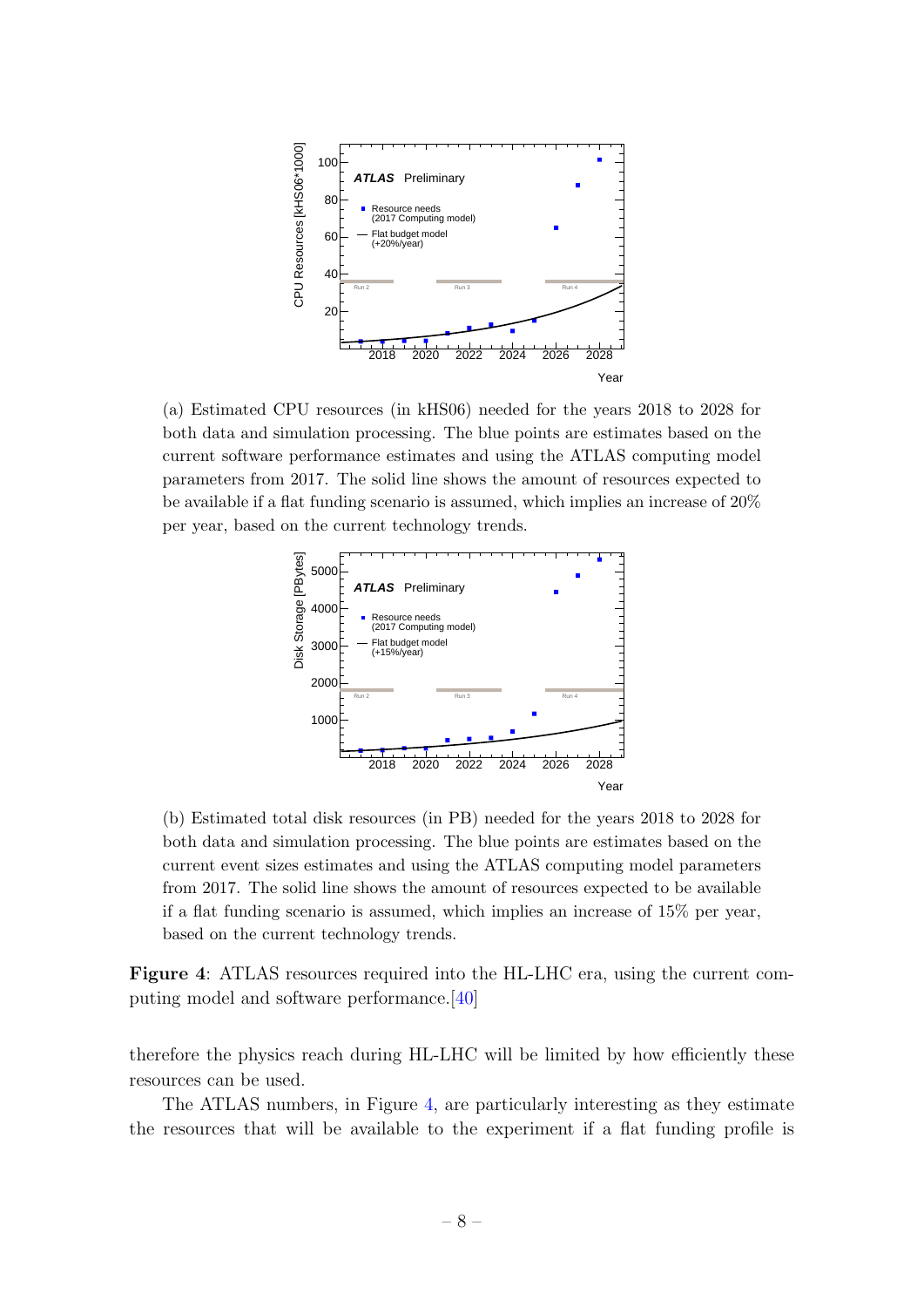maintained, taking into account the expected technology improvements given current trends [\[41\]](#page-82-9). As can be seen, the shortfall between needs and bare technology gains is considerable: a factor 4 in CPU and a factor 7 in disk in 2027.

While the density of transistors on silicon continues to increase following Moore's Law (albeit more slowly than in the past), power density constraints have limited the clock speed of processors for more than a decade [\[42\]](#page-82-10). This has effectively stalled any progress in the processing capacity of a single CPU core. Instead, increases in potential processing capacity come from increases in the core count of CPUs and wide CPU registers. Alternative processing architectures have become more commonplace. These range from the many-core architecture based on standard x86 64 cores to numerous alternatives such as GPUs. For GPUs, the processing model is very different [\[43\]](#page-82-11), allowing a much greater fraction of the die to be dedicated to arithmetic calculations, but at a price in programming difficulty and memory handling for the developer that tends to be specific to each processor generation. Further developments may even see the use of FPGAs for more general-purpose tasks. Fully exploiting these evolutions requires a shift in programming model to one based on concurrency.

Even with the throttling of clock speed to limit power consumption, power remains a major issue. Low power architectures are in huge demand. At one level this might challenge the dominance of x86 64 by simply replacing it with, for example, AArch64 devices that may achieve lower power costs for the scale of HEP computing needs than Intel has achieved with its Xeon architecture [\[44–](#page-83-0)[46\]](#page-83-1). More extreme is an architecture that would see specialised processing units dedicated to particular tasks, but with possibly large parts of the device switched off most of the time, so-called dark silicon [\[47,](#page-83-2) [48\]](#page-83-3).

Limitations in affordable storage also pose a major challenge, as does the I/O rates of higher capacity hard disks. Network bandwidth will probably continue to increase at the required level, but the ability to use it efficiently will need a closer integration with applications. This will require software developments to support distributed computing (data and workload management, software distribution and data access) and an increasing awareness of the extremely hierarchical view of data, from long latency tape access and medium-latency network access through to the CPU memory hierarchy.

Taking advantage of these new architectures and programming paradigms will be critical for HEP to increase the ability of our code to deliver physics results efficiently, and to meet the processing challenges of the future. Some of this work will be focused on re-optimised implementations of existing algorithms. This will be complicated by the fact that much of our code is written for the much simpler model of serial processing, and without the software engineering needed for sustainability. Proper support for taking advantage of concurrent programming techniques, such as vectorisation and thread-based programming, through frameworks and libraries, will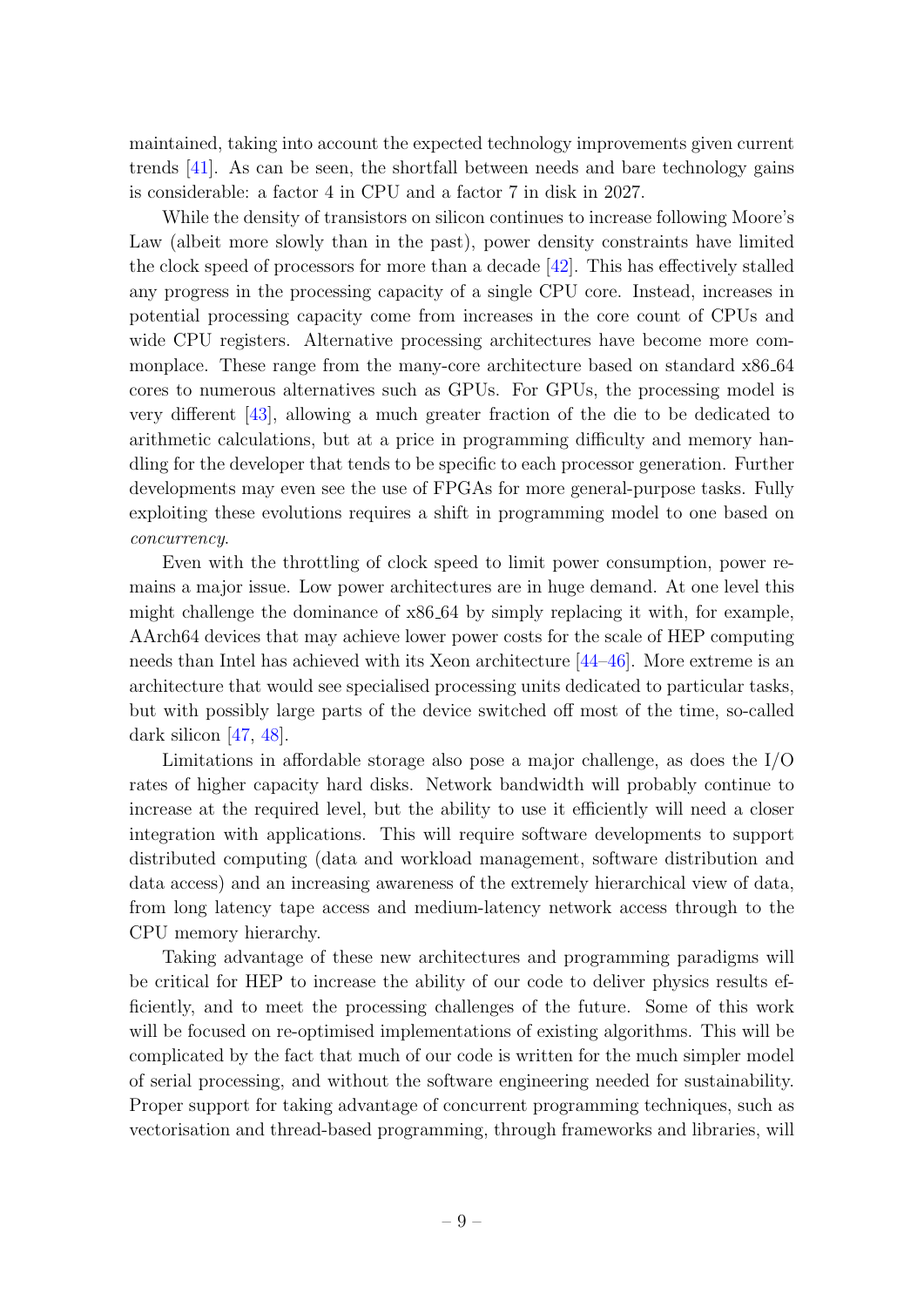be essential, as the majority of the code will still be written by physicists. Other approaches should examine new algorithms and techniques, including highly parallelised code that can run on GPUs or the use of machine learning techniques to replace computationally expensive pieces of simulation or pattern recognition. The ensemble of computing work that is needed by the experiments must remain sufficiently flexible to take advantage of different architectures that will provide computing to HEP in the future. The use of high performance computing sites and commercial cloud providers will very likely be a requirement for the community and will bring particular constraints and demand flexibility.

These technical challenges are accompanied by significant human challenges. Software is written by many people in the collaborations, with varying levels of expertise, from a few experts with precious skills to novice coders. This implies organising training in effective coding techniques and providing excellent documentation, examples and support. Although it is inevitable that some developments will remain within the scope of a single experiment, tackling software problems coherently as a community will be critical to achieving success in the future. This will range from sharing knowledge of techniques and best practice to establishing common libraries and projects that will provide generic solutions to the community. Writing code that supports a wider subset of the community than just a single experiment will almost certainly be mandated upon HEP and presents a greater challenge, but the potential benefits are huge. Attracting, and retaining, people with the required skills who can provide leadership is another significant challenge, since it impacts on the need to give adequate recognition to physicists who specialise in software development. This is an important issue that is treated in more detail later in the report.

Particle physics is no longer alone in facing these massive data challenges. Experiments in other fields, from astronomy [\[49\]](#page-83-4) to genomics [\[50\]](#page-83-5), will produce huge amounts of data in the future, and will need to overcome the same challenges that we face, i.e., massive data handling and efficient scientific programming. Establishing links with these fields has already started. Additionally, interest from the computing science community in solving these data challenges exists, and mutually beneficial relationships would be possible where there are genuine research problems that are of academic interest to that community and provide practical solutions to ours. The efficient processing of massive data volumes is also a challenge faced by industry, in particular the internet economy, which developed novel and major new technologies under the banner of *Big Data* that may be applicable to our use cases [\[51](#page-83-6)[–53\]](#page-84-0).

Establishing a programme of investment in software for the HEP community, with a view to ensuring effective and sustainable software for the coming decades, will be essential to allow us to reap the physics benefits of the multi-exabyte data to come. It was in recognition of this fact that the HSF itself was set up and already works to promote these common projects and community developments [\[54\]](#page-84-1).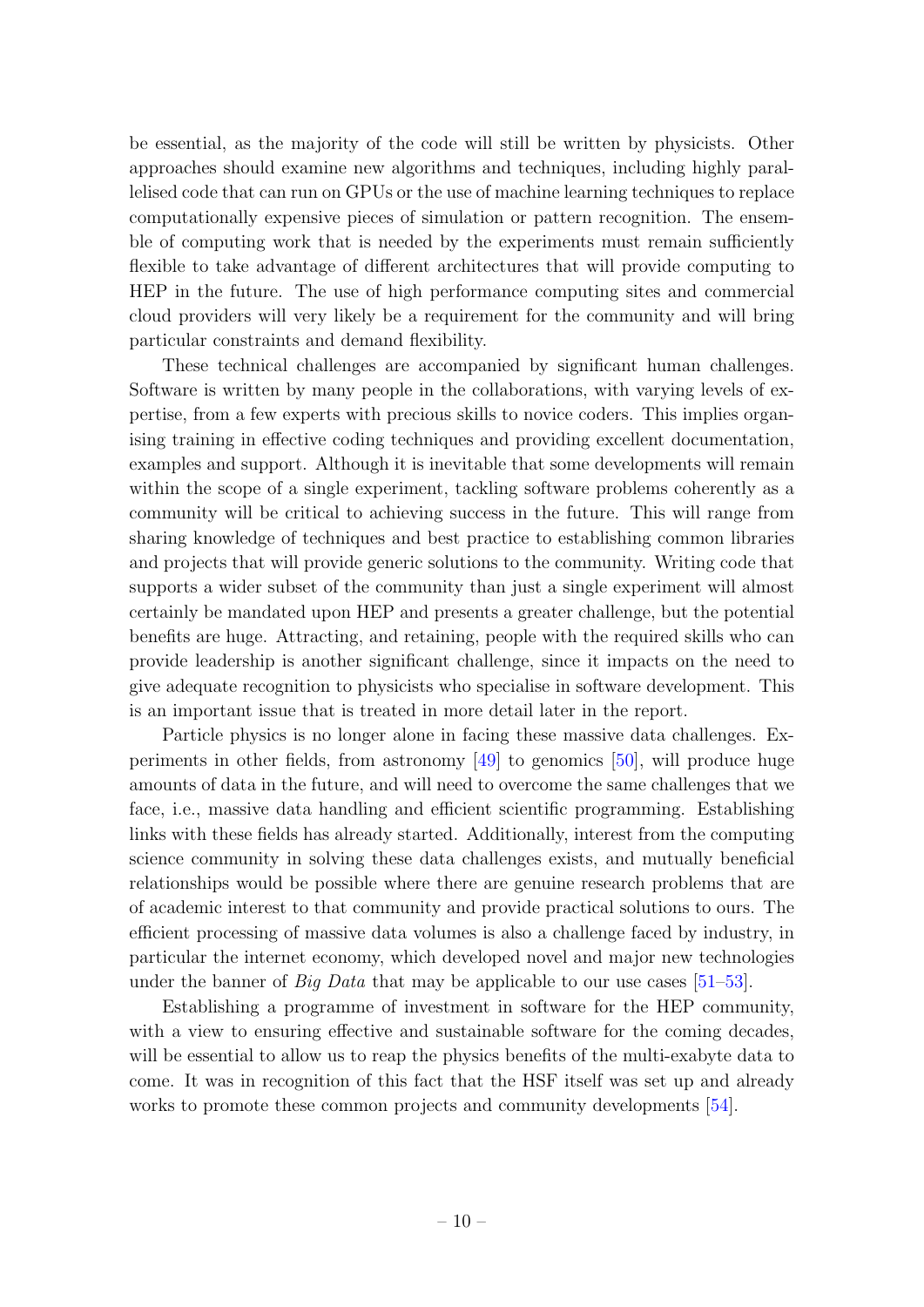# <span id="page-11-0"></span>3 Programme of Work

In the following we describe the programme of work being proposed for the range of topics covered by the CWP working groups. We summarise the main specific challenges each topic will face, describe current practices, and propose a number of R&D tasks that should be undertaken in order to meet the challenges. R&D tasks are grouped in two different timescales: short term (by 2020, in time for the HL-LHC Computing Technical Design Reports of ATLAS and CMS) and longer-term actions (by 2022, to be ready for testing or deployment during LHC Run 3).

#### <span id="page-11-1"></span>3.1 Physics Generators

## Scope and Challenges

Monte-Carlo event generators are a vital part of modern particle physics, providing a key component of the understanding and interpretation of experiment data. Collider experiments have a need for theoretical QCD predictions at very high precision. Already in LHC Run 2, experimental uncertainties for many analyses are at the same level as, or lower than, those from theory. Many analyses have irreducible QCD-induced backgrounds, where statistical extrapolation into the signal region can only come from theory calculations. With future experiment and machine upgrades, as well as reanalysis of current data, measured uncertainties will shrink even further, and this will increase the need to reduce the corresponding errors from theory.

Increasing accuracy will compel the use of higher-order perturbation theory generators with challenging computational demands. Generating Monte Carlo events using leading order (LO) generators is only a small part of the overall computing requirements for HEP experiments. Next-to-leading order (NLO) event generation, used more during LHC Run 2, is already using significant resources. Higher accuracy theoretical cross sections calculated at next-to-next-to-leading (NNLO), already important in some Run 2 analyses, are not widely used because of computational cost. By HL-LHC the use of NNLO event generation will be more widely required, so these obstacles to their adoption must be overcome. Increasing the order of the generators increases greatly the complexity of the phase space integration required to calculate the appropriate QCD matrix elements. The difficulty of this integration arises from the need to have sufficient coverage in a high-dimensional space (10-15 dimensions, with numerous local maxima); the appearance of negative event weights; and the fact that many terms in the integration cancel, so that a very high degree of accuracy of each term is required. Memory demands for generators have generally been low and initialisation times have been fast, but an increase in order means that memory consumption becomes important and initialisation times can become a significant fraction of the job's run time.

For HEP experiments, in many cases, meaningful predictions can only be obtained by combining higher-order perturbative calculations with parton showers.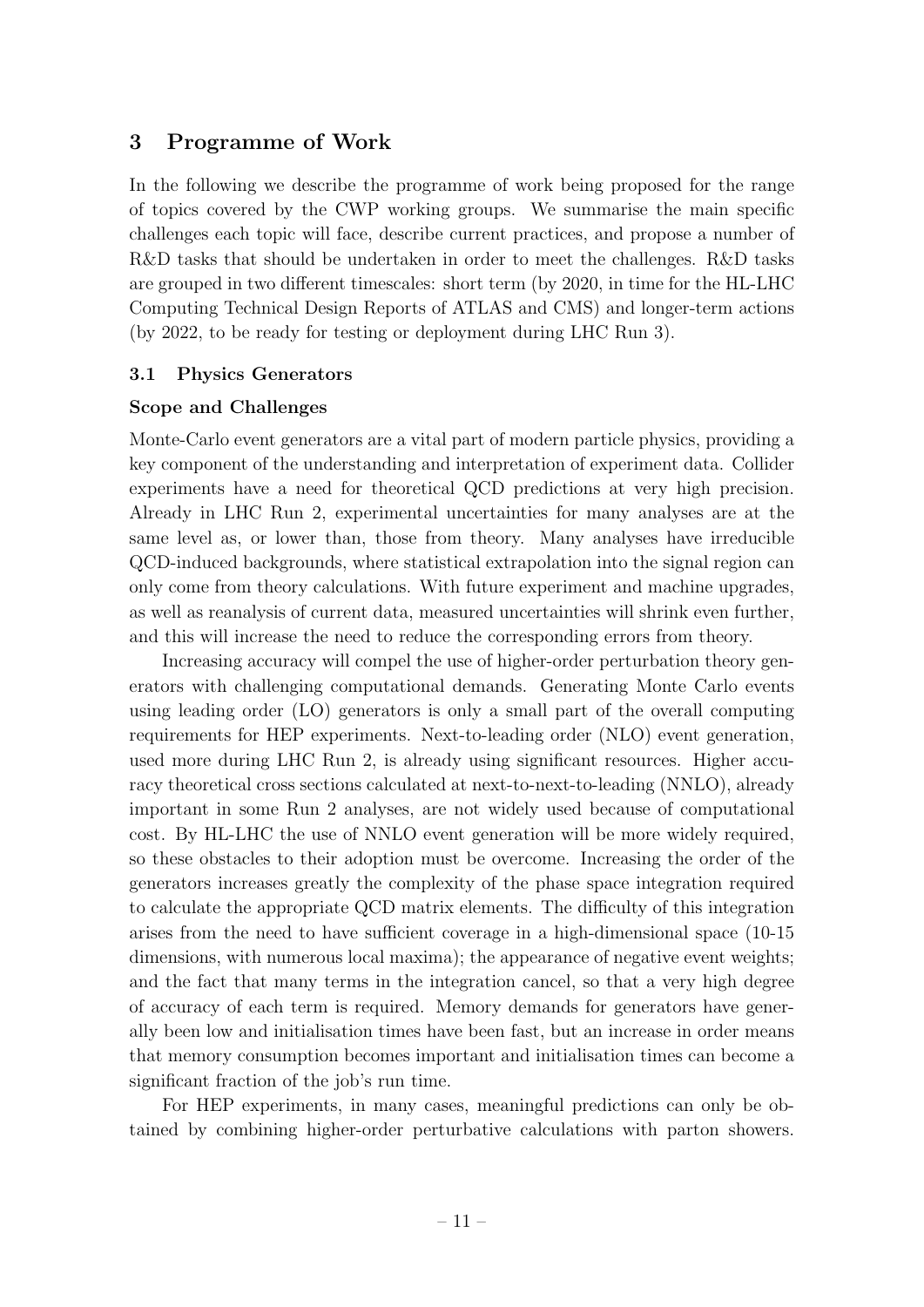This procedure is also needed as high-multiplicity final states become more interesting at higher luminosities and event rates. Matching  $(N)NLO$  fixed-order calculations to parton shower algorithms can have a very low efficiency, and increases further the computational load needed to generate the necessary number of particle-level events. In addition, many of the current models for the combination of parton-level event generators and parton shower codes are incompatible with requirements for concurrency on modern architectures. It is a major challenge to ensure that this software can run efficiently on next generation hardware and software systems.

Developments in generator software are mainly done by the HEP theory community. Theorists typically derive career recognition and advancement from making contributions to theory itself, rather than by making improvements to the computational efficiency of generators per se. So, improving the computational efficiency of event generators, and allowing them to run effectively on resources such as high performance computing facilities (HPCs), will mean engaging with experts in computational optimisation who can work with the theorists who develop generators.

The challenge in the next decade is to advance the theory and practical implementation of event generators to support the needs of future experiments, reaching a new level of theory precision and recognising the demands for computation and computational efficiency that this will bring.

#### Current Practice

Extensive use of LO generators and parton shower algorithms are still made by most HEP experiments. Each experiment has its own simulation needs, but for the LHC experiments tens of billions of generated events are now used each year for Monte Carlo simulations. During LHC Run 2 more and more NLO generators were used, because of their increased theoretical precision and stability. The raw computational complexity of NLO amplitudes, combined with many-body phase-space evaluations and the inefficiencies of the matching process, leads to a potentially much-increased CPU budget for physics event simulation for ATLAS and CMS.

The use of NLO generators by the experiments today is also limited because of the way the generators are implemented, producing significant numbers of negative event weights. This means that the total number of events the experiments need to generate, simulate, and reconstruct can be many times larger for NLO than for LO samples. At the same time, the experiments budget only a similar number of Monte Carlo simulation events as from the real data. Having large NLO samples is thus not consistent with existing computing budgets until a different scheme is developed that does not depend on negative event weights or produces them only at a significantly reduced rate.

While most event generation is run on "standard" grid resources, effort is ongoing to run more demanding tasks on HPC resources, e.g., W-boson  $+$  5-jet events at the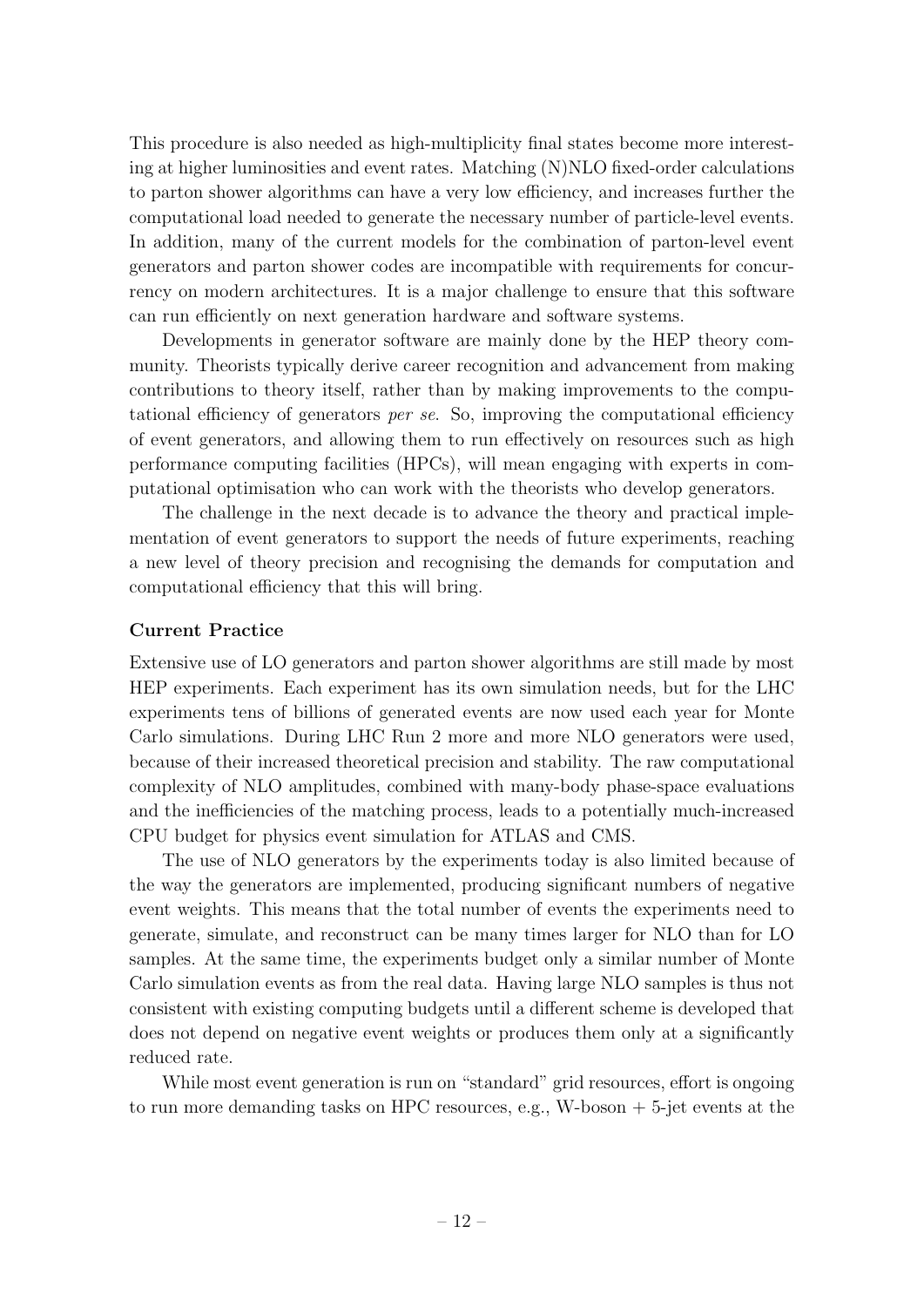Argonne Mira HPC). However, scaling for efficient running on some of the existing HPC resources is not trivial and requires effort.

Standard HEP libraries such as LHAPDF [\[55\]](#page-84-2), HepMC[\[56\]](#page-84-3), and Rivet [\[57\]](#page-84-4) are used by the generators for integration into the experiments' event generation workflows. These require extensions and sustained maintenance that should be considered a shared responsibility of the theoretical and experimental communities in the context of large-scale experiments. In practice, however, it has been difficult to achieve the level of support that is really needed as there has been a lack of recognition for this work. To help improve the capabilities and performance of generators as used by the experimental HEP programme, and to foster interaction between the communities, the MCnet [\[58\]](#page-84-5) short-term studentship programme has been very useful. Interested experimental PhD students can join a generator group for several months to work on improving a physics aspect of the simulation that is relevant to their work, or to improve the integration of the generator into an experimental framework.

#### Research and Development Programme

As the Monte Carlo projects are funded mainly to develop theoretical improvements, and not mainly as "suppliers" to the experimental HEP programme, any strong requests towards efficiency improvements from the experimental community would need to be backed up by plausible avenues of support that can fund contributions from software engineers with the correct technical skills in software optimisation to work within the generator author teams.

In a similar way to the MCnet studentships, a matchmaking scheme could focus on the software engineering side, and transfer some of the expertise available in the experiments and facilities teams to the generator projects. Sustainable improvements are unlikely to be delivered by graduate students "learning on the job" and then leaving after a few months, so meeting the requirement of transferring technical expertise and effort will likely require placements for experienced optimisation specialists and a medium- to long-term connection to the generator project.

HEP experiments, which are now managed by very large collaborations including many technical experts, can also play a key role in sustaining a healthy relationship between theory and experiment software. Effort to work on common tools that benefit both the experiment itself and the wider community would provide shared value that justifies direct investment from the stakeholders. This model would also be beneficial for core HEP tools like LHAPDF, HepMC and Rivet, where future improvements have no theoretical physics interest anymore, putting them in a similar situation to generator performance improvements. One structural issue blocking such a mode of operation is that some experiments do not currently recognise contributions to external projects as experiment service work — a situation deserving of review in areas where external software tools are critical to experiment success.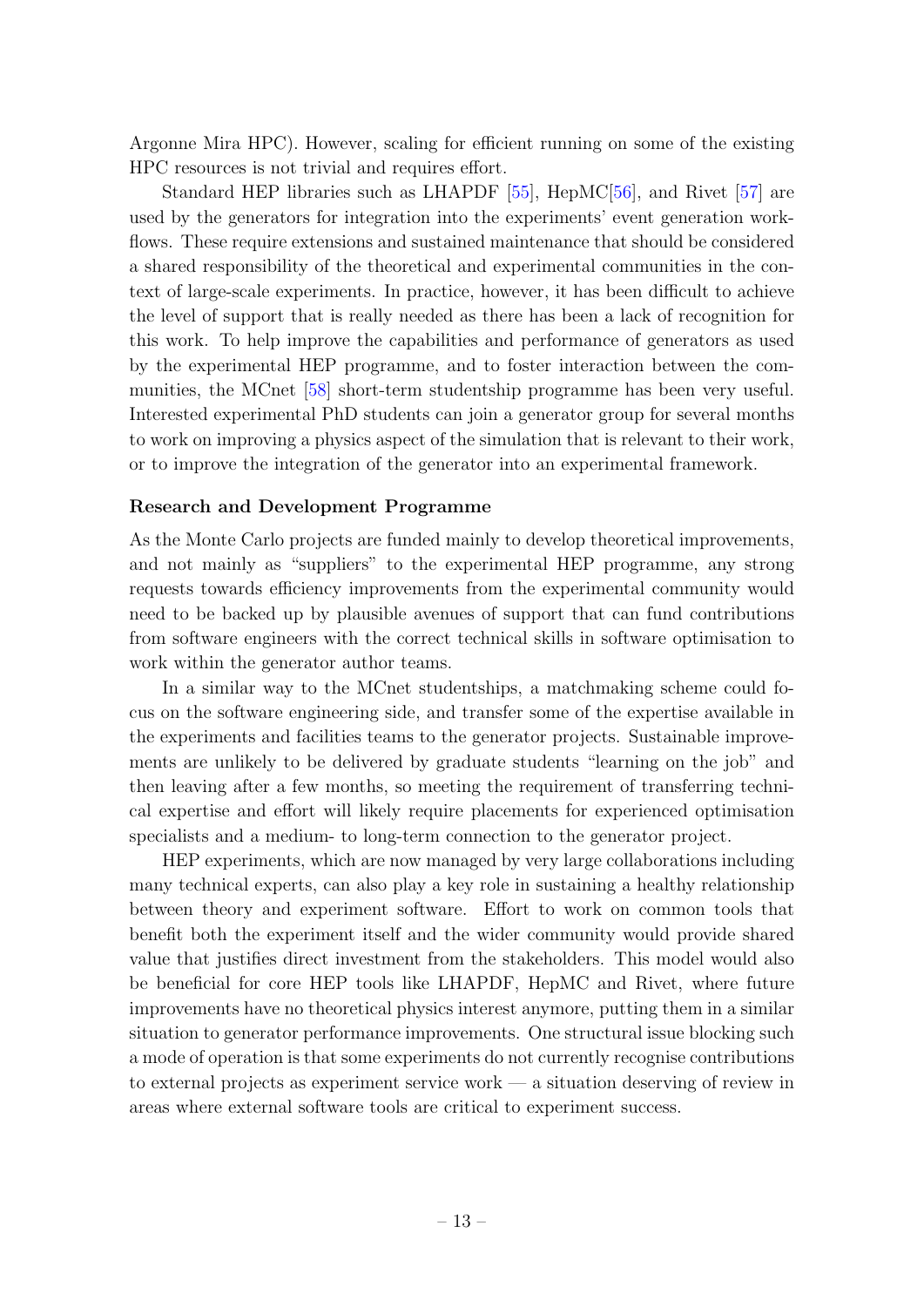In the following we describe specific areas of R&D for event generation up to 2022 and beyond.

- The development of new and improved theoretical algorithms provides the largest potential for improving event generators. While it is not guaranteed that simply increasing the effort dedicated to this task will bring about the desired result, the long-term support of event generator development, and the creation of career opportunities in this research area, are critical given the commitment to experiments on multi-decade scales.
- Expand development in reweighting event samples, where new physics signatures can be explored by updating the partonic weights according to new matrix elements. It is necessary that the phase space for the updated model be a subset of the original one, which is an important limitation. The procedure is more complex at NLO and can require additional information to be stored in the event files to properly reweight in different cases. Overcoming the technical issues from utilising negative event weights is crucial. Nevertheless, the method can be powerful in many cases, and would hugely reduce the time needed for the generation of BSM samples.
- At a more technical level, concurrency is an avenue that has yet to be explored in depth for event generation. As the calculation of matrix elements requires VEGAS-style integration, this work would be helped by the development of a new Monte-Carlo integrator. For multi-particle interactions, factorising the full phase space integration into lower dimensional integrals would be a powerful method of parallelising, while the interference between different Feynman graphs can be handled with known techniques.
- For many widely used generators, basic problems of concurrency and thread hostility need to be tackled, to make these packages suitable for efficient large scale use on modern processors and within modern HEP software frameworks. Providing appropriate common tools for interfacing, benchmarking and optimising multithreaded code would allow expertise to be shared effectively [\[59\]](#page-84-6).
- In most generators, parallelism was added post-facto, which leads to scaling problems when the level of parallelism becomes very large, e.g., on HPC machines. These HPC machines will be part of the computing resource pool used by HEP, so solving scaling issues on these resources for event generation is important, particularly as the smaller generator code bases can make porting to non-x86 64 architectures more tractable. The problem of long and inefficient initialisation when a job utilises hundreds or thousands of cores on an HPC needs to be tackled. While the memory consumption of event generators is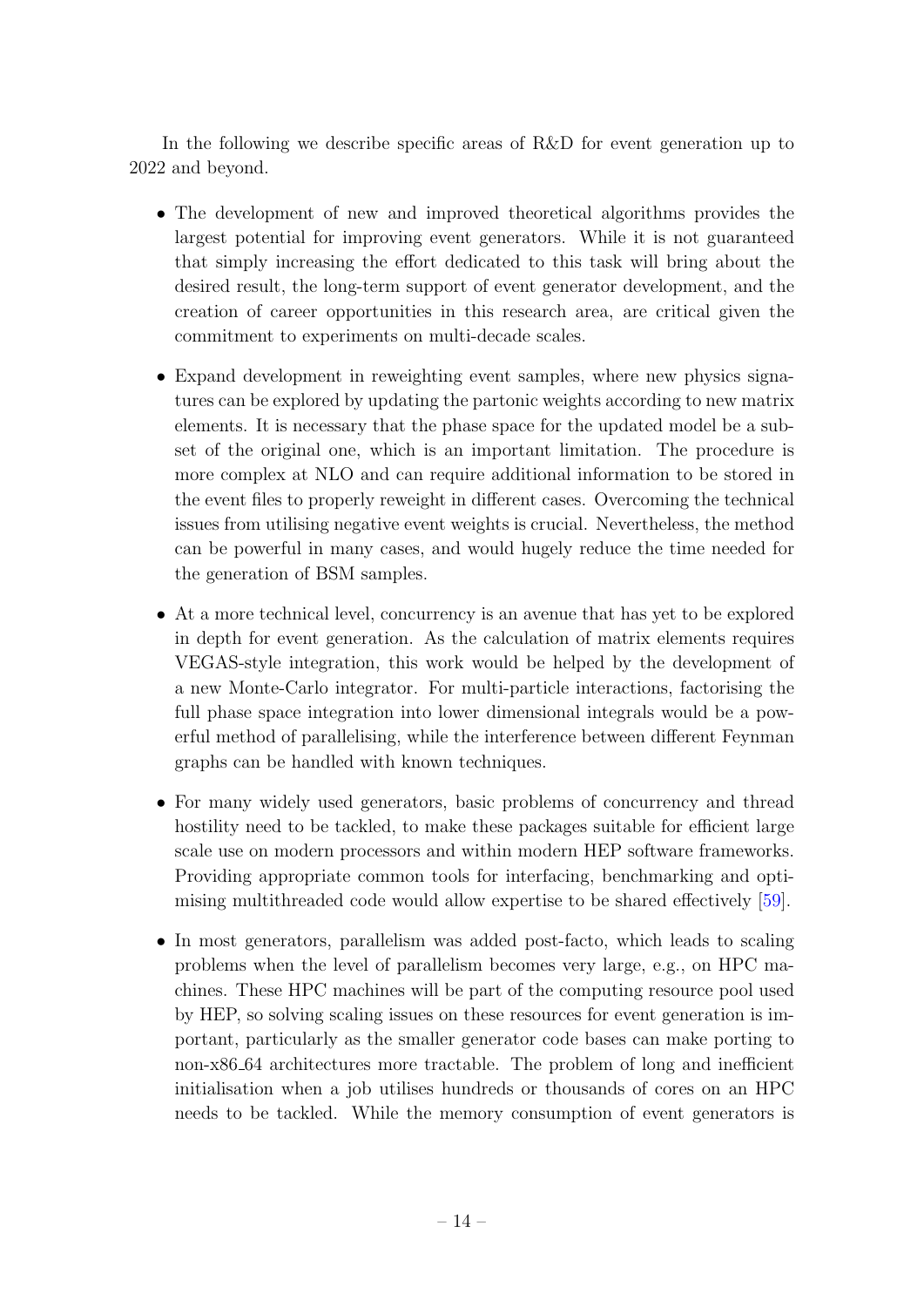generally modest, the generation of tree-level contributions to high multiplicity final states can use significant memory, and gains would be expected from optimising here.

• An underexplored avenue is the efficiency of event generation as used by the experiments. An increasingly common usage is to generate very large inclusive event samples, which are filtered on event final-state criteria to decide which events are to be retained and passed onto detector simulation and reconstruction. This naturally introduces a large waste of very CPU-expensive event generation, which could be reduced by developing filtering tools within the generators themselves, designed for compatibility with the experiments' requirements. A particularly wasteful example is where events are separated into orthogonal subsamples by filtering, in which case the same large inclusive sample is generated many times, with each stream filtering the events into a different group: allowing a single inclusive event generation to be filtered into several orthogonal output streams would improve efficiency.

## <span id="page-15-0"></span>3.2 Detector Simulation

#### Scope and Challenges

For all its success so far, the challenges faced by the HEP field in the simulation domain are daunting. During the first two runs, the LHC experiments produced, reconstructed, stored, transferred, and analysed tens of billions of simulated events. This effort required more than half of the total computing resources allocated to the experiments. As part of the HL-LHC physics programme, the upgraded experiments expect to collect 150 times more data than in Run 1; demand for larger simulation samples to satisfy analysis needs will grow accordingly. In addition, simulation tools have to serve diverse communities, including accelerator-based particle physics research utilising proton-proton colliders, neutrino, dark matter, and muon experiments, as well as the cosmic frontier. The complex detectors of the future, with different module- or cell-level shapes, finer segmentation, and novel materials and detection techniques, require additional features in geometry tools and bring new demands on physics coverage and accuracy within the constraints of the available computing budget. The diversification of the physics programmes also requires new and improved physics models. More extensive use of Fast Simulation is a potential solution, under the assumption that it is possible to improve time performance without an unacceptable loss of physics accuracy.

The gains that can be made by speeding up critical elements of the Geant4 simulation toolkit can be leveraged for all applications that use it, and it is therefore well worth the investment in effort needed to achieve it. The main challenges to be addressed if the required physics and software performance goals are to be achieved are: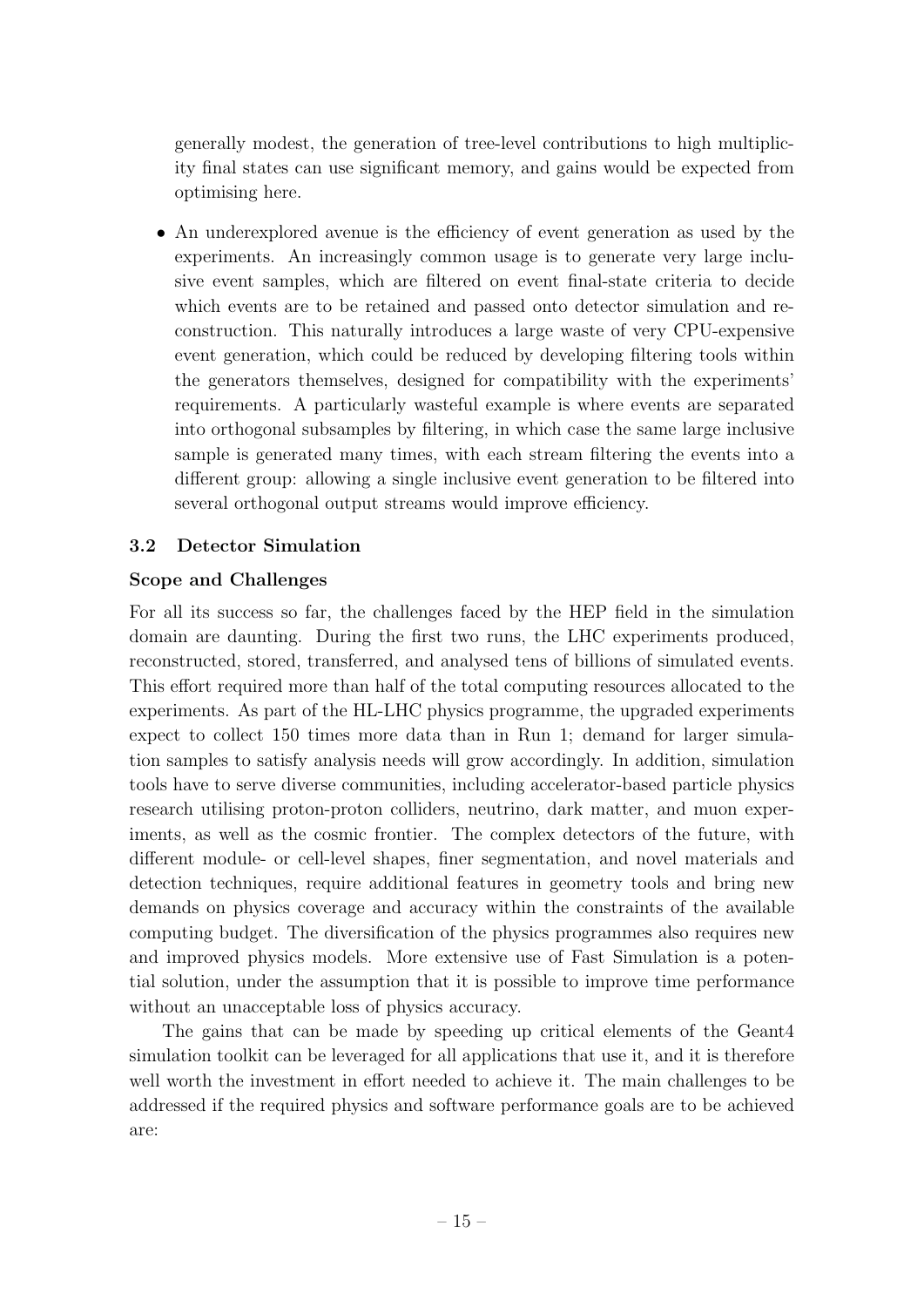- Review the implementations of physics models, including the assumptions, approximations, and limitations. In the best cases this can achieve higher precision and improve runtime performance through code modernisation [\[60\]](#page-84-7). The extension of the validity of models up to energies of 100 TeV is foreseen for the Future Circular Collider (FCC) project [\[61\]](#page-84-8) and provides a good opportunity for this modernisation.
- Redesigning, developing, and commissioning detector simulation toolkits to be more efficient when executed on current vector CPUs and emerging new architectures, including GPUs, where use of SIMD vectorisation is vital; this includes porting and optimising the experiments' simulation applications to allow exploitation of large HPC facilities.
- Exploring different Fast Simulation options, where the full detector simulation is replaced, in whole or in part, by computationally efficient techniques. An area of investigation is common frameworks for fast tuning and validation.
- Developing, improving and optimising geometry tools that can be shared among experiments to make the modeling of complex detectors computationally more efficient, modular, and transparent.
- Developing techniques for background modeling, including contributions of multiple hard interactions overlapping the event of interest in collider experiments (pileup).
- Revisiting digitisation algorithms to improve performance and exploring opportunities for code sharing among experiments.

It is obviously of critical importance that the whole community of scientists working in the simulation domain continue to work together in as efficient a way as possible in order to deliver the required improvements. Very specific expertise is required across all simulation domains, such as physics modeling, tracking through complex geometries and magnetic fields, and building realistic applications that accurately simulate highly complex detectors. Continuous support is needed to recruit, train, and retain people with a unique set of skills needed to guarantee the development, maintenance, and support of simulation codes over the long timeframes foreseen in the HEP experimental programme.

# Current Practices

The Geant4 detector simulation toolkit is at the core of simulation in almost every HEP experiment. Its continuous development, maintenance, and support for the experiments is of vital importance. New or refined functionality in physics coverage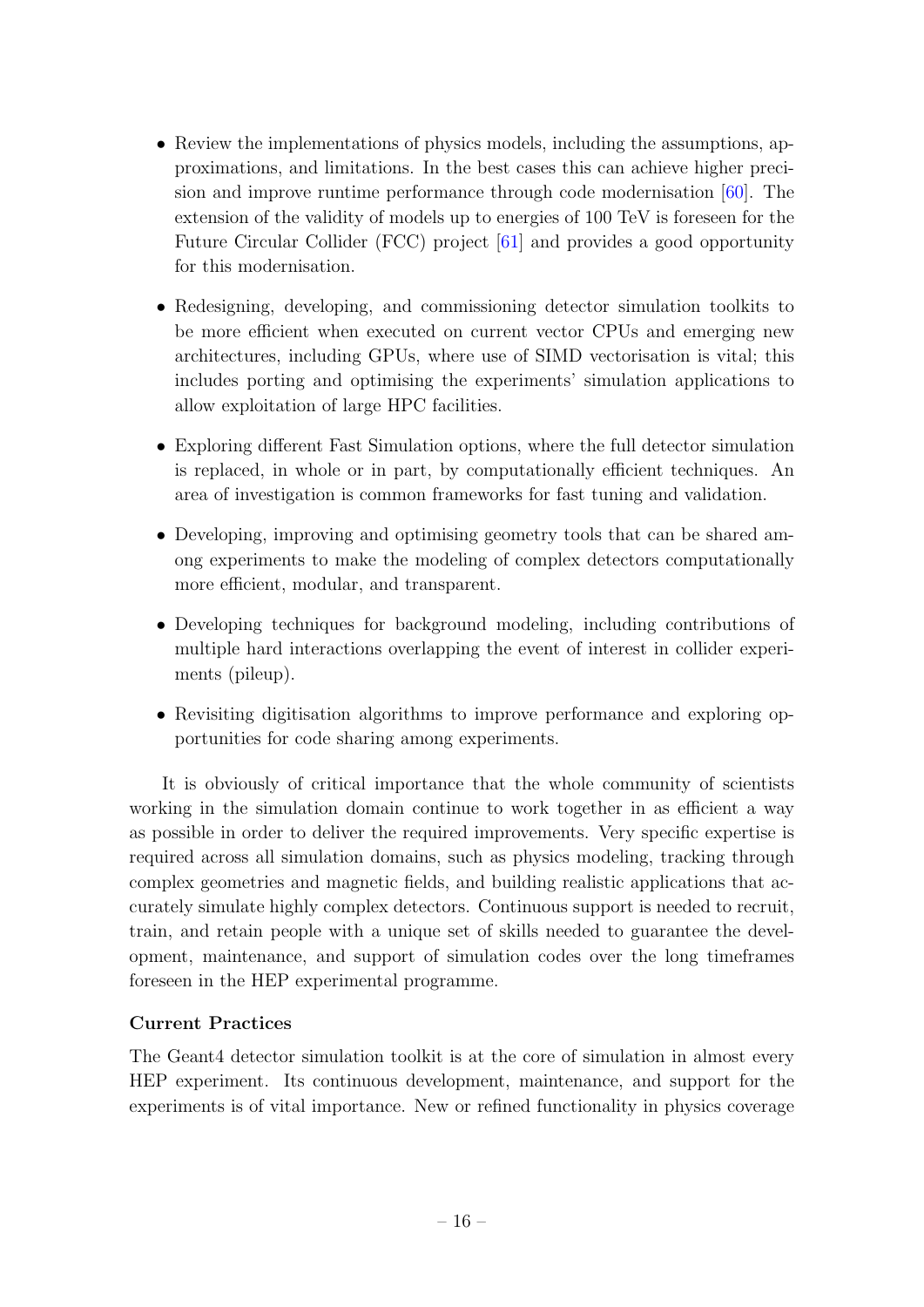and accuracy continues to be delivered in the ongoing development programme and software performance improvements are introduced whenever possible.

Physics models are a critical part of the detector simulation, and are continuously being reviewed, and in some cases reimplemented, in order to improve accuracy and software performance. Electromagnetic (EM) transport simulation is challenging as it occupies a large part of the computing resources used in full detector simulation. Significant efforts have been made in the recent past to better describe the simulation of electromagnetic shower shapes, in particular to model the  $H \to \gamma\gamma$ signal and background accurately at the LHC. This effort is being continued with an emphasis on reviewing the models' assumptions, approximations, and limitations, especially at very high energy, with a view to improving their respective software implementations. In addition, a new "theory-based" model (Goudsmit-Saunderson), for describing the multiple scattering of electrons and positrons, has been developed that has been demonstrated to outperform, in terms of physics accuracy and speed, the current models in Geant4. The models used to describe the bremsstrahlung process have also been reviewed, and recently an improved theoretical description of the Landau-Pomeranchuk-Migdal effect was introduced that plays a significant role at high energies. Theoretical review of all electromagnetic models, including those of hadrons and ions, is therefore of high priority both for HL-LHC and for FCC studies.

Hadronic physics simulation covers purely hadronic interactions. It is not possible for a single model to describe all the physics encountered in a simulation due to the large energy range that needs to be covered and the simplified approximations that are used to overcome the difficulty of solving the full theory (QCD). Currently the most-used reference physics list for high energy and space applications is FTFP BERT. It uses the Geant4 Bertini cascade for hadron–nucleus interactions from 0 to 12 GeV incident hadron energy and the FTF parton string model for hadron–nucleus interactions from 3 GeV upwards. QGSP\_BERT is a popular alternative which replaces the FTF model with the QGS model over the high energy range. The existence of more than one model (for each energy range) is very valuable in order to be able to determine the systematics effects related to the approximations used. The use of highly granular calorimeters, such as the ones being designed by the CALICE collaboration for future linear colliders, allows a detailed validation of the development of hadronic showers with test-beam data. Preliminary results suggest that the lateral profiles of Geant4 hadronic showers are too narrow. Comparisons with LHC test-beam data have shown that a fundamental ingredient for improving the description of the lateral development of showers is the use of intermediate and low energy models that can describe the cascading of hadrons in nuclear matter. Additional work is currently being invested in the further improvement of the QGS model, which is a more theory-based approach than the phenomenological FTF model, and therefore offers better confidence at high energies, up to a few TeV. This again is a large endeavour and requires continuous effort over a long time.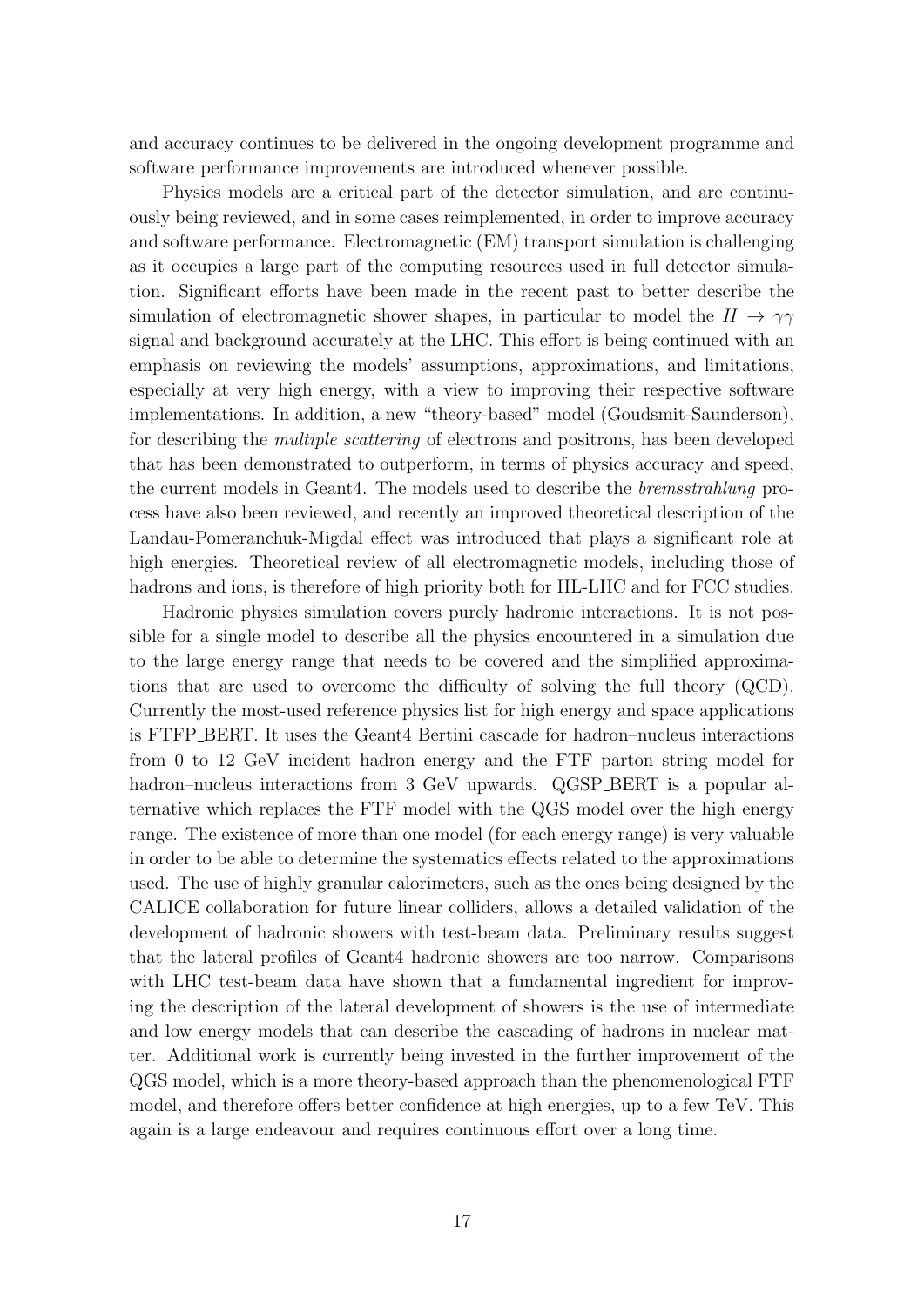The Geant4 collaboration is working closely with user communities to enrich the physics models' validation system with data acquired during physics runs and test beam campaigns. In producing new models of physics interactions and improving the fidelity of the models that exist, it is absolutely imperative that high-quality data are available. Simulation model tuning often relies on test beam data, and a program to improve the library of available data could be invaluable to the community. Such data would ideally include both thin-target test beams for improving interaction models and calorimeter targets for improving shower models. This data could potentially be used for directly tuning Fast Simulation models as well.

There are specific challenges associated with the Intensity Frontier experimental programme, in particular simulation of the beamline and the neutrino flux. Neutrino experiments rely heavily on detector simulations to reconstruct neutrino energy, which requires accurate modelling of energy deposition by a variety of particles across a range of energies. Muon experiments such as Muon g-2 and Mu2e also face large simulation challenges; since they are searching for extremely rare effects, they must grapple with very low signal to background ratios and the modeling of low cross-section background processes. Additionally, the size of the computational problem is a serious challenge, as large simulation runs are required to adequately sample all relevant areas of experimental phase space, even when techniques to minimise the required computations are used. There is also a need to simulate the effects of low energy neutrons, which requires large computational resources. Geant4 is the primary simulation toolkit for all of these experiments.

Simulation toolkits do not include effects like charge drift in an electric field or models of the readout electronics of the experiments. Instead, these effects are normally taken into account in a separate step called digitisation. Digitisation is inherently local to a given sub-detector and often even to a given readout element, so that there are many opportunities for parallelism in terms of vectorisation and multiprocessing or multithreading, if the code and the data objects are designed optimally. Recently, both hardware and software projects have benefitted from an increased level of sharing among experiments. The LArSoft Collaboration develops and supports a shared base of physics software across Liquid Argon (LAr) Time Projection Chamber (TPC) experiments, which includes providing common digitisation code. Similarly, an effort exists among the LHC experiments to share code for modeling radiation damage effects in silicon. As ATLAS and CMS expect to use similar readout chips in their future trackers, further code sharing might be possible.

The Geant4 simulation toolkit will also evolve over the next decade to include contributions from various R&D projects, as described in the following section. This is required to ensure the support of experiments through continuous maintenance and improvement of the Geant4 simulation toolkit. This is necessary until production versions of potentially alternative engines, such as those resulting from ongoing R&D work, become available, integrated, and validated by experiments. The agreed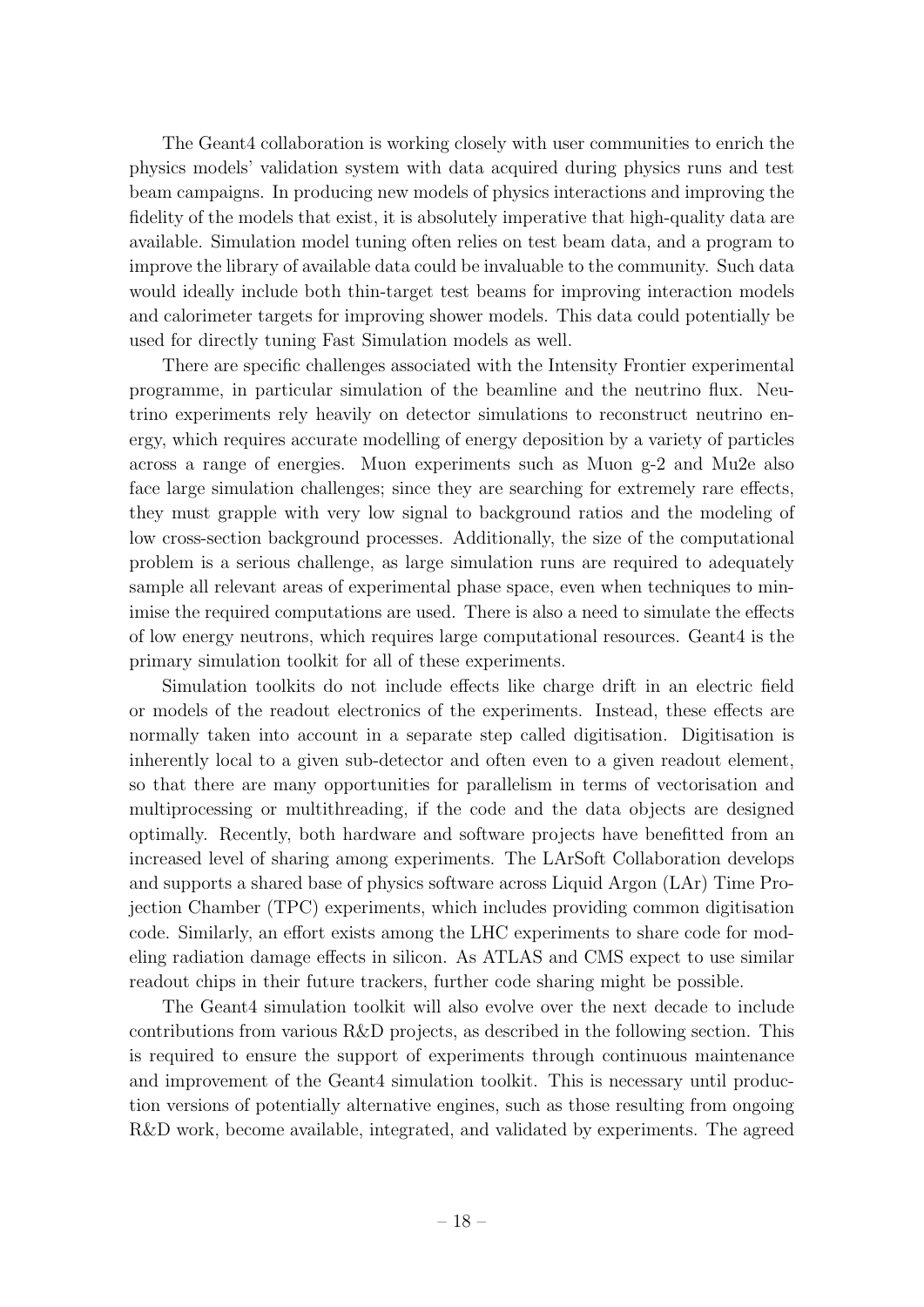ongoing strategy to make this adoption possible is to ensure that new developments resulting from the R&D programme can be tested with realistic prototypes and then be integrated, validated, and deployed in a timely fashion in Geant4.

# Research and Development Programme

To meet the challenge of improving the performance by a large factor, an ambitious R&D programme is underway to investigate each component of the simulation software for the long term. In the following we describe in detail some of the studies to be performed in the next 3-5 years.

- Particle Transport and Vectorisation: the study of an efficient transport of particles (tracks) in groups so as to maximise the benefit of using SIMD operations.
- Modularisation: improvement of Geant4 design to allow for a tighter and easier integration of single sub-packages of the code into experimental frameworks.
- Physics Models: extensions and refinements of the physics algorithms to provide new and more performant physics capabilities.
- Other activities: integration of multi-threading capabilities in experiment applications; experiment-agnostic software products to cope with increased pileup, fast simulation, digitisation, and efficient production of high-quality random numbers.

Particle Transport and Vectorisation One of the most ambitious elements of the simulation R&D programme is a new approach to managing particle transport, which has been introduced by the GeantV project. The aim is to deliver a multithreaded vectorised transport engine that has the potential to deliver large performance benefits. Its main feature is track-level parallelisation, bundling particles with similar properties from different events to process them in a single thread. This approach, combined with SIMD vectorisation coding techniques and improved data locality, is expected to yield significant speed-ups, which are to be measured in a realistic prototype currently under development. For the GeantV transport engine to display its best computing performance, it is necessary to vectorise and optimise the accompanying modules, including geometry, navigation, and the physics models. These are developed as independent libraries so that they can also be used together with the current Geant4 transport engine. Of course, when used with the current Geant4 they will not expose their full performance potential, since transport in Geant4 is currently sequential, but this allows for a preliminary validation and comparison with the existing implementations. The benefit of this approach is that new developments can be delivered as soon as they are available. The new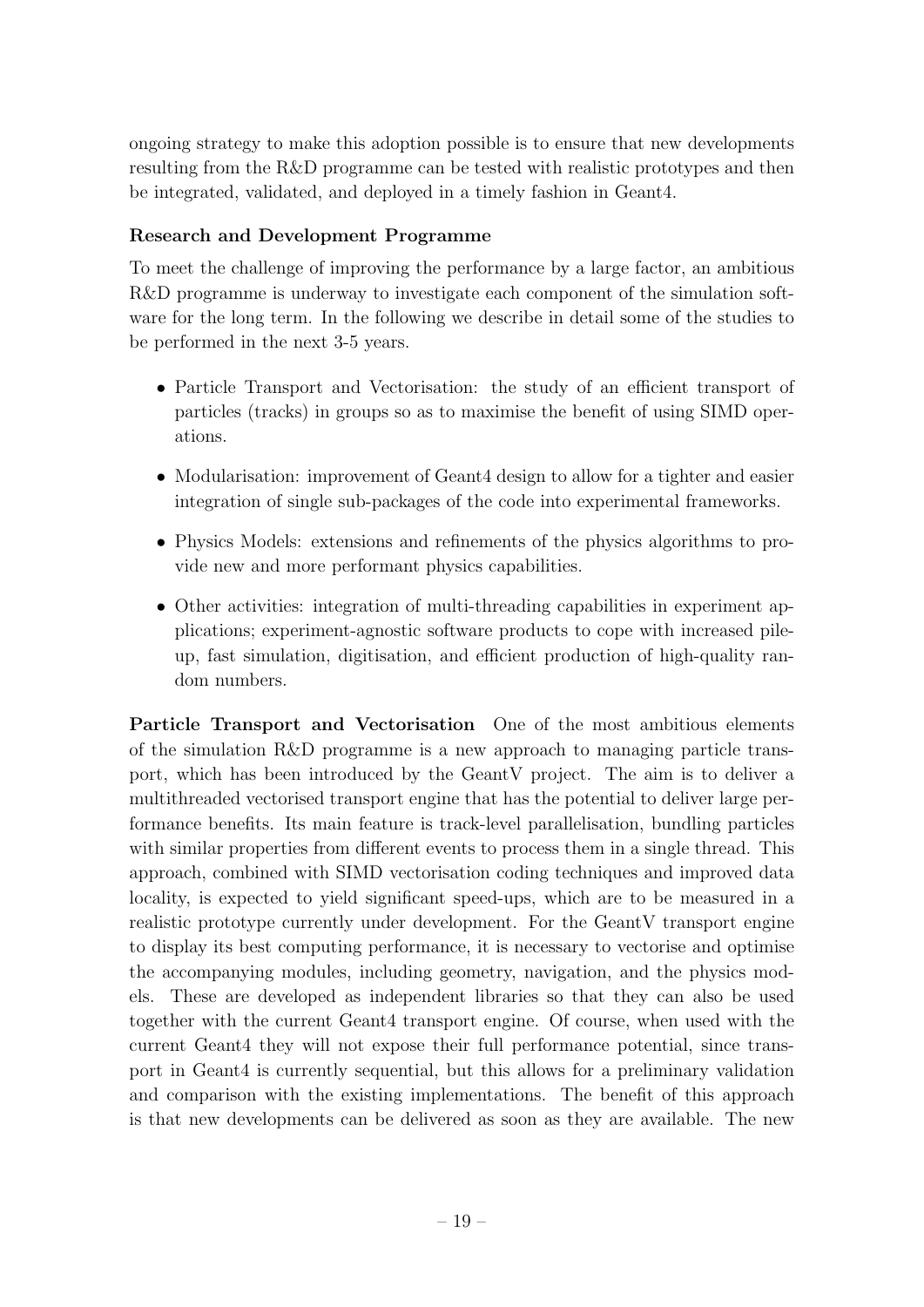vectorised geometry package (VecGeom), developed as part of GeantV R&D and successfully integrated into Geant4, is an example that demonstrated the benefit of this approach. By the end of 2018 it is intended to have a proof-of-concept for the new particle transport engine that includes vectorised EM physics, vectorised magnetic field propagation and that uses the new vectorised geometry package. This will form a sound basis for making performance comparisons for simulating EM showers in a realistic detector.

• 2019: the *beta* release of the GeantV transport engine will contain enough functionality to build the first real applications. This will allow performance to be measured and give sufficient time to prepare for HL-LHC running. It should include the use of vectorisation in most of the components, including physics modelling for electrons, gammas and positrons, whilst still maintaining simulation reproducibility, and I/O in a concurrent environment and multievent user data management.

Modularisation Starting from the next release, a modularisation of Geant4 is being pursued that will allow an easier integration in experimental frameworks, with the possibility to include only the Geant4 modules that are actually used. A further use case is the possibility to use one of the Geant4 components in isolation, e.g., to use hadronic interaction modeling without kernel components from a fast simulation framework. As a first step a preliminary review of libraries' granularity is being pursued, which will be followed by a review of intra-library dependencies with the final goal of reducing their dependencies.

• 2019: Redesign of some Geant4 kernel components to improve the efficiency of the simulation on HPC systems, starting from improved handling of Geant4 databases on large core-count systems. A review will be made of the multithreading design to be closer to task-based frameworks, such as Intel's Threaded Building Blocks (TBB) [\[62\]](#page-84-9).

Physics Models It is intended to develop new and extended physics models to cover extended energy and physics processing of present and future colliders, Intensity Frontier experiments, and direct dark matter search experiments. The goal is to extend the missing models (e.g., neutrino interactions), improve models' physics accuracy and, at the same time, improve CPU and memory efficiency. The deliverables of these R&D efforts include physics modules that produce equivalent quality physics, and will therefore require extensive validation in realistic applications.

• 2020: Improved implementation of hadronic cascade models for LHC and, in particular, Liquid Argon detectors. Improved accuracy models of EM interactions of photons and electrons. To address the needs of cosmic frontier experiments, optical photon transport must be improved and made faster.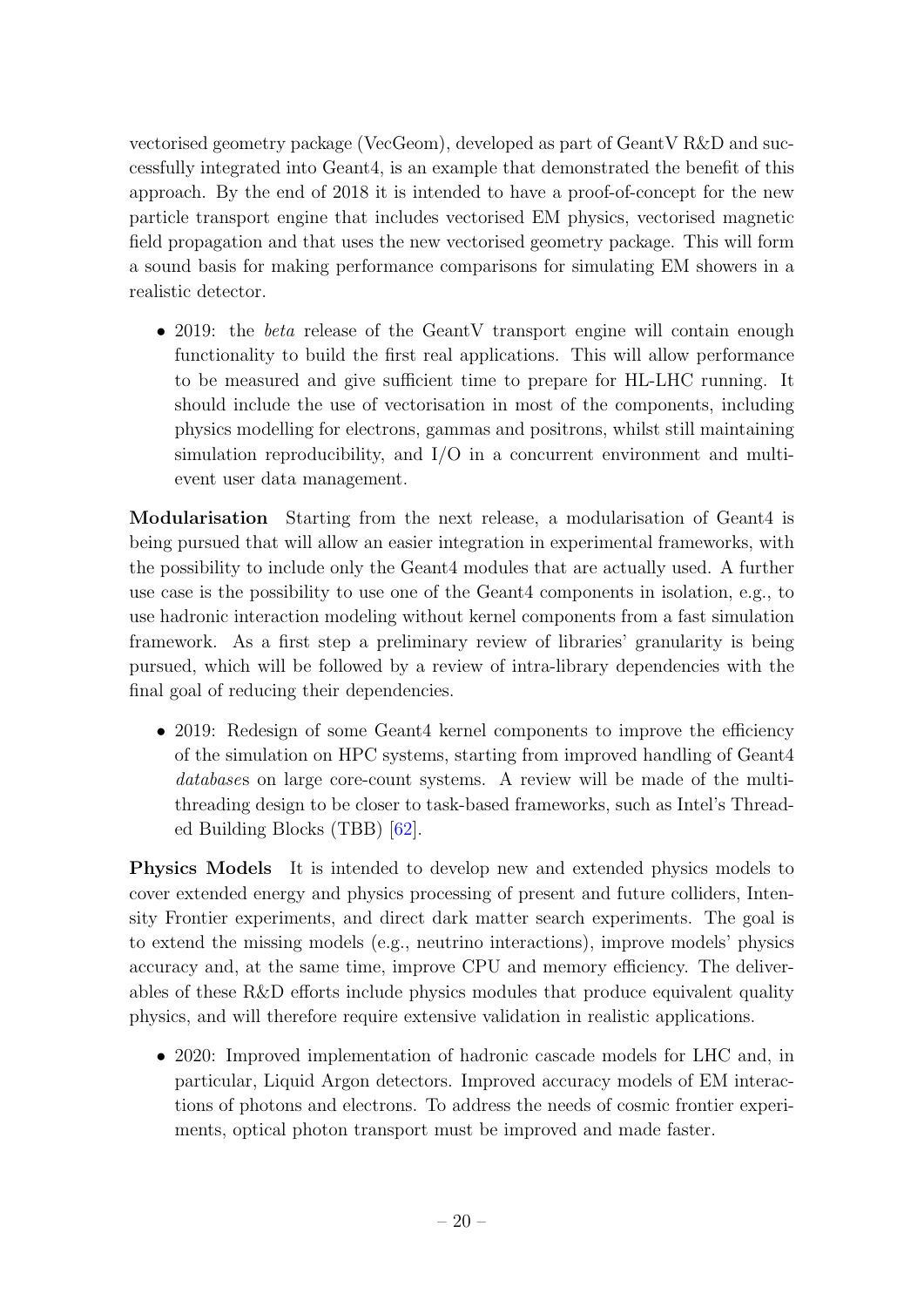• 2022: Implementation of EPOS string model for multi-GeV to multi-TeV interactions, for FCC detector simulation and systematic studies of HL-LHC detectors.

Experiment Applications The experiment applications are essential for validating the software and physics performance of new versions of the simulation toolkit. ATLAS and CMS have already started to integrate Geant4 multithreading capability in their simulation applications; in the case of CMS the first Full Simulation production in multithreaded mode was delivered in the autumn of 2017. Specific milestones are as follows:

- 2020: LHC, Neutrino, Dark Matter, and Muon experiments to demonstrate the ability to run their detector simulation in multithreaded mode, using the improved navigation and electromagnetic physics packages. This should bring experiments more accurate physics and improved performance.
- 2020: Early integration of the beta release of the GeantV transport engine in the experiments' simulation, including the implementation of the new user interfaces, which will allow the first performance measurements and physics validation to be made.
- 2022: The availability of a production version of the new track-level parallelisation and fully vectorised geometry, navigation, and physics libraries will offer the experiments the option to finalise integration into their frameworks; intensive work will be needed in physics validation and computing performance tests. If successful, the new engine could be in production on the timescale of the start of the HL-LHC run in 2026.

Pileup Backgrounds to hard-scatter events have many components including intime pileup, out-of-time pileup, cavern background and beam-gas collisions. All of these components can be simulated, but they present storage and I/O challenges related to the handling of the large simulated minimum bias samples used to model the extra interactions. An R&D programme is needed to study different approaches to managing these backgrounds within the next 3 years:

• Real zero-bias events can be collected, bypassing any zero suppression, and overlaid on the fully simulated hard scatters. This approach faces challenges related to the collection of non-zero-suppressed samples or the use of suppressed events, non-linear effects when adding electronic signals from different samples, and sub-detector misalignment consistency between the simulation and the real experiment. Collecting calibration and alignment data at the start of a new Run would necessarily incur delays such that this approach is mainly of use in the final analyses. The experiments are expected to invest in the development of the zero-bias overlay approach by 2020.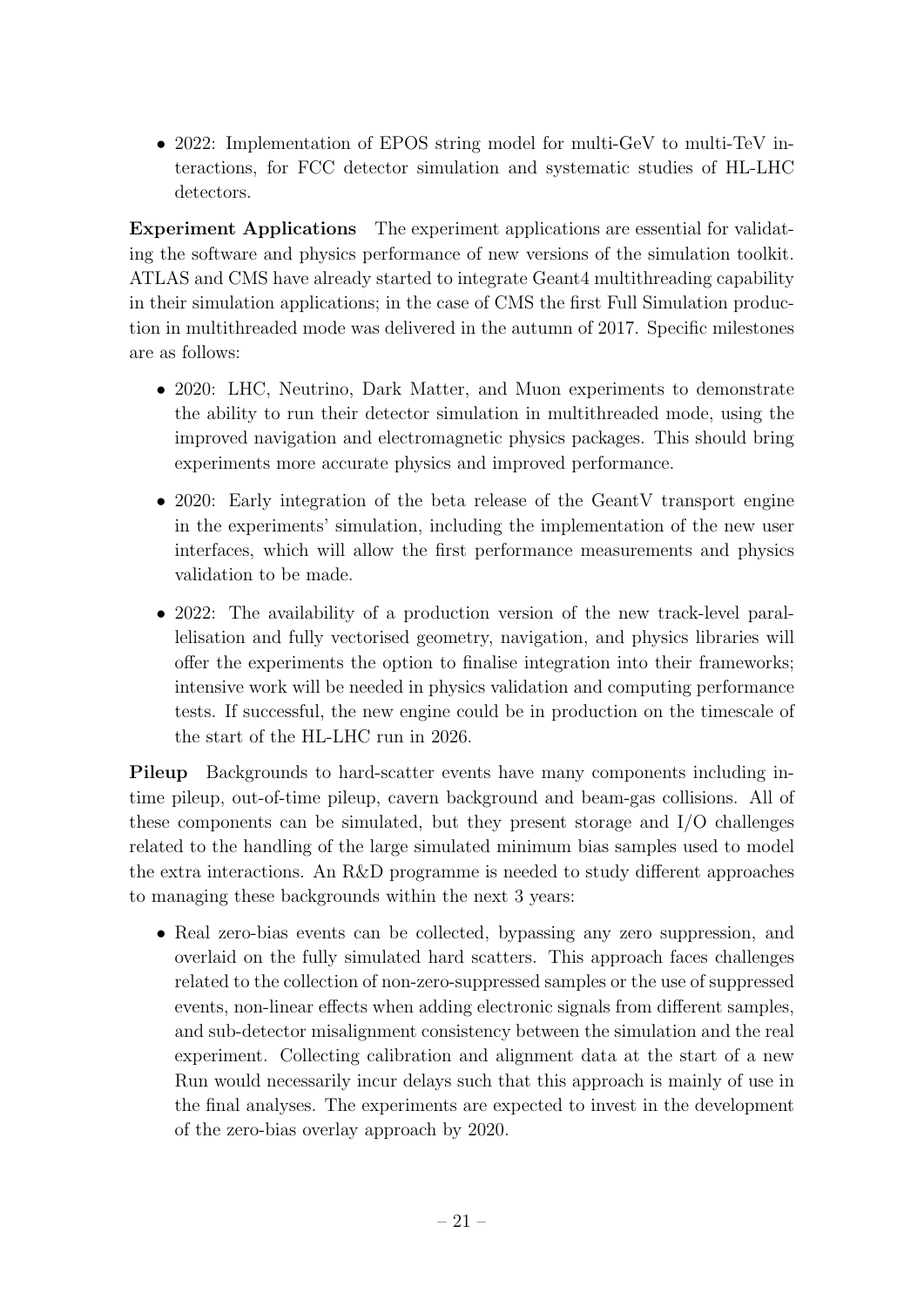• The baseline option is to "pre-mix" together the minimum bias collisions into individual events that have the full background expected for a single collision of interest. Experiments will invest effort on improving their pre-mixing techniques, which allow the mixing to be performed at the digitisation level, reducing the disk and network usage for a single event.

Fast Simulation The work on Fast Simulation is also accelerating with the objective of producing a flexible framework that permits Full and Fast simulation to be combined for different particles in the same event. Various approaches to Fast Simulation are being tried all with the same goal of saving computing time, under the assumption that it is possible to improve time performance without an unacceptable loss of physics accuracy. There has recently been a great deal of interest in the use of Machine Learning in Fast Simulation, most of which has focused on the use of multi-objective regression and generative adversarial networks (GANs) [\[63\]](#page-84-10). Since use of GANs allows for non-parametric learning in cases such as calorimetric shower fluctuations, it is a promising avenue for generating non-Gaussian and highly correlated physical effects. This is an obvious area for future expansion and development, as it is currently in its infancy.

- 2018: Assessment of the benefit of machine learning approach for Fast Simulation.
- 2019: ML-based Fast Simulation for some physics observables.
- 2022: Demonstrate the potential of a common Fast Simulation infrastructure applicable to the variety of detector configurations.

Digitisation It is expected that, within the next 3 years, common digitisation efforts are well-established among experiments, and advanced high-performance generic digitisation examples, which experiments could use as a basis to develop their own code, become available. For example, the development of next generation silicon detectors requires realistic simulation of the charge collection and digitisation processes. Owing to the large variety of technologies, common software frameworks need to be flexible and modular to cater for the different needs.

- 2020: Deliver advanced high-performance, SIMD-friendly generic digitisation examples that experiments can use as a basis to develop their own code.
- 2022: Fully tested and validated optimised digitisation code that can be used by the HL-LHC and DUNE experiments.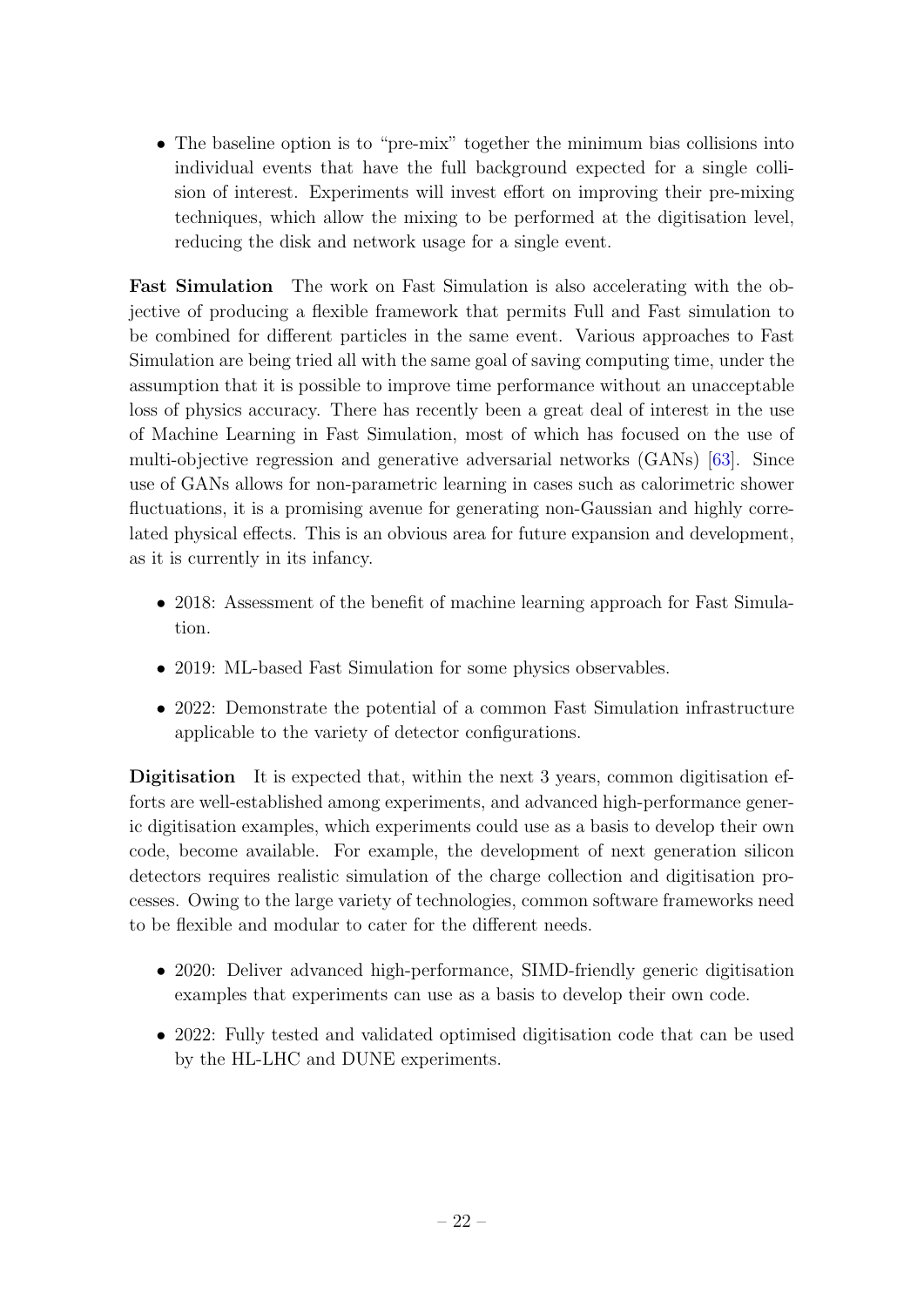Pseudorandom Number Generation The selection of pseudorandom number generators (PRNGs) presents challenges when running on infrastructures with a large degree of parallelism, as reproducibility is a key requirement. HEP will collaborate with researchers in the development of PRNGs, seeking to obtain generators that address better our challenging requirements. Specific milestones are:

- 2020: Develop a single library containing sequential and vectorised implementations of the set of state-of-the-art PRNGs, to replace the existing ROOT and CLHEP implementations. Potential use of C++11 PRNG interfaces and implementations, and their extension for our further requirements (output of multiple values, vectorisation) will be investigated.
- 2022: Promote a transition to the use of this library to replace existing implementations in ROOT and Geant4.

# <span id="page-23-0"></span>3.3 Software Trigger and Event Reconstruction

## Scope and Challenges

The reconstruction of raw detector data and simulated data, and its processing in real time, represent a major component of today's computing requirements in HEP. Advances in the capabilities of facilities and future experiments bring the potential for a dramatic increase in physics reach, at the price of increased event complexities and rates. It is therefore essential that event reconstruction algorithms and software triggers continue to evolve so that they are able to efficiently exploit future computing architectures, and deal with the increase in data rates without loss of physics. Projections into future, e.g., at HL-LHC conditions, show that without significant changes in approach or algorithms the increase in resources needed would be incompatible with the expected budget.

At the HL-LHC, the central challenge for object reconstruction is to maintain excellent efficiency and resolution in the face of high pileup values, especially at low transverse momentum  $(p_T)$ . Detector upgrades, such as increases in channel density, high-precision timing, and improved detector geometric layouts, are essential to overcome these problems. In many cases these new technologies bring novel requirements to software trigger and/or event reconstruction algorithms, or require new algorithms to be developed. Ones of particular importance at the HL-LHC include high-granularity calorimetry, precision timing detectors, and hardware triggers based on tracking information, which may seed later software trigger and reconstruction algorithms.

At the same time, trigger systems for next-generation experiments are evolving to be more capable, both in their ability to select a wider range of events of interest for the physics programme, and their ability to stream a larger rate of events for further processing. ATLAS and CMS both target systems where the output of the hardware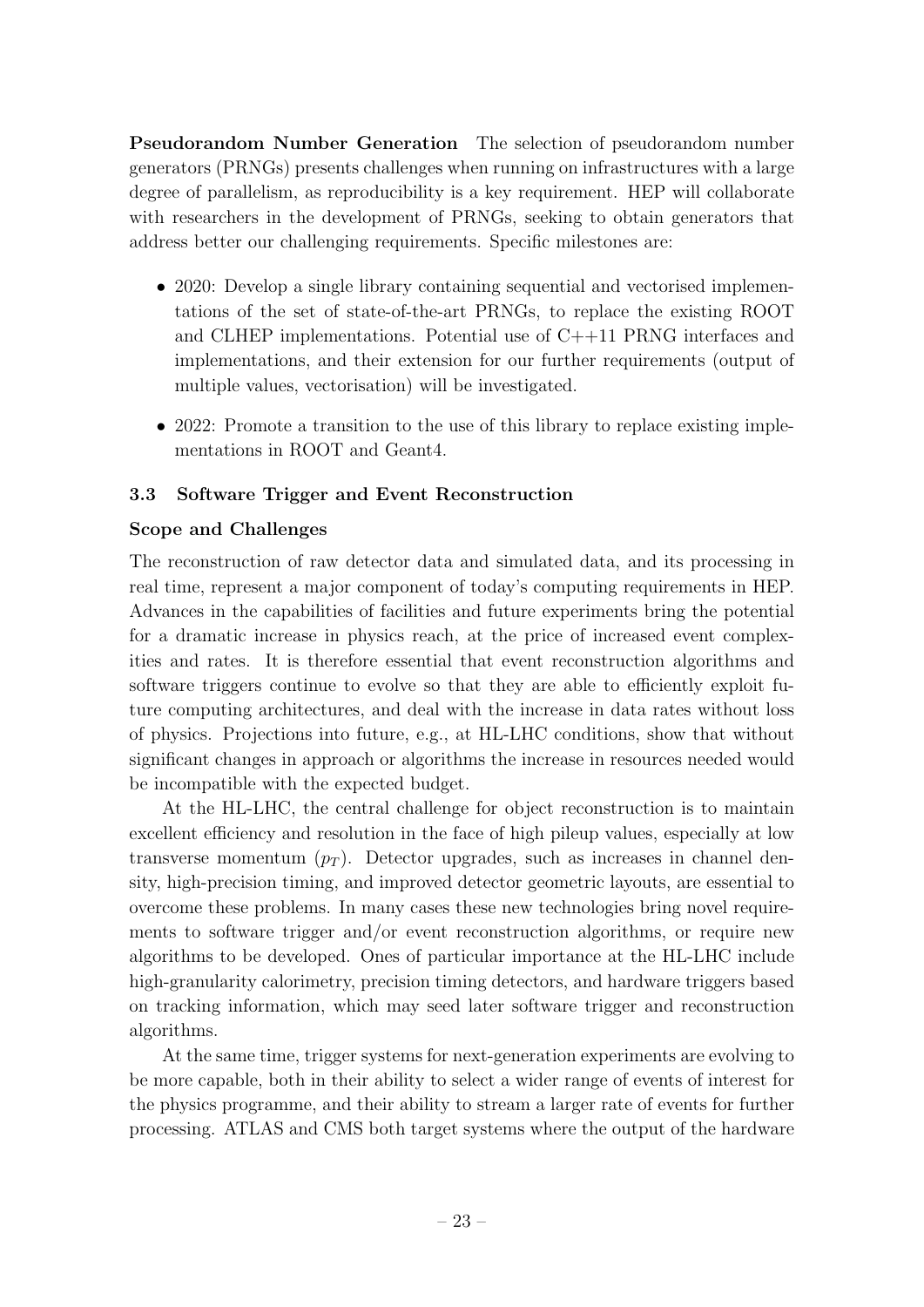trigger system is increased by an order of magnitude over the current capability, up to 1 MHz [\[64,](#page-84-11) [65\]](#page-84-12). In LHCb [\[66\]](#page-85-0) and ALICE [\[67\]](#page-85-1), the full collision rate (between 30 to 40 MHz for typical LHC proton-proton operations) will be streamed to real-time or near-real-time software trigger systems. The increase in event complexity also brings a "problem" of an overabundance of signals to the experiments, and specifically to the software trigger algorithms. The evolution towards a genuine real-time analysis of data has been driven by the need to analyse more signal than can be written out for traditional processing, and technological developments that enable this without reducing the analysis sensitivity or introducing biases.

Evolutions in computing technologies are an opportunity to move beyond commodity x86 64 technologies, which HEP has used very effectively over the past 20 years, but also represent a significant challenge if we are to derive sufficient event processing throughput per cost to reasonably enable our physics programmes [\[68\]](#page-85-2). Among these challenges, important items identified include the increase of SIMD capabilities, the evolution towards multi- or many-core architectures, the slow increase in memory bandwidth relative to CPU capabilities, the rise of heterogeneous hardware, and the possible evolution in facilities available to HEP production systems.

The move towards open source software development and continuous integration systems brings opportunities to assist developers of software trigger and event reconstruction algorithms. Continuous integration systems based on standard open-source tools have already allowed automated code quality and performance checks, both for algorithm developers and code integration teams. Scaling these up to allow for sufficiently high-statistics checks is still an outstanding challenge. Also, code quality demands increase as traditional offline analysis components migrate into trigger systems, where algorithms can only be run once, and any problem means losing data permanently.

#### Current Practices

Substantial computing facilities are in use for both online and offline event processing across all experiments surveyed. In most experiments, online facilities are dedicated to the operation of the software trigger, but a recent trend has been to use them opportunistically for offline processing too, when the software trigger does not make them 100% busy. On the other hand, offline facilities are shared with event reconstruction, simulation, and analysis. CPU in use by experiments is typically measured at the scale of tens or hundreds of thousands of x86 64 processing cores.

The CPU needed for event reconstruction tends to be dominated by charged particle reconstruction (tracking), especially when the number of collisions per bunch crossing is high and an efficient reconstruction low  $p_T$  particles is required. Calorimetric reconstruction, particle flow reconstruction, and particle identification algorithms also make up significant parts of the CPU budget in some experiments. Disk storage is typically 10s to 100s of PBs per experiment. It is dominantly used to make the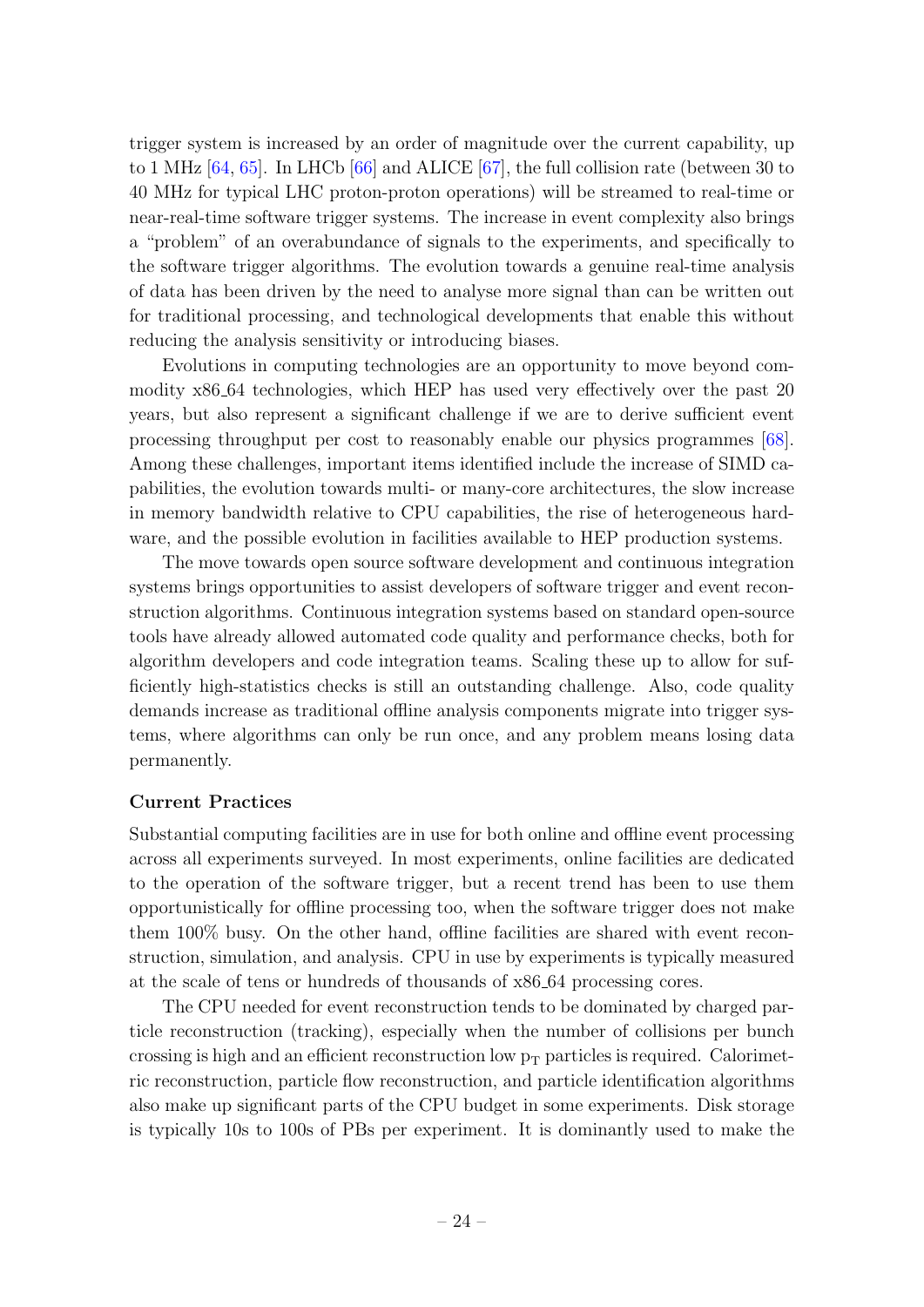output of the event reconstruction, both for real data and simulation, available for analysis.

Current experiments have moved towards smaller, but still flexible, tiered data formats. These tiers are typically based on the ROOT file format and constructed to facilitate both skimming of interesting events and the selection of interesting pieces of events by individual analysis groups or through centralised analysis processing systems. Initial implementations of real-time analysis systems are in use within several experiments. These approaches remove the detector data that typically makes up the raw data tier kept for offline reconstruction, and keep only final analysis objects [\[69](#page-85-3)[–71\]](#page-85-4).

Systems critical for reconstruction, calibration, and alignment generally implement a high level of automation in all experiments. They are an integral part of the data taking and data reconstruction processing chain, both in the online systems as well as the offline processing setup.

# Research and Development Programme

Seven key areas, itemised below, have been identified where research and development is necessary to enable the community to exploit the full power of the enormous datasets that we will be collecting. Three of these areas concern the increasingly parallel and heterogeneous computing architectures that we will have to write our code for. In addition to a general effort to vectorise our codebases, we must understand what kinds of algorithms are best suited to what kinds of hardware architectures. It is an area where collaboration with the computer science community is required. We also need to develop benchmarks that allow us to compare the physics-per-dollar-perwatt performance of different algorithms across a range of potential architectures, and find ways to optimally utilise heterogeneous processing centres. The consequent increase in the complexity and diversity of our codebase will necessitate both a determined push to educate physicists in modern algorithmic approaches and coding practices, and a development of more sophisticated and automated quality assurance and control. The increasing granularity of our detectors, and the addition of timing information, which seems mandatory to cope with the extreme pileup conditions at the HL-LHC, will require new kinds of reconstruction algorithms that are sufficiently fast for use in real-time. Finally, the increased signal rates will mandate a push towards real-time analysis in many areas of HEP, in particular those with  $low-p_T$  signatures.

• HEP developed toolkits and algorithms typically make poor use of vector units on commodity computing systems. Improving this will bring speedups to applications running on both current computing systems and most future architectures. The goal for work in this area is to evolve current toolkit and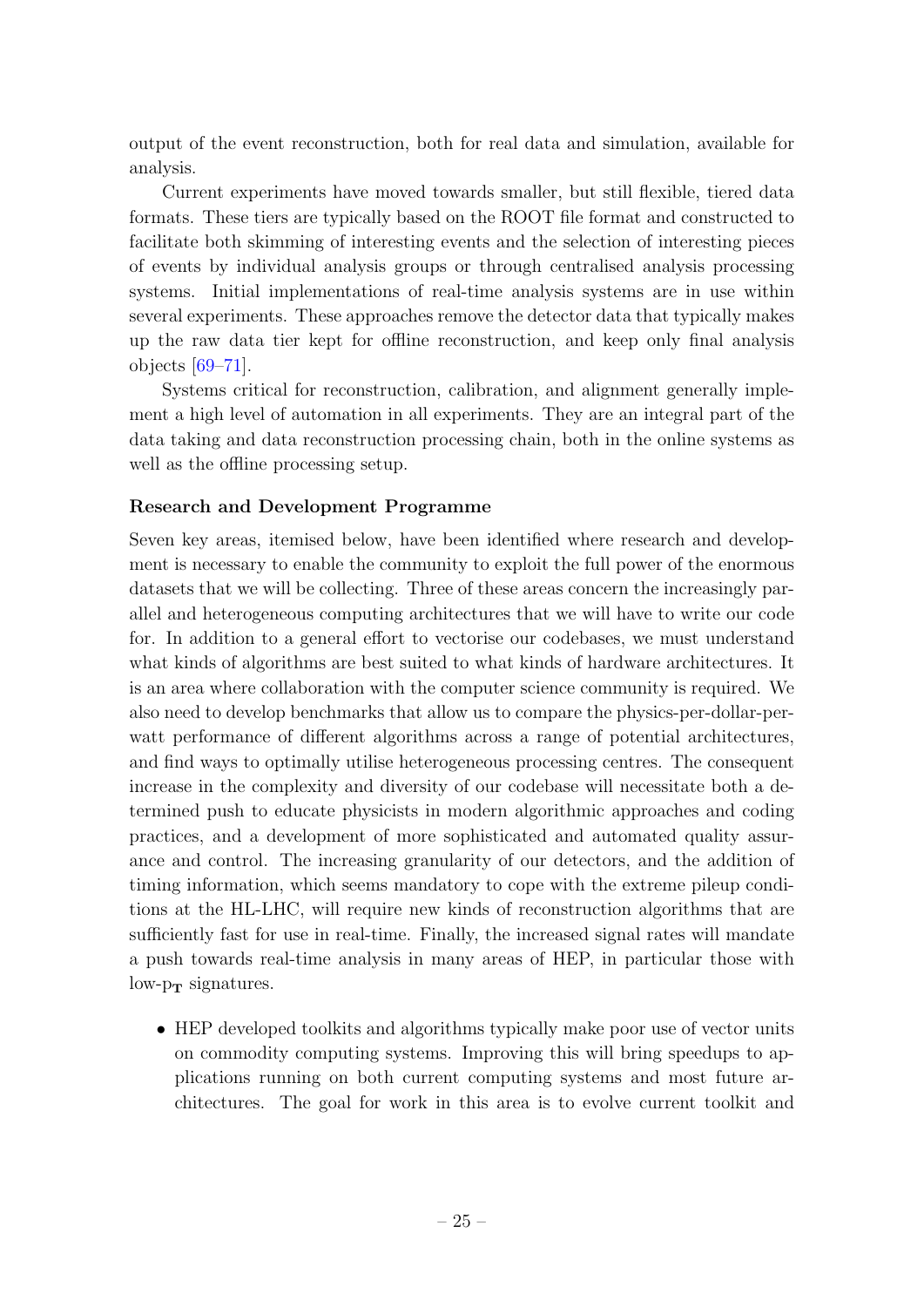algorithm implementations, and best programming techniques, to better use SIMD capabilities of current and future CPU architectures.

- Computing platforms are generally evolving towards having more cores in order to increase processing capability. This evolution has resulted in multithreaded frameworks in use, or in development, across HEP. Algorithm developers can improve throughput by being thread-safe and enabling the use of fine-grained parallelism. The goal is to evolve current event models, toolkits and algorithm implementations, and best programming techniques, to improve the throughput of multithreaded software trigger and event reconstruction applications.
- Computing architectures using technologies beyond CPUs offer an interesting alternative for increasing throughput of the most time-consuming trigger or reconstruction algorithms. Examples such as GPUs and FPGAs could be integrated into dedicated trigger or specialised reconstruction processing facilities, in particular online computing farms. The goal is to demonstrate how the throughput of toolkits or algorithms can be improved in a production environment and to understand how much these new architectures require rethinking the algorithms used today. In addition, it is necessary to assess and minimise possible additional costs coming from the maintenance of multiple implementations of the same algorithm on different architectures.
- HEP experiments have extensive continuous integration systems, including varying code regression checks that have enhanced the quality assurance (QA) and quality control (QC) procedures for software development in recent years. These are typically maintained by individual experiments and have not yet reached the point where statistical regression, technical, and physics performance checks can be performed for each proposed software change. The goal is to enable the development, automation, and deployment of extended QA and QC tools and facilities for software trigger and event reconstruction algorithms.
- Real-time analysis techniques are being adopted to enable a wider range of physics signals to be saved by the trigger for final analysis. As rates increase, these techniques can become more important and widespread by enabling only the parts of an event associated with the signal candidates to be saved, reducing the disk space requirement. The goal is to evaluate and demonstrate the tools needed to facilitate real-time analysis techniques. Research topics include the study of compression and custom data formats, toolkits for real-time detector calibration and validation that enable full offline analysis chains to be ported into real-time, and frameworks that allow non-expert offline analysts to design and deploy real-time analyses without compromising data taking quality.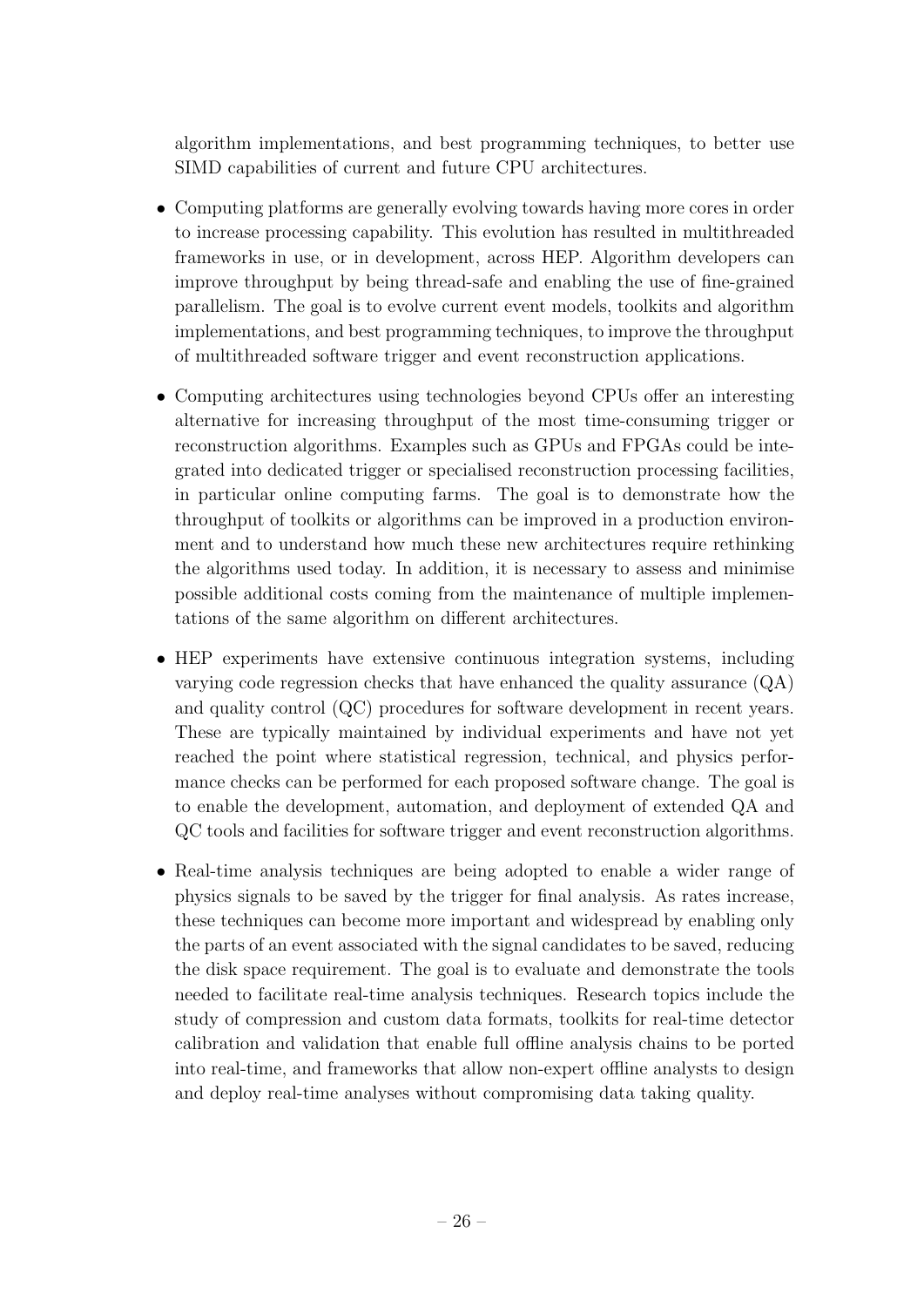- The central challenge for object reconstruction at the HL-LHC is to maintain excellent efficiency and resolution in the face of high pileup, especially at low object  $p_T$ . Trigger systems and reconstruction software need to exploit new techniques and higher granularity detectors to maintain or even improve physics measurements in the future. It is also becoming increasingly clear that reconstruction in very high pileup environments, such as the HL-LHC or FCC-hh, will not be possible without adding some timing information to our detectors, in order to exploit the finite time during which the beams cross and the interactions are produced. The goal is to develop and demonstrate efficient techniques for physics object reconstruction and identification in complex environments.
- Future experimental facilities will bring a large increase in event complexity. The performance scaling of current-generation algorithms with this complexity must be improved to avoid a large increase in resource needs. In addition, it may become necessary to deploy new algorithms in order to solve these problems, including advanced machine learning techniques. The goal is to evolve or rewrite existing toolkits and algorithms focused on their physics and technical performance at high event complexity, e.g., high pileup at HL-LHC. Most important targets are those which limit expected throughput performance at future facilities, most significantly charged-particle tracking. A number of efforts in this area are already in progress [\[72\]](#page-85-5).

#### <span id="page-27-0"></span>3.4 Data Analysis and Interpretation

#### Scope and Challenges

Scientific questions are answered by analysing the data obtained from suitably designed experiments and comparing measurements with predictions from models and theories. Such comparisons are typically performed long after data taking, but can sometimes also be executed in near-real time on selected samples of reduced size.

The final stages of analysis are undertaken by small groups or even individual researchers. The baseline analysis model utilises successive stages of data reduction, finally reaching a compact dataset for quick real-time iterations. This approach aims at exploiting the maximum possible scientific potential of the data, whilst minimising the "time to insight" for a large number of different analyses performed in parallel. It is a complicated combination of diverse criteria, ranging from the need to make efficient use of computing resources to the management styles of the experiment collaborations. Any analysis system has to be flexible enough to cope with deadlines imposed by conference schedules. Future analysis models must adapt to the massive increases in data taken by the experiments, while retaining this essential "time to insight" optimisation.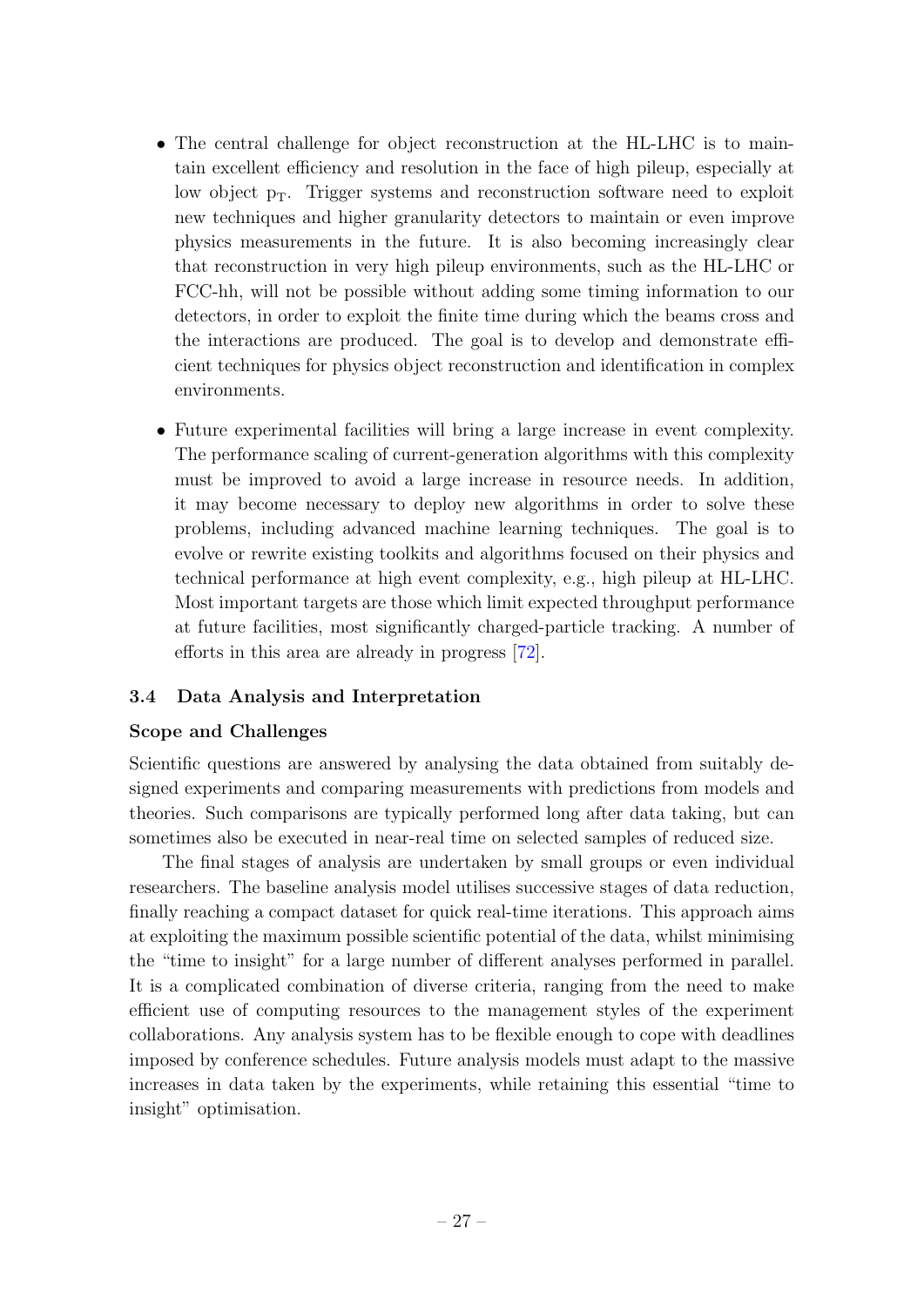Over the past 20 years the HEP community has developed and gravitated around a single analysis ecosystem based on ROOT.

ROOT is a general-purpose object oriented framework that addresses the selection, integration, development, and support of a number of foundation and utility class libraries that can be used as a basis for developing HEP application codes. The added value to the HEP community is that it provides an integrated and validated toolkit, and its use encompasses the full event processing chain; it has a major impact on the way HEP analysis is performed. This lowers the hurdle to start an analysis, enabling the community to communicate using a common analysis language, as well as making common improvements as additions to the toolkit quickly become available. The ongoing ROOT programme of work addresses important new requirements, in both functionality and performance, and this is given a high priority by the HEP community.

An important new development in the analysis domain has been the emergence of new analysis tools coming from industry and open-source projects (e.g. Jupyter notebooks [\[73\]](#page-85-6), the scikit-learn package [\[74\]](#page-85-7)), and this presents new opportunities for improving the HEP analysis software ecosystem. The HEP community is very interested in using these software tools, together with established components, in an interchangeable way. The main challenge will be to enable new open-source tools to be plugged in dynamically to the existing ecosystem and to provide mechanisms that allow the existing and new components to interact and exchange data efficiently. To improve our ability to analyse much larger datasets, R&D will be needed to investigate file formats, compression algorithms, and new ways of storing and accessing data for analysis and to adapt workflows to run on future computing infrastructures.

Reproducibility is the cornerstone of scientific results. It is currently difficult to repeat most HEP analyses in exactly the manner they were originally performed. This difficulty mainly arises due to the number of scientists involved, the large number of steps in a typical HEP analysis workflow, and the complexity of the analyses themselves. A challenge specific to data analysis and interpretation is tracking the evolution of relationships between all the different components of an analysis, i.e. the provenance of each step.

Reproducibility of scientific results goes in hand with the need to preserve both the data and the software. Section [3.12](#page-58-0) develops this latter topic where the FAIR principles of data management are embraced.

Robust methods for data reinterpretation are also critical. Collaborations typically interpret results in the context of specific models for new physics searches and sometimes reinterpret those same searches in the context of alternative theories. However, understanding the full implications of these searches requires the interpretation of the experimental results in the context of many more theoretical models than are currently explored at the time of publication. Analysis reproducibility and reinterpretation strategies need to be considered in all new approaches under inves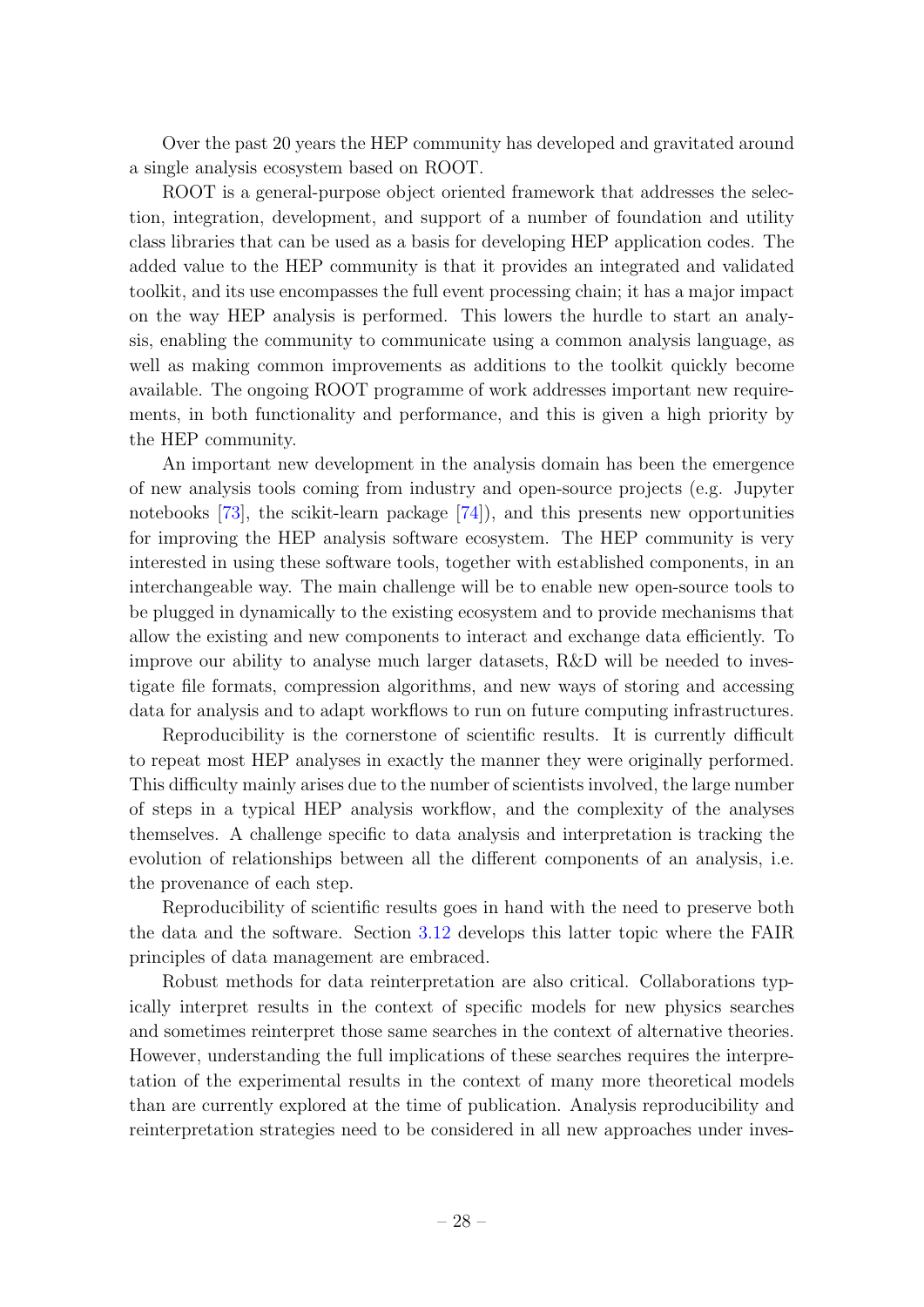tigation, so that they become a fundamental component of the system as a whole.

Adapting to the rapidly evolving landscape of software tools, as well as to methodological approaches to data analysis, requires effort in continuous training, both for novices as well as for experienced researchers, as detailed in the Section [4.](#page-65-0) The maintenance and sustainability of the current analysis ecosystem also present a major challenge, as currently this effort is provided by just a few institutions. Legacy and less-used parts of the ecosystem need to be managed appropriately. New policies are needed to retire little used or obsolete components and free up effort for the development of new components. These new tools should be made attractive and useful to a significant part of the community to attract new contributors.

#### Current Practices

Methods for analysing HEP data have been developed over many years and successfully applied to produce physics results, including more than 2000 publications, during LHC Runs 1 and 2. Analysis at the LHC experiments typically starts with users running code over centrally managed data that is of O(100kB/event) and contains all of the information required to perform a typical analysis leading to publication. The most common approach is through a campaign of *data reduction* and *refinement*, ultimately producing simplified data structures of arrays of simple data types ("flat ntuples") and histograms used to make plots and tables, from which physics results can be derived.

The current centrally-managed data typically used by a Run 2 data analysis at the LHC (hundreds of TB) is far too large to be delivered locally to the user. An often-stated requirement of the data reduction steps is to arrive at a dataset that "can fit on a laptop", in order to facilitate low-latency, high-rate access to a manageable amount of data during the final stages of an analysis. Creating and retaining intermediate datasets produced by data reduction campaigns, bringing and keeping them "close" to the analysers, is designed to minimise latency and the risks related to resource contention. At the same time, disk space requirements are usually a key constraint of the experiment computing models. The LHC experiments have made a continuous effort to produce optimised analysis-oriented data formats with enough information to avoid the need to use intermediate formats. Another effective strategy has been to combine analyses from different users and execute them within the same batch jobs (so-called "analysis trains"), thereby reducing the number of times data must be read from the storage systems. This has improved performance and usability, and simplified the task of the bookkeeping.

There has been a huge investment in using  $C++$  for performance-critical code, in particular in event reconstruction and simulation, and this will continue in the future. However, for analysis applications, Python has emerged as the language of choice in the data science community, and its use continues to grow within HEP. Python is highly appreciated for its ability to support fast development cycles, for its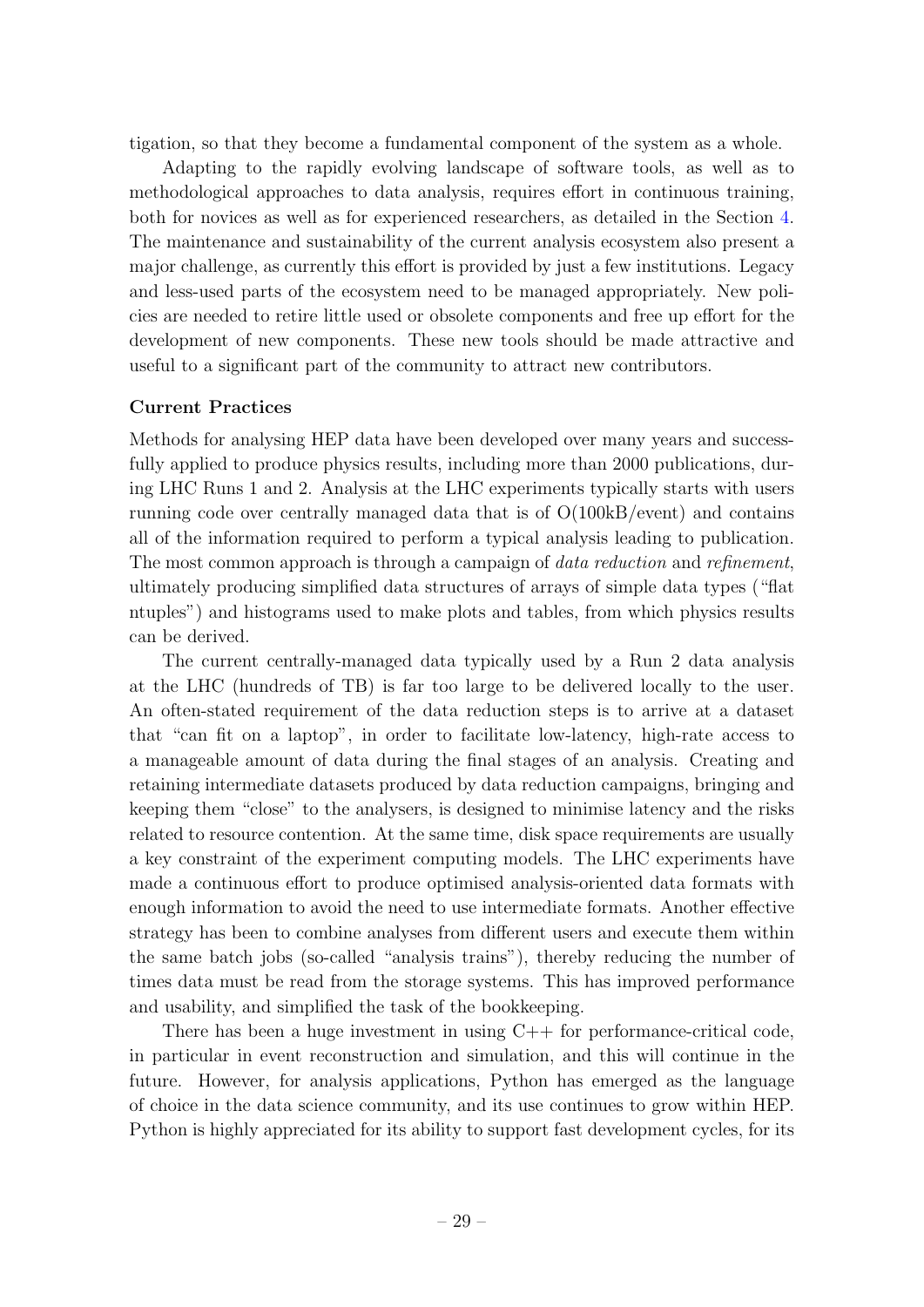ease-of-use, and it offers an abundance of well-maintained and advanced open source software packages. Experience shows that the simpler interfaces and code constructs of Python could reduce the complexity of analysis code, and therefore contribute to decreasing the "time to insight" for HEP analyses, as well as increasing their sustainability. Increased HEP investment is needed to allow Python to become a first class supported language.

One new model of data analysis, developed outside of HEP, maintains the concept of sequential reduction, but mixes interactivity with batch processing. These exploit new cluster management systems, most notably Apache Spark [\[53,](#page-84-0) [75\]](#page-85-8), which uses open-source tools contributed both by industry and the data-science community. Other products implementing the same analysis concepts and workflows are emerging, such as TensorFlow [\[76\]](#page-85-9), Dask [\[77,](#page-85-10) [78\]](#page-85-11), Pachyderm [\[79\]](#page-86-0), Blaze [\[80\]](#page-86-1), Parsl [\[81\]](#page-86-2), and Thrill [\[82\]](#page-86-3). This approach can complement the present and widely adopted Grid processing of datasets. It may

potentially simplify the access to data and the expression of parallelism, thereby improving the exploitation of cluster resources.

An alternative approach, which was pioneered in astronomy but has become more widespread throughout the Big Data world, is to perform *fast querying* of centrally managed data and compute remotely on the queried data to produce the analysis products of interest. The analysis workflow is accomplished without focus on persistence of data traditionally associated with data reduction, although transient data may be generated in order to efficiently accomplish this workflow and optionally can be retained to facilitate an analysis "checkpoint" for subsequent execution. In this approach, the focus is on obtaining the analysis end-products in a way that does not necessitate a data reduction campaign. It is of interest to understand the role that such an approach could have in the global analysis infrastructure, and if it can bring an optimisation of the global storage and computing resources required for the processing of raw data to analysis.

Another active area regarding analysis in the world outside HEP is the switch to a functional or declarative programming model, as for example provided by Scala [\[83\]](#page-86-4) in the Spark environment. This allows scientists to express the intended data transformation as a query on data. Instead of having to define and control the "how", the analyst declares the "what" of their analysis, essentially removing the need to define the event loop in an analysis, and leave it to underlying services and systems to optimally iterate over events. It appears that these high-level approaches will allow abstraction from the underlying implementations, allowing the computing systems more freedom in optimising the utilisation of diverse forms of computing resources. R&D is already under way, e.g., TDataFrame [\[84\]](#page-86-5) in ROOT, and this needs to be continued with the ultimate goal of establishing a prototype functional or declarative programming paradigm.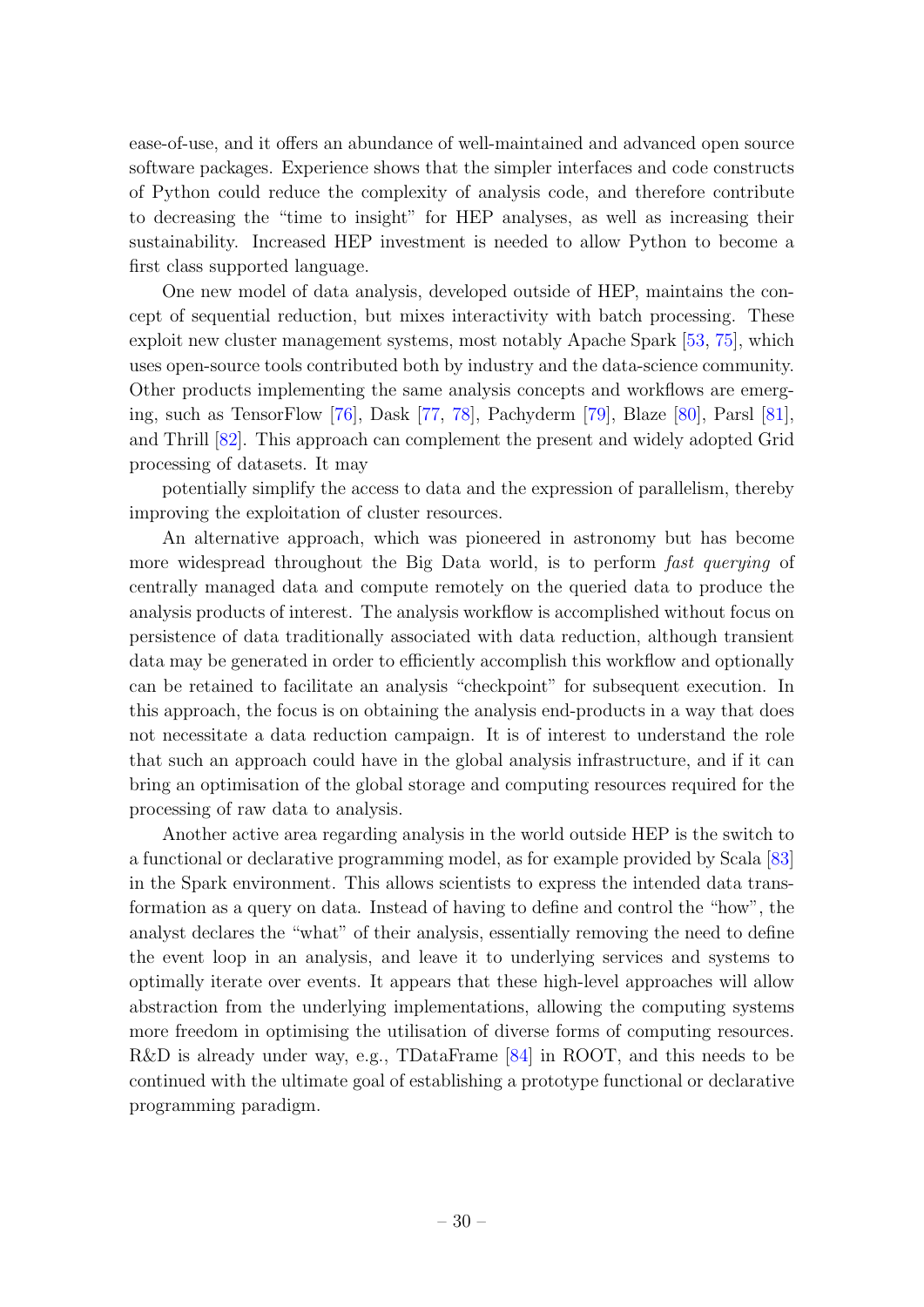# Research and Development Programme

Towards HL-LHC, we envisage dedicated data analysis facilities for experimenters, offering an extendable environment that can provide fully functional analysis capabilities, integrating all these technologies relevant for HEP. Initial prototypes of such analysis facilities are currently under development. On the time scale of HL-LHC, such dedicated analysis facilities would provide a complete system engineered for latency optimisation and stability.

The following R&D programme lists the tasks that need to be accomplished. By 2020:

- Enable new open-source software tools to be plugged in dynamically to the existing ecosystem, and provide mechanisms to dynamically exchange parts of the ecosystem with new components.
- Prototype a comprehensive set of mechanisms for interacting and exchanging data between new open-source tools and the existing analysis ecosystem.
- Complete an advanced prototype of a low-latency response, high-capacity analysis facility, incorporating fast caching technologies to explore a query-based analysis approach and open-source cluster-management tools. It should in particular include an evaluation of additional storage layers, such as SSD storage and NVRAM-like storage, and cloud and Big Data orchestration systems.
- Expand support of Python in our ecosystem with a strategy for ensuring long-term maintenance and sustainability. In particular in ROOT, the current Python bindings should evolve to reach the ease of use of native Python modules.
- Develop a prototype based on a functional or declarative programming model for data analysis.
- Conceptualise and prototype an analysis "Interpretation Gateway", including data repositories, e.g., HEPData [\[85,](#page-86-6) [86\]](#page-86-7), and analysis preservation and reinterpretation tools.

By 2022:

- Evaluate chosen architectures for analysis facilities, verify their design and provide input for corrective actions to test them on a larger scale during Run 3.
- Develop a blueprint for remaining analysis facility developments, system design and support model.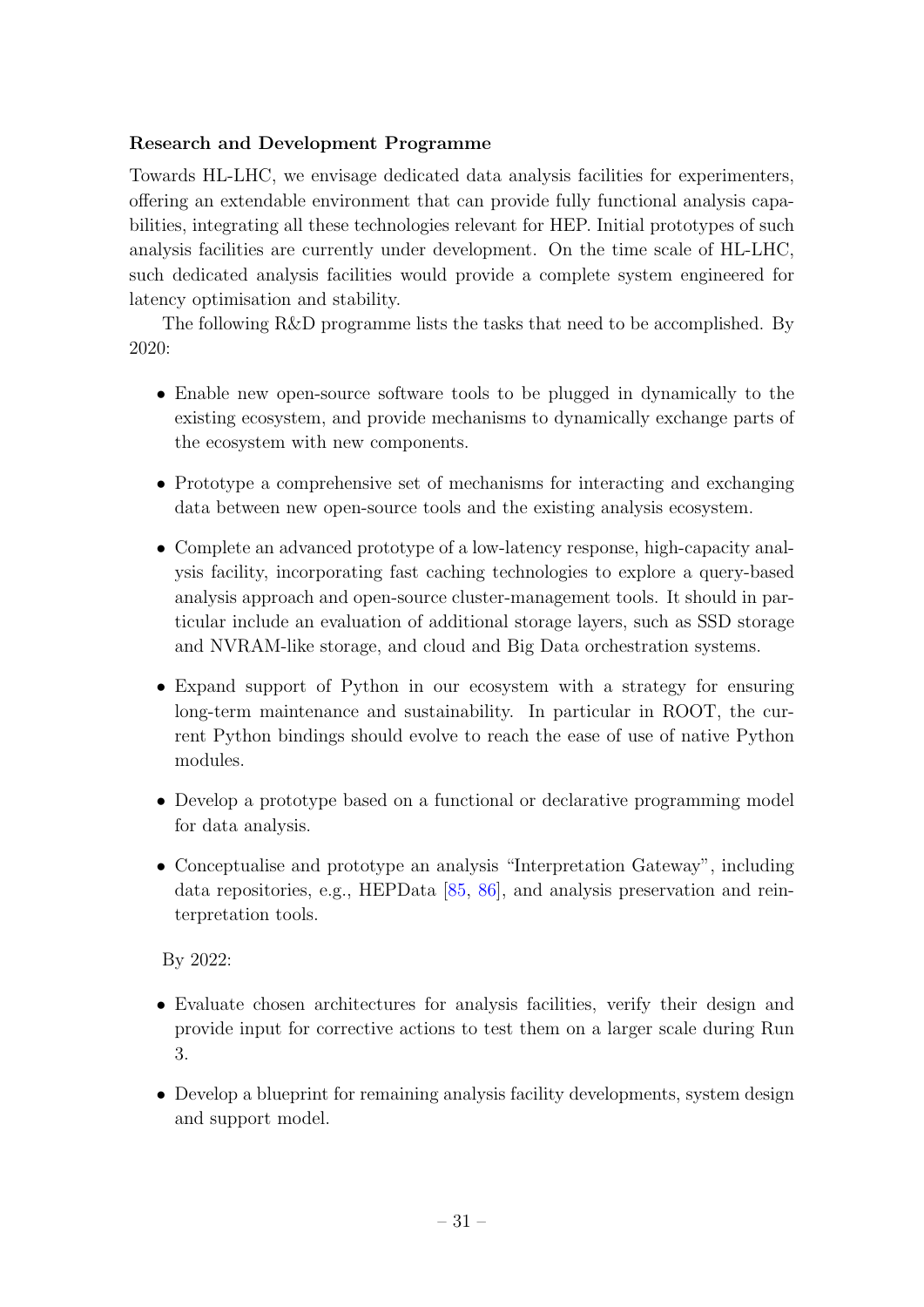# <span id="page-32-0"></span>3.5 Machine Learning

Machine Learning (ML) is a rapidly evolving approach to characterising and describing data with the potential to radically change how data is reduced and analysed. Some applications will qualitatively improve the physics reach of datasets. Others will allow much more efficient use of processing and storage resources, effectively extending the physics reach of experiments. Many of the activities in this area will explicitly overlap with those in the other focus areas, whereas others will be more generic. As a first approximation, the HEP community will build domain-specific applications on top of existing toolkits and ML algorithms developed by computer scientists, data scientists, and scientific software developers from outside the HEP world. Work will also be done to understand where problems do not map well onto existing paradigms and how these problems can be recast into abstract formulations of more general interest.

# Scope and Challenges

The Machine Learning, Statistics, and Data Science communities have developed a variety of powerful ML approaches for classification (using pre-defined categories), clustering (where categories are discovered), regression (to produce continuous outputs), density estimation, dimensionality reduction, etc. Some of these have been used productively in HEP for more than 20 years, others have been introduced relatively recently. The portfolio of ML techniques and tools is in constant evolution, and a benefit is that many have well-documented open source software implementations. ML has already become ubiquitous in some HEP applications, most notably in classifiers used to discriminate between signals and backgrounds in final offline analyses. It is also increasingly used in both online and offline reconstruction and particle identification algorithms, as well as the classification of reconstruction-level objects, such as jets.

The abundance of, and advancements in, ML algorithms and implementations present both opportunities and challenges for HEP. The community needs to understand which are most appropriate for our use, tradeoffs for using one tool compared to another, and the tradeoffs of using ML algorithms compared to using more traditional software. These issues are not necessarily "factorisable", and a key goal will be to ensure that, as HEP research teams investigate the numerous approaches at hand, the expertise acquired and lessons learned, get adequately disseminated to the wider community. In general, each *team*, typically a small group of scientists from a collaboration, will serve as a source of expertise, helping others develop and deploy experiment-specific ML-based algorithms in their software stacks. It should provide training to those developing new ML-based algorithms, as well as those planning to use established ML tools.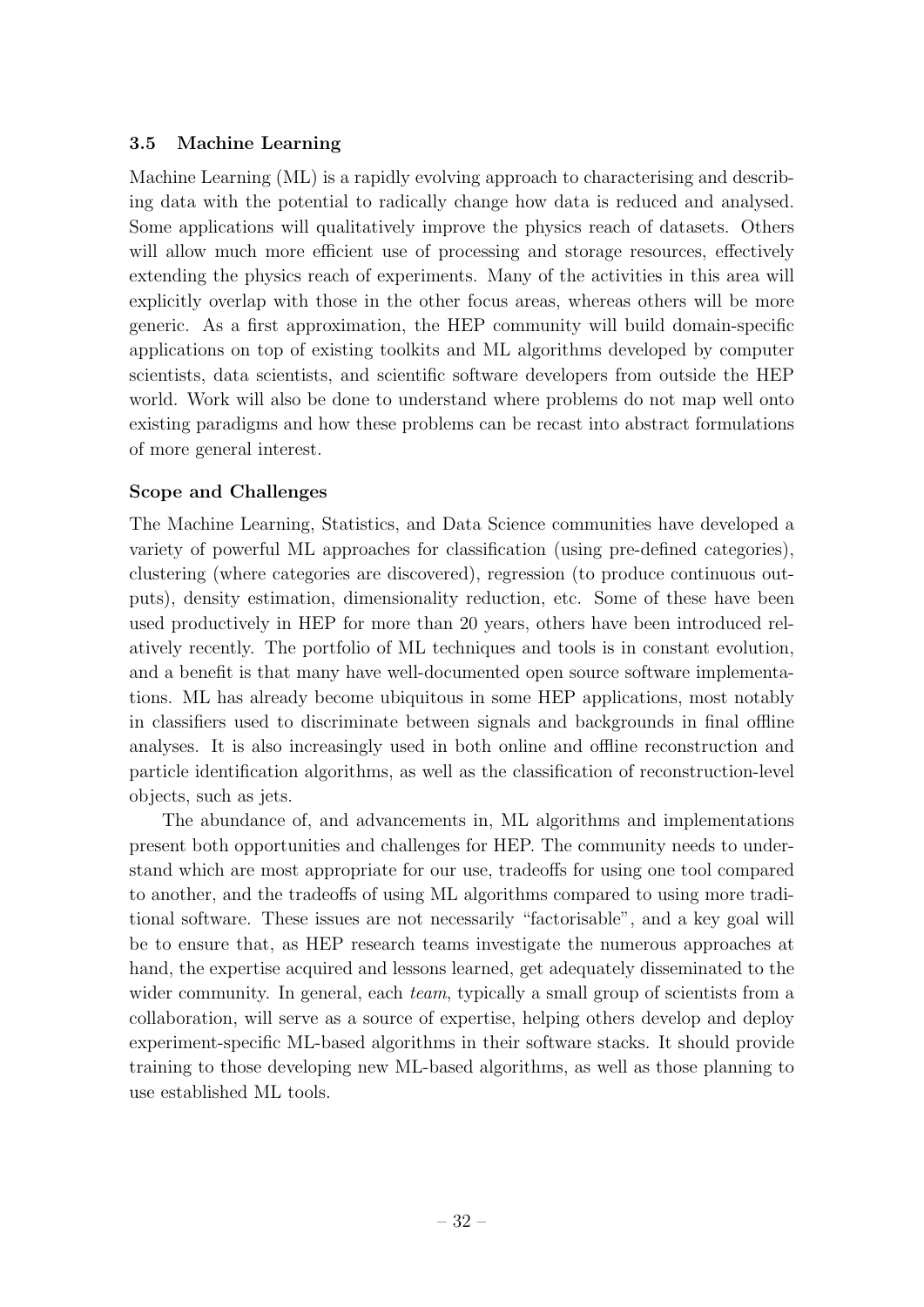With the advent of more powerful hardware, particularly GPUs and ML dedicated processors, as well as more performant ML algorithms, the ML toolset will be used to develop application software that could potentially, amongst other things:

- Replace the most computationally expensive parts of pattern recognition algorithms and parameter extraction algorithms for characterising reconstructed objects. For example, investigating how ML algorithms could improve the physics performance or execution speed of charged track and vertex reconstruction, one of the most CPU intensive elements of our current software.
- Extend the use of ML algorithms for real-time event classification and analysis, as discussed in more detail in Section [3.3.](#page-23-0)
- Extend the physics reach of experiments by extending the role of ML at the analysis stage: handling data/MC or control/signal region differences, interpolating between mass points, training in a systematics-aware way, etc.
- Compress data significantly with negligible loss of fidelity in terms of physics utility.

As already discussed, many particle physics detectors produce much more data than can be moved to permanent storage. The process of reducing the size of the datasets is managed by the trigger system. ML algorithms have already been used very successfully for triggering, to rapidly characterise which events should be selected for additional consideration and eventually saved to long-term storage. In the era of the HL-LHC, the challenges will increase both quantitatively and qualitatively as the number of proton-proton collisions per bunch crossing increases. The scope of ML applications in the trigger will need to expand in order to tackle the challenges to come.

#### Current Practices

The use of ML in HEP analyses has become commonplace over the past two decades, and the most common use case has been in signal/background classification. The vast majority of HEP analyses published in recent years have used the HEP-specific software package TMVA [\[87\]](#page-86-8) included in ROOT. Recently, however, many HEP analysts have begun migrating to non-HEP ML packages such as scikit-learn [\[74\]](#page-85-7) and Keras [\[88\]](#page-86-9), although these efforts have yet to result in physics publications from major collaborations. Data scientists at Yandex created a Python package that provides a consistent API to most ML packages used in HEP [\[89\]](#page-86-10). Packages like Spearmint [\[90\]](#page-86-11) and scikit-optimize [\[91\]](#page-86-12) perform Bayesian optimisation and can improve HEP Monte Carlo work.

This shift in the set of ML techniques and packages utilised is especially strong in the neutrino physics community, where new experiments such as DUNE place ML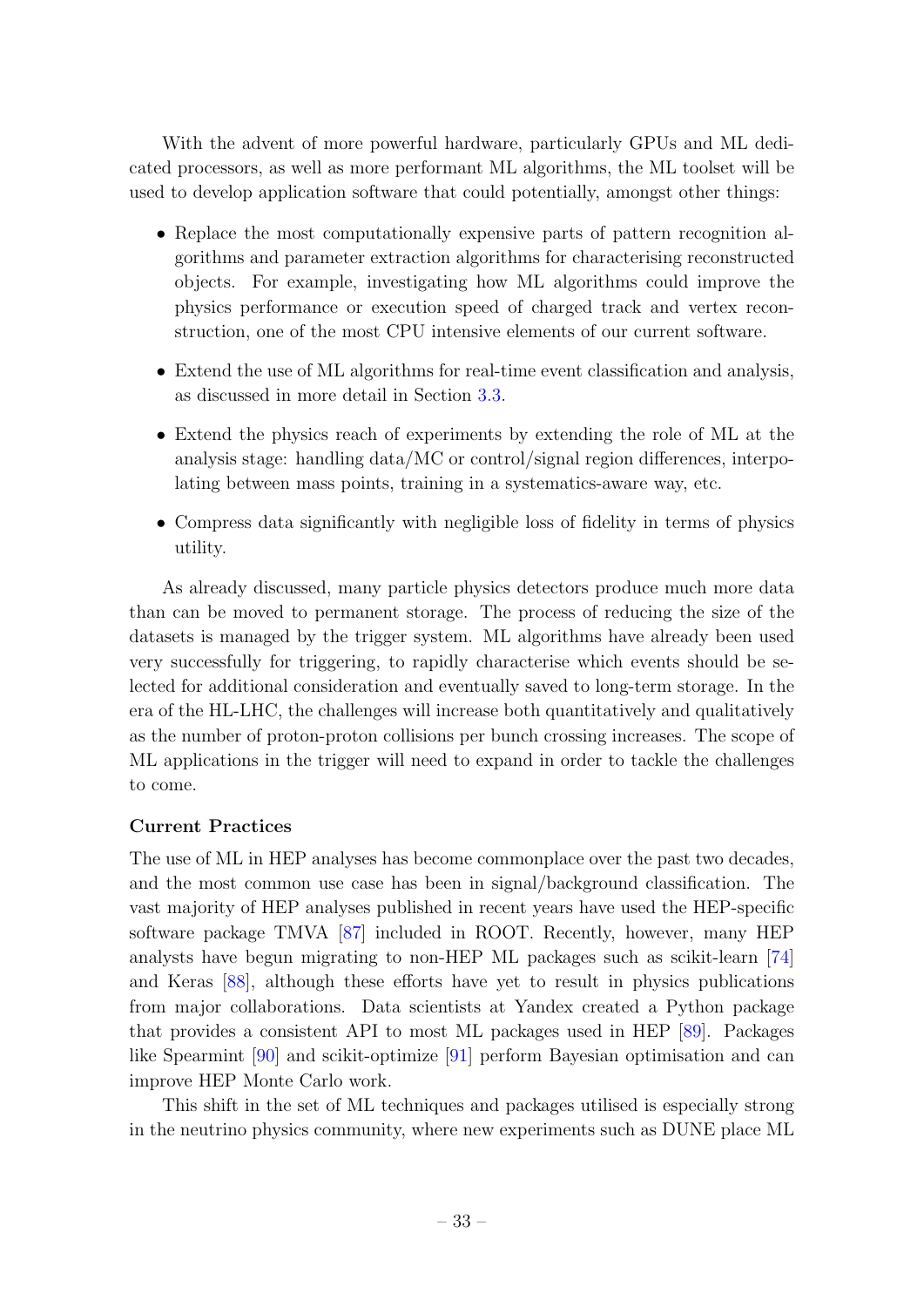at the very heart of their reconstruction algorithms and event selection. The shift is also occurring among LHC collaborations, where ML is becoming more and more commonplace in reconstruction and real-time applications. Examples where ML has already been deployed in a limited way include charged and neutral particle reconstruction and identification, jet reconstruction and identification, and determining a particle's production properties (flavour tagging), based on information from the rest of the event. In addition, ML algorithms have been developed that are insensitive to changing detector performance, for use in real-time applications, and algorithms that are minimally biased with respect to the physical observables of interest.

At present, much of this development has happened in specific collaborations. While each experiment has, or is likely to have, different specific use cases, we expect that many of these will be sufficiently similar to each other that R&D can be done in common. Even when this is not possible, experience with one type of problem will provide insights into how to approach other types of problem. This is why the Inter-experiment Machine Learning forum (IML [\[92\]](#page-86-13)) was created at CERN in 2016, as a compliment to experiment specific ML R&D groups. It has already fostered closer collaboration between LHC and non-LHC collaborations in the ML field.

## Research and Development Roadmap and Goals

The R&D roadmap presented here is based on the preliminary work done in recent years, coordinated by the IML, which will remain the main forum to coordinate work in ML in HEP and ensure the proper links with the data science communities. The following programme of work is foreseen.

By 2020:

• Particle identification and particle properties: in calorimeters or time projection chambers (TPCs), where the data can be represented as a 2D or 3D image (or even in 4D, including timing information), the problems can be cast as a computer vision task. Deep Learning (DL), one class of ML algorithm, in which neural networks are used to reconstruct images from pixel intensities, is a good candidate to identify particles and extract many parameters. Promising DL architectures for these tasks include convolutional, recurrent, and adversarial neural networks. A particularly important application is to Liquid Argon TPCs (LArTPCs), which is the chosen detection technology for DUNE, the new flagship experiment in the neutrino programme. A proof of concept and comparison of DL architectures should be finalised by 2020. Particle identification can also be explored to tag the flavour of jets in collider experiments (e.g., so-called b-tagging). The investigation of these concepts, which connect to Natural Language Processing [\[93\]](#page-86-14), has started at the LHC and is to be pursued on the same timescale.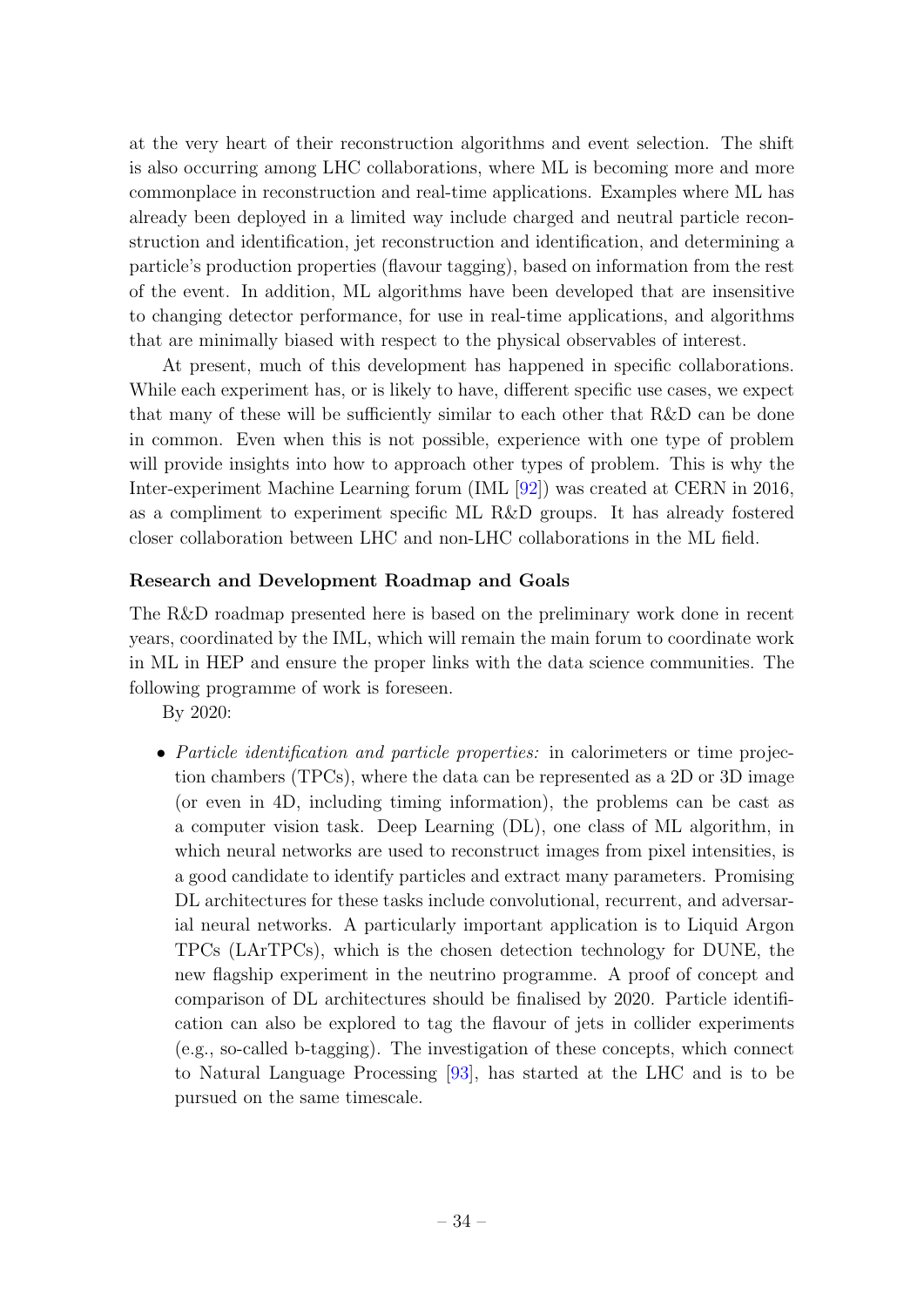- ML middleware and data formats for offline usage: HEP relies on the ROOT format for its data, wheras the ML community has developed several other formats, often associated with specific ML tools. A desirable data format for ML applications should have the following attributes: high read-write speed for efficient training, sparse readability without loading the entire dataset into RAM, compressibility, and widespread adoption by the ML community. The thorough evaluation of the different data formats and their impact on ML performance in the HEP context must be continued, and it is necessary to define a strategy for bridging or migrating HEP formats to the chosen ML format(s), or vice-versa.
- Computing resource optimisations: managing large volume data transfers is one of the challenges facing current computing facilities. Networks play a crucial role in data exchange and so a network-aware application layer may significantly improve experiment operations. ML is a promising technology to identify anomalies in network traffic, to predict and prevent network congestion, to detect bugs via analysis of self-learning networks, and for WAN path optimisation based on user access patterns.
- ML as a Service (MLaaS): current cloud providers rely on a MLaaS model exploiting interactive machine learning tools in order to make efficient use of resources, however, this is not yet widely used in HEP. HEP services for interactive analysis, such as CERN's Service for Web-based Analysis, SWAN [\[94\]](#page-87-0), may play an important role in adoption of machine learning tools in HEP workflows. In order to use these tools more efficiently, sufficient and appropriately tailored hardware and instances other than SWAN will be identified.

By 2022:

- Detector anomaly detection: data taking is continuously monitored by physicists taking shifts to monitor and assess the quality of the incoming data, largely using reference histograms produced by experts. A whole class of ML algorithms called anomaly detection can be useful for automating this important task. Such unsupervised algorithms are able to learn from data and produce an alert when deviations are observed. By monitoring many variables at the same time, such algorithms are sensitive to subtle signs forewarning of imminent failure, so that pre-emptive maintenance can be scheduled. These techniques are already used in industry.
- Simulation: recent progress in high fidelity fast generative models, such as Generative Adversarial Networks (GANs) [\[63\]](#page-84-10) and Variational Autoencoders (VAEs) [\[95\]](#page-87-1), which are able to sample high dimensional feature distributions by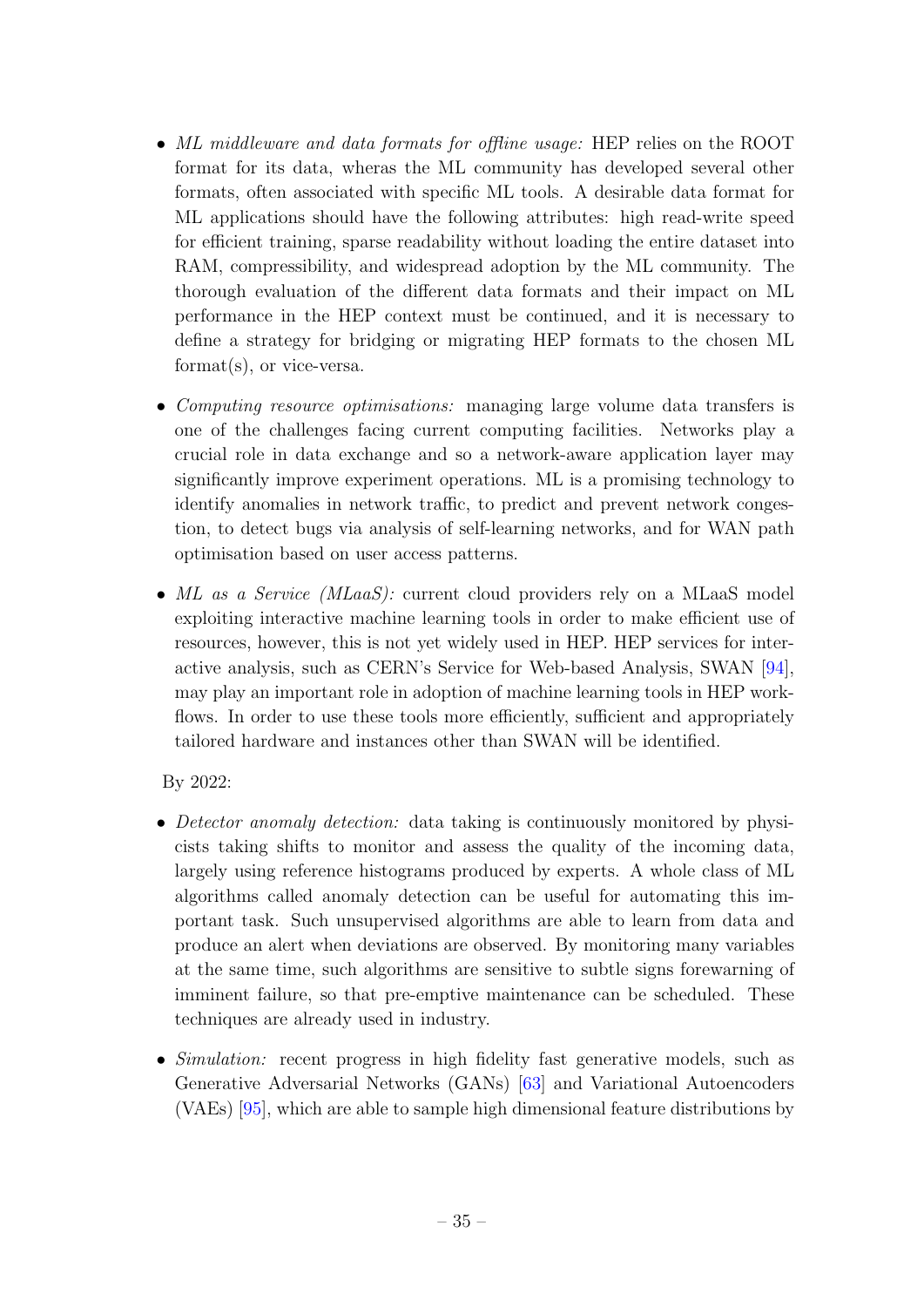learning from existing data samples, offer a promising alternative for Fast Simulation. A simplified first attempt at using such techniques in simulation saw orders of magnitude increase in speed over existing Fast Simulation techniques, but has not yet reached the required accuracy [\[96\]](#page-87-0).

- *Triggering and real-time analysis:* one of the challenges is the trade-off in algorithm complexity and performance under strict inference time constraints. To deal with the increasing event complexity at HL-LHC, the use of sophisticated ML algorithms will be explored at all trigger levels, building on the pioneering work of the LHC collaborations. A critical part of this work will be to understand which ML techniques allow us to maximally exploit future computing architectures.
- Sustainable Matrix Element Method (MEM): MEM is a powerful technique that can be utilised for making measurements of physical model parameters and direct searches for new phenomena. As it is very computationally intensive its use in HEP is limited. Although the use of neural networks for numerical integration is not new, it is a technical challenge to design a network sufficiently rich to encode the complexity of the ME calculation for a given process over the phase space relevant to the signal process. Deep Neural Networks (DNNs) are good candidates [\[97,](#page-87-1) [98\]](#page-87-2).
- *Tracking:* pattern recognition is always a computationally challenging step. It becomes a huge challenge in the HL-LHC environment. Adequate ML techniques may provide a solution that scales linearly with LHC intensity. Several efforts in the HEP community have started to investigate ML algorithms for track pattern recognition on many-core processors.

### <span id="page-36-0"></span>3.6 Data Organisation, Management and Access

The scientific reach of data-intensive experiments is limited by how fast data can be accessed and digested by computational resources. Changes in computing technology and large increases in data volume require new computational models [\[99\]](#page-87-3), compatible with budget constraints. The integration of newly emerging data analysis paradigms into our computational model has the potential to enable new analysis methods and increase scientific output. The field, as a whole, has a window in which to adapt our data access and data management schemes to ones that are more suited and optimally matched to advanced computing models and a wide range of analysis applications.

### Scope and Challenges

The LHC experiments currently provision and manage about an exabyte of storage, approximately half of which is archival, and half is traditional disk storage. Other experiments that will soon start data taking have similar needs, e.g., Belle II has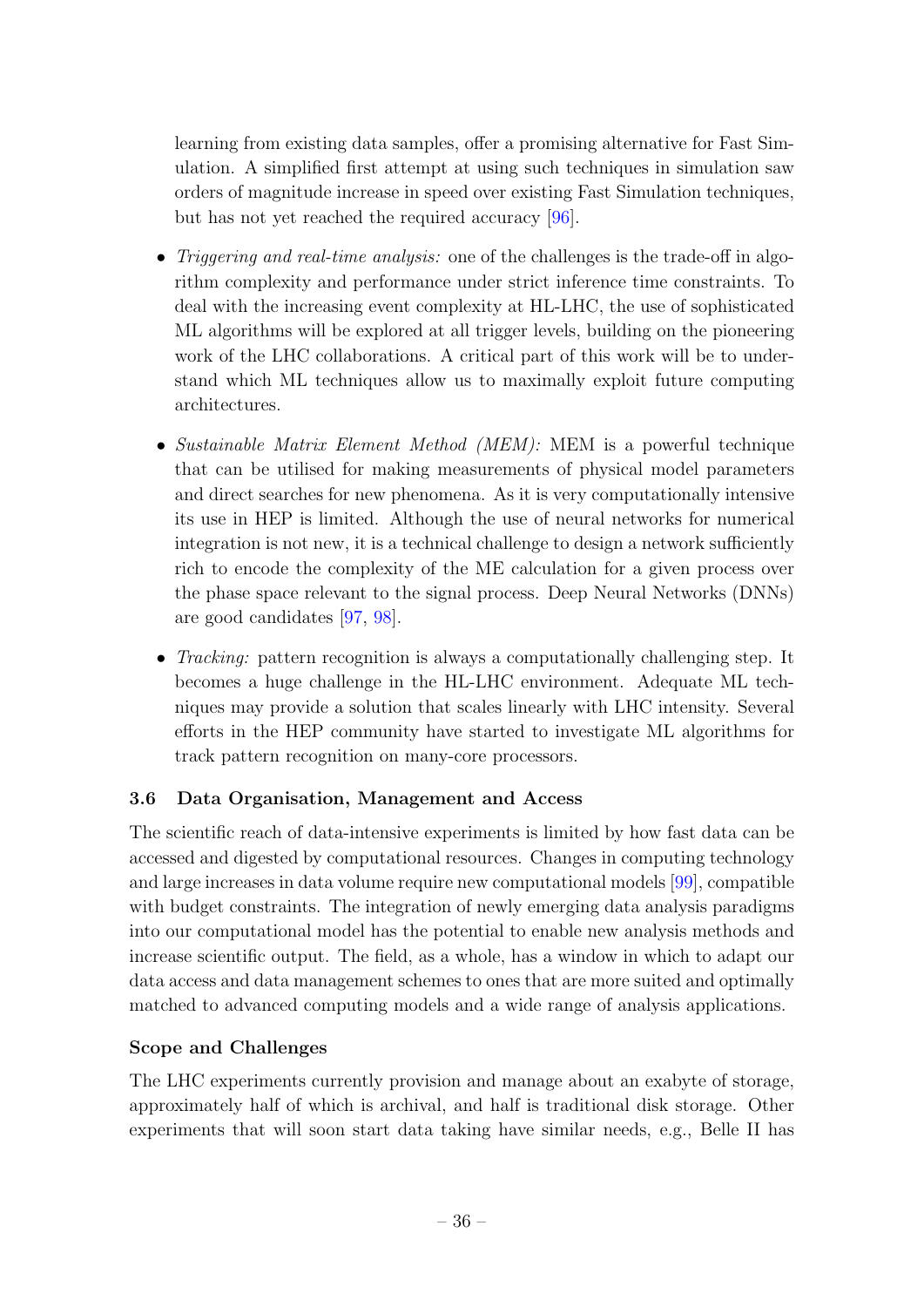the same data volumes as ATLAS. The HL-LHC storage requirements per year are expected to jump by a factor close to 10, which is a growth rate faster than can be accommodated by projected technology gains. Storage will remain one of the major cost drivers for HEP computing, at a level roughly equal to the cost of the computational resources. The combination of storage and analysis computing costs may restrict scientific output and the potential physics reach of the experiments, so new techniques and algorithms are likely to be required.

In devising experiment computing models for this era many factors have to be taken into account. In particular, the increasing availability of very high-speed networks may reduce the need for CPU and data co-location. Such networks may allow for more extensive use of data access over the wide-area network (WAN), which may provide failover capabilities, global and federated data namespaces, and will have an impact on data caching. Shifts in data presentation and analysis models, such as the use of event-based data streaming along with more traditional dataset-based or file-based data access, will be particularly important for optimising the utilisation of opportunistic computing cycles on HPC facilities, commercial cloud resources, and campus clusters. This can potentially resolve currently limiting factors such as job eviction.

The three main challenges for data management in the HL-LHC follow:

- The experiments will significantly increase both the data rate and the data volume. The computing systems will need to handle this with as small a cost increase as possible and within evolving storage technology limitations.
- The significantly increased computational requirements for the HL-LHC era will also place new requirements on data access. Specifically, the use of new types of computing resources (cloud, HPC) that have different dynamic availability and characteristics will require more dynamic data management and access systems.
- Applications employing new techniques, such as training for machine learning or high rate data query systems, will likely be employed to meet the computational constraints and to extend physics reach. These new applications will place new requirements on how and where data is accessed and produced. Specific applications, such as training for machine learning, may require use of specialised processor resources, such as GPUs, placing further requirements on data.

The projected event complexity of data from future HL-LHC runs with high pileup and from high resolution Liquid Argon detectors at DUNE will require advanced reconstruction algorithms and analysis tools to interpret the data. The precursors of these tools, in the form of new pattern recognition and tracking algorithms,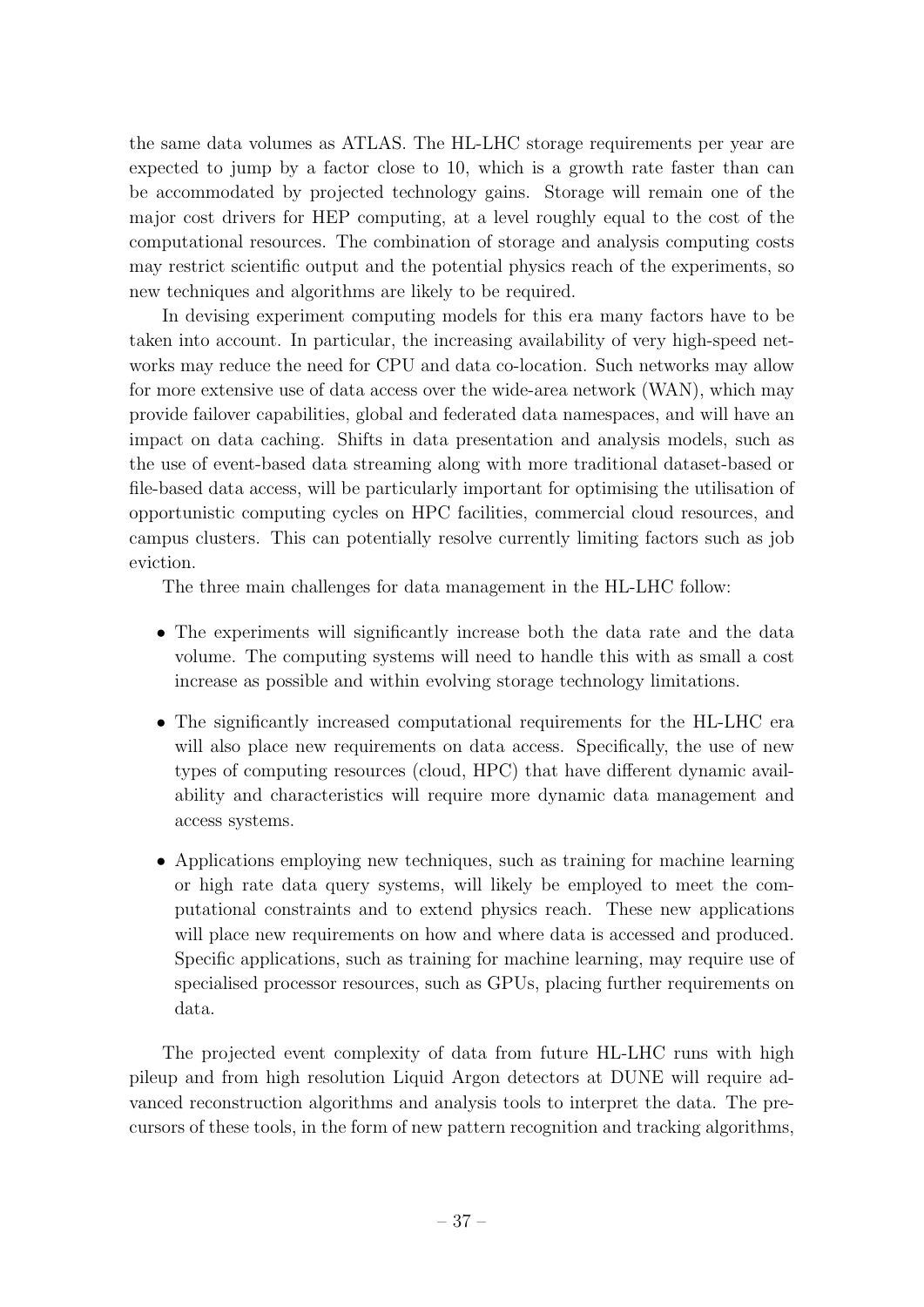are already proving to be drivers for the compute needs of the HEP community. The storage systems that are developed, and the data management techniques that are employed, will need to be matched to these changes in computational work, so as not to hamper potential improvements.

As with computing resources, the landscape of storage solutions is trending towards heterogeneity. The ability to leverage new storage technologies as they become available into existing data delivery models is a challenge that we must be prepared for. This also implies the need to leverage "tactical storage", i.e., storage that becomes more cost-effective as it becomes available (e.g., from a cloud provider), and have a data management and provisioning system that can exploit such resources at short notice. Volatile data sources would impact many aspects of the system: catalogues, job brokering, monitoring and alerting, accounting, the applications themselves.

On the hardware side, R&D is needed in alternative approaches to data archiving to determine the possible cost/performance tradeoffs. Currently, tape is extensively used to hold data that cannot be economically made available online. While the data is still accessible, it comes with a high latency penalty, limiting effective data access. We suggest investigating either separate direct access-based archives (e.g., disk or optical) or new models that hierarchically overlay online direct access volumes with archive space. This is especially relevant when access latency is proportional to storage density. Either approach would need to also evaluate reliability risks and the effort needed to provide data stability. For this work, we should exchange experiences with communities that rely on large tape archives for their primary storage.

Cost reductions in the maintenance and operation of storage infrastructure can be realised through convergence of the major experiments and resource providers on shared solutions. This does not necessarily mean promoting a monoculture, as different solutions will be adapted to certain major classes of use cases, type of site, or funding environment. There will always be a judgement to make on the desirability of using a variety of specialised systems, or of abstracting the commonalities through a more limited, but common, interface. Reduced costs and improved sustainability will be further promoted by extending these concepts of convergence beyond HEP and into the other large-scale scientific endeavours that will share the infrastructure in the coming decade (e.g., the SKA and CTA experiments). Efforts must be made as early as possible, during the formative design phases of such projects, to create the necessary links.

Finally, all changes undertaken must not make the ease of access to data any worse than it is under current computing models. We must also be prepared to accept the fact that the best possible solution may require significant changes in the way data is handled and analysed. What is clear is that current practices will not scale to the needs of HL-LHC and other major HEP experiments of the coming era.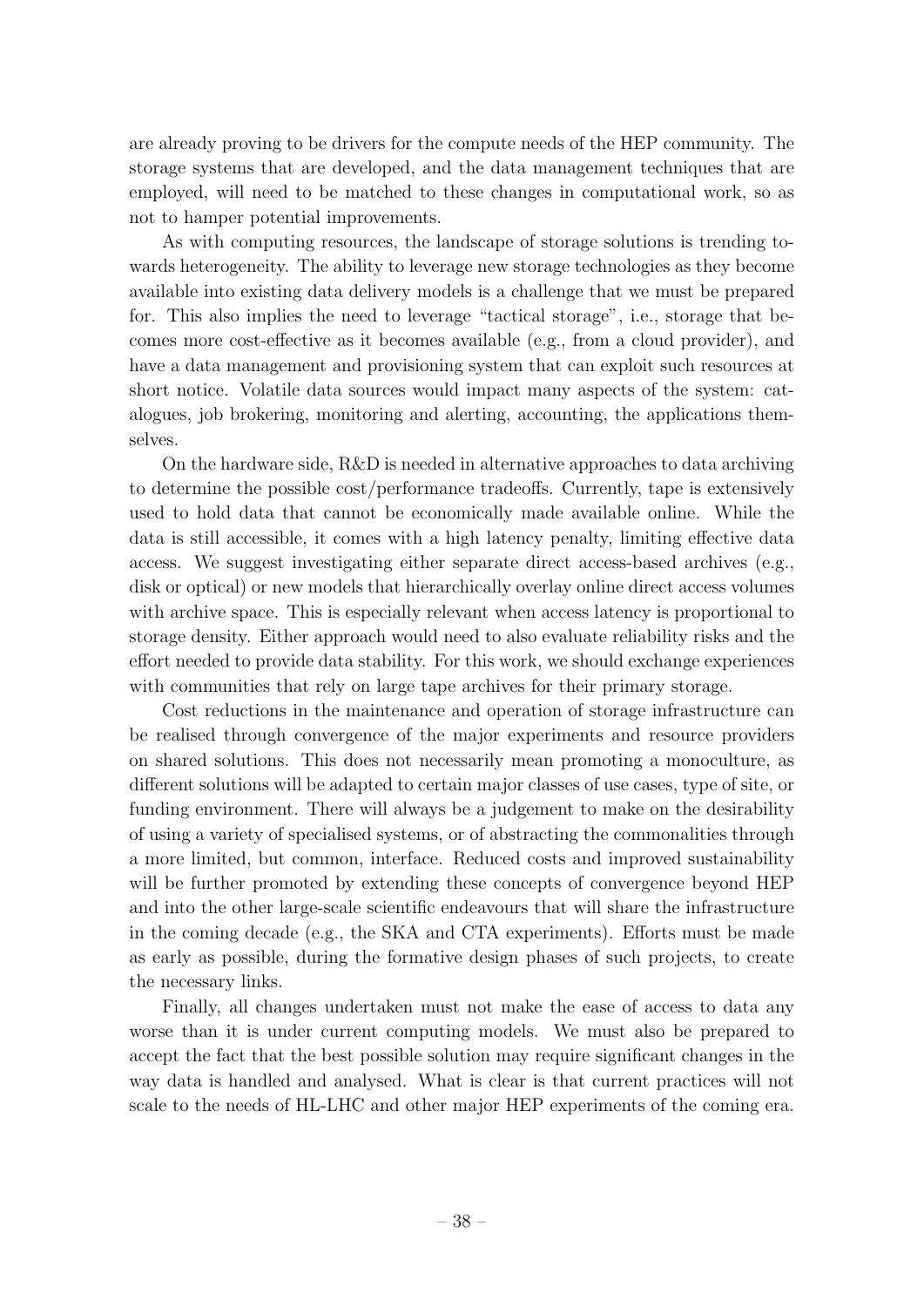## Current Practices

The original LHC computing models were based on simpler models used before distributed computing was a central part of HEP computing. This allowed for a reasonably clean separation between four different aspects of interacting with data, namely data organisation, data management, data access, and data granularity. The meaning of these terms may be summarised in what follows.

- Data organisation is essentially how data is structured as it is written. Most data is written in files, in ROOT format, typically with a column-wise organisation of the data. The records corresponding to these columns are compressed. The internal details of this organisation are visible only to individual software applications.
- In the past, the key challenge for *data management* was the transition to use distributed computing in the form of the grid. The experiments developed dedicated data transfer and placement systems, along with catalogues, to move data between computing centres. Originally, computing models were rather static: data was placed at sites, and the relevant compute jobs were sent to the right locations. Since LHC startup, this model has been made more flexible to limit non-optimal pre-placement and to take into account data popularity. In addition, applications might interact with catalogues or, at times, the workflow management system does this on behalf of the applications.
- Data access: historically, various protocols have been used for direct reads (rfio, dcap, xrootd, etc.) where jobs are reading data explicitly staged-in or cached by the compute resource used or the site it belongs to. A recent move has been the convergence towards xrootd as the main protocol for direct access. With direct access, applications may use alternative protocols to those used by data transfers between sites. In addition, LHC experiments have been increasingly using remote access to the data, without any stage-in operations, using the possibilities offered by protocols such as xrootd or http.
- Data granularity: the data is split into datasets, as defined by physics selections and use cases, consisting of a set of individual files. While individual files in datasets can be processed in parallel, the files themselves are usually processed as a whole.

Before LHC turn-on, and in the first years of the LHC, these four areas were to first order optimised independently. As LHC computing matured, interest has turned to optimisations spanning multiple areas. For example, the recent use of "Data Federations" mixes up Data Management and Access. As we will see below, some of the foreseen opportunities towards HL-LHC may require global optimisations.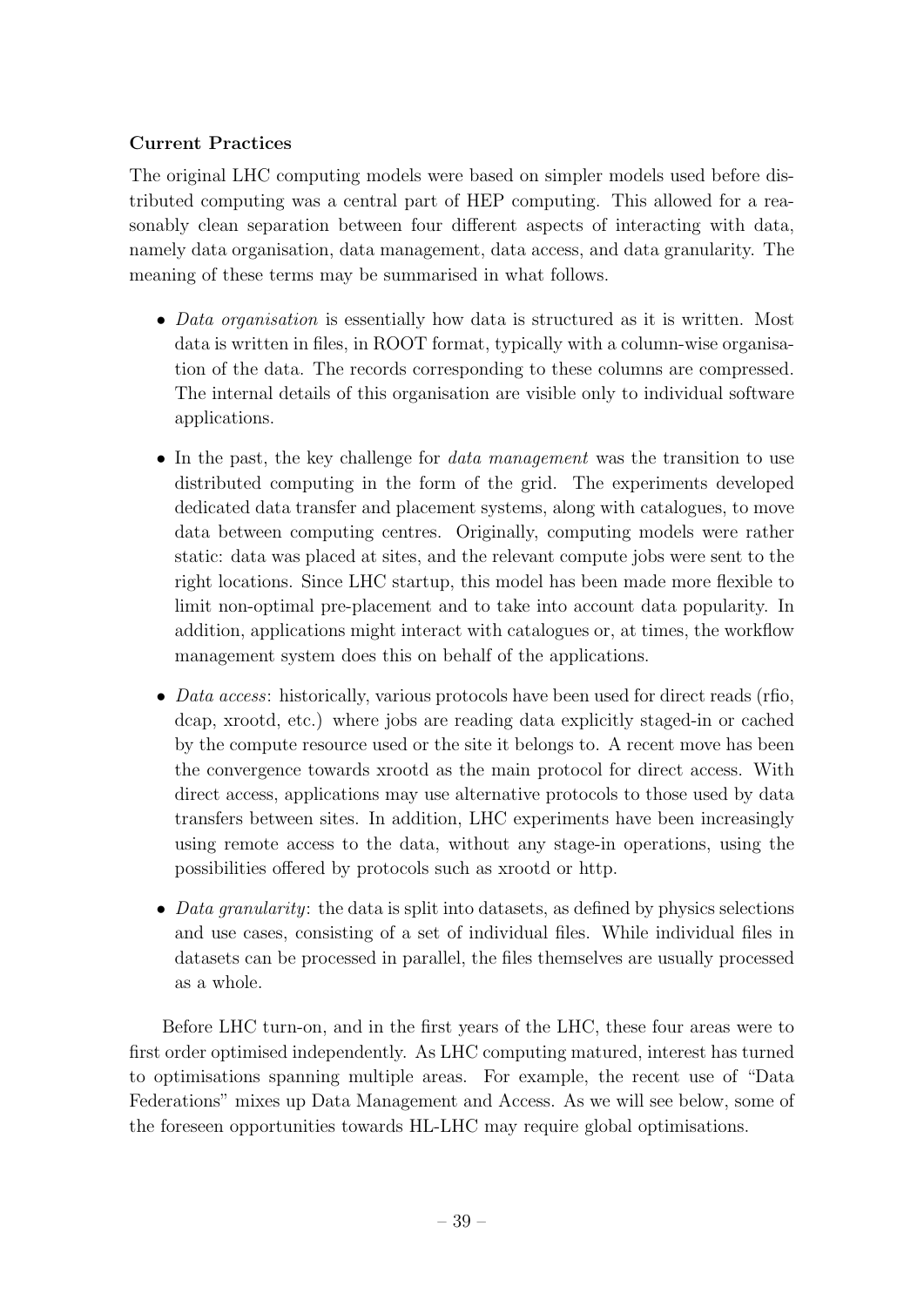Thus, in this section we take a broader view than traditional data management and consider the combination of "Data Organisation, Management and Access" (DOMA) together. We believe that this fuller picture will provide important opportunities for improving efficiency and scaleability, as we enter the many-exabyte era.

## Research and Development Programme

In the following, we describe tasks that will need to be carried out in order to demonstrate that the increased volume and complexity of data expected over the coming decade can be stored, accessed, and analysed at an affordable cost.

- Sub-file granularity, e.g., event-based, will be studied to see whether it can be implemented efficiently, and in a scalable, cost-effective manner, for all applications making use of event selection, to see whether it offers an advantage over current file-based granularity. The following tasks should be completed by 2020:
	- Quantify the impact on performance and resource utilisation of the storage and network for the main access patterns, i.e., simulation, reconstruction, analysis.
	- Assess the impact on catalogues and data distribution.
	- Assess whether event-granularity makes sense in object stores that tend to require large chunks of data for efficiency.
	- Test for improvement in recoverability from preemption, in particular when using cloud spot resources and/or dynamic HPC resources.
- We will seek to derive benefits from data organisation and analysis technologies adopted by other big data users. A proof-of-concept that involves the following tasks needs to be established by 2020 to allow full implementations to be made in the years that follow.
	- Study the impact of column-wise, versus row-wise, organisation of data on the performance of each kind of access.
	- Investigate efficient data storage and access solutions that support the use of map-reduce or Spark-like analysis services.
	- Evaluate just-in-time decompression schemes and mappings onto hardware architectures considering the flow of data, from spinning disk to memory and application.
- Investigate the role data placement optimisations can play, such as caching, in order to use computing resources effectively, and the technologies that can be used for this. The following tasks should be completed by 2020: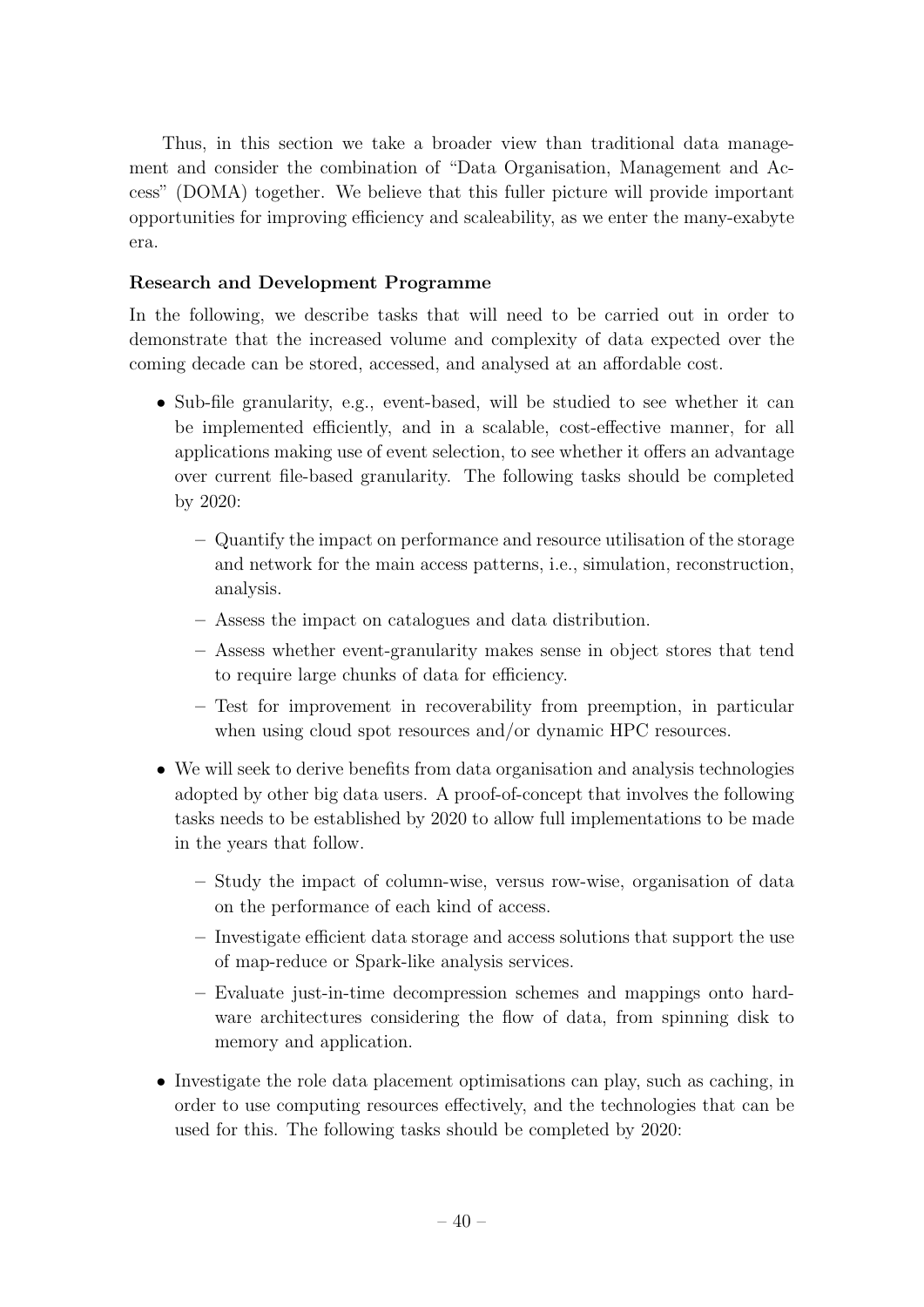- Quantify the benefit of placement optimisation for reconstruction, analysis, and simulation.
- Assess the benefit of caching for Machine Learning-based applications, in particular for the learning phase, and follow-up the evolution of technology outside HEP.

In the longer term the benefits that can be derived from using different approaches to the way HEP is currently managing its data delivery systems should be studied. Two different content delivery methods will be looked at, namely Content Delivery Networks (CDN) and Named Data Networking (NDN).

- Study how to minimise HEP infrastructure costs by exploiting varied quality of service from different storage technologies. In particular, study the role that opportunistic/tactical storage can play, as well as different archival storage solutions. A proof-of-concept should be made by 2020, with a full implementation to follow in the following years.
- Establish how to globally optimise data access latency, with respect to the efficiency of using CPU, at a sustainable cost. This involves studying the impact of concentrating data in fewer, larger locations (the "data-lake" approach), and making increased use of opportunistic compute resources located further from the data. Again, a proof-of-concept should be made by 2020, with a full implementation in the following years, if successful. This R&D will be done in common with the related actions planned as part of Facilities and Distributed Computing.

## 3.7 Facilities and Distributed Computing

## Scope and Challenges

As outlined in Section [2,](#page-5-0) huge resource requirements are anticipated for HL-LHC running. These need to be deployed and managed across the WLCG infrastructure, which has evolved from the original ideas on deployment before LHC data-taking started [\[100\]](#page-87-4), to be a mature and effective infrastructure that is now exploited by LHC experiments. Currently, hardware costs are dominated by disk storage, closely followed by CPU, followed by tape and networking. Naive estimates of scaling to meet HL-LHC needs indicate that the current system would need almost an order of magnitude more resources than will be available from technology evolution alone. In addition, other initiatives such as Belle II and DUNE in particle physics, but also other science projects such as SKA, will require a comparable amount of resources on the same infrastructure. Even anticipating substantial software improvements, the major challenge in this area is to find the best configuration for facilities and computing sites that make HL-LHC computing feasible. This challenge is further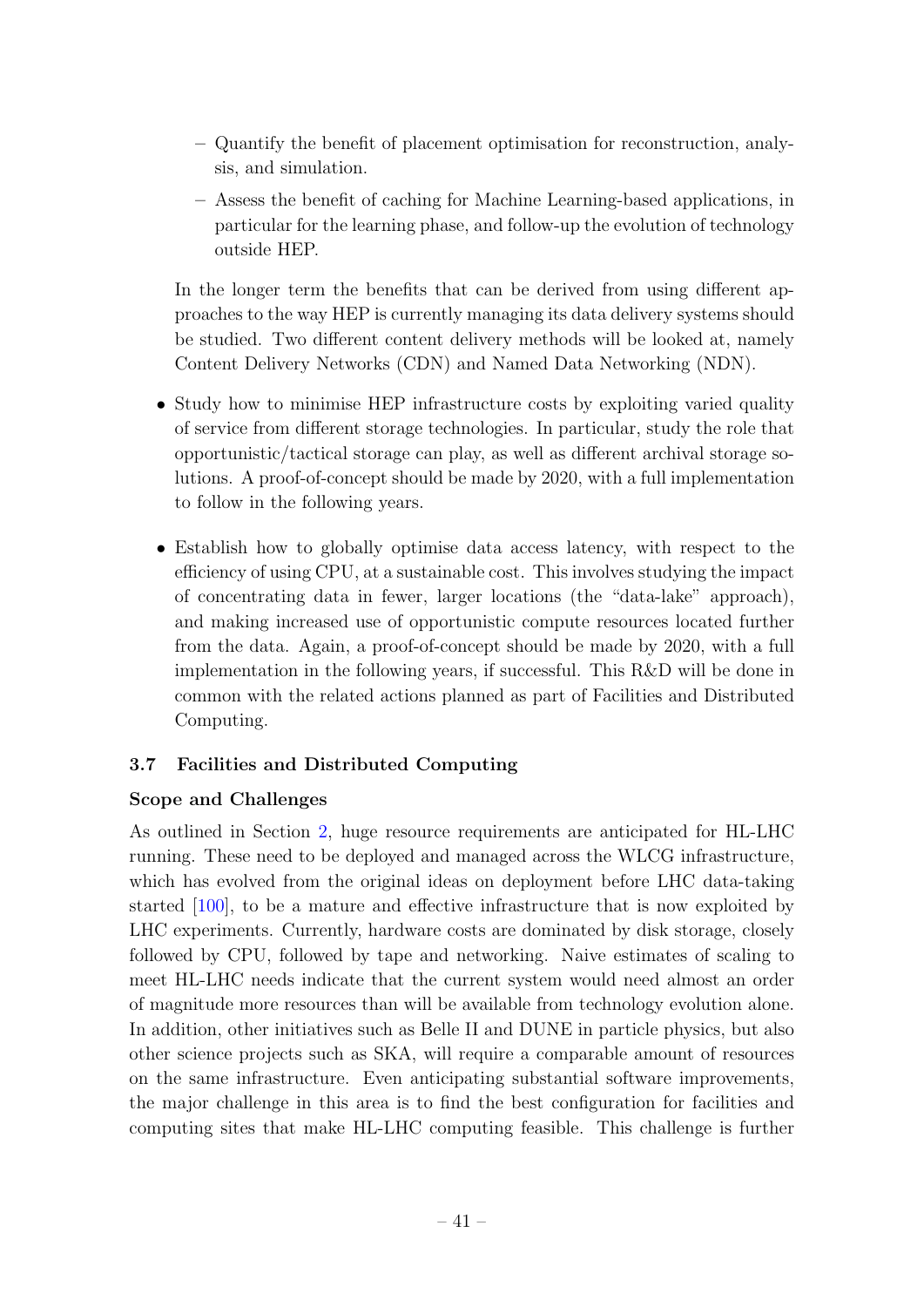complicated by substantial regional differences in funding models, meaning that any solution must be sensitive to these local considerations to be effective.

There are a number of changes that can be anticipated on the timescale of the next decade that must be taken into account. There is an increasing need to use highly heterogeneous resources, including the use of HPC infrastructures (which can often have very particular setups and policies that make their exploitation challenging); volunteer computing (which is restricted in scope and unreliable, but can be a significant resource); and cloud computing, both commercial and research. All of these offer different resource provisioning interfaces and can be significantly more dynamic than directly funded HEP computing sites. In addition, diversity of computing architectures is expected to become the norm, with different CPU architectures, as well as more specialised GPUs and FPGAs.

This increasingly dynamic environment for resources, particularly CPU, must be coupled with a highly reliable system for data storage and a suitable network infrastructure for delivering this data to where it will be processed. While CPU and disk capacity is expected to increase by respectively 15% and 25% per year for the same cost  $[101]$ , the trends of research network capacity increases show a much steeper growth, such as two orders of magnitude from now to HL-LHC times [\[102\]](#page-87-6). Therefore, the evolution of the computing models would need to be more network centric.

In the network domain, there are new technology developments, such as Software Defined Networks (SDNs), which enable user-defined high capacity network paths to be controlled via experiment software, and which could help manage these data flows [\[103\]](#page-87-7). Some projects already started to explore the potential of these technologies [\[104\]](#page-87-8) but a considerable R&D is required to prove their utility and practicality. In addition, the networks used by HEP are likely to see large increases in traffic from other science domains.

Underlying storage system technology will continue to evolve, for example towards object stores, and, as proposed in Data Organisation, Management and Access (Section [3.6\)](#page-36-0), R&D is also necessary to understand their usability and their role in the HEP infrastructures. There is also the continual challenge of assembling inhomogeneous systems and sites into an effective widely distributed worldwide data management infrastructure that is usable by experiments. This is particularly compounded by the scale increases for HL-LHC where multiple replicas of data (for redundancy and availability) will become extremely expensive.

Evolutionary change towards HL-LHC is required, as the experiments will continue to use the current system. Mapping out a path for migration then requires a fuller understanding of the costs and benefits of the proposed changes. A model is needed in which the benefits of such changes can be evaluated, taking into account hardware and human costs, as well as the impact on software and workload performance that in turn leads to physics impact. Even if HL-LHC is the use case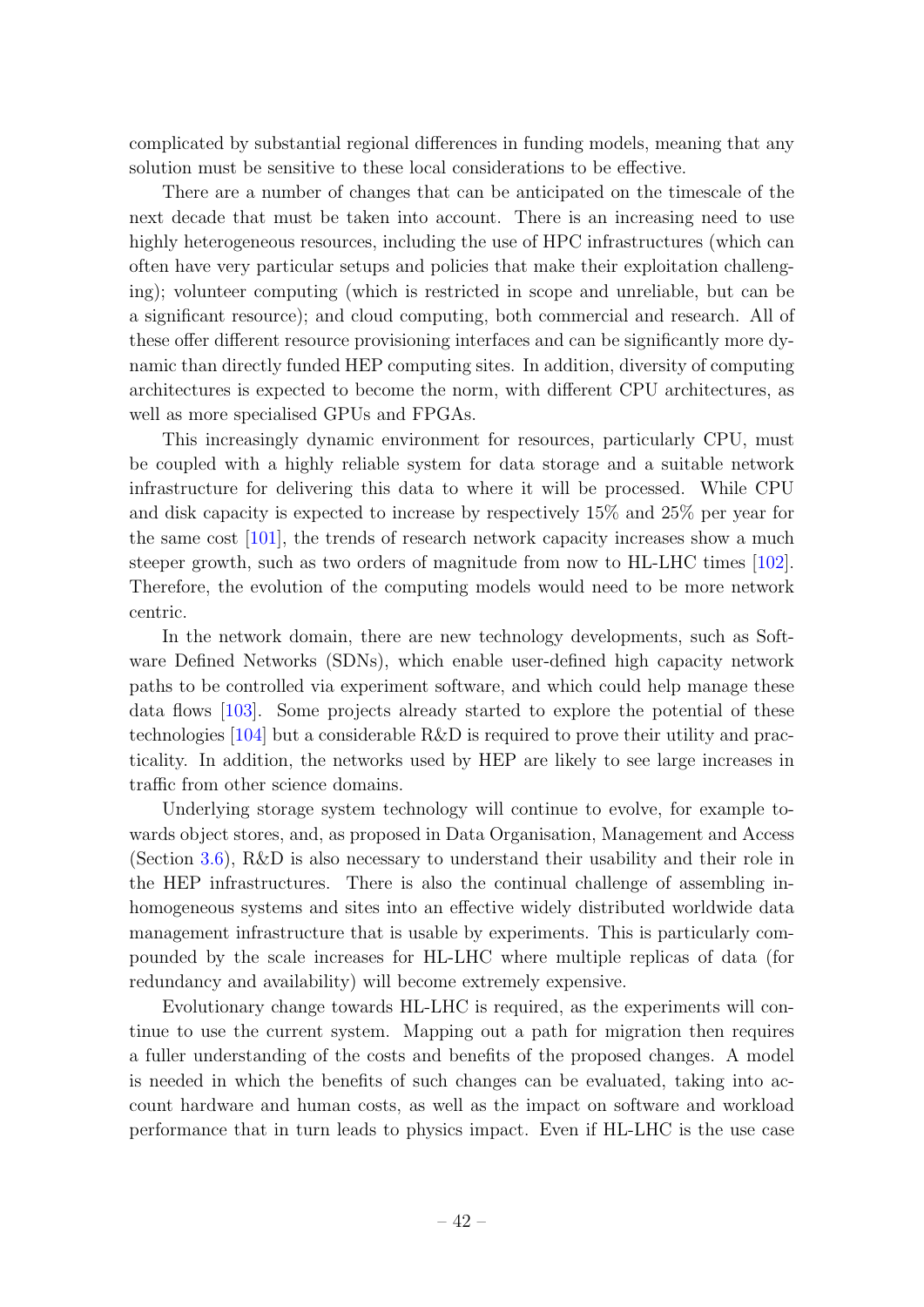used to build this cost and performance model, because the ten years of experience running large-scale experiments helped to define the needs, it is believed that this work, and the resulting model, will be valuable for other upcoming data intensive scientific initiatives. This includes future HEP projects, such as Belle II, DUNE and possibly ILC experiments, but also non-HEP projects, such as SKA.

### Current Practices

While there are many particular exceptions, most resources incorporated into the current WLCG are done so in independently managed sites, usually with some regional organisation structure, and mostly offering both CPU and storage. The sites are usually funded directly to provide computing to WLCG, and are in some sense then "owned" by HEP, albeit often shared with others. Frequently substantial cost contributions are made indirectly, for example through funding of energy costs or additional staff effort, particularly at smaller centres. Tape is found only at CERN and at large national facilities, such as the WLCG Tier-1s [\[68\]](#page-85-0).

Interfaces to these computing resources are defined by technical operations in WLCG. Frequently there are choices that sites can make among some limited set of approved options for interfaces. These can overlap in functionality. Some are very HEP specific and recognised as over-complex: work is in progress to get rid of them. The acceptable architectures and operating systems are also defined at the WLCG level (currently x86 64, running Scientific Linux 6 and compatible), and sites can deploy these either directly onto "bare metal" or can use an abstraction layer, such as virtual machines or containers.

There are different logical networks being used to connect sites: LHCOPN connects CERN with the Tier-1 centres and a mixture of LHCONE and generic academic networks connect other sites.

Almost every experiment layers its own customised workload and data management system on top of the base WLCG provision, with several concepts, and a few lower-level components, in common. The pilot job model for workloads is ubiquitous, where a real workload is dispatched only once a job slot is secured. Data management layers aggregate files in the storage systems into datasets and manage experimentspecific metadata. In contrast to the MONARC model, sites are generally used more flexibly and homogeneously by experiments, both in workloads and in data stored.

In total, WLCG currently provides experiments with resources distributed at about 170 sites, in 42 countries, which pledge every year the amount of CPU and disk resources they are committed to delivering. The pledge process is overseen by the Computing Resource Scrutiny Group (CRSG), mandated by the funding agencies to validate the experiment requests, and to identify mismatches with site pledges. These sites are connected by 10-100 Gb links, and deliver approximately 500k CPU cores and 1 EB of storage, of which 400 PB is disk. More than 200M jobs are executed each day [\[105\]](#page-88-0).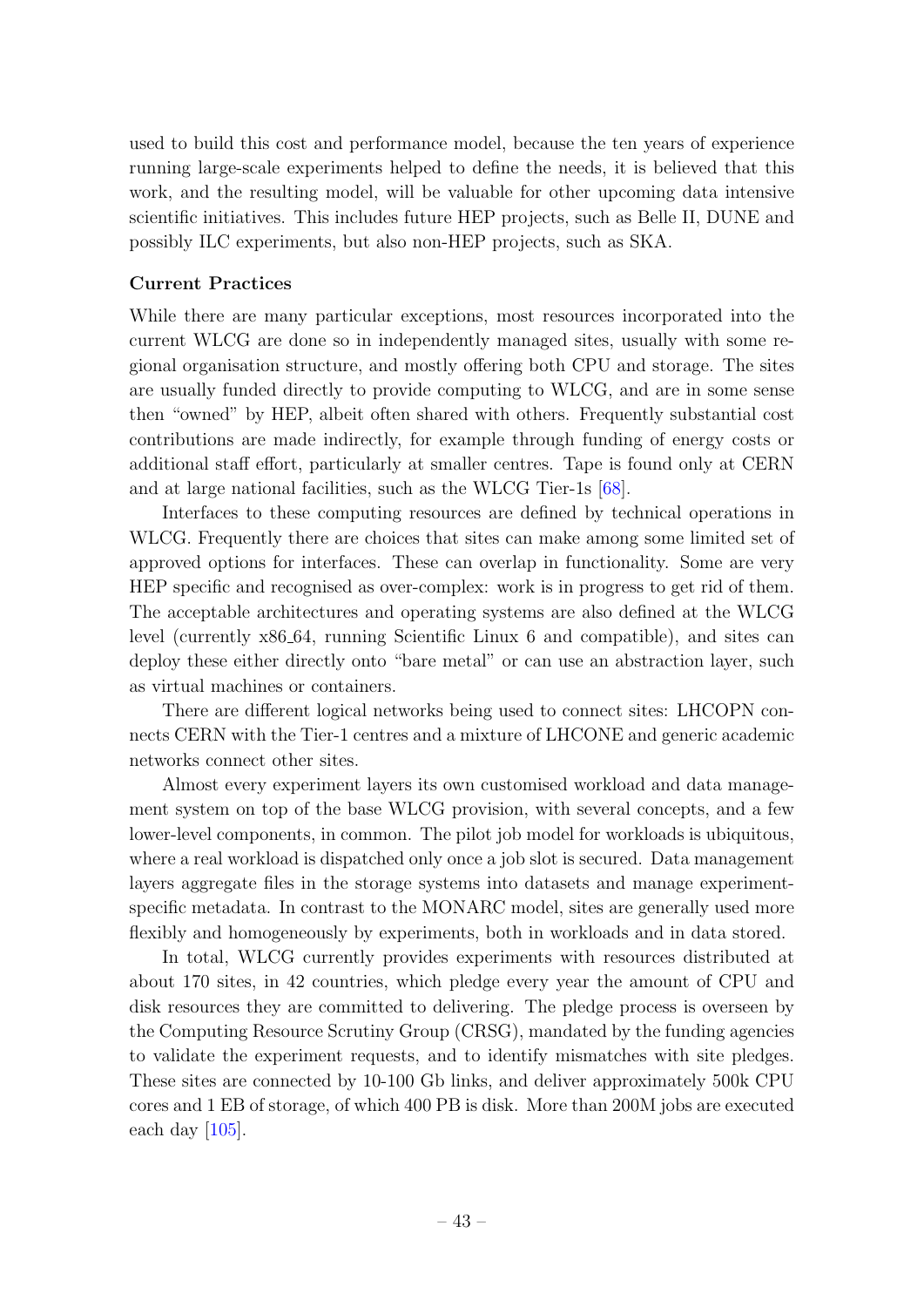### Research and Development programme

The following areas of study are ongoing, and will involve technology evaluations, prototyping, and scale tests. Several of the items below require some coordination with other topical areas discussed in this document, and some work is still needed to finalise the detailed action plan. These actions will need to be structured to meet the common milestones of informing the HL-LHC Computing Technical Design Reports (TDRs), and deploying advanced prototypes during LHC Run 3.

- Understand better the relationship between the performance and costs of the WLCG system, and how it delivers the necessary functionality to support LHC physics. This will be an ongoing process, started by the recently formed System Performance and Cost Modeling Working Group [\[106\]](#page-88-1), and aims to provide a quantitative assessment for any proposed changes.
- Define the functionality needed to implement a federated data centre concept ("data lake") that aims to reduce the operational cost of storage for HL-LHC, and at the same time better manage network capacity, whilst maintaining the overall CPU efficiency. This would include the necessary qualities of service, and options for regionally distributed implementations, including the ability to flexibly respond to model changes in the balance between disk and tape. This work should be done in conjunction with the existing Data Organisation, Management and Access Working Group [\[107\]](#page-88-2) to evaluate the impact of the different access patterns and data organisations envisaged.
- Building upon the experience of projects currently exploring SDN potential, define the role for this technology in managing data transfers and access and the integration strategy into experiment frameworks.
- Establish an agreement on the common data management functionality that is required by experiments, targeting a consolidation and a lower maintenance burden. The intimate relationship between the management of elements in storage systems and metadata must be recognised. This work requires coordination with the Data Processing Frameworks Working Group. It needs to address at least the following use cases:
	- processing sites that may have some small disk cache, but do not manage primary data;
	- fine grained processing strategies that may enable processing of small chunks of data, with appropriate bookkeeping support;
	- integration of heterogeneous processing resources, such as HPCs and clouds.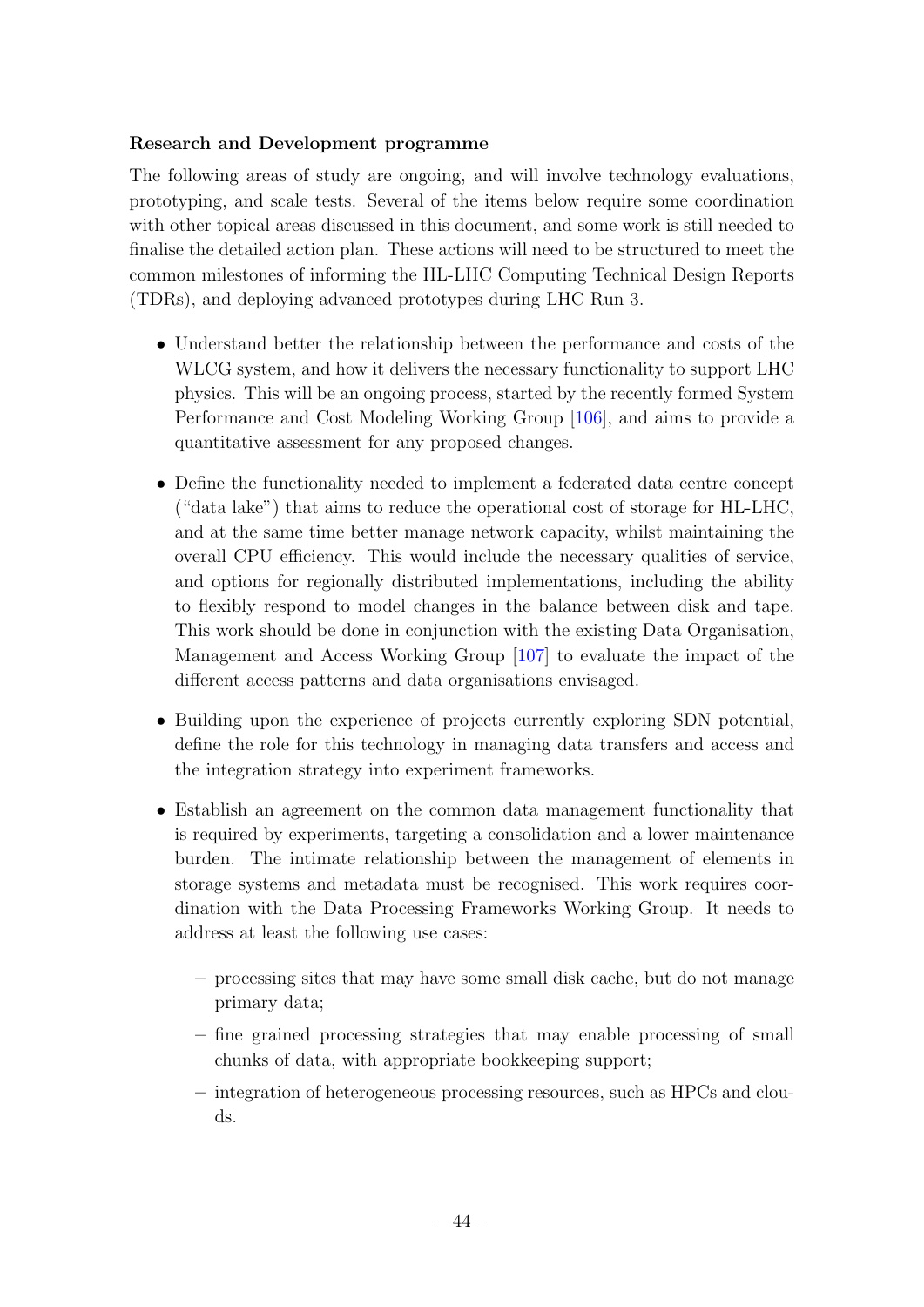- Explore scalable and uniform means of workload scheduling, which incorporate dynamic heterogenous resources, and the capabilities of finer grained processing that increases overall efficiency. The optimal scheduling of special workloads that require particular resources is clearly required.
- Contribute to the prototyping and evaluation of a quasi-interactive analysis facility that would offer a different model for physics analysis, but would also need to be integrated into the data and workload management of the experiments. This is work to be done in collaboration with groups working on new data analysis models.

### 3.8 Data-Flow Processing Framework

### Scope and Challenges

Frameworks in HEP are used for the collaboration-wide data processing tasks of triggering, reconstruction, and simulation, as well as other tasks that subgroups of the collaboration are responsible for, such as detector alignment and calibration. Providing framework services and libraries that will satisfy the computing and data needs for future HEP experiments in the next decade, while maintaining our efficient exploitation of increasingly heterogeneous resources, is a huge challenge.

To fully exploit the potential of modern processors, HEP data processing frameworks need to allow for the parallel execution of reconstruction or simulation algorithms on multiple events simultaneously. Frameworks face the challenge of handling the massive parallelism and heterogeneity that will be present in future computing facilities, including multi-core and many-core systems, GPUs, Tensor Processing Units (TPUs), and tiered memory systems, each integrated with storage and high-speed network interconnections. Efficient running on heterogeneous resources will require a tighter integration with the computing models' higher-level systems of workflow and data management. Experiment frameworks must also successfully integrate and marshall other HEP software that may have its own parallelisation model, such as physics generators and detector simulation.

Common developments across experiments are desirable in this area, but are hampered by many decades of legacy work. Evolving our frameworks also has to be done recognising the needs of the different stakeholders in the system. This includes physicists, who are writing processing algorithms for triggering, reconstruction or analysis; production managers, who need to define processing workflows over massive datasets; and facility managers, who require their infrastructures to be used effectively. These frameworks are also constrained by security requirements, mandated by the groups and agencies in charge of it.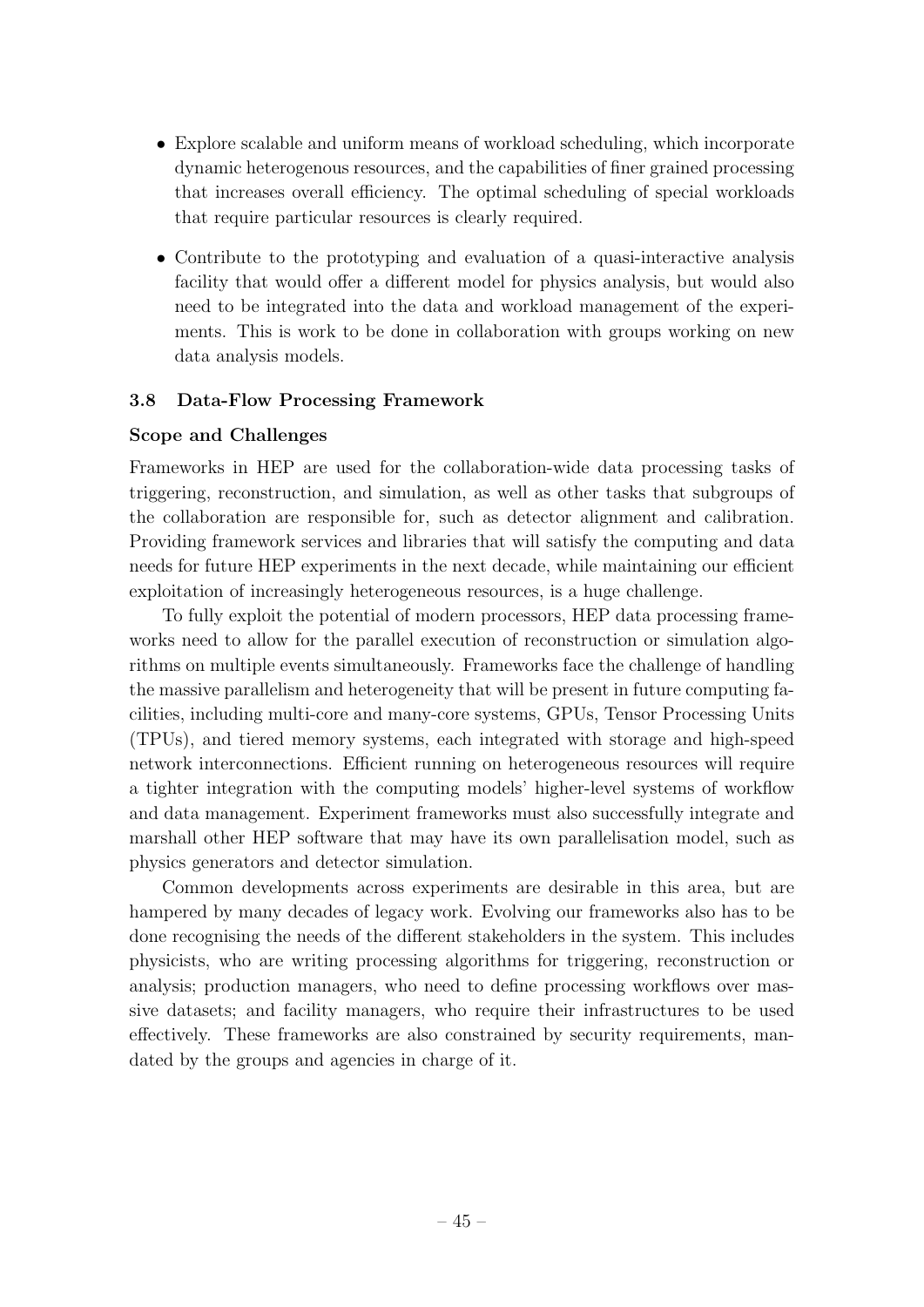#### Current Practices

Although most frameworks used in HEP share common concepts, there are, for mainly historical reasons, a number of different implementations; some of these are shared between experiments. The Gaudi framework [\[108\]](#page-88-3) was originally developed by LHCb, but is also used by ATLAS and various non-LHC experiments. CMS uses its own CMSSW framework [\[109\]](#page-88-4), which was forked to provide the art framework for the Fermilab Intensity Frontier experiments [\[110\]](#page-88-5). Belle II uses basf2 [\[111\]](#page-88-6). The linear collider community developed and uses Marlin [\[112\]](#page-88-7). The FAIR experiments use FairROOT, closely related to ALICE's AliROOT. The FAIR experiments and ALICE are now developing a new framework, which is called O2 [\[113\]](#page-88-8). At the time of writing, most major frameworks support basic parallelisation, both within and across events, based on a task-based model [\[114\]](#page-88-9)[\[115\]](#page-88-10).

Each framework has a processing model, which provides the means to execute and apportion work. Mechanisms for this are threads, tasks, processes, and inter-process communication. The different strategies used reflect different trade-offs between constraints in the programming model, efficiency of execution, and ease of adapting to inhomogeneous resources. These concerns also reflect two different behaviours: firstly, maximising throughput, where it is most important to maximise the number of events that are processed by a given resource; secondly, minimising latency, where the primary constraint is on how long it takes to calculate an answer for a particular datum.

Current practice for throughput maximising system architectures have constrained the scope of framework designs. Framework applications have largely been viewed by the system as a batch job with complex configuration, consuming resources according to rules dictated by the computing model: one process using one core on one node, operating independently with a fixed size memory space on a fixed set of files (streamed or read directly). Only recently has CMS broken this tradition starting at the beginning of Run 2, by utilising all available cores in one process space using threading. ATLAS is currently using a multi-process fork-and-copy-onwrite solution to remove the constraint of one core/process. Both experiments were driven to solve this problem by the ever-growing need for more memory per process brought on by the increasing complexity of LHC events. Current practice manages systemwide (or facility-wide) scaling by dividing up datasets, generating a framework application configuration, and scheduling jobs on nodes/cores to consume all available resources. Given anticipated changes in hardware (heterogeneity, connectivity, memory, storage) available at computing facilities, the interplay between workflow and workload management systems and framework applications need to be carefully examined. It may be advantageous to permit framework applications (or systems) to span multi-node resources, allowing them to be first-class participants in the business of scaling within a facility. In our community some aspects of this approach, which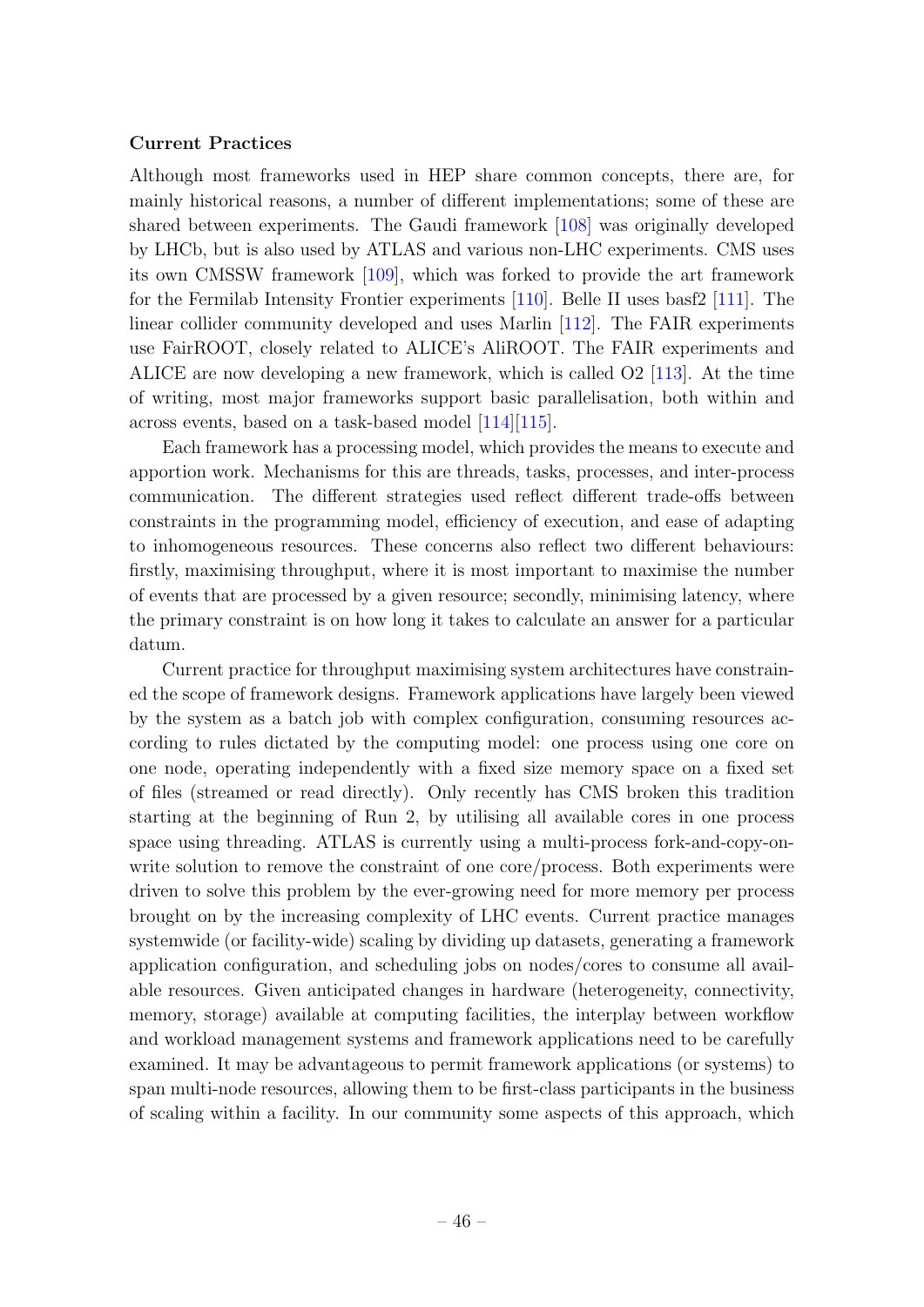maps features with microservices or function as a service, is being pioneered by the O2 framework.

## Research and Development programme

By the end of 2018: review the existing technologies that are the important building blocks for data processing frameworks and reach agreement on the main architectural concepts for the next generation of frameworks. Community meetings and workshops, along the lines of the original Concurrency Forum, are envisaged in order to foster collaboration in this work [\[116\]](#page-88-11). This includes the following:

- Libraries used for concurrency, their likely evolution and the issues in integrating the models used by detector simulation and physics generators into the frameworks.
- Functional programming, as well as domain specific languages, as a way to describe the physics data processing that has to be undertaken rather than how it has to be implemented. This approach is based on the same concepts as the idea for functional approaches for (statistical) analysis as described in Section [3.4.](#page-27-0)
- Analysis of the functional differences between the existing frameworks and the different experiment use cases.

By 2020: prototype and demonstrator projects for the agreed architectural concepts and baseline to inform the HL-LHC Computing TDRs and to demonstrate advances over what is currently deployed. The following specific items will have to be taken into account:

- These prototypes should be as common as possible between existing frameworks, or at least several of them, as a proof-of-concept of effort and component sharing between frameworks for their future evolution. Possible migration paths to more common implementations will be part of this activity.
- In addition to covering the items mentioned for the review phase, they should particularly demonstrate possible approaches for scheduling the work across heterogeneous resources and using them efficiently, with a particular focus on the efficient use of co-processors, such as GPUs.
- They need to identify data model changes that are required for an efficient use of new processor architectures (e.g., vectorisation), and for scaling  $I/O$ performance in the context of concurrency.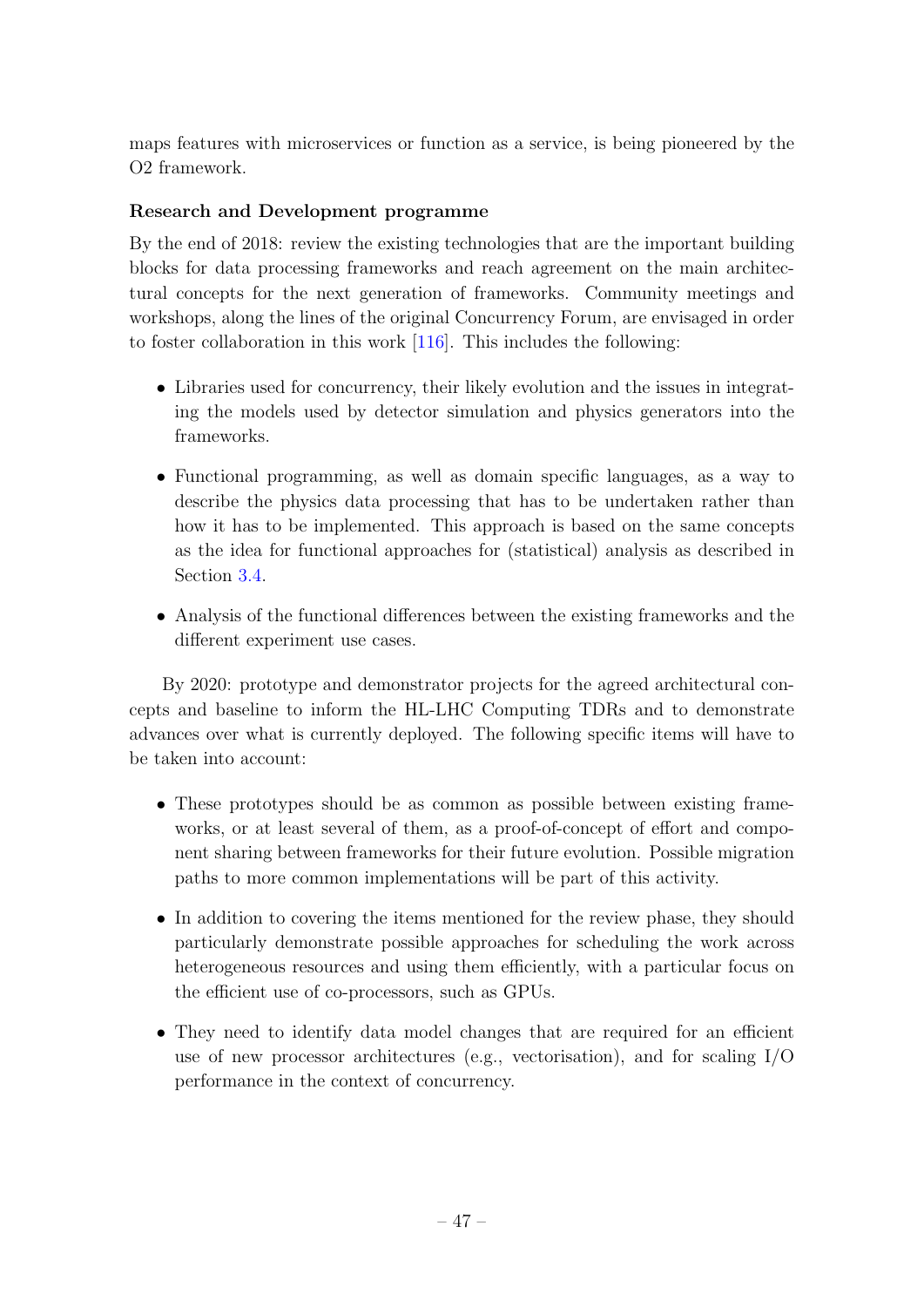• Prototypes of a more advanced integration with workload management, taking advantage in particular of the advanced features available at facilities for a finer control of the interactions with storage and network, and dealing efficiently with the specificities of HPC resources.

By 2022: production-quality framework libraries usable by several experiment frameworks, covering the main areas successfully demonstrated in the previous phase. During these activities we expect at least one major paradigm shift to take place on this 5-year time scale. It will be important to continue discussing their impact within the community, which will be ensured through appropriate cross-experiment workshops dedicated to data processing frameworks.

### 3.9 Conditions Data

#### Scope and Challenges

Conditions data is defined as the non-event data required by data-processing software to correctly simulate, digitise or reconstruct the raw detector event data. The non-event data discussed here consists mainly of detector calibration and alignment information, with some additional data describing the detector configuration, the machine parameters, as well as information from the detector control system.

Conditions data is different from event data in many respects, but one of the important differences is that its volume scales with time rather than with the luminosity. As a consequence, its growth is limited, as compared to event data: conditions data volume is expected to be at the terabyte scale and the update rate is modest (typically  $O(1)Hz$ ). However, conditions data is used by event processing applications running on a very large distributed computing infrastructure, resulting in tens of thousands of jobs that may try to access the conditions data at the same time, and leading to a very significant rate of reading (typically O(10) kHz).

To successfully serve such rates, some form of caching is needed, either by using services such as web proxies (CMS and ATLAS use Frontier) or by delivering the conditions data as files distributed to the jobs. For the latter approach, CVMFS is an attractive solution due to its embedded caching, and its advanced snapshotting and branching features. ALICE have made some promising tests, and started to use this approach in Run 2; Belle II already took the same approach [\[117\]](#page-88-12), and NA62 has also decided to adopt this solution. However, one particular challenge to be overcome with the filesystem approach is to design an efficient mapping of conditions data and metadata to files in order to use the CVMFS caching layers efficiently.

Efficient caching is especially important in order to support the high-reading rates that will be necessary for ATLAS and CMS experiments starting with Run 4. For these experiments, a subset of the conditions data is linked to the luminosity, leading to an interval of granularity down to the order of a minute. Insufficient or inefficient caching may impact the efficiency of the reconstruction processing.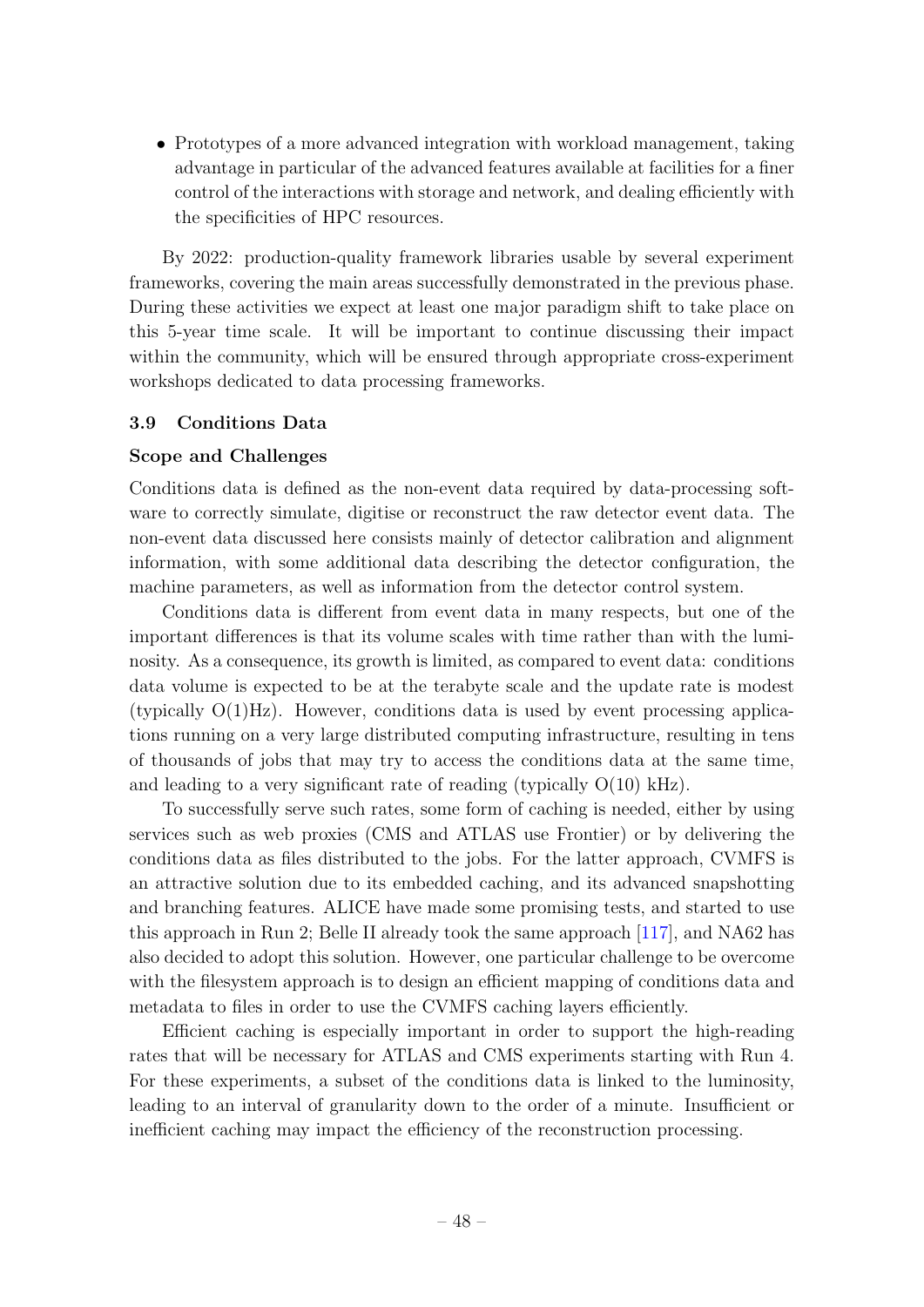Another important challenge is ensuring the long-term maintainability of the conditions data storage infrastructure. Shortcomings in the initial approach used in LHC Run 1 and Run 2, leading to complex implementations, helped to identify the key requirements for an efficient and sustainable condition data handling infrastructure. There is now a consensus among experiments on these requirements [\[118\]](#page-89-0): AT-LAS and CMS are working on a common next-generation conditions database [\[119\]](#page-89-1). The Belle II experiment, which is about to start its data taking, has already developed a solution based on the same concepts and architecture. One key point in this new design is to have a server mostly agnostic to the data content with most of the intelligence on the client side. This new approach should make it easier to rely on well-established open-source products (e.g., Boost) or software components developed for the processing of event data (e.g., CVMFS). With such an approach, it should be possible to leverage technologies such as REST interfaces to simplify insertion and read operations, and make them very efficient to reach the rate levels foreseen. Also, to provide a resilient service to jobs that depend on it, the client will be able to use multiple proxies or servers to access the data.

One conditions data challenge may be linked to the use of an event service, as ATLAS is doing currently, to use efficiently HPC facilities for event simulation or processing. The event service allows better use of resources that may be volatile by allocating and bookkeeping the work done, not at the job granularity, but at the event granularity. This reduces the possibility for optimising access to the conditions data at the job level, and may lead to an increased pressure on the conditions data infrastructure. This approach is still at an early stage, and more experience is needed to better appreciate the exact impact on the conditions data.

### Current Practices

The data model for conditions data management is an area where the experiments have converged on something like a best common practice. The time information for the validity of the Payloads is specified with a parameter called an Interval Of Validity (IOV), which can be represented by a Run number, the ID of a luminosity section or a universal timestamp. A fully qualified set of conditions data consists of a set of payloads and their associate IOVs covering the time span required by the workload. A label called a Tag identifies the version of the set and the global tag is the top-level configuration of all conditions data. For a given detector subsystem and a given IOV, a global tag will resolve to one, and only one, conditions data payload. The global tag resolves to a particular system tag via the global tag map table. A system tag consists of many intervals of validity or entries in the IOV table. Finally, each entry in the IOV table maps to a payload via its unique hash key.

A relational database is a good choice for implementing this design. One advantage of this approach is that a payload has a unique identifier, its hash key, and this identifier is the only way to access it. All other information, such as tags and IOV,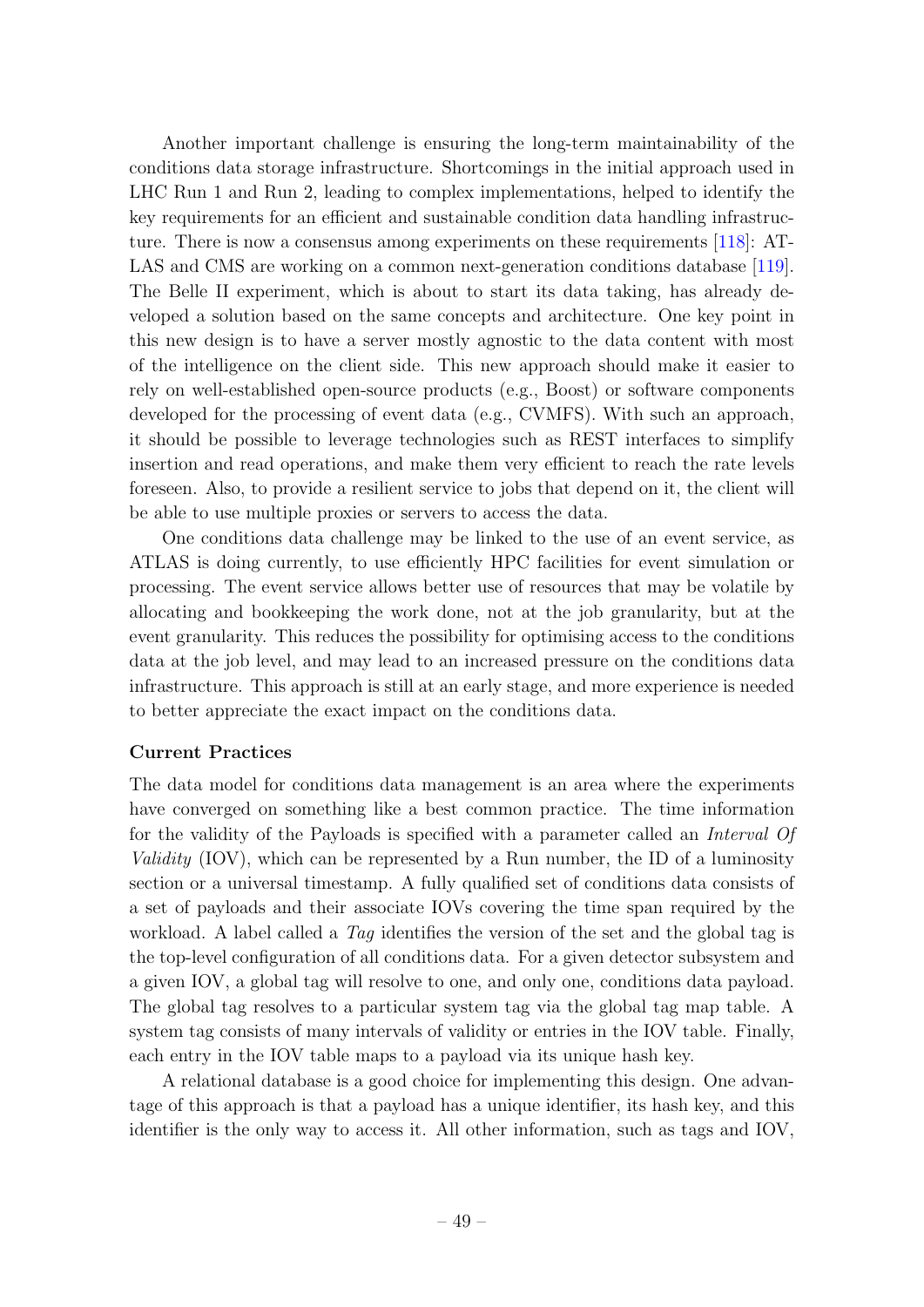is metadata used to select a particular payload. This allows a clear separation of the payload data from the metadata, and may allow use of a different backend technology to store the data and the metadata. This has potentially several advantages:

- Payload objects can be cached independently of their metadata, using the appropriate technology, without the constraints linked to metadata queries.
- Conditions data metadata are typically small compared to the conditions data themselves, which makes it easy to export them as a single file using technologies such as SQLite. This may help for long-term data preservation.
- IOVs, being independent of the payload, can also be cached on their own.

A recent trend is the move to full reconstruction online, where the calibrations and alignment are computed and applied in the High Level Trigger (HLT). This is currently being tested by ALICE and LHCb, who will adopt it for use in Run 3. This will offer an opportunity to separate the distribution of conditions data to reconstruction jobs and analysis jobs, as they will not run on the same infrastructure. However, running reconstruction in the context of the HLT will put an increased pressure on the access efficiency to the conditions data, due to the HLT time budget constraints.

## Research and Development Programme

R&D actions related to Conditions databases are already in progress, and all the activities described below should be completed by 2020. This will provide valuable input for the future HL-LHC TDRs, and allow these services to be deployed during Run 3 to overcome the limitations seen in today's solutions.

- File-system view of conditions data for analysis jobs: study how to leverage advanced snapshotting/branching features of CVMFS for efficiently distributing conditions data as well as ways to optimise data/metadata layout in order to benefit from CVMFS caching. Prototype production of the file-system view from the conditions database.
- Identify and evaluate industry technologies that could replace HEP-specific components.
- ATLAS: migrate current implementations based on COOL to the proposed REST-based approach; study how to avoid moving too much complexity on the client side, in particular for easier adoption by subsystems, e.g., possibility of common modules/libraries. ALICE is also planning to explore this approach for the future, as an alternative or to complement the current CVMFS-based implementation.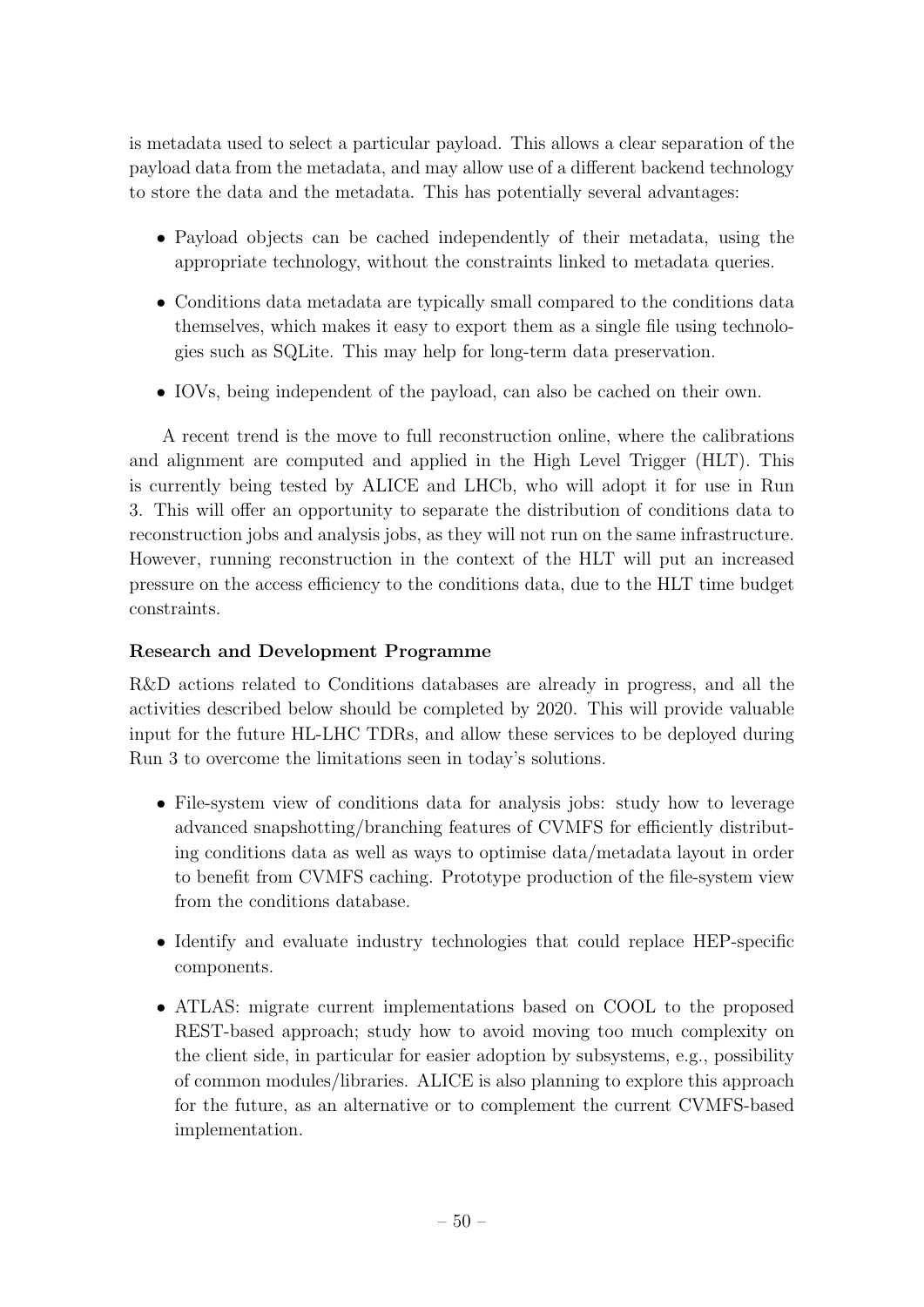### 3.10 Visualisation

### Scope and Challenges

In modern High Energy Physics (HEP) experiments, visualisation of data has a key role in many activities and tasks across the whole data processing chain: detector development, monitoring, event generation, reconstruction, detector simulation, data analysis, as well as outreach and education.

Event displays are the main tool to explore experimental data at the event level and to visualise the detector itself. There are two main types of application: firstly, those integrated in the experiments' frameworks, which are able to access and visualise all the experiments' data, but at a cost in terms of complexity; secondly, those designed as cross-platform applications, lightweight and fast, delivering only a simplified version or a subset of the event data. In the first case, access to data is tied intimately to an experiment's data model (for both event and geometry data) and this inhibits portability; in the second, processing the experiment data into a generic format usually loses some detail and is an extra processing step. In addition, there are various graphical backends that can be used to visualise the final product, either standalone or within a browser, and these can have a substantial impact on the types of devices supported.

Beyond event displays, HEP also uses visualisation of statistical information, typically histograms, which allow the analyst to quickly characterise the data. Unlike event displays, these visualisations are not strongly linked to the detector geometry, and often aggregate data from multiple events. Other types of visualisation are used to display non-spatial data, such as graphs for describing the logical structure of the detector or for illustrating dependencies between the data products of different reconstruction algorithms.

The main challenges in this domain are in the sustainability of the many experiment specific visualisation tools when common projects could reduce duplication and increase quality and long-term maintenance. The ingestion of events and other data could be eased by common formats, which would need to be defined and satisfy all users. Changes to support a client-server architecture would help broaden the ability to support new devices, such as mobile phones. Making a good choice for the libraries used to render 3D shapes is also key, impacting on the range of output devices that can be supported and the level of interaction with the user. Reacting to a fast-changing technology landscape is very important – HEP's effort is limited and generic solutions can often be used with modest effort. This applies strongly to non-event visualisation, where many open source and industry standard tools can be exploited.

### Current Practices

Three key features characterise almost all HEP event displays: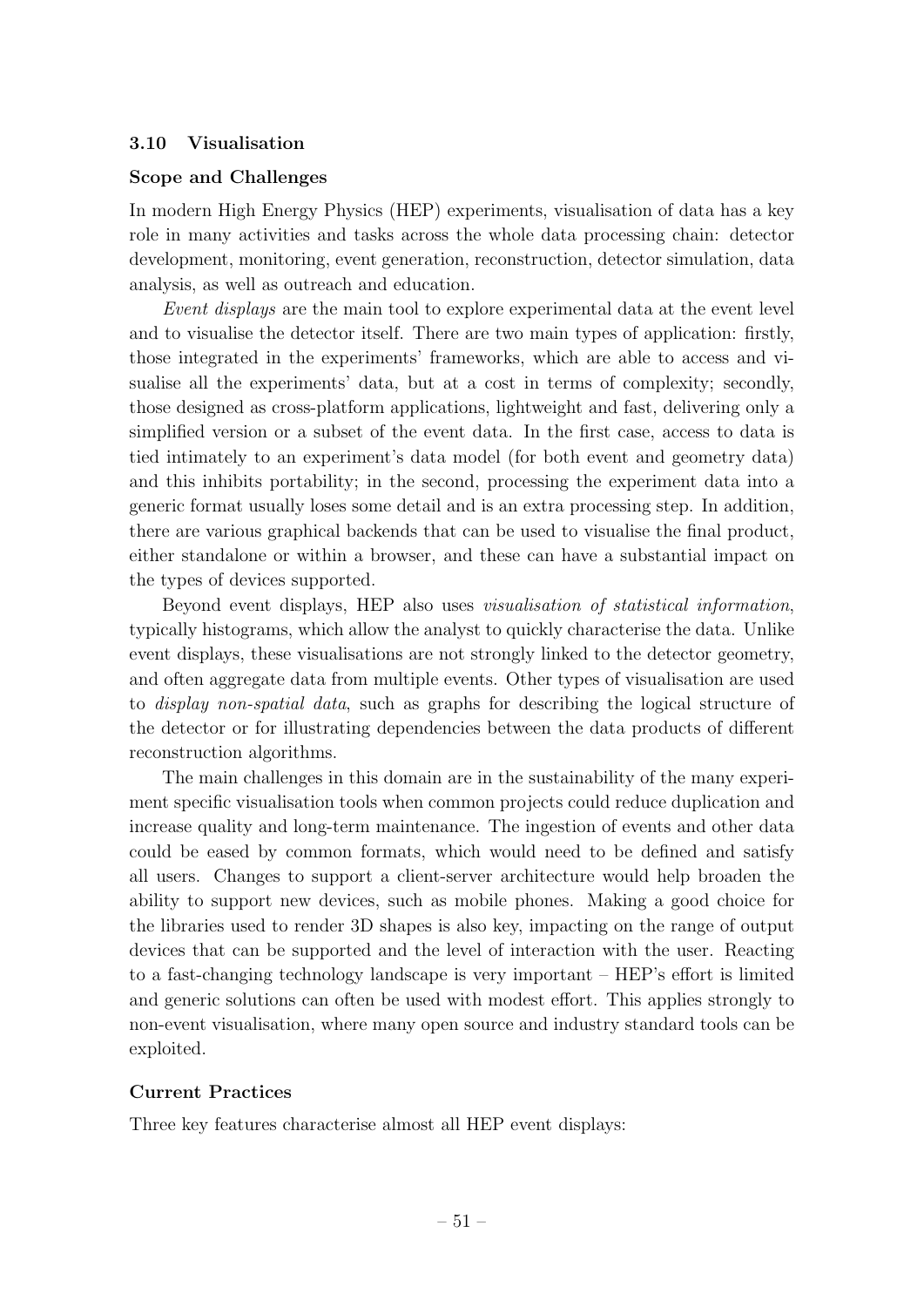- Event-based workflow: applications access experimental data on an eventby-event basis, visualising the data collections belonging to a particular event. Data can be related to the actual physics events (e.g., physics objects such as jets or tracks) or to the experimental conditions (e.g., detector descriptions, calibrations).
- Geometry visualisation: The application can display the geometry of the detector, as retrieved from the experiments' software frameworks, or a simplified description, usually for the sake of speed or portability.
- Interactivity: applications offer different interfaces and tools to users, in order to interact with the visualisation itself, select event data, and set cuts on objects' properties.

Experiments have often developed multiple event displays that either take the full integration approach explained above or are standalone and rely on extracted and simplified data.

The visualisation of data can be achieved through the low level OpenGL API, by the use of higher-level OpenGL-based libraries, or within a web browser using WebGL. Using OpenGL directly is robust and avoids other dependencies, but implies a significant effort. Instead of using the API directly, a library layer on top of OpenGL (e.g., Coin3D) can more closely match the underlying data, such as geometry, and offers a higher level API that simplifies development. However, this carries the risk that if the library itself becomes deprecated, as has happened with Coin3D, the experiment needs to migrate to a different solution or to take on the maintenance burden itself. Standalone applications often use WebGL technology to render 3D objects inside a web browser. This is a very convenient way of rendering 3D graphics, due to the cross-platform nature of web technologies, and offers many portability advantages (e.g., easier support for mobile or virtual reality devices), but at some cost of not supporting the most complex visualisations requiring heavy interaction with the experiments' data.

In recent years, video game engines, such as Unity [\[120\]](#page-89-2) or the Unreal Engine [\[121\]](#page-89-3), have become particularly popular in the game and architectural visualisation industry. They provide very sophisticated graphics engines and offer a lot of tools for user interaction, such as menu systems or native handling of VR devices. They are well supported by industry and tend to have a long lifespan (Unreal Engine is now 20 years old and is still very popular). However, such engines are meant to be used as development frameworks and their usage in HEP code is not always evident. Code should be developed within them, while in HEP framework-based applications we often want to use graphics libraries that can be integrated in existing code. A number of HEP collaborations have started experimenting in building event display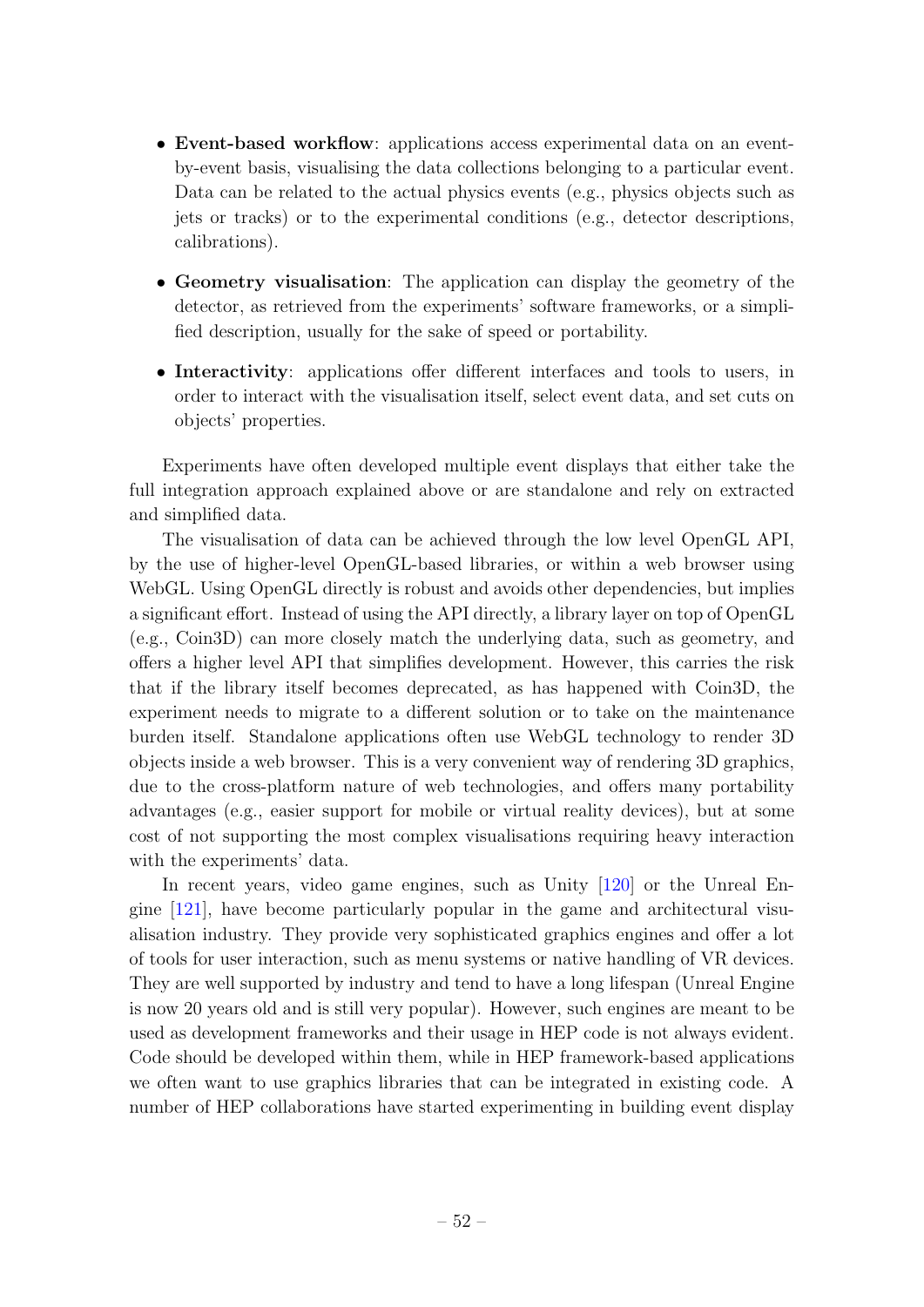tools with such engines, among them Belle II and ATLAS, but their use is currently limited to the display of simplified data only.

The new client-server architecture proposed as one of the visualisation R&D activities will ease the usage of WebGL technologies and game engines in HEP.

For statistical data, ROOT has been the tool of choice in HEP for many years and satisfies most use cases. However, increasing use of generic tools and data formats means Matplotlib (Python) or JavaScript based solutions (used, for example, in Jupyter notebooks) have made the landscape more diverse. For visualising trees or graphs interactively, there are many generic offerings and experiments have started to take advantage of them.

#### Research and Development Roadmap

The main goal of R&D projects in this area will be to develop techniques and tools that let visualisation applications and event displays be less dependent on specific experiments' software frameworks, leveraging common packages and common data formats. Exporters and interface packages will be designed as bridges between the experiments' frameworks, needed to access data at a high level of detail, and the common packages based on the community standards that this group will develop.

As part of this development work, demonstrators will be designed to show the usability of our community solutions and tools. The goal will be to get a final design of those tools so that the experiments can depend on them in their future developments.

The working group will also work towards a more convenient access to geometry and event data, through a client-server interface [\[122\]](#page-89-4). In collaboration with the Data Access and Management Working Group, an API or a service to deliver streamed event data would be designed.

The work above should be completed by 2020.

Beyond that point, the focus will be on developing the actual community-driven tools, to be used by the experiments for their visualisation needs in production, potentially taking advantage of new data access services.

The workshops that were held as part of the CWP process (HSF Visualization Workshop, see Appendix [A\)](#page-72-0) were felt to be extremely useful for exchanging knowledge between developers in different experiments, fostering collaboration and in bringing in ideas from outside the community. These will now be held as an annual events and will facilitate work on the common R&D plan.

### <span id="page-53-0"></span>3.11 Software Development, Deployment, Validation and Verification

#### Scope and Challenges

Modern HEP experiments are often large distributed collaborations with several hundred people actively writing software. It is therefore vital that the processes and tools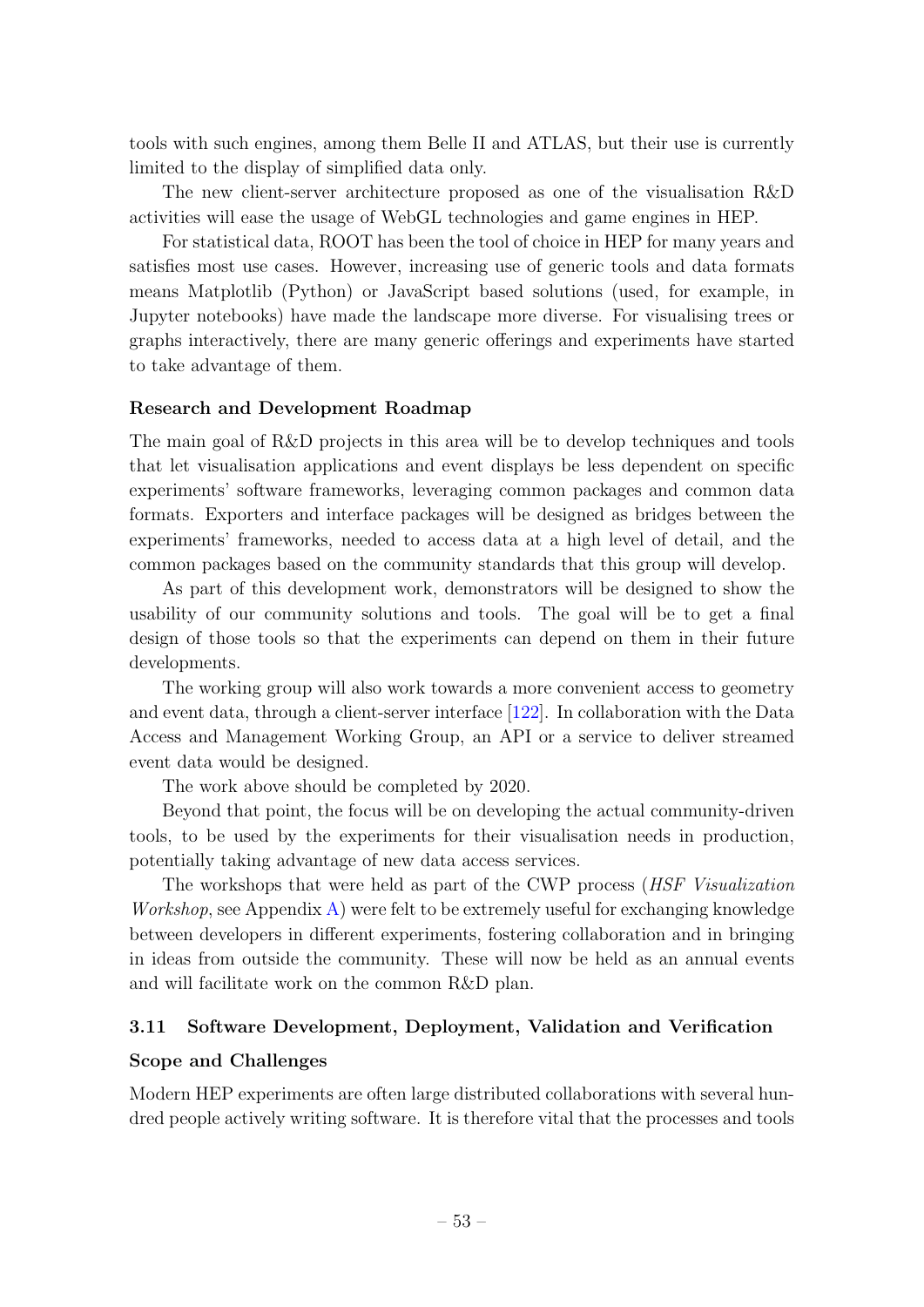used for development are streamlined to ease the process of contributing code and to facilitate collaboration between geographically separated peers. At the same time, we must properly manage the whole project, ensuring code quality, reproducibility, and maintainability with the least effort possible. Making sure this happens is largely a continuous process and shares a lot with non-HEP specific software industries.

Work is ongoing to track and promote solutions in the following areas:

- Distributed development of software components, including the tools and processes required to do so (code organisation, documentation, issue tracking, artefact building), and the best practices in terms of code and people management.
- Software quality, including aspects such as modularity and reusability of the developed components, architectural and performance best practices.
- Software sustainability, including both development and maintenance efforts, as well as best practices given long timescales of HEP experiments.
- Deployment of software and interaction with operations teams.
- Validation of the software both at small scales (e.g., best practices on how to write a unit test) and larger ones (large scale validation of data produced by an experiment).
- Software licensing and distribution, including their impact on software interoperability.
- Recognition of the significant contribution that software makes to HEP as a field (also see Section [4](#page-65-0) regarding career recognition).

HEP-specific challenges derive from the fact that HEP is a large, inhomogeneous community with multiple sources of funding, mostly formed of people belonging to university groups and HEP-focused laboratories. Software development effort within an experiment usually encompasses a huge range of experience and skills, from a few more or less full-time experts to many physicist programmers with little formal software training. In addition, the community is split between different experiments that often diverge in timescales, size, and resources. Experiment software is usually divided in two separate use cases: production (being it data acquisition, data reconstruction or simulation) and user analysis, whose requirements and lifecycles are completely different. The former is very carefully managed in a centralised and slow-moving manner, following the schedule of the experiment itself. The latter is much more dynamic and strongly coupled with conferences or article publication timelines. Finding solutions that adapt well to both cases is not always obvious or even possible.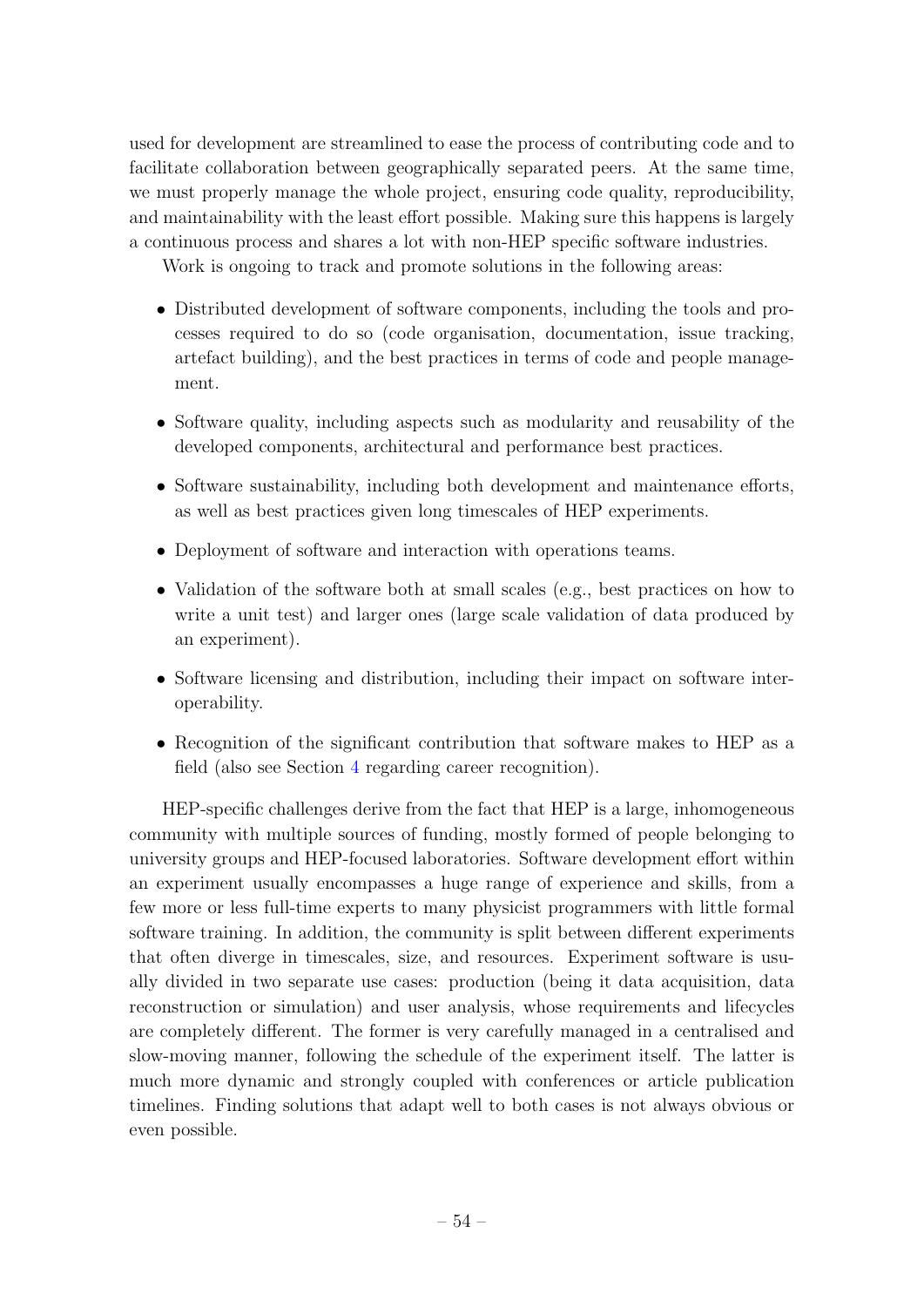#### Current Practices

Due to significant variations between experiments at various stages of their lifecycles, there is a huge variation in practice across the community. Thus, here we describe best practice, with the understanding that this ideal may be far from the reality for some developers.

It is important that developers can focus on the design and implementation of the code and do not have to spend a lot of time on technical issues. Clear procedures and policies must exist to perform administrative tasks in an easy and quick way. This starts with the setup of the development environment. Supporting different platforms not only allows developers to use their machines directly for development, it also provides a check of code portability. Clear guidance and support for good design must be available in advance of actual coding.

To maximise productivity, it is very beneficial to use development tools that are not HEP-specific. There are many open source projects that are of similar scale to large experiment software stacks and standard tools are usually well documented. For source control HEP has generally chosen to move to *qit* [\[123\]](#page-89-5), which is very welcome, as it also brings an alignment with many open source projects and commercial organisations. A major benefit that has come with this technical choice is the use of social coding sites, such as  $GitHub$  [\[124\]](#page-89-6) and  $GitLab$  [\[125\]](#page-89-7), where code sharing and code review are far superior compared to previous solutions. Likewise, CMake [\[126\]](#page-89-8) is widely used for the builds of software packages, both within HEP and outside. Packaging many build products together into a software stack is an area that still requires close attention with respect to active developments (the HSF has an active working group here).

Proper testing of changes to code should always be done in advance of a change request to be accepted. Continuous integration, where 'merge' or 'pull' requests are built and tested in advance, is now standard practice in the open source community and in industry. Continuous integration can run unit and integration tests, and can also incorporate code quality checks and policy checks that help improve the consistency and quality of the code at low human cost. Further validation on different platforms and at large scales must be as automated as possible, including the deployment of build artefacts for production.

Training (Section [4\)](#page-65-0) and documentation are key to efficient use of developer effort. Documentation must cover best practices and conventions as well as technical issues. For documentation that has to be specific, the best solutions have a low barrier of entry for new contributors, but also allow and encourage review of material. Consequently, it is very useful to host documentation sources in a repository with a similar workflow to code, and to use an engine that translates the sources into modern web pages.

Recognition of software work as a key part of science has resulted in a number of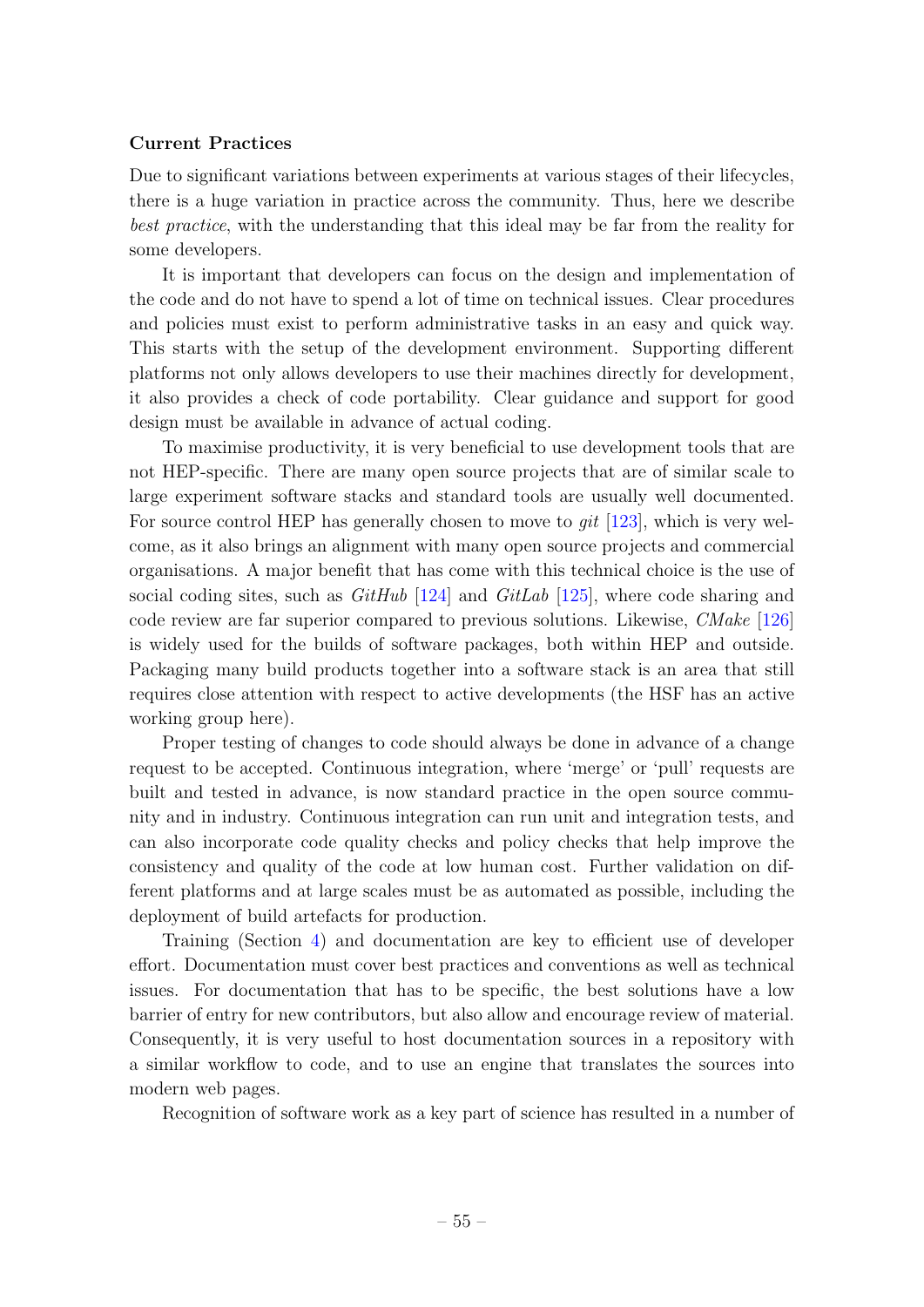journals where developers can publish their work [\[127\]](#page-89-9). Journal publication also disseminates information to the wider community in a permanent way and is the most established mechanism for academic recognition. Publication in such journals provides proper peer review, beyond that provided in conference papers, so it is valuable for recognition as well as dissemination. However, this practice is not widespread enough in the community and needs further encouragement.

### Research and Development Programme

HEP must endeavour to be as responsive as possible to developments outside of our field. In terms of hardware and software tools, there remains great uncertainty as to what the platforms offering the best value for money will be on the timescale of a decade. It therefore behoves us to be as generic as possible in our technology choices, retaining the necessary agility to adapt to this uncertain future.

Our vision is characterised by HEP being current with technologies and paradigms that are dominant in the wider software development community, especially for open-source software, which we believe to be the right model for our community. In order to achieve that aim, we propose that the community establishes a development forum that allows for technology tracking and discussion of new opportunities. The HSF can play a key role in marshalling this group and in ensuring its findings are widely disseminated. In addition, having wider and more accessible training for developers in the field, that will teach the core skills needed for effective software development, would be of great benefit.

Given our agile focus, it is better to propose here projects and objectives to be investigated in the short to medium term, alongside establishing the means to continually review and refocus the community on the most promising areas. The main idea is to investigate new tools as demonstrator projects where clear metrics for success in a reasonable time should be established to avoid wasting community effort on initially promising products that fail to live up to expectations.

Ongoing activities and short-term projects, to complete by 2020, include the following:

- Establish a common forum for the discussion of HEP software problems. This should be modeled along the lines of the Concurrency Forum [\[116\]](#page-88-11), which was very successful in establishing demonstrators and prototypes that were used as experiments started to develop parallel data processing frameworks.
- Continue the HSF working group on *Packaging*, with more prototype implementations based on the strongest candidates identified so far.
- Provide practical advice on how to best set up new software packages, developing on the current project template work, and working to advertise this within the community.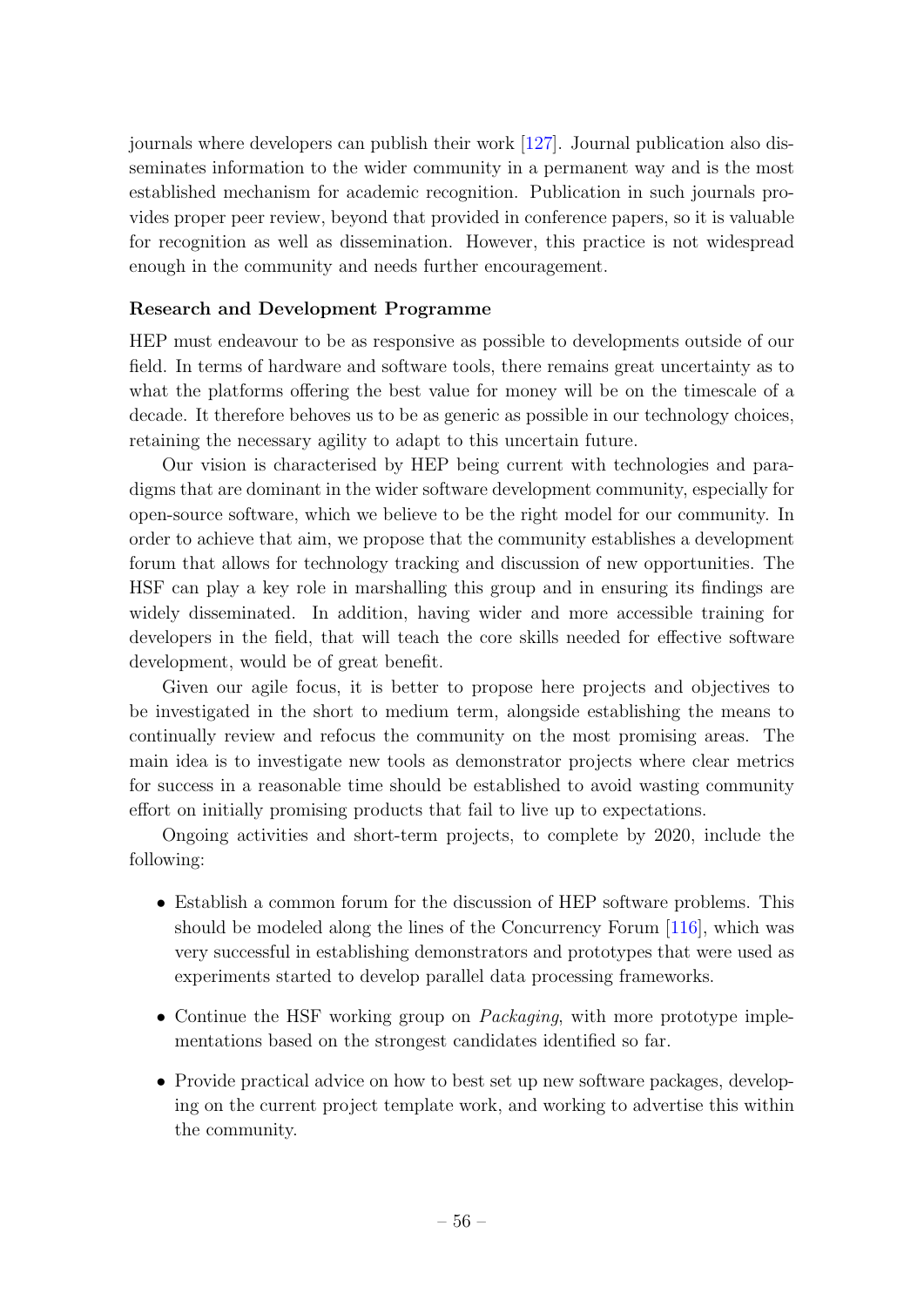- Work with HEP experiments and other training projects to provide accessible core skills training to the community (see Section [4\)](#page-65-0). This training should be experiment-neutral, but could be usefully combined with the current experiment specific training. Specifically, this work can build on, and collaborate with, recent highly successful initiatives such as the LHCb *Starterkit* [\[128\]](#page-89-10) and ALICE Juniors [\[129\]](#page-89-11), and with established generic training initiatives such as Software Carpentry [\[130\]](#page-89-12).
- Strengthen links with software communities and conferences outside of the HEP domain, presenting papers on the HEP experience and problem domain. The Scientific Computing with Python (SciPy), the Supercomputing Conferences (SCxx), the Conference of Research Software Engineers (RSE), and the Workshops on Sustainable Software for Science: Practice and Experiences (WSSSPE) would all be useful meetings to consider.
- Write a paper that looks at case studies of successful and unsuccessful HEP software developments and that draws specific conclusions and advice for future projects.
- Strengthen the publication record for important HEP software packages. Both peer-reviewed journals [\[127\]](#page-89-9) and citable software version records (such as DOIs obtained via Zenodo [\[131\]](#page-89-13)).

Longer term projects, to conclude by 2022, include the following:

- Prototype C++ refactoring tools, with specific use cases in migrating HEP code.
- Prototyping of portable solutions for exploiting modern vector hardware on heterogenous platforms.
- Support the adoption of industry standards and solutions over HEP-specific implementations whenever possible.
- Develop tooling and instrumentation to measure software performance where tools with sufficient capabilities are not available from industry, especially in the domain of concurrency. This should primarily aim to further developments of existing tools, such as igprof [\[132\]](#page-89-14), rather than to develop new ones.
- Develop a common infrastructure to gather and analyse data about experiments' software, including profiling information and code metrics, and to ease sharing across different user communities.
- Undertake a feasibility study of a common toolkit for statistical analysis that would be of use in regression testing for experiment's simulation and reconstruction software.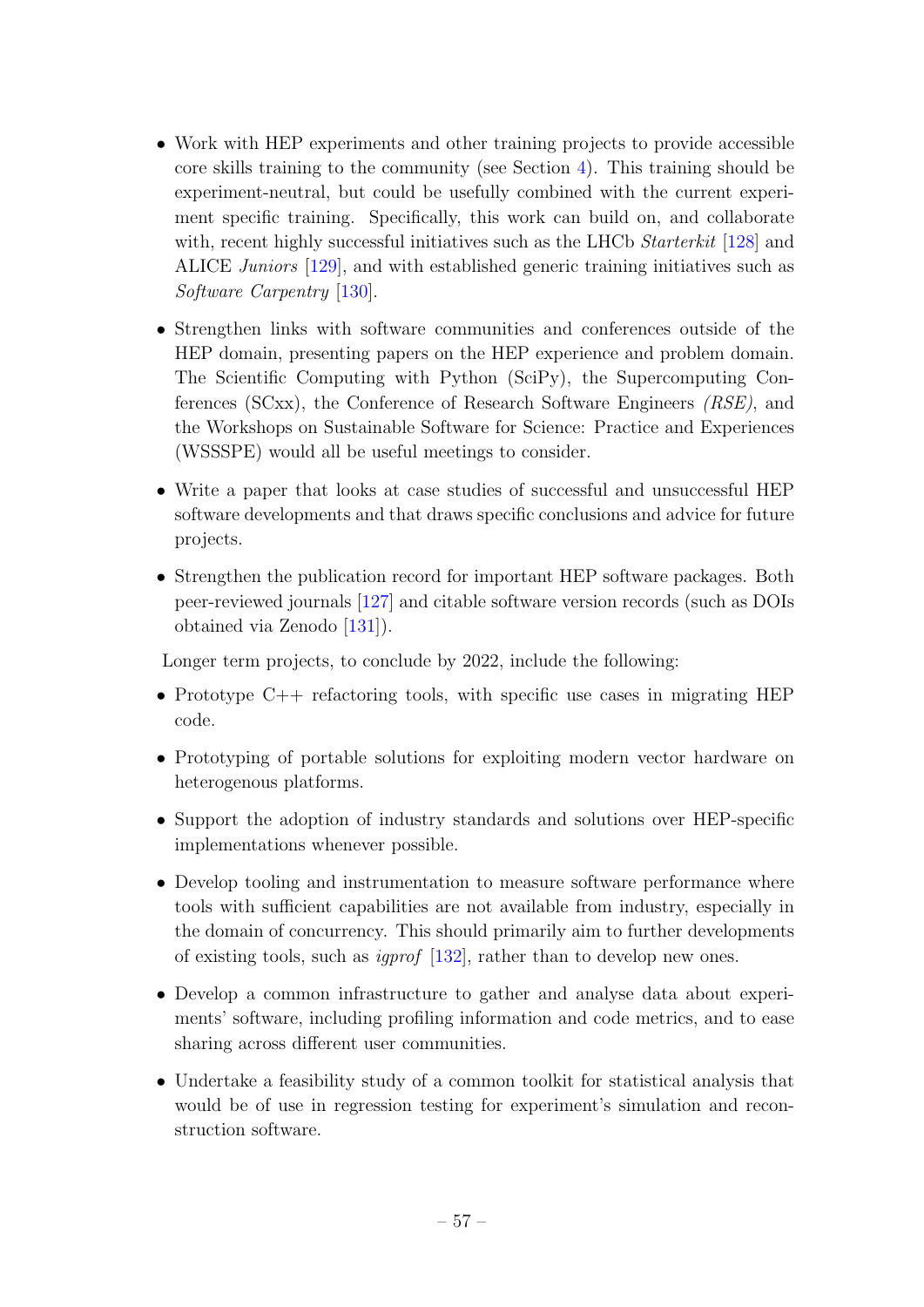#### 3.12 Data and Software Preservation

#### Scope and Challenges

Given the very large investment in particle physics experiments, it is incumbent upon physicists to preserve the data and the knowledge that leads to scientific results in a manner such that this investment is not lost to future generations of scientists. For preserving "data", at whatever stage of production, many of the aspects of the low level bit-wise preservation have been covered by the Data Preservation for HEP group [\[133\]](#page-89-15). "Knowledge" preservation encompasses the more challenging aspects of retaining processing and analysis software, documentation, and other components necessary for reusing a given dataset. Preservation of this type can enable new analyses on older data, as well as a way to revisit the details of a result after publication. The latter can be especially important in resolving conflicts between published results, applying new theoretical assumptions, evaluating different theoretical models, or tuning new modeling techniques.

Preservation enabling reuse can offer tangible benefits within a given experiment. The preservation of software and workflows such that they can be shared enhances collaborative work between analysts and analysis groups, providing a way of capturing the knowledge behind a given analysis during the review process. It enables easy transfer of knowledge to new students or analysis teams, and could establish a manner by which results can be generated automatically for submission to central repositories, such as HEPData [\[134\]](#page-90-0). Preservation within an experiment can provide ways of reprocessing and reanalysing data that could have been collected more than a decade earlier. Benefits from preservation are derived internally whether or not analysis work is approved through the publication approval process for an experiment. Providing such immediate benefits makes the adoption of data preservation in experiment workflows particularly desirable.

A final series of motivations comes from the potential re-use by others outside of the HEP experimental community. Significant outreach efforts to bring the excitement of analysis and discovery to younger students have been enabled by the preservation of experimental data and software in an accessible format. Many examples also exist of phenomenology papers reinterpreting the results of a particular analysis in a new context. This has been extended further with published results based on the reanalysis of processed data by scientists outside of the collaborations. Engagement of external communities, such as machine learning specialists, can be enhanced by providing the capability to process and understand low-level HEP data in portable and relatively platform-independent way, as happened with the Kaggle ML challenges [\[135\]](#page-90-1). This allows external users direct access to the same tools and data as the experimentalists working in the collaborations. Connections with industrial partners, such as those fostered by CERN OpenLab, can be facilitated in a similar manner.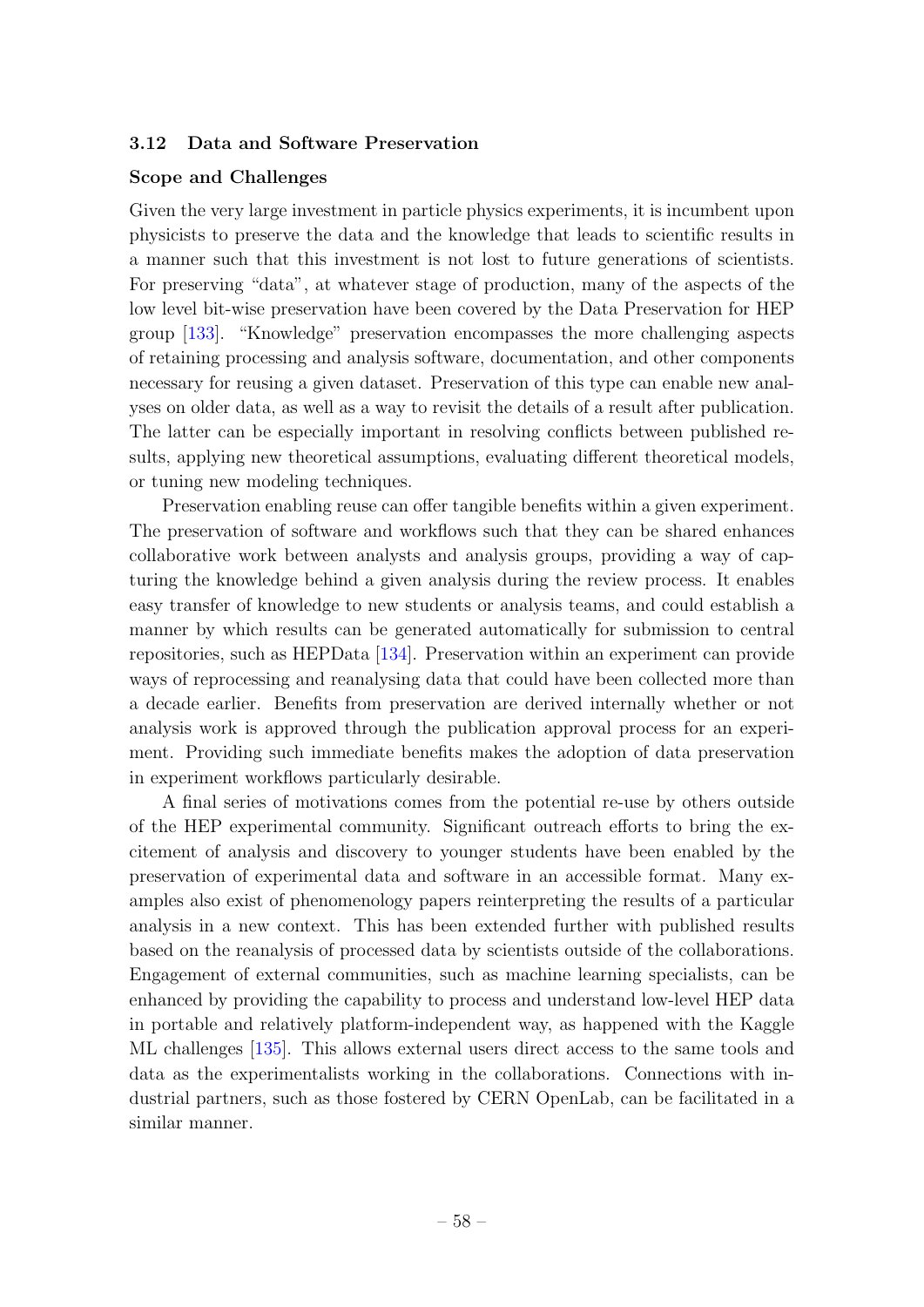Preserving the knowledge of analysis, given the extremely wide scope of how analysts do their work and experiments manage their workflows, is far from easy. The level of reuse that is applicable needs to be identified, and so a variety of preservation systems will probably be appropriate given the different preservation needs between large central experiment workflows and the work of an individual analyst. The larger question is to what extent common low-level tools can be provided that address similar needs across a wide scale of preservation problems. These would range from capture tools, that preserve the details of an analysis and its requirements, to ensuring that software and services needed for a workflow would continue to function as required.

The above-mentioned steps are consistent with the FAIR data principles that are increasingly being mandated by funding agencies [\[136\]](#page-90-2).

#### Current Practices

Each of the LHC experiments has adopted a data access and/or data preservation policy, all of which can be found on the CERN Open Data Portal [\[137\]](#page-90-3). All of the LHC experiments support public access to some subset of the data in a highly reduced data format for the purposes of outreach and education. CMS has gone one step further, releasing substantial datasets in an Analysis Object Data (AOD) format that can be used for new analyses. The current data release includes simulated data, virtual machines that can instantiate the added analysis examples, and extensive documentation [\[138\]](#page-90-4). ALICE has promised to release 10% of their processed data after a five-year embargo and has released 2010 data at this time [\[139\]](#page-90-5). LHCb is willing to make access to reconstructed data available, but is unable to commit to a specific timescale due to resource limitations. A release of ntuple-level data for one high profile analysis, aimed primarily at educational activities, is currently in preparation. ATLAS has chosen a different direction for data release: data associated with journal publications is made available, and ATLAS also strives to make available additional material that allows reuse and reinterpretations of the data in the context of new theoretical models [\[140\]](#page-90-6). ATLAS is exploring how to provide the capability for reinterpretation of searches in the future via a service such as RECAST [\[141\]](#page-90-7), in which the original internal analysis code (including full detector simulation and reconstruction) is preserved, as opposed to the re-coding approach with object-efficiency calibrations used by external reinterpretation toolkits. All experiments frequently provide detailed supplemental data along with publications to allow for more detailed comparisons between results, or even reinterpretation.

The LHC experiments have not yet set a formal policy addressing the new capabilities of the CERN Analysis Preservation Portal (CAP) [\[142\]](#page-90-8) and whether or not some use of it will be required or merely encouraged. All of them support some mechanisms for internal preservation of the knowledge surrounding a physics publication [\[143\]](#page-90-9).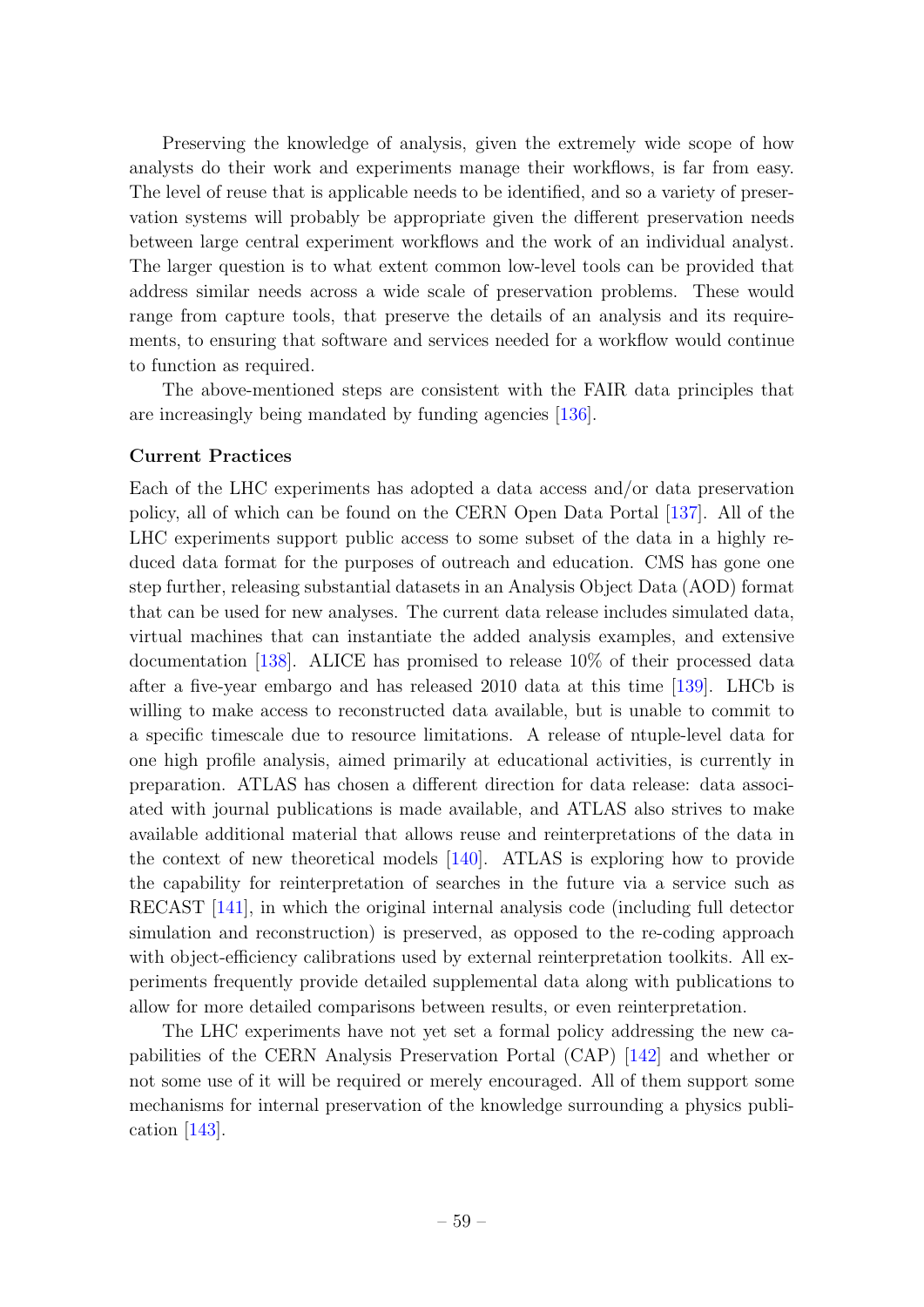### Research and Development Programme

There is a significant programme of work already happening in the data preservation area. The feasibility and cost of common base services have been studied for bit preservation, the preservation of executable software environments, and the structured capturing of analysis metadata [\[144\]](#page-90-10).

The goals presented here should be orchestrated in conjunction with projects conducted by the R&D programmes of other working groups, since the questions addressed are common. Goals to address on the timescale of 2020 are:

- Include embedded elements for the capture of preservation information and metadata and tools for the archiving of this information in developing a prototype analysis ecosystem(s). This should include an early demonstration of the CAP analysis preservation portal with a working UI.
- Demonstrate the capability to provision and execute production workflows for experiments that are composed of multiple independent containers.
- Collection of analysis use cases and elements that are necessary to preserve in order to enable re-use and to ensure these analyses can be captured in developing systems. This should track analysis evolution towards possible Big Data environments and determine any elements that are difficult to capture, spawning further R&D.
- Evaluate, in the preservation area, the full potential and limitations of sandbox and "freezing" technologies, possibly coupled with version and history control software distribution systems.
- Develop prototypes for the preservation and validation of large-scale production executables and workflows.
- Integrate preservation capabilities into newly developed computing tools and workflows.
- Extension and standardisation of the *final data and analysis* preservation scheme via HEPData, Rivet and/or other reinterpretation tools. This could be used to preserve a sufficiently detailed re-usable record of many LHC Run 2 research outputs.

This would then lead naturally to deployed solutions that support data preservation in the 2020-2022 time frame for the HEP experimental programmes, in particular an analysis ecosystem that enables reuse for any analysis that can be conducted in the ecosystem, and a system for the preservation and validation of large-scale production workflows.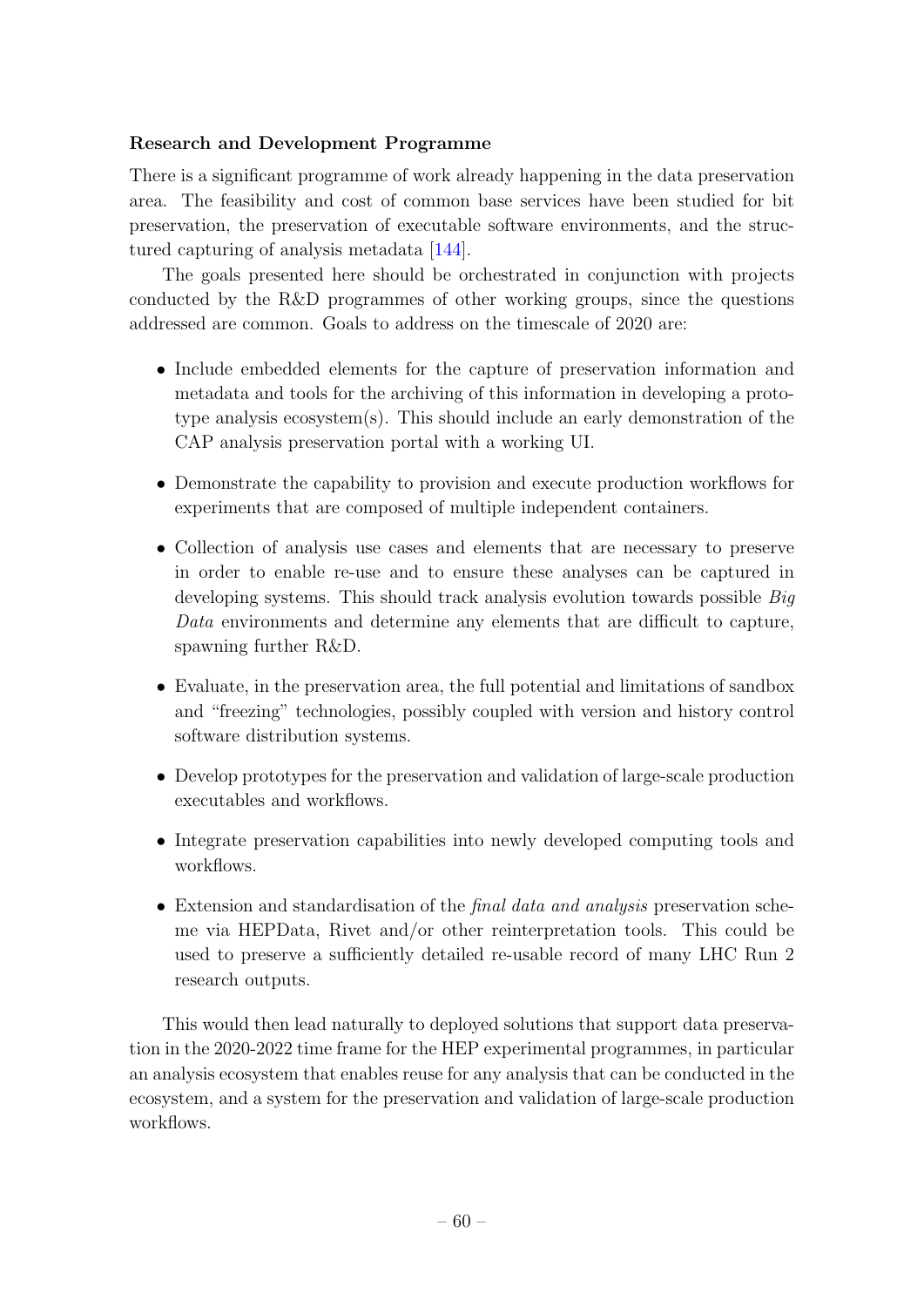### 3.13 Security

### Scope and Challenges

Security is a cross-cutting area that impacts our projects, collaborative work, users, and software infrastructure fundamentally. It crucially shapes our reputation, our collaboration, the trust between participants, and the users' perception of the quality and ease of use of our services.

There are three key areas:

- Trust and policies; this includes trust models, policies, compliance, data protection issues.
- Operational security; this includes threat intelligence, security operations, incident response.
- Authentication and Authorisation; this includes identity management, identity federation, access control.

The evolution in the security domain requires the HEP community to work in collaboration with the various national security organisations and policy groups, building on many relationships that are already established.

Trust and Policies Data Protection defines the boundaries that enable HEP work to be conducted, in particular regarding data sharing aspects, for example between the EU and the US. It is essential to establish a trusted personal data exchange framework, minimising the amount of personal data to be processed and ensuring legal compliance.

Beyond legal compliance and best practice, offering open access to scientific resources and achieving shared goals requires prioritising the protection of people and science, including the mitigation of the effects of surveillance programs on scientific collaborations.

On the technical side, it is necessary to adapt the current, aging trust model and security architecture relying solely on X.509 (which is no longer the direction industry is taking), in order to include modern data exchange design, for example involving commercial providers or hybrid clouds. The future of our infrastructure involves increasingly diverse resource providers connected through cloud gateways. For example, HEPCloud [\[145\]](#page-90-11) at FNAL aims to connect Amazon, Google Clouds, and HPC centres with our traditional grid computing resources. The HNSciCloud European Project [\[146\]](#page-90-12) aims to support the enhancement of commercial cloud providers in order to be leveraged by the scientific community. These are just two out of a number of endeavours. As part of this modernisation, a transition is needed from a model in which all participating organisations are bound by custom HEP security policies to a more flexible approach where some partners are not in a position to adopt such policies.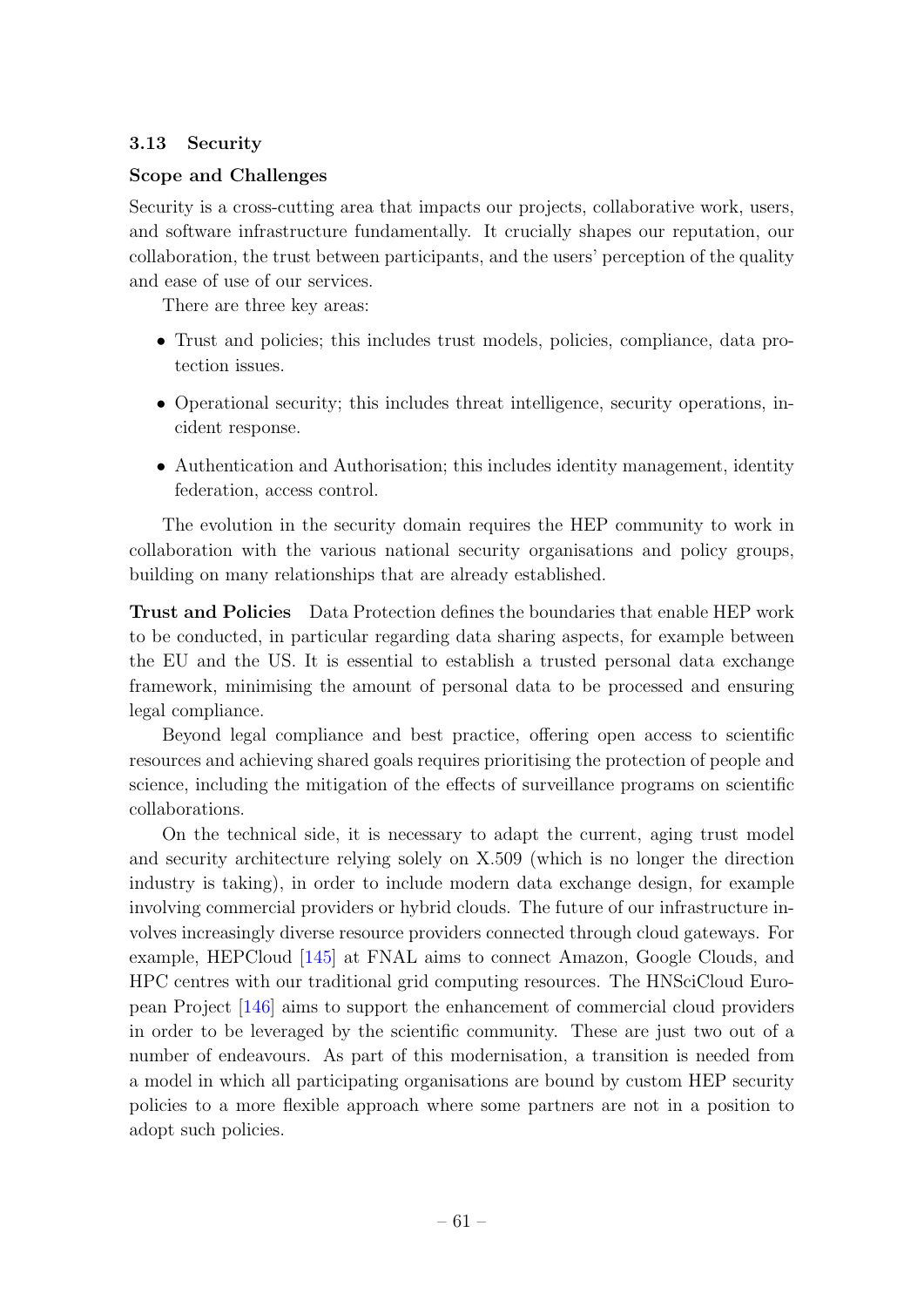Operational Security and Threat Intelligence As attacks have become extremely sophisticated and costly to defend against, the only cost-effective strategy is to address security threats together, as a community. This involves constantly striving to liaise with external organisations, including security vendors and law enforcement entities, to enable the sharing of indicators of compromise and threat intelligence between all actors. For organisations from all sectors, including private companies, governments, and academia, threat intelligence has become the main means by which to detect and manage security breaches.

In addition, a global forum for HEP and the larger Research and Education (R&E) community needs to be built, where security experts feel confident enough to share threat intelligence and security expertise. A key to success is to ensure a closer collaboration between HEP security contacts and campus security. The current gap at many HEP organisations is both undermining the community's security posture and reducing the effectiveness of the HEP security strategy.

There are several very active trust groups in the HEP community where HEP participants share threat intelligence and organise coordinated incident response [\[147–](#page-90-13) [149\]](#page-90-14). There is unfortunately still no global Research and Education forum for incident response, operational security, and threat intelligence sharing. With its mature security operations and dense, global network of HEP organisations, both of which are quite unique in the research sector, the HEP community is ideally positioned to contribute to such a forum and to benefit from the resulting threat intelligence, as it has exposure, sufficient expertise, and connections to lead such an initiative. It may play a key role in protecting multiple scientific domains at a very limited cost.

There will be many technology evolutions as we start to take a serious look at the next generation internet. For example, IPv6 is one upcoming change that has yet to be fully understood from the security perspective. Another high impact area is the internet of things (IoT), connected devices on our networks that create new vectors of attack.

It will become necessary to evaluate and maintain operational security in connected environments spanning public, private, and hybrid clouds. The trust relationship between our community and such providers has yet to be determined, including the allocation of responsibility for coordinating and performing vulnerability management and incident response. Incompatibilities between the e-Infrastructure approach to community-based incident response and the "pay-for-what-you-break" model of certain commercial companies may come to light and must be resolved.

Authentication and Authorisation Infrastructure It is now largely acknowledged that end-user certificates are challenging to manage and create a certain entrance barrier to our infrastructure for early career researchers. Integrating our access control management system with new, user-friendly technologies and removing our dependency on X.509 certificates is a key area of interest for the HEP Community.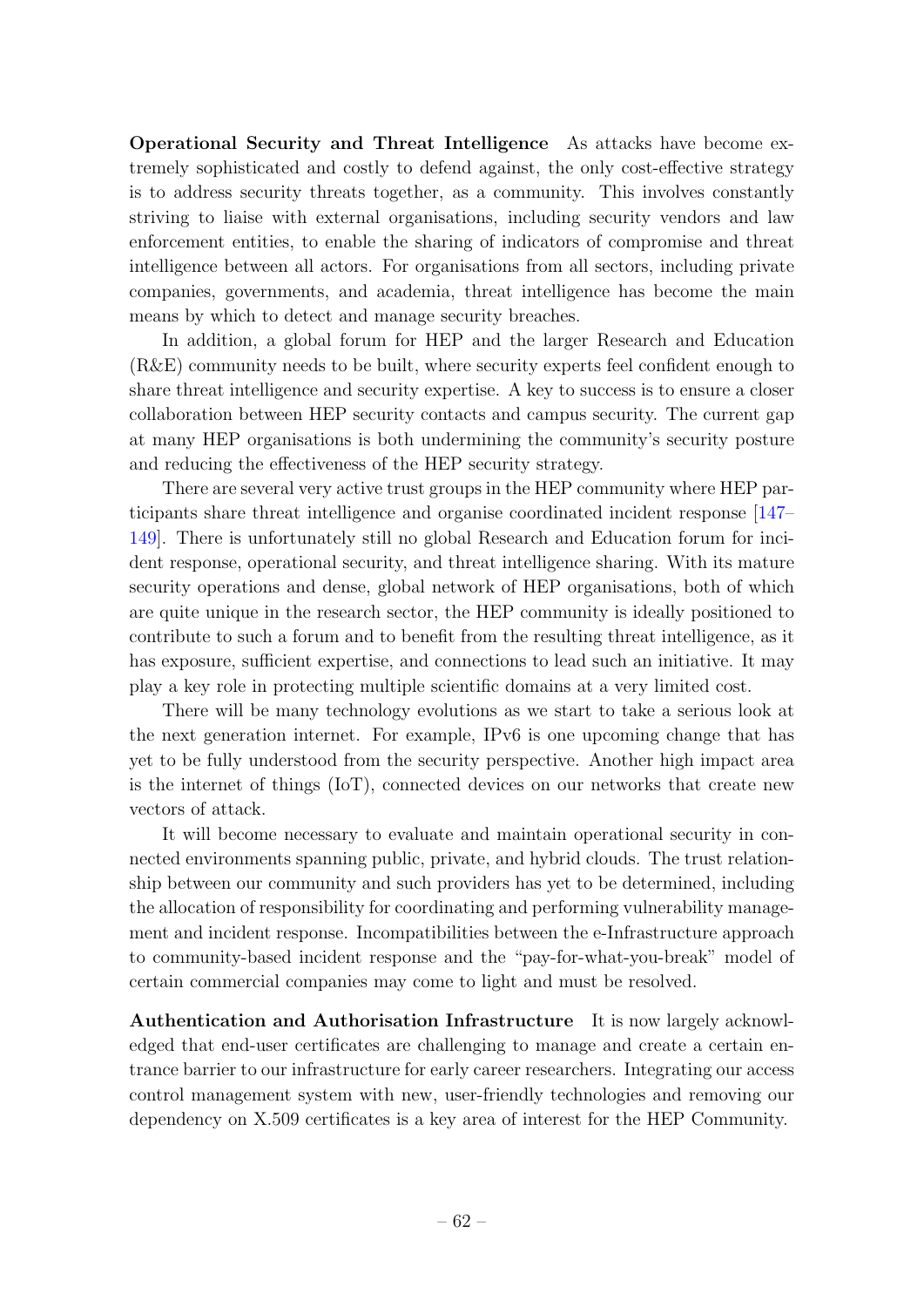An initial step is to identify other technologies that can satisfy traceability, isolation, privilege management and other requirements necessary for HEP workflows. The chosen solution should prioritise limiting the amount of change required to our services and follow accepted standards to ease integration with external entities, such as commercial clouds and HPC centres.

Trust federations and inter-federations, such as the R&E standard eduGAIN [\[150\]](#page-91-0), provide a needed functionality for Authentication. They can remove the burden of identity provisioning from our community and allow users to leverage their home organisation credentials to access distributed computing resources. Although certain web-based services have enabled authentication via such federations, uptake is not yet widespread. The challenge remains to have the necessary attributes published by each federation to provide robust authentication.

The existing technologies leveraged by identity federations, e.g., the Security Assertion Markup Language (SAML), have not supported non-web applications historically. There is momentum within the wider community to develop next-generation identity federations [\[151\]](#page-91-1) that natively support a wider range of clients. In the meantime there are several viable interim solutions that are able to provision users with the token required to access a service (such as X.509) transparently, translated from their home organisation identity.

Although non-X509 federated identity provides a potential solution for our challenges in Authentication, Authorisation should continue to be tightly controlled by the HEP community. Enabling Virtual Organisation (VO) membership for federated credentials and integrating such a workflow with existing identity vetting processes is a major topic currently being worked on, in particular within the WLCG community. Commercial clouds and HPC centres have fundamentally different access control models and technologies from our grid environment. We shall need to enhance our access control model to ensure compatibility and translate our grid-based identity attributes into those consumable by such services.

### Current Activities

Multiple groups are working on policies and establishing a common trust framework, including the EGI Security Policy Group [\[152\]](#page-91-2) and the Security for Collaboration among Infrastructures working group [\[153\]](#page-91-3).

Operational security for the HEP community is being followed up in the WLCG Working Group on Security Operations Centres [\[154\]](#page-91-4). The HEP Community is actively involved in multiple operational security groups and trust groups, facilitating the exchange of threat intelligence and incident response communication. WISE [\[155\]](#page-91-5) provides a forum for e-Infrastructures to share and develop security best practices and offers the opportunity to build relationships between security representatives at multiple e-infrastructures of interest to the HEP community.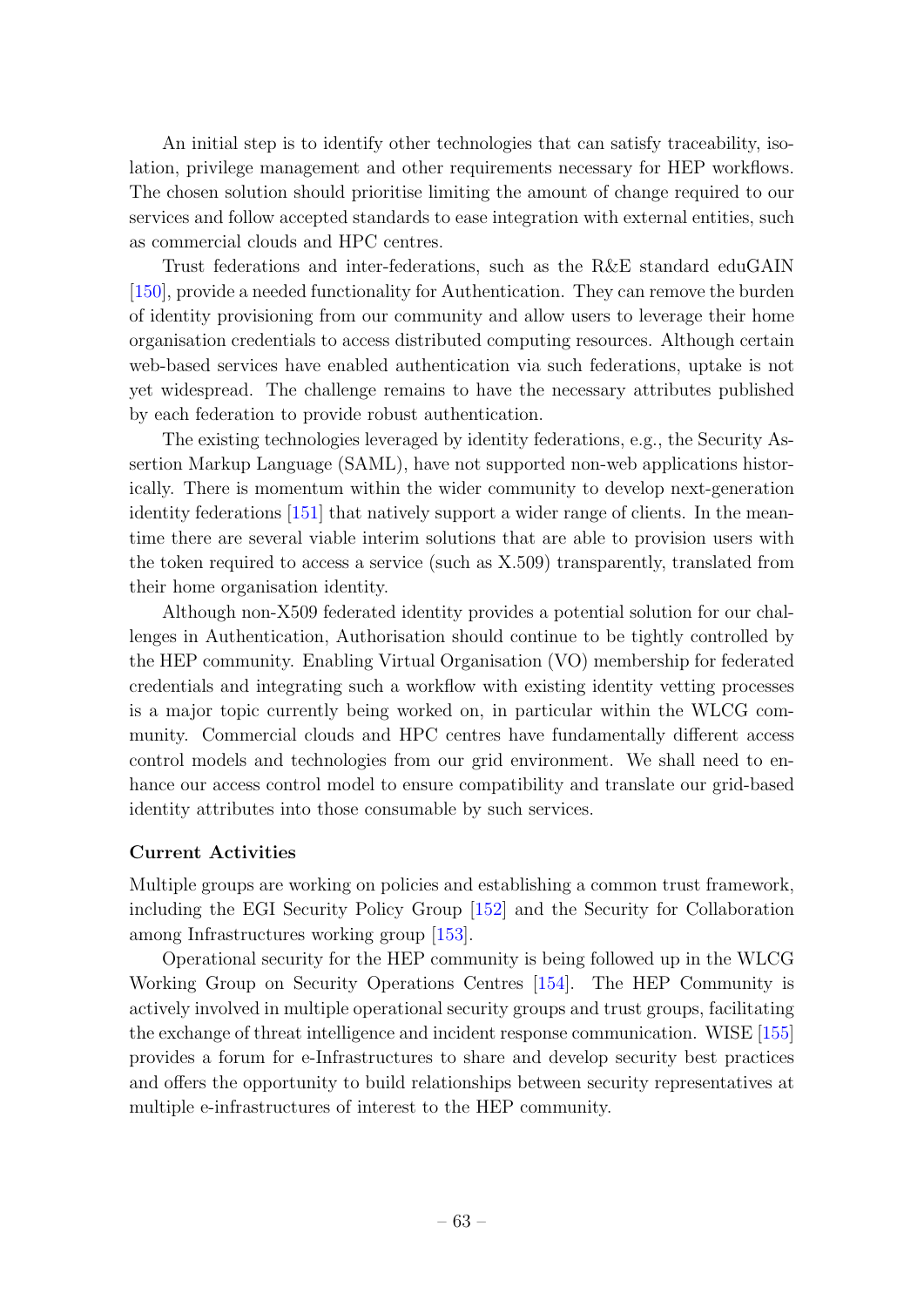The evolution of Authentication and Authorisation is being evaluated in the recently created WLCG Working Group on Authorisation. In parallel, HEP is contributing to a wider effort to document requirements for multiple Research Communities through the work of FIM4R [\[156\]](#page-91-6). Participation of CERN and a few other major WLCG sites in the European Authentication and Authorisation for Research and Collaboration (AARC) project [\[157\]](#page-91-7) provides the opportunity to ensure that any directions chosen are consistent with those taken by the wider community of research collaborations. The flow of attributes between federated entities continues to be problematic, disrupting the authentication flow. Trust between service providers and identity providers is still evolving, and efforts within the R&E Federations Group (REFEDS) [\[158\]](#page-91-8) and the AARC project aim to address the visibility of both the level of assurance of identities and the security capability of federation participants (through Sirtfi [\[159\]](#page-91-9)).

### Research and Development Programme

Over the next decade, it is expected that considerable changes will be made to address security in the domains highlighted above. The individual groups, in particular those mentioned above, working in the areas of trust and policies, operational security, authentication and authorisation, and technology evolutions, are driving the R&D activities. These groups are generally much broader than just the HEP community. The list below summarises the most important actions:

### Trust and Policies

- By 2020:
	- Define and adopt policies in line with new EU Data Protection requirements.
	- Develop frameworks to ensure trustworthy interoperability of infrastructures and communities.
- By 2022:
	- Create and promote community driven incident response policies and procedures.

### Operational Security and threat intelligence

- By 2020:
	- Offer a reference implementation, or at least specific guidance, for a Security Operation Centre deployment at HEP sites, enabling them to take action based on threat intelligence shared within the HEP community.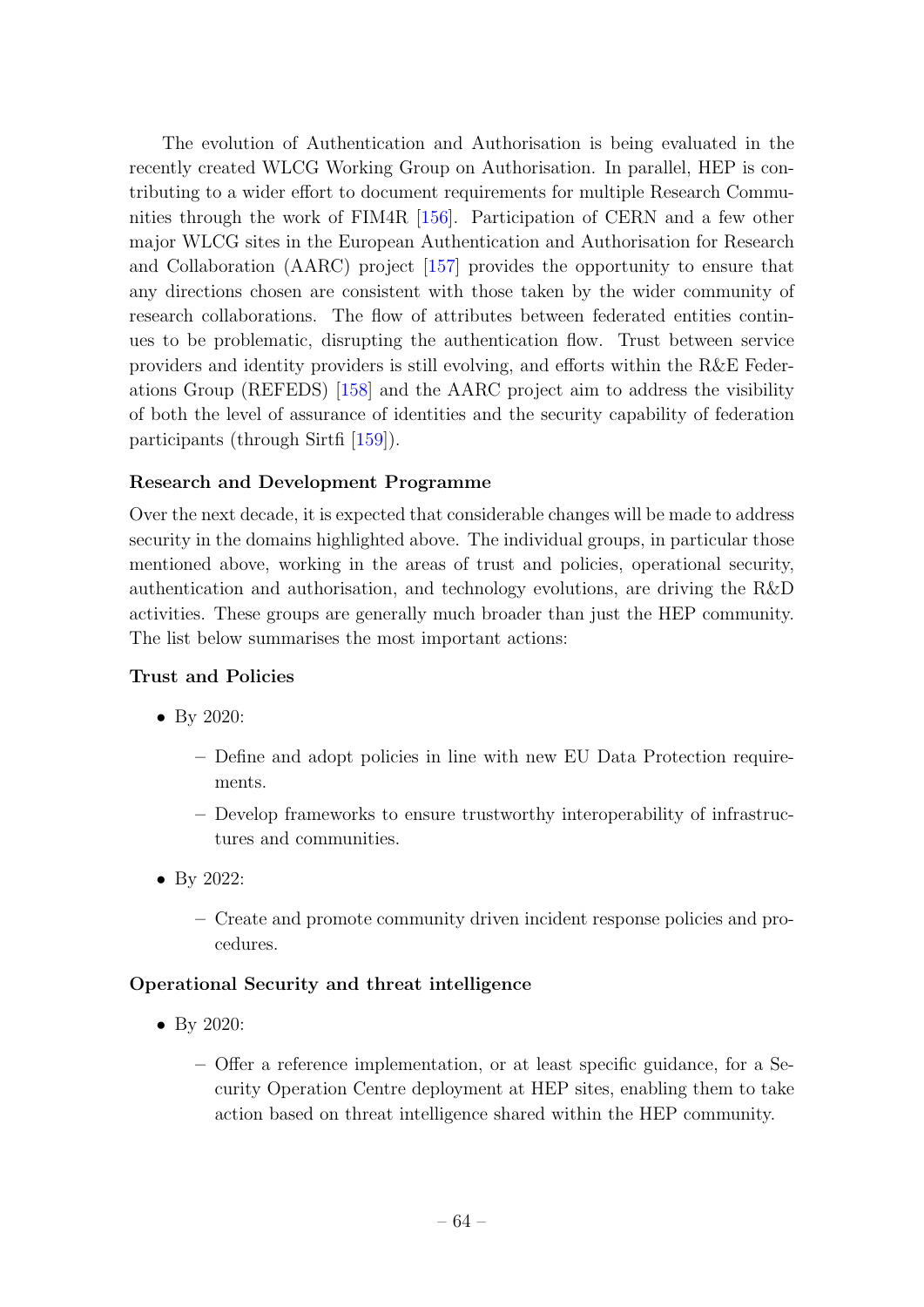- By 2022:
	- Participate in the founding of a global Research and Education Forum for incident response, since responding as a global community is the only effective solution against global security threats.
	- Build the capabilities to accommodate more participating organisations and streamline communication workflows, within and outside HEP, including maintaining a list of security contacts, secure communications channels, and security incident response mechanisms.
	- Reinforce the integration of HEP security capabilities with their respective home organisation, to ensure adequate integration of HEP security teams and site security teams.
- By 2025:
	- Prepare adequately as a community, in order to enable HEP organisations to operate defendable services against more sophisticated threats, stemming both from global cyber-criminal gangs targeting HEP resources (finance systems, intellectual property, ransomware), as well as from state actors targeting the energy and research sectors with advanced malware.

## Authentication and Authorisation

- By 2020:
	- Ensure that ongoing efforts in trust frameworks are sufficient to raise the level of confidence in non-X509 federated identities to the equivalent of X.509, at which stage they could be a viable alternative to both grid certificates and CERN accounts.
	- Participate in setting directions for the future of identity federations, through the FIM4R [\[156\]](#page-91-6) community.
- By 2022:
	- Overhaul the current Authentication and Authorisation infrastructure, including Token Translation, integration with Community IdP-SP Proxies, and Membership Management tools. Enhancements in this area are needed to support a wider range of user identities for WLCG services.

# <span id="page-65-0"></span>4 Training and Careers

For HEP computing to be as successful as possible, the careers and skills of the individuals who participate must be considered. Ensuring that software developers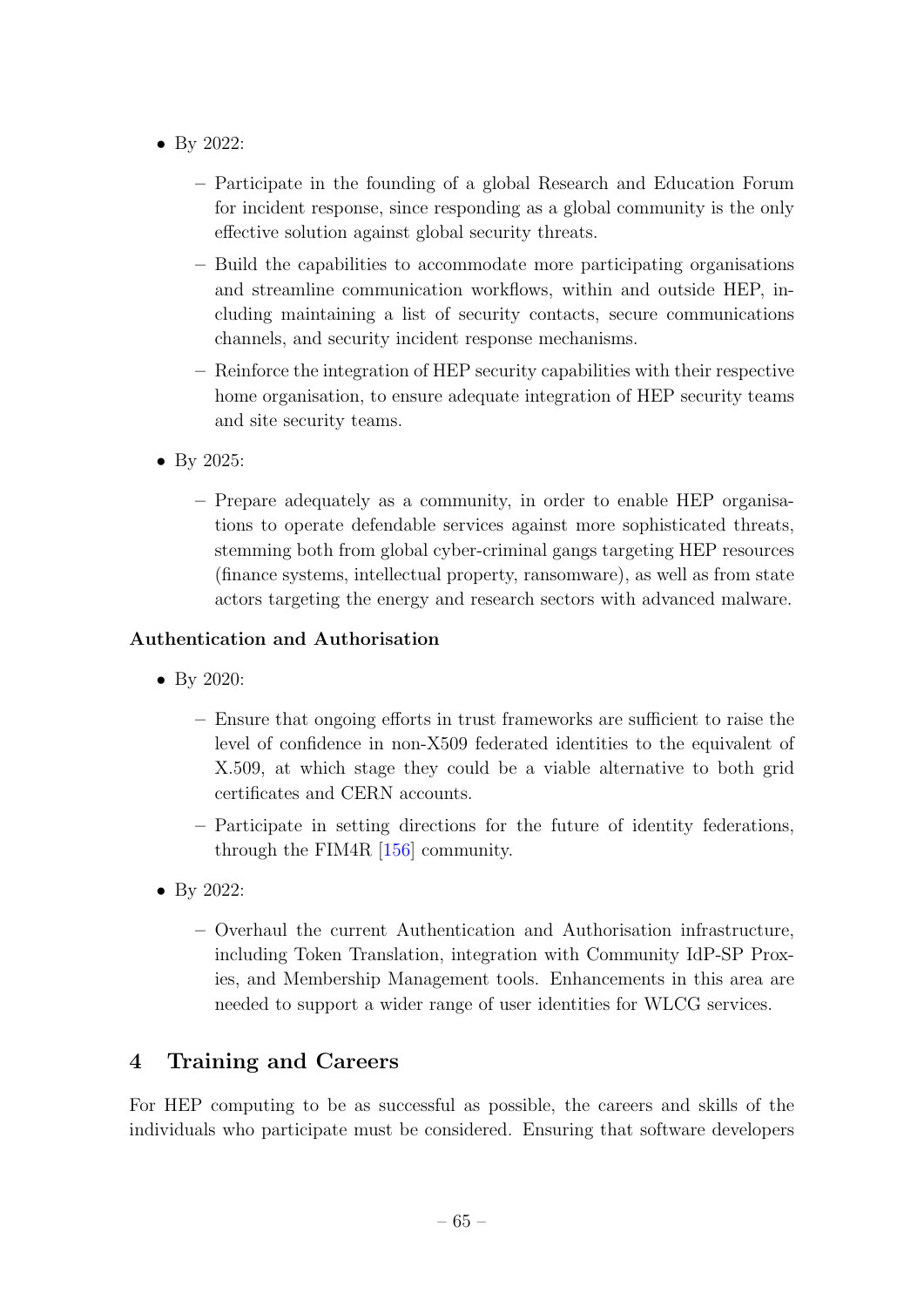can acquire the necessary skills and obtain successful careers is considered an essential goal of the HSF, which has the following specific objectives in its mission:

- To provide training opportunities for developers; this should include the support to the software schools for young scientists and computer engineers, and of a permanent training infrastructure for accomplished developers;
- To provide career support for developers, for instance by listing job opportunities and by helping to shape well-defined career paths that provide advancement opportunities on a par with those in, for example, detector construction;
- To increase the visibility of the value of software developers in HEP, recognising that it has scientific research value on an equal footing with other activities, and acknowledging and advocating for researchers who choose this as their speciality.

## 4.1 Training Challenges

HEP is facing major challenges with its software and computing that require innovative solutions based on the proper adoption of new technologies. More and more technologies are emerging as scientific communities and industry face similar challenges and produce solutions relevant to us. Integrating such technologies in our software and computing infrastructure requires specialists, but it is also important that a large fraction of the community is able to use these new tools and paradigms. Specific solutions and optimisations must be implemented by the HEP community itself, since many advanced requirements are unique to our field.

There is a very close collaboration, even overlap, in HEP between users of software and developers. This has given experiments an agility that was often essential for success in the past. Many details of experiment data cannot be known before data taking has started, and each change in detector technology or machine performance improvement can have important consequences for the software and computing infrastructure. In the case of detectors, engineers and physicists are required to have a good understanding of each other's field of expertise. In the same way, it is necessary that physicists understand some of the complexities of writing software, and that software experts are able to fathom the requirements of physics problems.

Training must address an audience with very diverse computing skills, ranging from novice programmers to advanced developers and users. It must be used to spread best software engineering practices and software technologies to a very large number of people, including the physicists involved across the whole spectrum of data processing tasks, from triggering to analysis. It must be done by people who have a sound knowledge of the scientific and technical details, who prepare training material despite the many calls on their time. Training thus needs proper recognition to ensure that it happens and is carried out well.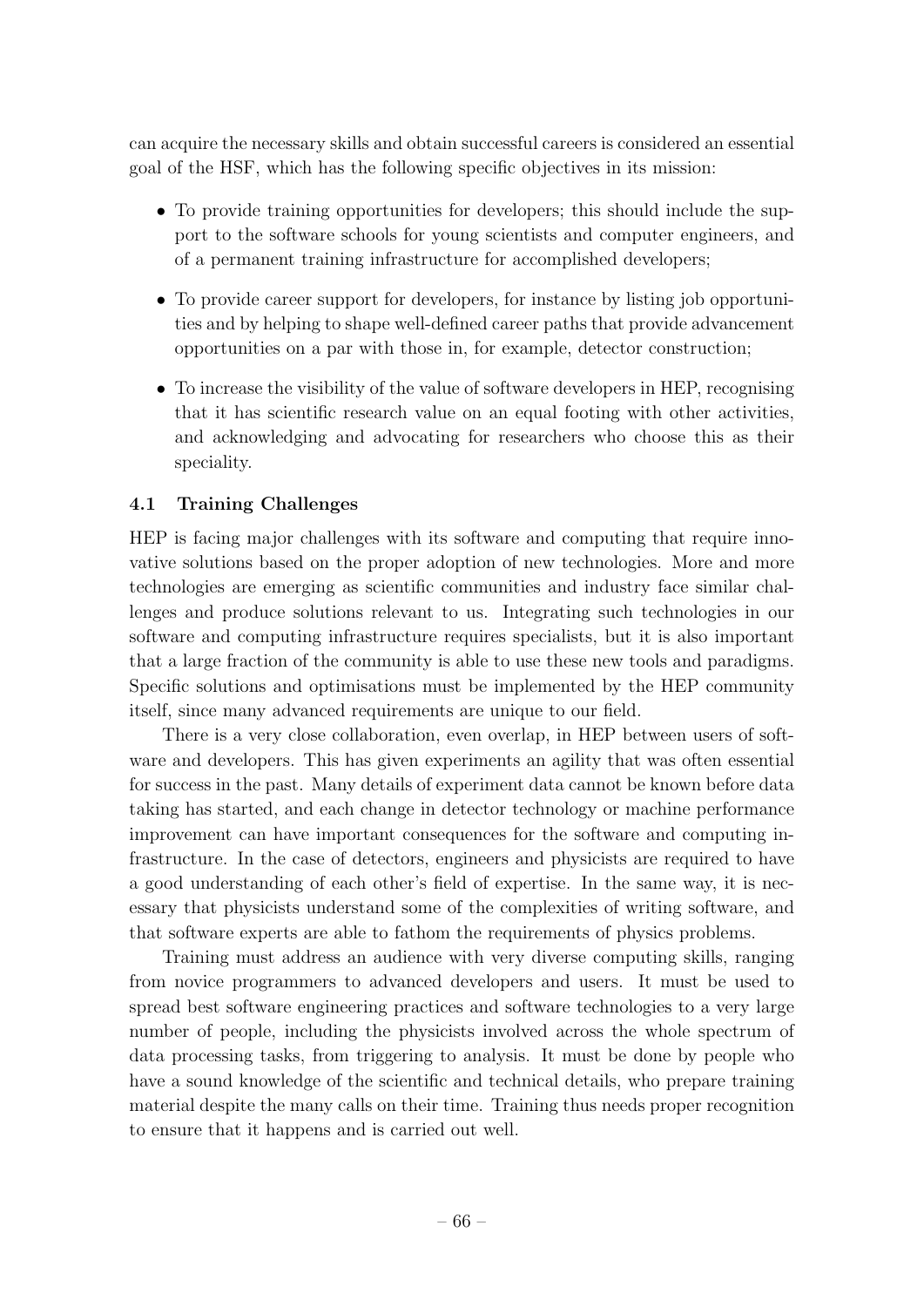HEP is seen as an interesting, innovative, and challenging field. This is a great advantage in attracting talented young people looking for experience in a challenging and diverse environment in which they can acquire skills that will be valuable, even in other fields. As discussed in Software Development (Section [3.11\)](#page-53-0), using industry standard tools across different experiments, and training people in how to use them properly, helps with people's later career prospects and makes our field even more attractive. At the same time, experiments have a scientific programme to accomplish and also to focus on the specific training required to accomplish their specific goals. The right balance must be found between these two requirements. It is necessary to find the right incentives to favour training activities that bring more benefits in the medium to long term, for the experiment, the community, and the careers of the trainees.

### 4.2 Possible Directions for Training

To increase training activities in the community, whilst taking into account the constraints of both the attendees and the trainers, we should explore new approaches to training. The current "school" model is well established, as exemplified by three well-known successful schools, the CERN School of Computing [\[160\]](#page-91-10), the Bertinoro School of Computing [\[161\]](#page-91-11) and the GridKa School of Computing [\[162\]](#page-91-12). They require a significant amount of dedicated time of all the participants, at the same time and location, and therefore are difficult to scale to meet the needs of a large number of students. In view of this, we should identify opportunities to work with HEP experiments and other training projects to provide accessible core skills training to the community by basing them at laboratories where students can easily travel. A number of highly successful experiment-specific examples exist, such as the LHCb StarterKit [\[128\]](#page-89-10) and ALICE Juniors [\[129\]](#page-89-11), as well as established generic training initiatives, such as Software Carpentry [\[130\]](#page-89-12). As with hands-on tutorials organised during conferences and workshops, the resulting networking is an important and distinctive benefit of these events, where people build relationships with other colleagues and experts.

In recent years, several R&D projects, such as DIANA-HEP [\[163\]](#page-91-13) and AMVA4- NewPhysics [\[164\]](#page-91-14), have had training as one of their core activities. This has provided an incentive to organise training events and has resulted in the spread of expertise on advanced topics. We believe that training should become an integral part of future major R&D projects.

New pedagogical methods, such as active training and peer training, that are complementary to schools or topical tutorials, also deserve more attention. Online material can be shared by a student and a teacher to provide the exchange of real examples and practical exercises. For example, notebook technologies, such as Jupyter, support embedding of runnable code and comments into the same document. The initial material can be easily enriched by allowing other students and experts to add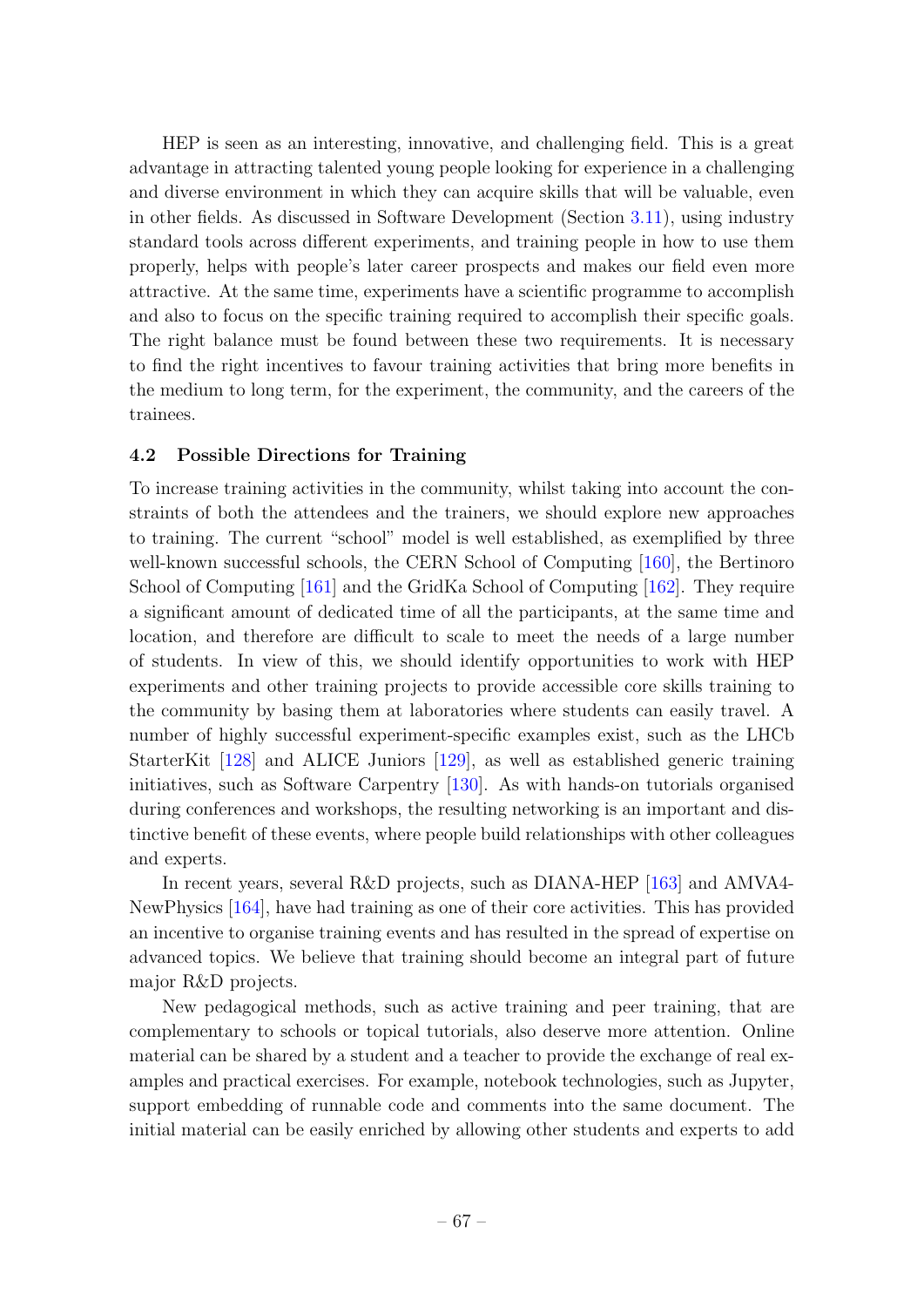comments and more examples in a collaborative way. The HSF started to experiment with this approach with WikiToLearn [\[165\]](#page-91-15), a platform developed in Italy outside HEP that promotes this kind of training and collaborative enrichment of the training material. Projects such as ROOT have also started to provide some training material based on notebooks.

A lot of initiatives have been undertaken by the software community that HEP can benefit from, and materials have been made available in the form of online tutorials, active training, and Massive Open Online Courses (MOOCs). Some effort needs to be invested to evaluate existing courses and build a repository of selected ones that are appropriate to HEP needs. This is not a negligible task and would require some dedicated effort to reach the appropriate level of support. It should help to increase training efficiency by making it easier to identify appropriate courses or initiatives.

A model that emerged in recent years as a very valuable means of sharing expertise is to use Question and Answer (Q&A) systems, such as Stack Overflow [\[166\]](#page-91-16). A few such systems are run by experiments for their own needs, but this is not necessarily optimal, as the value of these services is increased by a large number of contributors with diverse backgrounds. Running a cross-experiment Q&A system has been discussed, but it has not yet been possible to converge on a viable approach, both technically and because of the effort required to run and support such a service.

### 4.3 Career Support and Recognition

Computer specialists in HEP are often physicists who have chosen to specialise in computing. This has always been the case and needs to continue. Nevertheless, for young people in particular, this leads to a career recognition problem, as software and computing activities are not well-recognised roles in various institutions supporting HEP research and recruiting people working in the field. The exact situation is highly dependent on policies and boundary conditions of the organisation or country, but recognition of physicists tends to be based generally on participation in data analysis or hardware developments. This is even a bigger problem if the person is spending time contributing to training efforts. This negatively impacts the future of these people and reduces the possibility of HEP engaging them in the training effort of the community when the community actually needs more people to participate in this activity. Recognition of training efforts, either by direct participation in training activities or by providing materials, is an important issue to address, complementary to the incentives mentioned above.

There is no easy solution to this problem. Part of the difficulty is that organisations, and in particular the people inside them in charge of the candidate selections for new positions and promotions, need to adapt their expectations to these needs and to the importance of having computing experts with a strong physics background as permanent members of the community. Experts writing properly engineered and op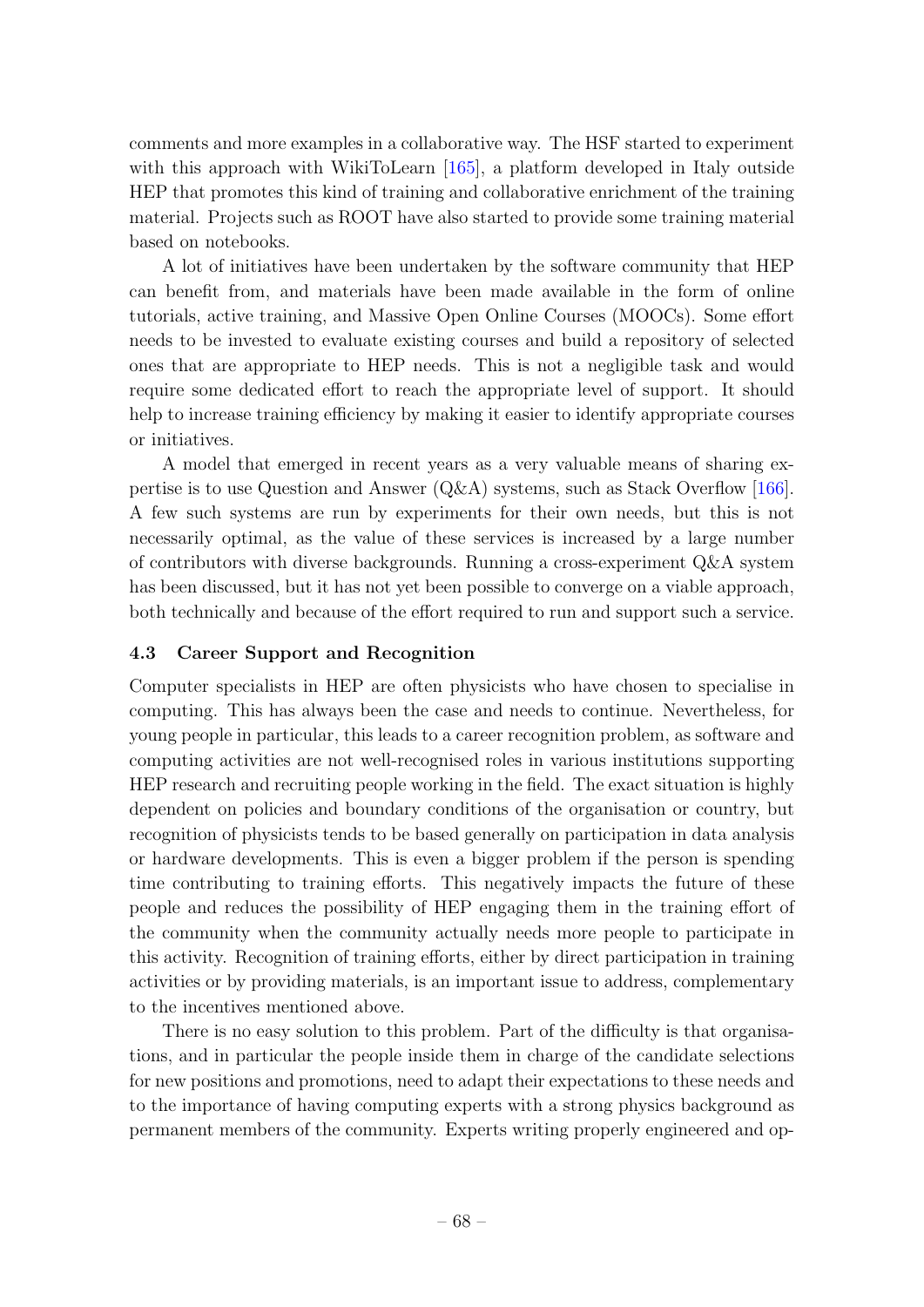timised software can significantly reduce resource consumption and increase physics reach, which provides huge financial value to modern HEP experiments. The actual path for improvements in career recognition, as the possible incentives for participating in the training efforts, depends on the local conditions.

# 5 Conclusions

Future challenges for High Energy Physics in the domain of software and computing are not simply an extrapolation of the challenges faced today. The needs of the HEP programme in the high luminosity era far exceed those that can be met by simply making incremental changes to today's code and scaling up computing facilities within the anticipated budget. At the same time, the limitation in single core CPU performance is making the landscape of computing hardware far more diverse and challenging to exploit, whilst offering huge performance boosts for suitable code. Exploiting parallelism and other new techniques, such as modern machine learning, offer great promise, but will require substantial work from the community to adapt to our problems. If there were any lingering notion that software or computing could be done cheaply by a few junior people for modern experimental programmes, it should now be thoroughly dispelled.

We believe HEP Software and Computing requires a step change in its profile and effort to match the challenges ahead. We need investment in people who can understand the problems we face, the solutions employed today, and have the correct skills to provide innovative solutions for the future. There needs to be recognition from the whole community for the work done in this area, with a recognised career path for these experts. In addition, we will need to invest heavily in training for the whole software community as the contributions of the bulk of non-expert physicists are also vital for our success.

We know that in any future scenario development effort will be constrained, so it is vital that successful R&D projects provide sustainable software for the future. It is important to emphasise that the goal is to support the HEP physics programme in a cost effective manner, so the deployment consequences of a particular technology choice or direction must be understood with partners in distributed computing. In many areas it is recognised that different experiments could have adopted common solutions, reducing overall development effort and increasing robustness and functionality. That model of duplicated development is not sustainable. We must endeavour to achieve better coherence within HEP for future developments to build advanced, open-source projects that can be shared and supported in common. The HSF has already established itself as a forum that can facilitate this. Establishing links outside of HEP, to other academic disciplines, to industry, and to the computer science community, can strengthen both the research and production phases of new solutions. We should ensure that the best products are chosen, from inside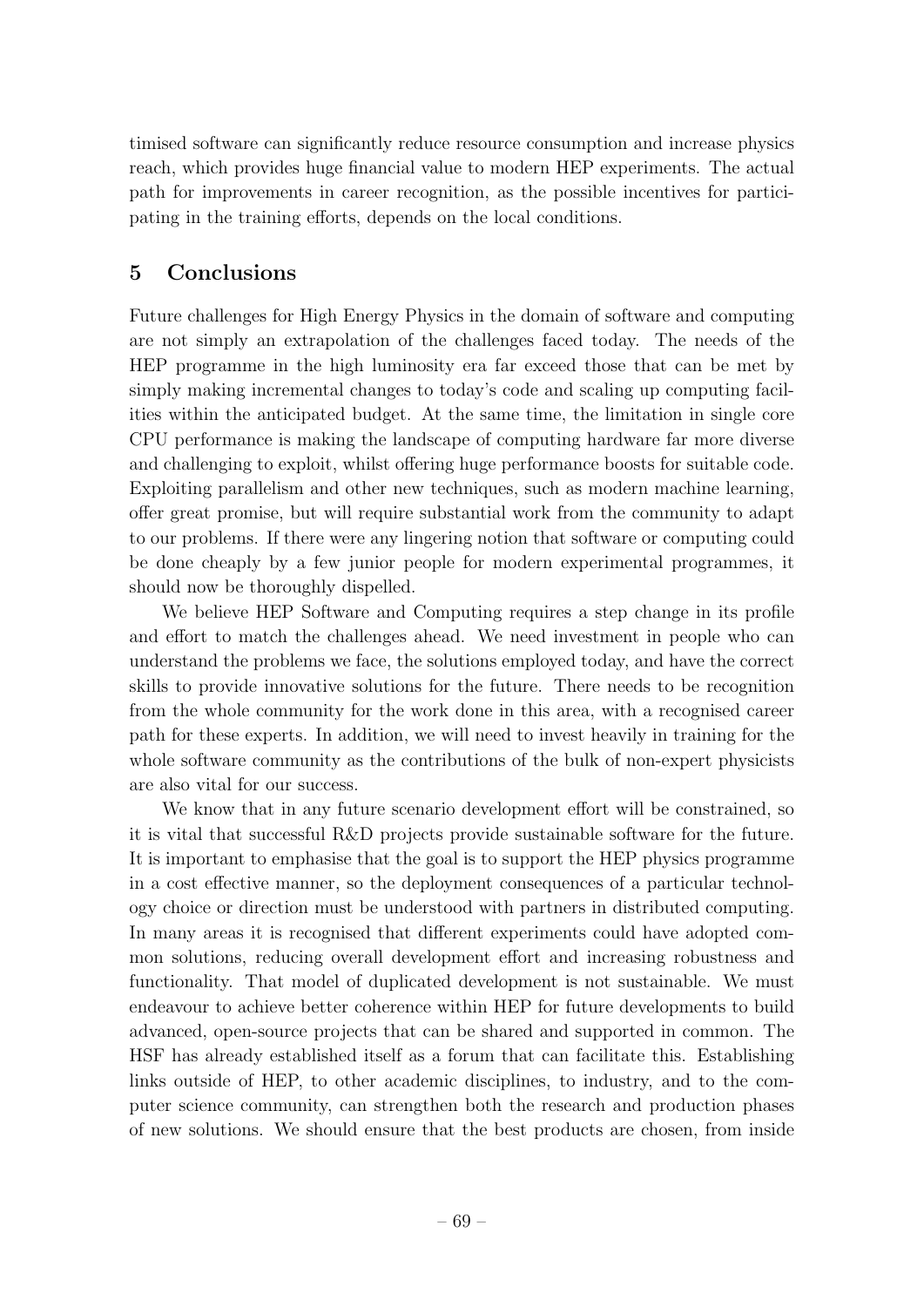and outside HEP, and that they receive support from all parties, aiming at technical excellence and economy of scale.

We have presented programmes of work that the community has identified as being part of the roadmap for the future. While there is always some scope to reorient current effort in the field, we would highlight the following work programmes as being of the highest priority for investment to address the goals that were set in the introduction.

### Improvements in software efficiency, scalability and performance

The bulk of CPU cycles consumed by experiments relate to the fundamental challenges of simulation and reconstruction. Thus, the work programmes in these areas, together with the frameworks that support them, are of critical importance. The sheer volumes of data involved make research into appropriate data formats and event content to reduce storage requirements vital. Optimisation of our distributed computing systems, including data and workload management, is paramount.

### Enable new approaches that can radically extend physics reach

New techniques in simulation and reconstruction will be vital here. Physics analysis is an area where new ideas can be particularly fruitful. Exploring the full potential of machine learning is one common theme that underpins many new approaches and the community should endeavour to share knowledge widely across subdomains. New data analysis paradigms coming from the Big Data industry, based on innovative parallelised data processing on large computing farms, could transform data analysis.

### Ensure the long-term sustainability of the software

Applying modern software development techniques to our codes has increased, and will continue to increase, developer productivity and code quality. There is ample scope for more common tools and common training to equip the community with the correct skills. Data Preservation makes sustainability an immediate goal of development and analysis and helps to reap the benefits of our experiments for decades to come. Support for common software used across the community needs to be recognised and accepted as a common task, borne by labs, institutes, experiments, and funding agencies.

The R&D actions proposed in this Roadmap have taken into account the charges that were laid down. When considering a specific project proposal addressing our computing challenges, that project's impact, measured against the charges, should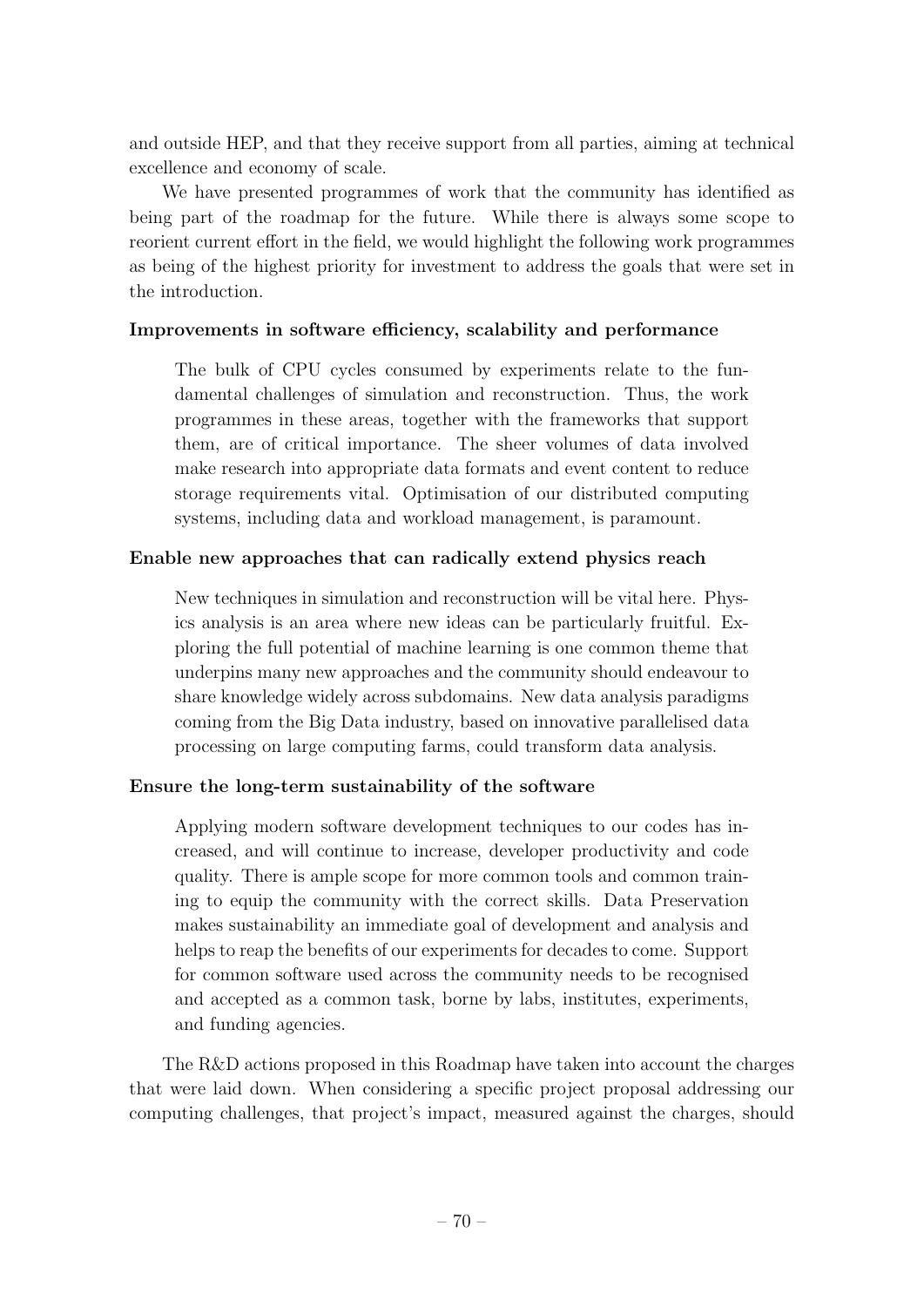be evaluated. Over the next decade, there will almost certainly be disruptive changes that cannot be planned for, and we must remain agile enough to adapt to these.

The HEP community has many natural subdivisions, between different regional funding agencies, between universities and laboratories, and between different experiments. It was in an attempt to overcome these obstacles, and to encourage the community to work together in an efficient and effective way, that the HEP Software Foundation was established in 2014. This Community White Paper process has been possible only because of the success of that effort in bringing the community together. The need for more common developments in the future, as underlined here, reinforces the importance of the HSF as a common point of contact between all the parties involved, strengthening our community spirit and continuing to help share expertise and identify priorities. Even though this evolution will also require projects and experiments to define clear priorities about these common developments, we believe that the HSF, as a community effort, must be strongly supported as part of our roadmap to success.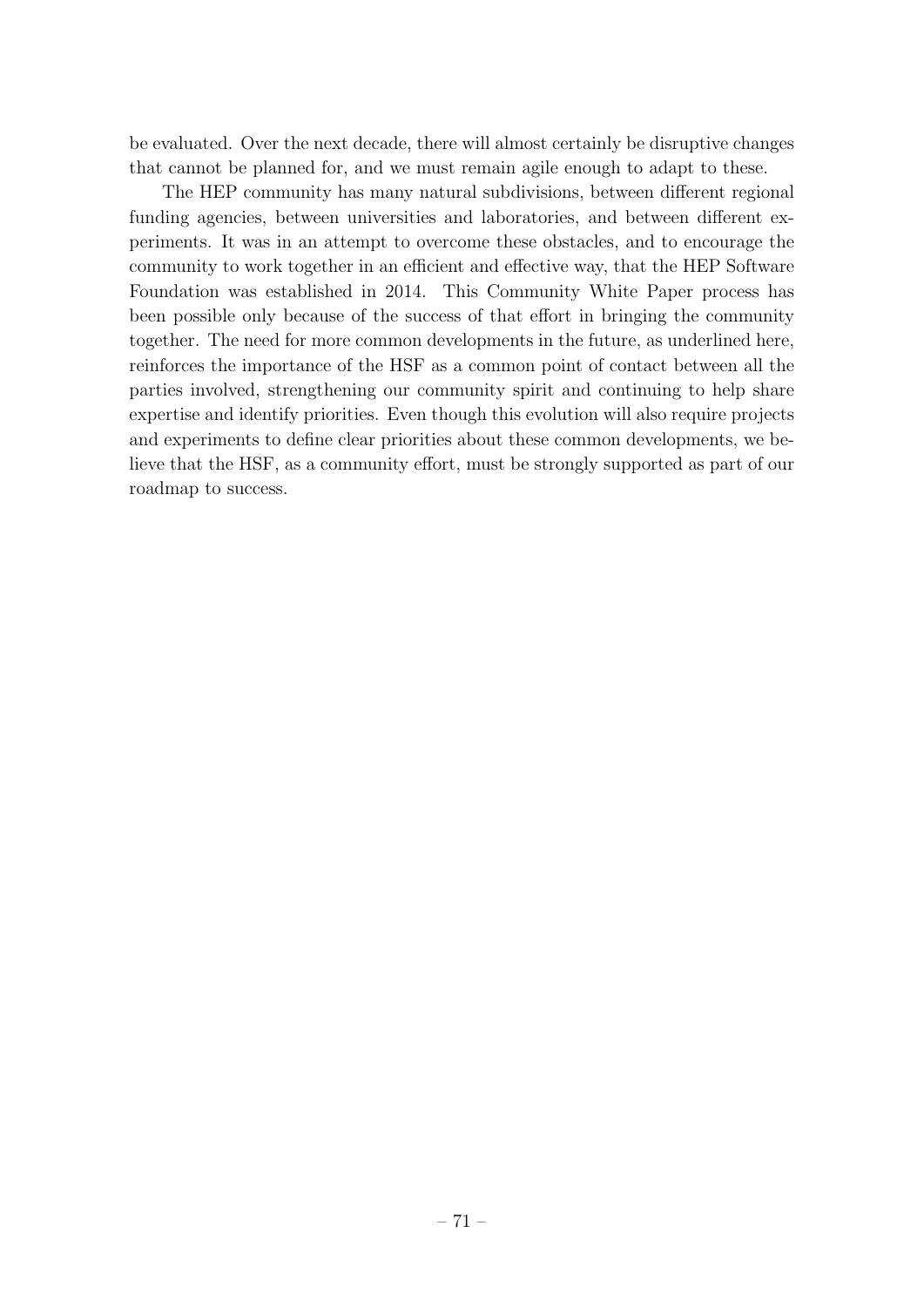# A List of Workshops

#### HEP Software Foundation Workshop

Date: 23-26 Jan, 2017

Location: UCSD/SDSC (La Jolla, CA, USA) URL: <http://indico.cern.ch/event/570249/>

Description: This HSF workshop at SDSC/UCSD was the first workshop supporting the CWP process. There were plenary sessions covering topics of general interest as well as parallel sessions for the many topical working groups in progress for the CWP.

#### Software Triggers and Event Reconstruction WG meeting

Date: 9 Mar, 2017

Location: LAL-Orsay (Orsay, France)

URL: <https://indico.cern.ch/event/614111/>

Description: This was a meeting of the Software Triggers and Event Reconstruction CWP working group. It was held as a parallel session at the "Connecting the Dots" workshop, which focuses on forward-looking pattern recognition and machine learning algorithms for use in HEP.

## IML Topical Machine Learning Workshop

Date: 20-22 Mar, 2017

Location: CERN (Geneva, Switzerland) URL: <https://indico.cern.ch/event/595059>

Description: This was a meeting of the Machine Learning CWP working group. It was held as a parallel session at the "Inter-experimental Machine Learning (IML)" workshop, an organisation formed in 2016 to facilitate communication regarding

# Community White Paper Follow-up at FNAL

R&D on ML applications in the LHC experiments.

Date: 23 Mar, 2017

Location: FNAL (Batavia, IL, USA)

URL: <https://indico.fnal.gov/conferenceDisplay.py?confId=14032>

Description: This one-day workshop was organised to engage with the experimental HEP community involved in computing and software for Intensity Frontier experiments at FNAL. Plans for the CWP were described, with discussion about commonalities between the HL-LHC challenges and the challenges of the FNAL neutrino and muon experiments

## CWP Visualisation Workshop

Date: 28-30 Mar, 2017 Location: CERN (Geneva, Switzerland)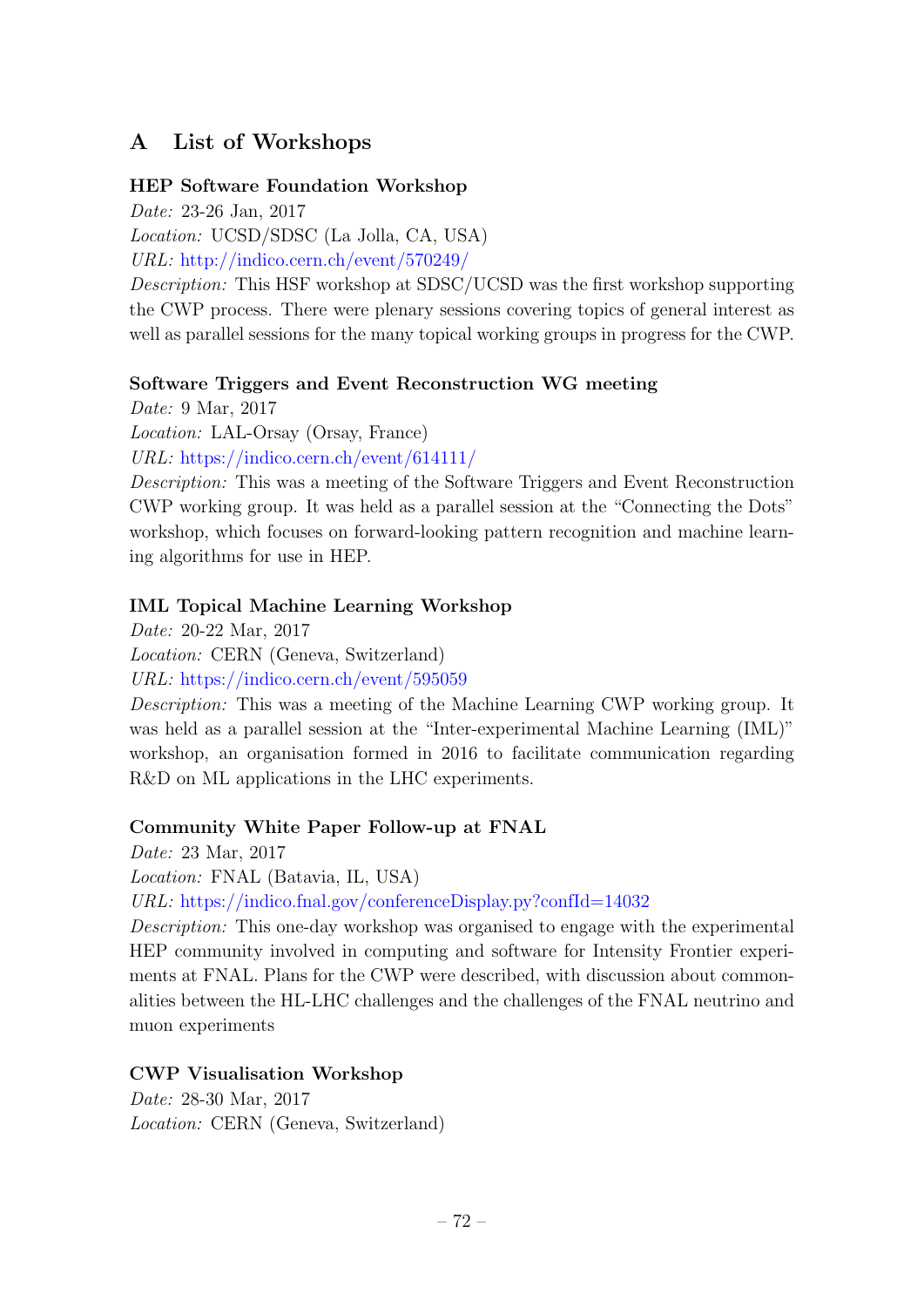## URL: <https://indico.cern.ch/event/617054/>

Description: This workshop was organised by the Visualisation CWP working group. It explored the current landscape of HEP visualisation tools as well as visions for how these could evolve. There was participation both from HEP developers and industry.

#### DS@HEP 2017 (Data Science in High Energy Physics)

Date: 8-12 May, 2017

Location: FNAL (Batava, IL, USA)

URL: <https://indico.fnal.gov/conferenceDisplay.py?confId=13497>

Description: This was a meeting of the Machine Learning CWP working group. It was held as a parallel session at the "Data Science in High Energy Physics (DS@HEP)" workshop, a workshop series begun in 2015 to facilitate communication regarding R&D on ML applications in HEP.

#### HEP Analysis Ecosystem Retreat

Date: 22-24 May, 2017

Location: Amsterdam, the Netherlands

URL: <http://indico.cern.ch/event/613842/>

Summary report: [http://cern.ch/go/mT8w](http://hepsoftwarefoundation.org/assets/AnalysisEcosystemReport20170804.pdf)

Description: This was a general workshop, organised about the HSF, about the ecosystem of analysis tools used in HEP and the ROOT software framework. The workshop focused both on the current status and the 5-10 year time scale covered by the CWP.

## CWP Event Processing Frameworks Workshop

Date: 5-6 Jun, 2017 Location: FNAL (Batavia, IL, USA) URL: <https://indico.fnal.gov/conferenceDisplay.py?confId=14186> Description: This was a workshop held by the Event Processing Frameworks CWP working group focused on writing an initial draft of the framework white paper.

Representatives from most of the current practice frameworks participated.

## HEP Software Foundation Workshop

Date: 26-30 Jun, 2017

Location: LAPP (Annecy, France)

URL: <https://indico.cern.ch/event/613093/>

Description: This was the final general workshop for the CWP process. The CWP working groups came together to present their status and plans, and develop consensus on the organisation and context for the community roadmap. Plans were also made for the CWP writing phase that followed in the few months following this last workshop.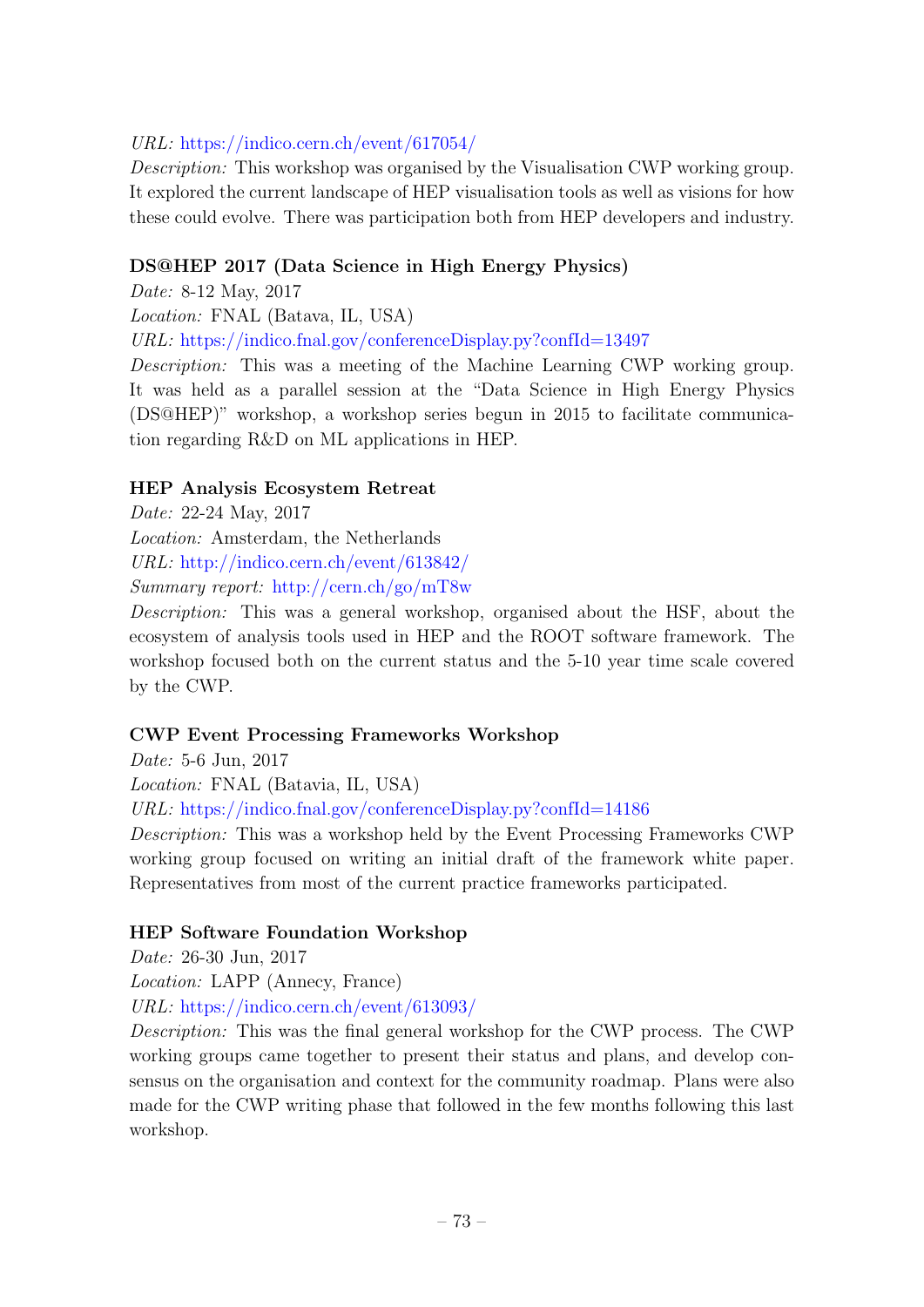## B Glossary

- AOD Analysis Object Data is a summary of the reconstructed event and contains sufficient information for common physics analyses.
- ALPGEN An event generator designed for the generation of Standard Model processes in hadronic collisions, with emphasis on final states with large jet multiplicities. It is based on the exact LO evaluation of partonic matrix elements, as well as top quark and gauge boson decays with helicity correlations.
- BSM Physics beyond the Standard Model (BSM) refers to the theoretical developments needed to explain the deficiencies of the Standard Model (SM), such as the [origin of mass,](https://en.wikipedia.org/wiki/Origin_of_mass) the [strong CP problem,](https://en.wikipedia.org/wiki/Strong_CP_problem) [neutrino oscillations,](https://en.wikipedia.org/wiki/Neutrino_oscillation) [matter–](https://en.wikipedia.org/wiki/Baryon_asymmetry) [antimatter asymmetry,](https://en.wikipedia.org/wiki/Baryon_asymmetry) and the nature of [dark matter](https://en.wikipedia.org/wiki/Dark_matter) and [dark energy.](https://en.wikipedia.org/wiki/Dark_energy)
- Coin3D A C++ object oriented retained mode 3D graphics API used to provide a higher layer of programming for OpenGL.
- COOL LHC Conditions Database Project, a subproject of the POOL persistency framework.
- Concurrency Forum Software engineering is moving towards a paradigm shift in order to accommodate new CPU architectures with many cores, in which concurrency will play a more fundamental role in programming languages and libraries. The forum on concurrent programming models and frameworks aims to share knowledge among interested parties that work together to develop 'demonstrators' and agree on technology so that they can share code and compare results.
- CRSG Computing Resources Scrutiny Group, a WLCG committee in charge of scrutinizing and assessing LHC experiment yearly resource requests to prepare funding agency decisions.
- CSIRT Computer Security Incident Response Team. A CSIRT provides a reliable and trusted single point of contact for reporting computer security incidents and taking the appropriate measures in response tothem.
- CVMFS The CERN Virtual Machine File System is a network file system based on HTTP and optimised to deliver experiment software in a fast, scalable, and reliable way through sophisticated caching strategies.
- CWP The Community White Paper (this document) is the result of an organised effort to describe the community strategy and a roadmap for software and computing R&D in HEP for the 2020s. This activity is organised under the umbrella of the HSF.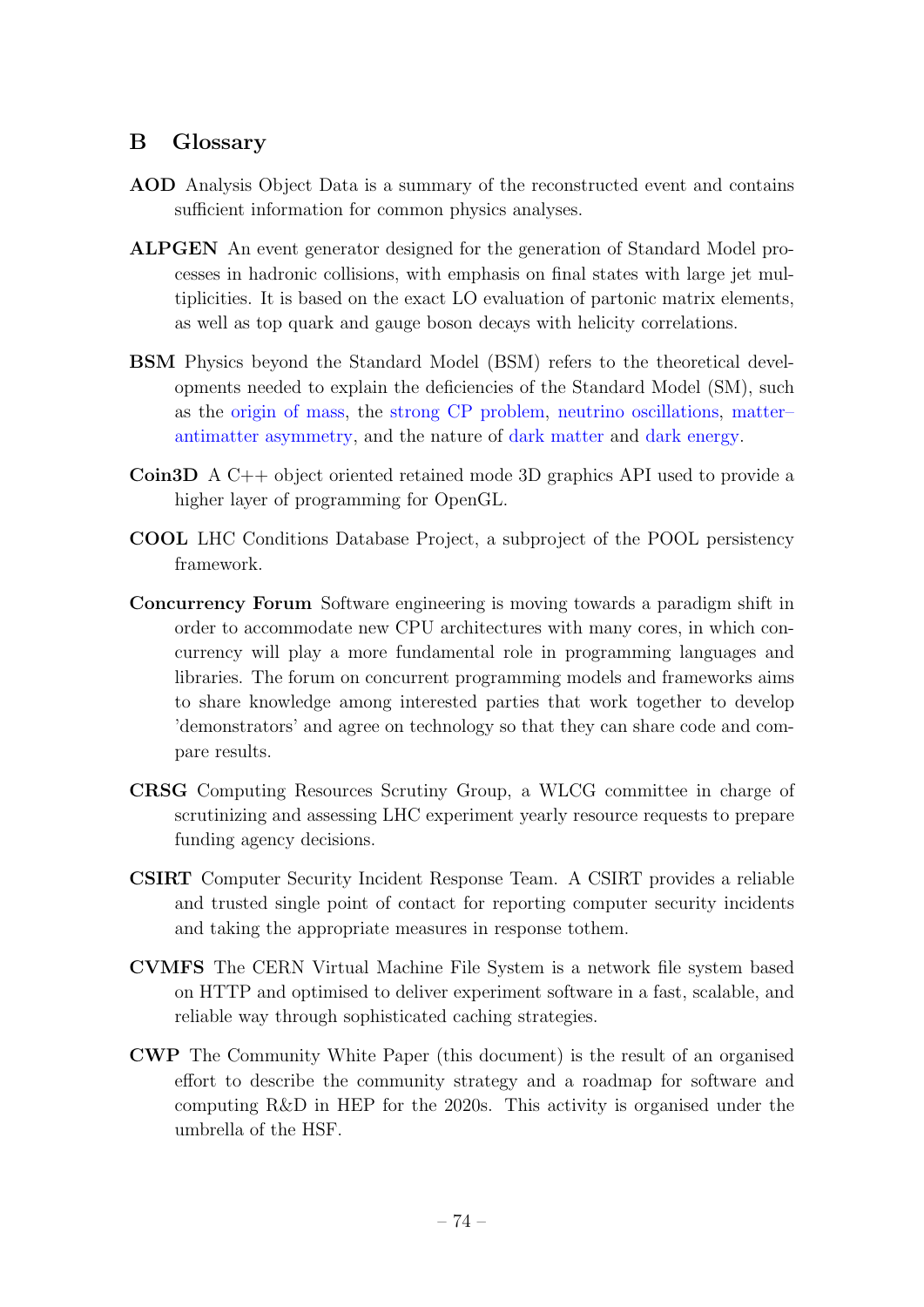- Deep Learning (DL) one class of Machine Learning algorithms, based on a high number of neural network layers.
- DNN Deep Neural Network, class of neural networks with typically a large number of hidden layers through which data is processed.
- DPHEP The Data Preservation in HEP project is a collaboration for data preservation and long term analysis.
- EGI European Grid Initiative. A European organisation in charge of delivering advanced computing services to support scientists, multinational projects and research infrastructures, partially funded by the European Union. It is operating both a grid infrastructure (many WLCG sites in Europe are also EGI sites) and a federated cloud infrastructure. It is also responsible for security incident response for these infrastructures (CSIRT).
- FAIR The Facility for Antiproton and Ion Research (FAIR) is located at GSI Darmstadt. It is an international accelerator facility for research with antiprotons and ions.
- FAIR An abbreviation for a set of desirable data properties: Findable, Accessible, Interoperable, and Re-usable.
- FCC Future Circular Collider, a proposed new accelerator complex for CERN, presently under study.
- FCC-hh A 100 TeV proton-proton collider version of the FCC (the "h" stands for "hadron").
- GAN Generative Adversarial Networks are a class of [artificial intelligence](https://en.wikipedia.org/wiki/Artificial_intelligence) algorithms used in [unsupervised machine learning,](https://en.wikipedia.org/wiki/Unsupervised_machine_learning) implemented by a system of two [neural networks](https://en.wikipedia.org/wiki/Neural_network) contesting with each other in a [zero-sum game](https://en.wikipedia.org/wiki/Zero-sum_game) framework.
- Geant4 A toolkit for the simulation of the passage of particles through matter.
- GeantV An R&D project that aims to fully exploit the parallelism, which is increasingly offered by the new generations of CPUs, in the field of detector simulation.
- GPGPU General-Purpose computing on Graphics Processing Units is the use of a Graphics Processing Unit (GPU), which typically handles computation only for computer graphics, to perform computation in applications traditionally handled by the Central Processing Unit (CPU). Programming for GPUs is typically more challenging, but can offer significant gains in arithmetic throughput.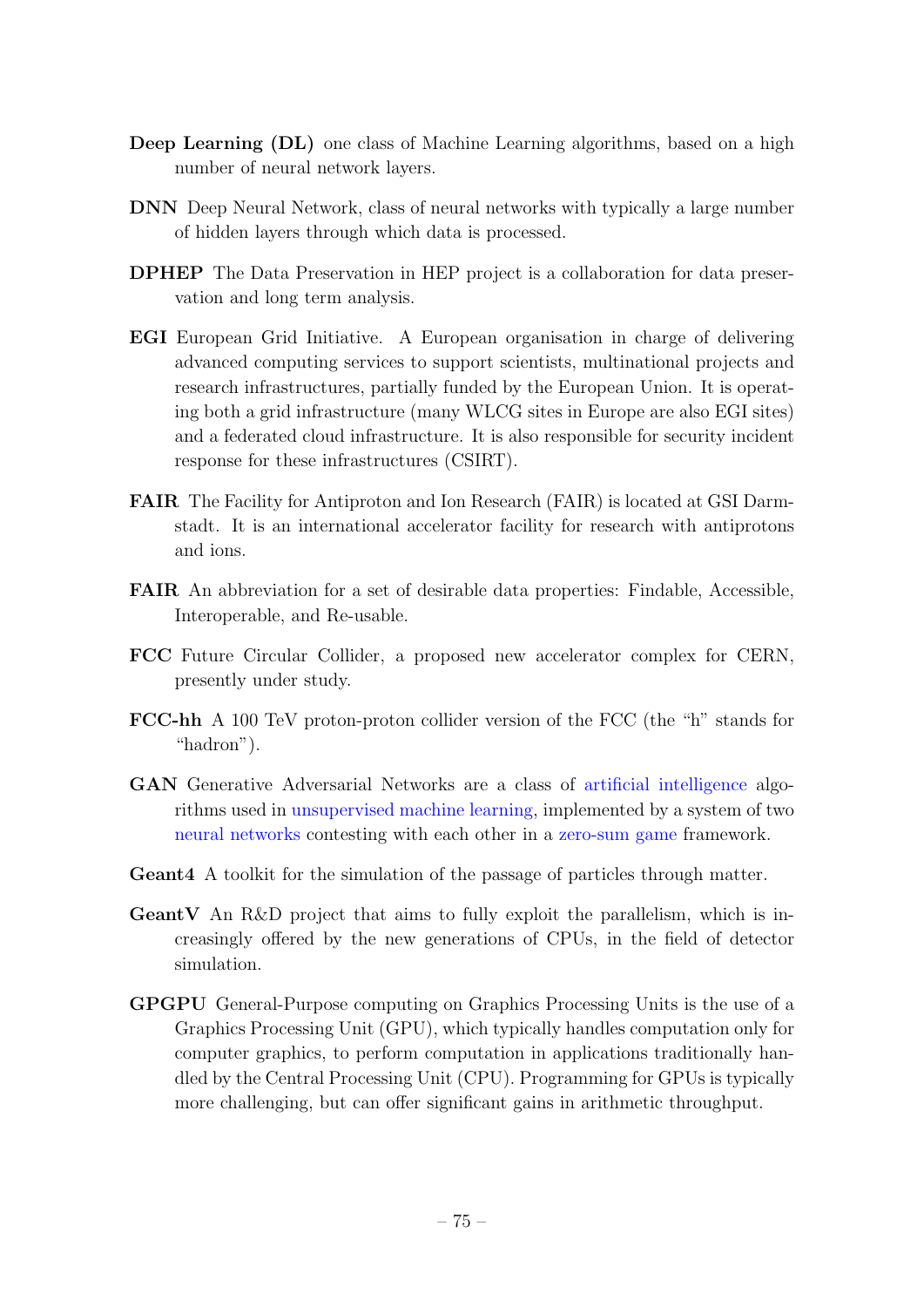- HEPData The Durham High Energy Physics Database is an open access repository for scattering data from experimental particle physics.
- HERWIG This is an event generator containing a wide range of Standard Model, Higgs and supersymmetric processes. It uses the parton-shower approach for initial- and final-state QCD radiation, including colour coherence effects and azimuthal correlations both within and between jets.
- HL-LHC The High Luminosity Large Hadron Collider is a proposed upgrade to the Large Hadron Collider to be made in 2026. The upgrade aims at increasing the luminosity of the machine by a factor of 10, up to  $10^{35}$ cm<sup>-2</sup>s<sup>-1</sup>, providing a better chance to see rare processes and improving statistically marginal measurements.
- HLT High Level Trigger. The computing resources, generally a large farm, close to the detector which process the events in real-time and select those who must be stored for further analysis.
- HPC High Performance Computing.
- HS06 HEP-wide benchmark for measuring CPU performance based on the SPEC2006 benchmark [\(https://www.spec.org\)](https://www.spec.org).
- HSF The HEP Software Foundation facilitates coordination and common efforts in high energy physics (HEP) software and computing internationally.
- IML The Inter-experimental LHC Machine Learning (IML) Working Group is focused on the development of modern state-of-the art machine learning methods, techniques and practices for high-energy physics problems.
- IOV Interval Of Validity, the period of time for which a specific piece of conditions data is valid.
- JavaScript A high-level, dynamic, weakly typed, prototype-based, multi-paradigm, and interpreted programming language. Alongside HTML and CSS, JavaScript is one of the three core technologies of World Wide Web content production.
- Jupyter Notebook This is a server-client application that allows editing and running notebook documents via a web browser. Notebooks are documents produced by the Jupyter Notebook App, which contain both computer code (e.g., python) and rich text elements (paragraph, equations, figures, links, etc...). Notebook documents are both human-readable documents containing the analysis description and the results (figures, tables, etc..) as well as executable documents which can be run to perform data analysis.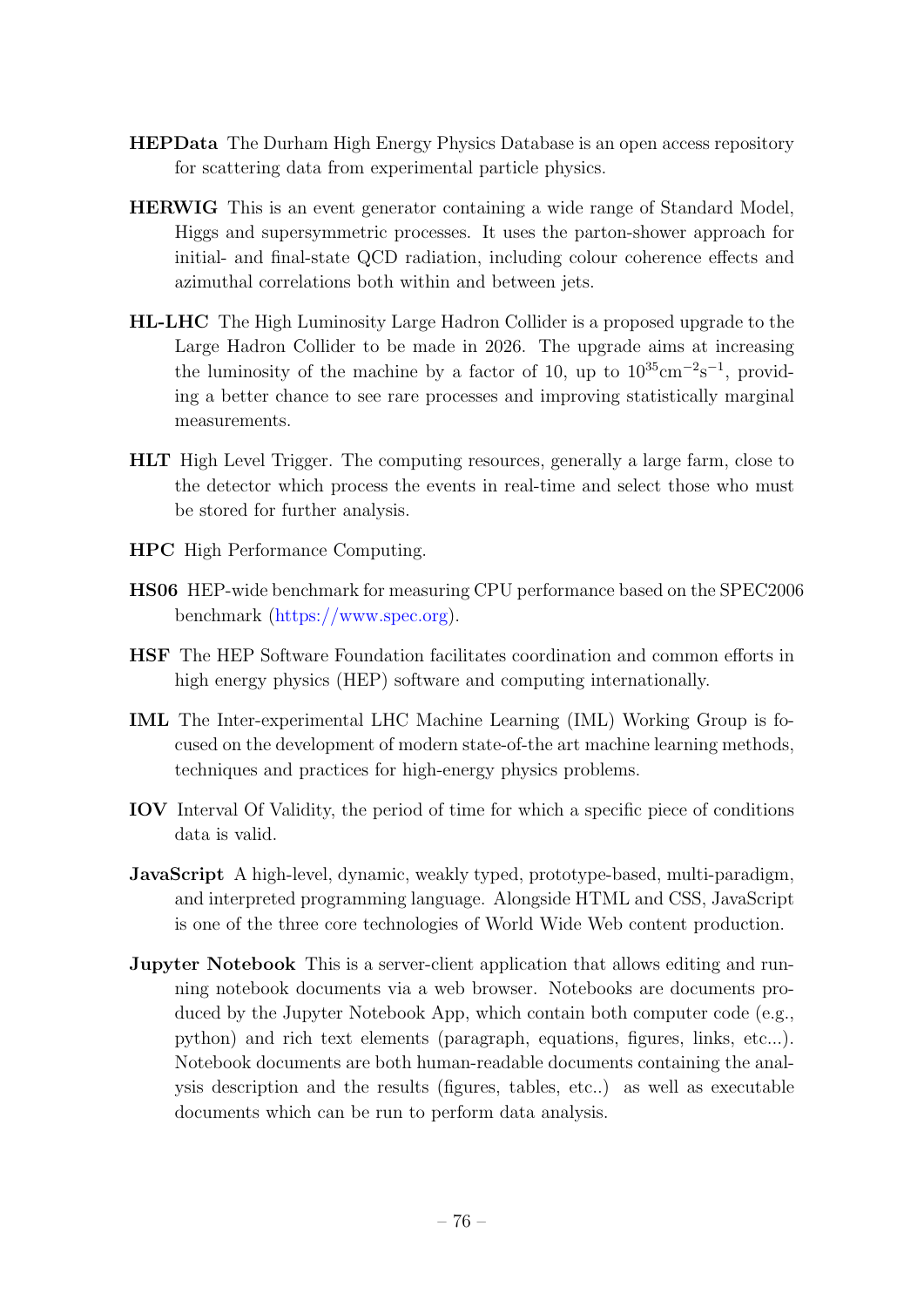- LHC Large Hadron Collider, the main particle accelerator at CERN.
- LHCONE A set of network circuits, managed worldwide by the National Research and Education Networks, to provide dedicated transfer paths for LHC T1/T2/T3 sites on the standard academic and research physical network infrastructure.
- LHCOPN LHC Optical Private Network. It is the private physical and IP network that connects the Tier0 and the Tier1 sites of the WLCG.
- MADEVENT This is a multi-purpose tree-level event generator. It is powered by the matrix element event generator MADGRAPH, which generates the amplitudes for all relevant sub-processes and produces the mappings for the integration over the phase space.
- Matplotlib This is a Python 2D plotting library that provides publication quality figures in a variety of hardcopy formats and interactive environments across platforms.
- ML Machine learning is a field of computer science that gives computers the ability to learn without being explicitly programmed. It focuses on prediction making through the use of computers and emcompasses a lot of algorithm classes (boosted decision trees, neural networks. . . ).
- MONARC A model of large scale distributed computing based on many regional centers, with a focus on LHC experiments at CERN. As part of the MONARC project, a simulation framework was developed that provides a design and optimisation tool. The MONARC model has been the initial reference for building the WLCG infrastructure and to organise the data transfers around it.
- OpenGL Open Graphics Library is a cross-language, cross-platform application programming interface(API) for rendering 2D and 3D vector graphics. The API is typically used to interact with a graphics processing unit(GPU), to achieve hardware-accelerated rendering.
- Openlab CERN openlab is a public-private partnership that accelerates the development of cutting-edge solutions for the worldwide LHC community and wider scientific research.
- P5 The Particle Physics Project Prioritization Panel is a scientific advisory panel tasked with recommending plans for U.S. investment in particle physics research over the next ten years.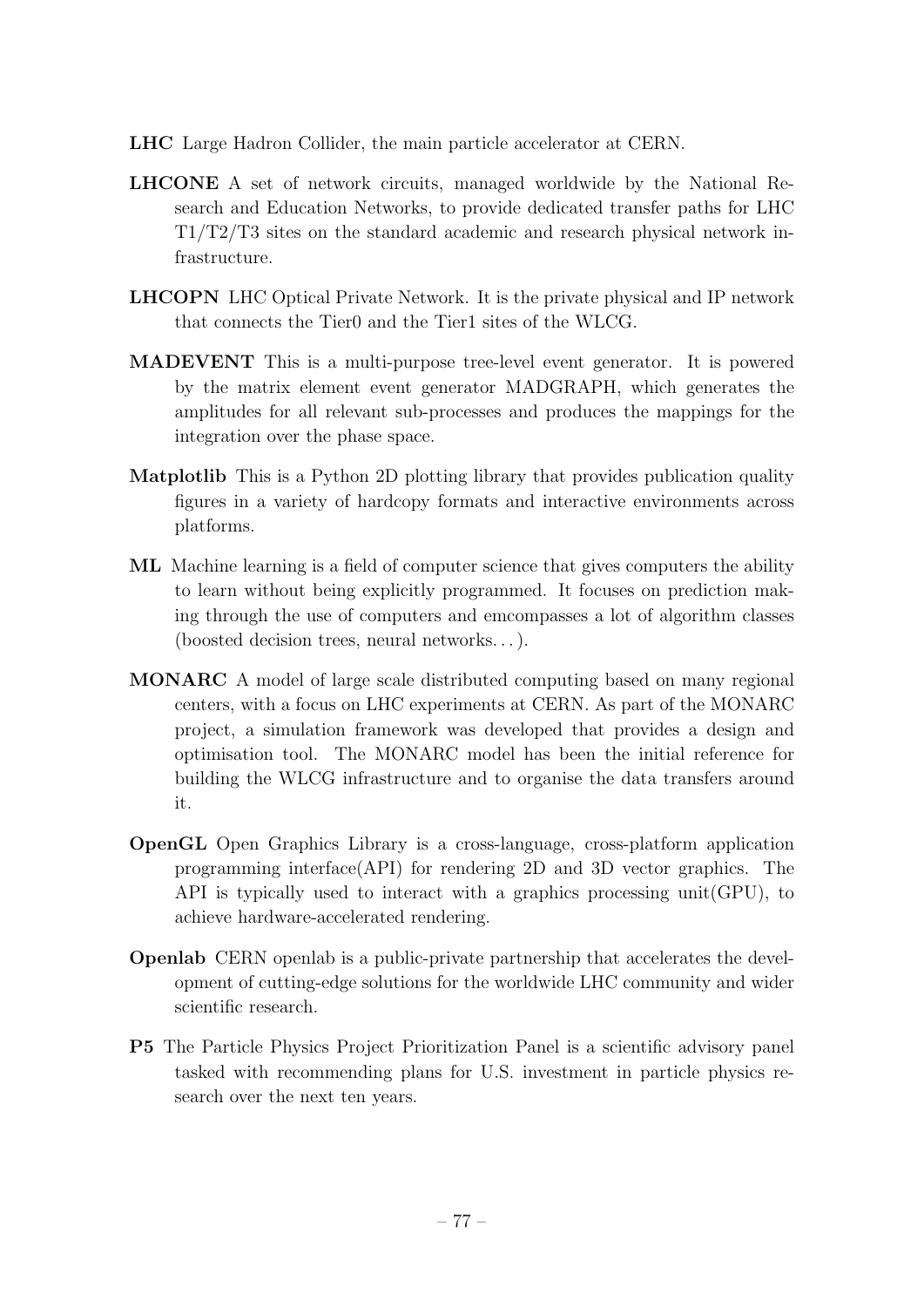- PRNG A PseudoRandom Number Generator is an algorithm for generating a sequence of numbers whose properties approximate the properties of sequences of random numbers.
- PyROOT A [Python](http://www.python.org/) extension module that allows the user to interact with any ROOT class from the Python interpreter.
- PYTHIA A program for the generation of high-energy physics events, i.e., for the description of collisions at high energies between elementary particles such as e+, e-, p and pbar in various combinations. It contains theory and models for a number of physics aspects, including hard and soft interactions, parton distributions, initial- and final-state parton showers, multiparton interactions, fragmentation and decay.
- QCD Quantum Chromodynamics, the theory describing the strong interaction between quarks and gluons.
- REST Representational State Transfer [web services](https://en.wikipedia.org/wiki/Web_service) are a way of providing interoperability between computer systems on the Internet. One of its main features is stateless interactions between clients and servers (every interaction is totally independent of the others), allowing for very efficient caching.
- ROOT A modular scientific software framework widely used in HEP data processing applications.
- SAML Security Assertion Markup Language. It is an open, XML-based, standard for exchanging authentication and authorisation data between parties, in particular, between an identity provider and a service provider.
- SDN Software-defined networking is an umbrella term encompassing several kinds of network technology aimed at making the network as agile and flexible as the virtualised server and storage infrastructure of the modern data center.
- SHERPA Sherpa is a Monte Carlo event generator for the Simulation of High-Energy Reactions of PArticles in lepton-lepton, lepton-photon, photon-photon, lepton-hadron and hadron-hadron collisions.
- SIMD Single instruction, multiple data (SIMD), describes computers with multiple processing elements that perform the same operation on multiple data points simultaneously.
- SM The Standard Model is the name given in the 1970s to a theory of fundamental particles and how they interact. It is the currently dominant theory explaining the elementary particles and their dynamics.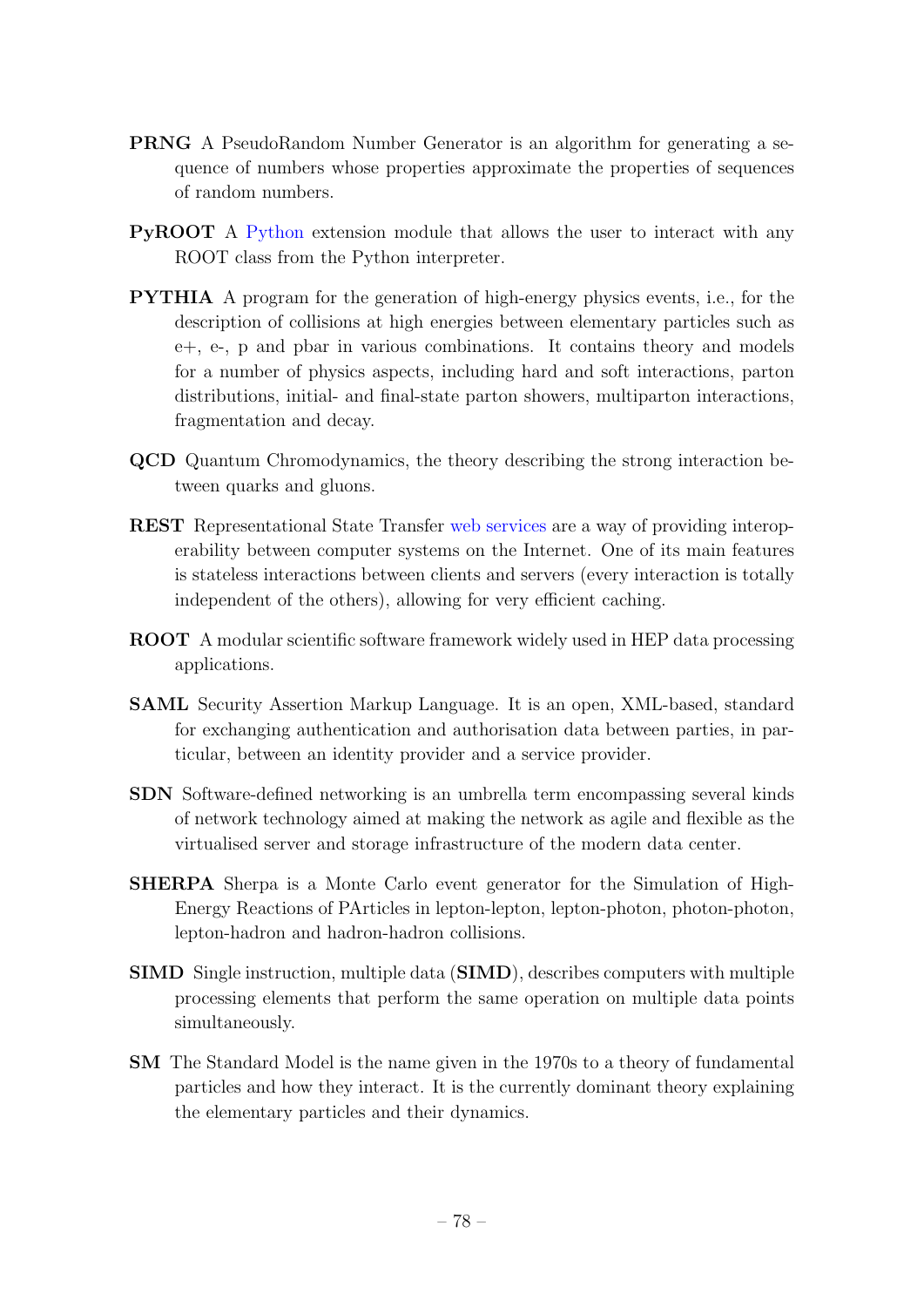- SWAN Service for Web based ANalysis is a platform for interactive data mining in the CERN cloud using the Jupyter notebook interface.
- TBB Intel Threading Building Blocks is a widely used C++ template library for task parallelism. It lets you easily write parallel C++ programs that take full advantage of multicore performance.
- TMVA The Toolkit for Multivariate Data Analysis with ROOT is a standalone project that provides a ROOT-integrated machine learning environment for the processing and parallel evaluation of sophisticated multivariate classification techniques.
- VecGeom The vectorised geometry library for particle-detector simulation.
- VO Virtual Organisation. A group of users sharing a common interest (for example, each LHC experiment is a VO), centrally managed, and used in particular as the basis for authorisations in the WLCG infrastructure.
- WebGL The Web Graphics Library is a JavaScript API for rendering interactive 2D and 3D graphics within any compatible web browser without the use of plug-ins.
- WLCG The Worldwide LHC Computing Grid project is a global collaboration of more than 170 computing centres in 42 countries, linking up national and international grid infrastructures. The mission of the WLCG project is to provide global computing resources to store, distribute and analyse data generated by the Large Hadron Collider (LHC) at CERN.
- X.509 A cryptographic standard which defines how to implement service security using electronic certificates, based on the use of a private and public key combination. It is widely used on web servers accessed using the https protocol and is the main authentication mechanism on the WLCG infrastructure.
- x86 64 64-bit version of the x86 instruction set.
- XRootD Software framework that is a fully generic suite for fast, low latency and scalable data access.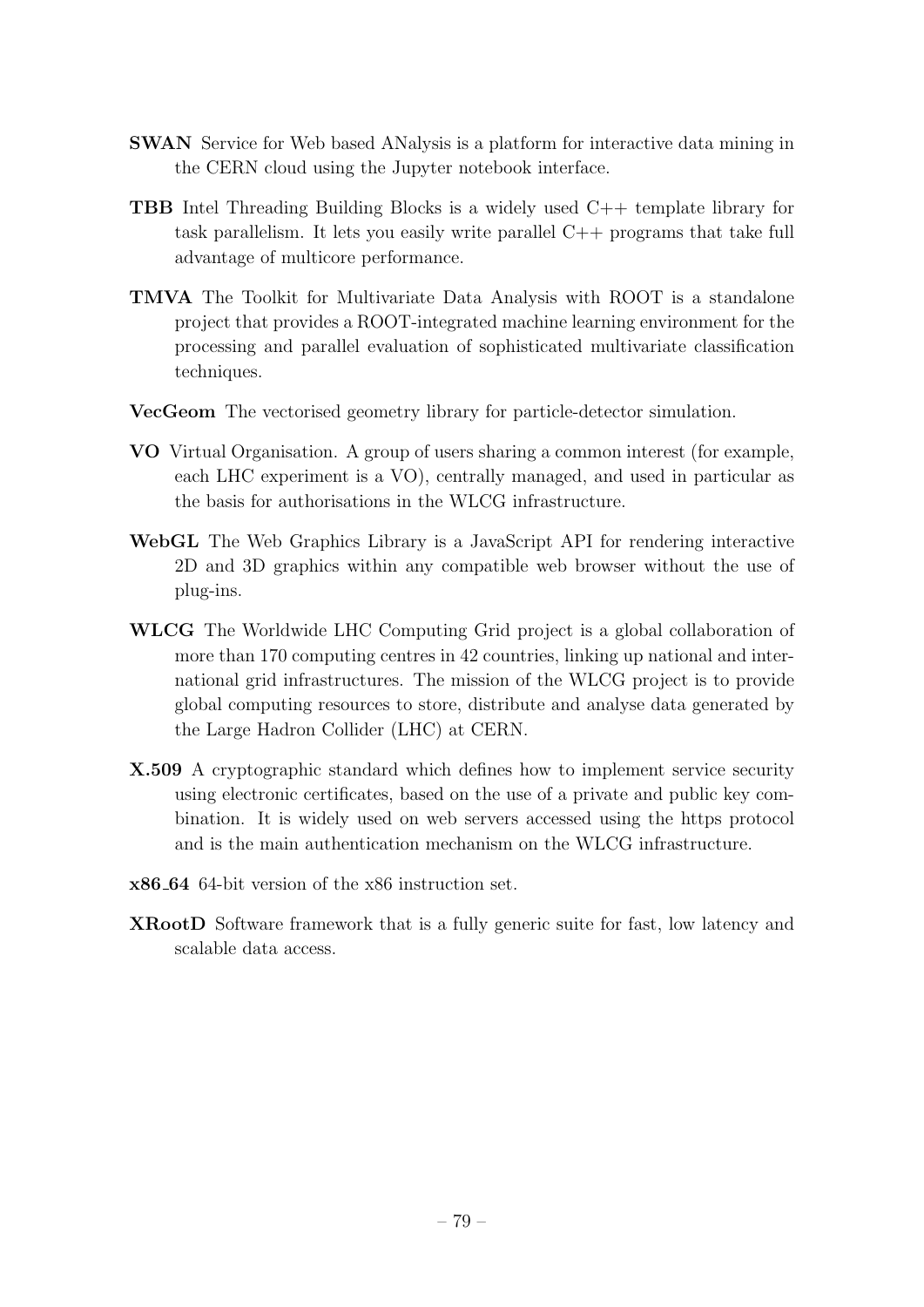## References

- [1] "The European Strategy for Particle Physics Update 2013.  $16^{th}$  Session of European Strategy Council". In: (May 2013). url: <https://cds.cern.ch/record/1567258>.
- [2] Particle Physics Project Prioritization Panel (P5). URL: [https://science.energy.gov/~/media/hep/hepap/pdf/May-](https://science.energy.gov/~/media/hep/hepap/pdf/May-2014/FINAL_P5_Report_Interactive_060214.pdf)[2014/FINAL\\_P5\\_Report\\_Interactive\\_060214.pdf](https://science.energy.gov/~/media/hep/hepap/pdf/May-2014/FINAL_P5_Report_Interactive_060214.pdf).
- [3] Steve Ritz et al. "Building for Discovery: Strategic Plan for U.S. Particle Physics in the Global Context". In:  $(2014)$ . URL: <http://inspirehep.net/record/1299183/>.
- [4] The High-Luminosity LHC project. URL: <https://home.cern/topics/high-luminosity-lhc>.
- [5] P La Rocca and F Riggi. "The upgrade programme of the major experiments at the Large Hadron Collider". In: Journal of Physics: Conference Series 515.1 (2014), p. 012012. URL: <http://stacks.iop.org/1742-6596/515/i=1/a=012012>.
- [6] Apollinari G. et al. High-Luminosity Large Hadron Collider (HL-LHC): Technical Design Report V. 0.1. CERN Yellow Reports: Monographs. Geneva: CERN, 2017. url: <https://cds.cern.ch/record/2284929>.
- [7] The Large Hadron Collider project. URL: <http://home.cern/topics/large-hadron-collider>.
- [8] A Toroidal LHC Apparatus experiment at CERN. URL: <https://atlas.cern/>.
- [9] Compact Muon Solenoid experiment at CERN. url: <https://cms.cern/>.
- [10] M Mangano. "The Physics Landscape of the High Luminosity LHC". In: Adv. Ser. Dir. High Energy Phys. 24 (2015), pp. 19–30. URL: <https://cds.cern.ch/record/2130740>.
- [11] The Large Hadron Collider Beauty Experiment at CERN. URL: <http://lhcb-public.web.cern.ch/lhcb-public/>.
- [12] The B factory experiment at the SuperKEKB accelerator. URL: <https://www.belle2.org>.
- [13] Fermilab Accelerator and Experiments Schedule. URL: [http://programplanning.fnal.gov/accelerator-and-experiments](http://programplanning.fnal.gov/accelerator-and-experiments-schedule/)[schedule/](http://programplanning.fnal.gov/accelerator-and-experiments-schedule/).
- [14] A Large Ion Collider Experiment at CERN. URL: <http://aliceinfo.cern.ch/Public/Welcome.html>.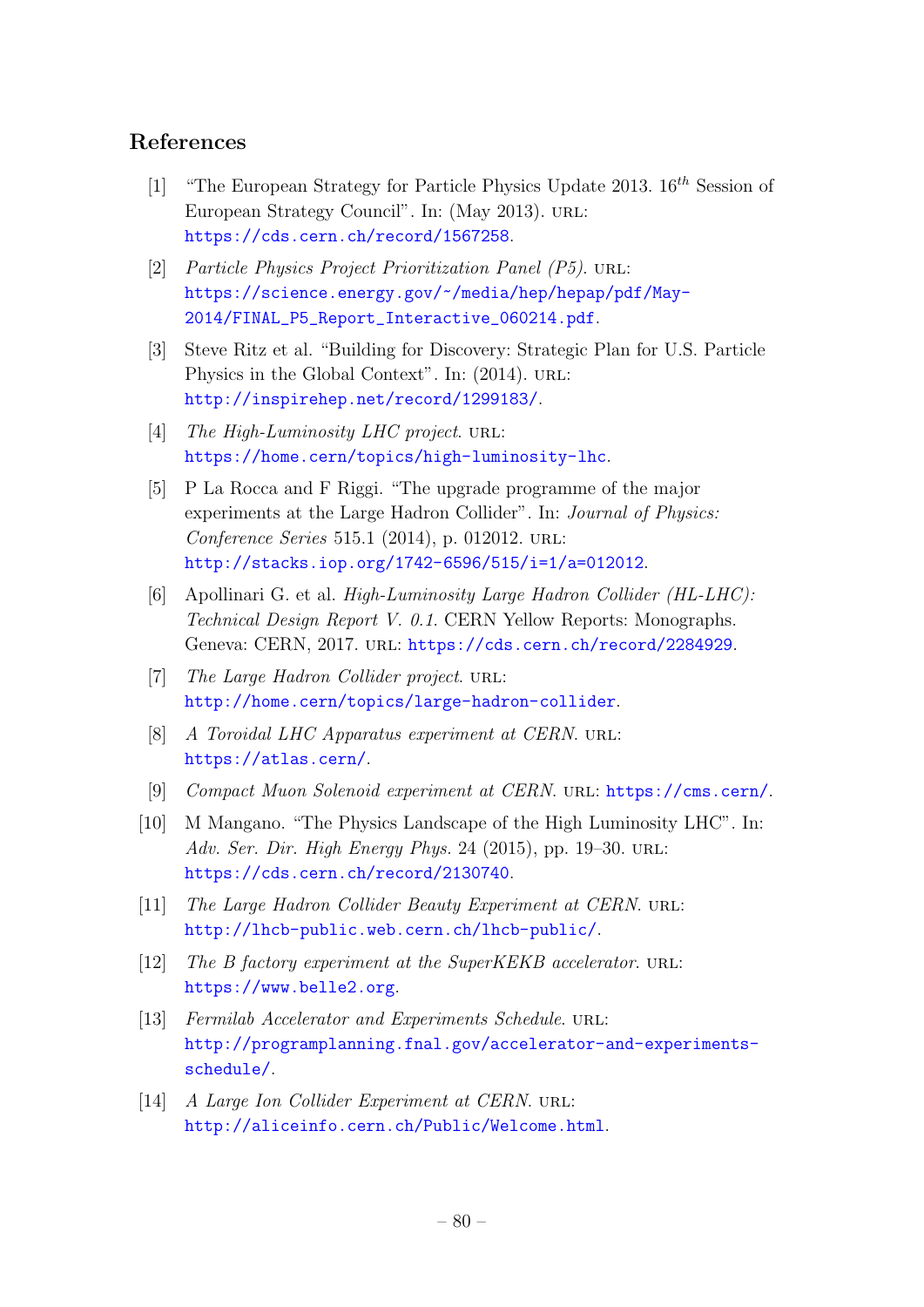- [15] CBM: The Compressed Baryonic Matter experiment. URL: [http://www.fair-center.eu/for-users/experiments/cbm-and](http://www.fair-center.eu/for-users/experiments/cbm-and-hades/cbm.html)[hades/cbm.html](http://www.fair-center.eu/for-users/experiments/cbm-and-hades/cbm.html).
- [16] PANDA experiment. URL: <https://panda.gsi.de>.
- [17] The HSF Community White Paper Initiative. URL: <http://hepsoftwarefoundation.org/activities/cwp.html>.
- [18] Charge for Producing a HSF Community White Paper. July 2016. URL: <http://hepsoftwarefoundation.org/assets/CWP-Charge-HSF.pdf>.
- [19] Square Kilometre Array. URL: <https://www.skatelescope.org/>.
- [20] The Cherenkov Telescope Array observatory. URL: <https://www.cta-observatory.org/>.
- [21] The Large Synoptic Survey Telescope. URL: <https://www.lsst.org/>.
- [22] D Lucchesi. Computing Resources Scrutiny Group Report. Tech. rep. CERN-RRB-2017-125. Geneva: CERN, Sept. 2017. url: <http://cds.cern.ch/record/2284575>.
- [23] HEPiX Benchmarking Working Group. URL: <http://w3.hepix.org/benchmarking.html>.
- [24] Worldwide LHC Computing Grid. URL: <http://wlcg.web.cern.ch/>.
- [25] Graeme A Stewart, Walter Lampl, and the ATLAS Collaboration. "How to review 4 million lines of ATLAS code". In: Journal of Physics: Conference Series 898.7 (2017), p. 072013. URL: <http://stacks.iop.org/1742-6596/898/i=7/a=072013>.
- [26] Peter Elmer. "Recent HEP Experience with Common Software". In: HEP Software Collaboration Meeting. CERN, 2014. URL: [https://indico.cern.ch/event/297652/contributions/1657190/](https://indico.cern.ch/event/297652/contributions/1657190/attachments/558837/769950/20140403-elmer-hepcollab.pdf) [attachments/558837/769950/20140403-elmer-hepcollab.pdf](https://indico.cern.ch/event/297652/contributions/1657190/attachments/558837/769950/20140403-elmer-hepcollab.pdf).
- [27] OpenHub Analysis of AliRoot Project. URL: <https://www.openhub.net/p/AliRoot>.
- [28] OpenHub Analysis of AliPhysics Project. URL: <https://www.openhub.net/p/AliPhysics>.
- [29] R. Brun and F. Rademakers. "ROOT: An object oriented data analysis framework". In: Nucl. Instrum. Meth. A389 (1997), pp. 81–86. DOI: [10.1016/S0168-9002\(97\)00048-X](http://dx.doi.org/10.1016/S0168-9002(97)00048-X).
- [30] S. Agostinelli et al. "GEANT4: a simulation toolkit". In: Nucl. Instrum. Meth. A506 (2003), pp. 250-303. DOI: [10.1016/S0168-9002\(03\)01368-8](http://dx.doi.org/10.1016/S0168-9002(03)01368-8).
- [31] Pythia. URL: <http://home.thep.lu.se/~torbjorn/Pythia.html>.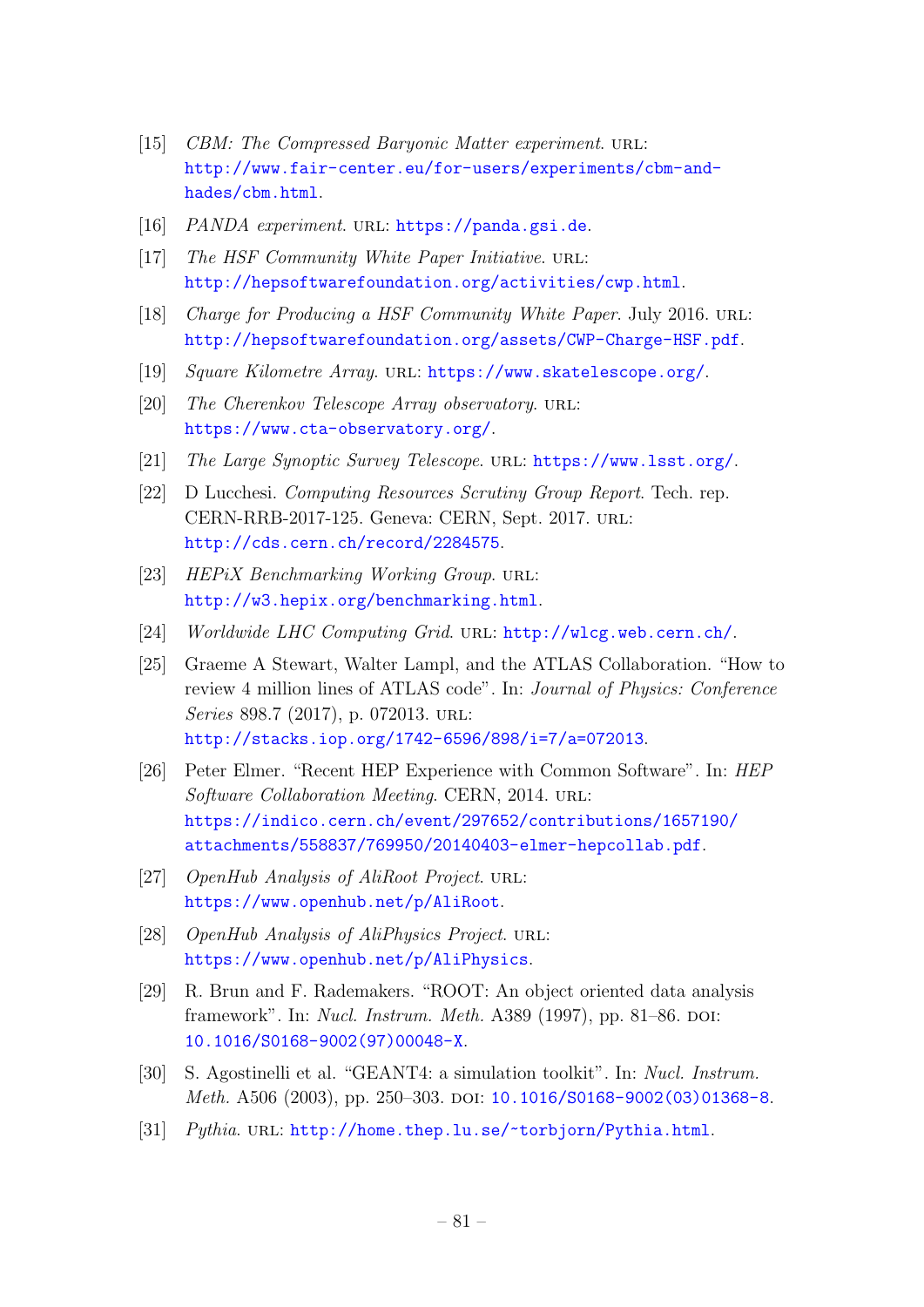- [32] T. Gleisberg et al. "Event generation with SHERPA 1.1". In: JHEP 02 (2009), p. 007. DOI: [10.1088/1126-6708/2009/02/007](http://dx.doi.org/10.1088/1126-6708/2009/02/007). arXiv: [0811.4622](http://arxiv.org/abs/0811.4622) [\[hep-ph\]](http://arxiv.org/abs/0811.4622).
- [33] Michelangelo L. Mangano et al. "ALPGEN, a generator for hard multiparton processes in hadronic collisions". In: JHEP 07 (2003), p. 001. doi: [10.1088/1126-6708/2003/07/001](http://dx.doi.org/10.1088/1126-6708/2003/07/001). arXiv: [hep-ph/0206293 \[hep-ph\]](http://arxiv.org/abs/hep-ph/0206293).
- [34] The MadGraph event generator. URL: <http://madgraph.physics.illinois.edu>.
- [35] The HERWIG Event Generator. URL: <https://herwig.hepforge.org>.
- [36] Jakob Blomer et al. "Distributing LHC application software and conditions databases using the CernVM file system". In: Journal of Physics: Conference Series 331.4 (2011), p. 042003. url: <http://stacks.iop.org/1742-6596/331/i=4/a=042003>.
- [37] Frontier Distributed Database Caching System. URL: <http://frontier.cern.ch>.
- [38] XRootD file access protocol. URL: <http://xrootd.org>.
- [39] Elizabeth Sexton-Kennedy. "HEP Software Development in the Next Decade; the Views of the HSF Community". In: Journal of Physics: Conference Series 1085.2 (2018), p. 022006. URL: <http://stacks.iop.org/1742-6596/1085/i=2/a=022006>.
- [40] ATLAS Experiment Computing and Software Public Results. URL: [https://twiki.cern.ch/twiki/bin/view/AtlasPublic/](https://twiki.cern.ch/twiki/bin/view/AtlasPublic/ComputingandSoftwarePublicResults) [ComputingandSoftwarePublicResults](https://twiki.cern.ch/twiki/bin/view/AtlasPublic/ComputingandSoftwarePublicResults).
- [41] Computing Evolution: Technology and Markets. Presented at the HSF CWP Workshop in San Diego. Jan. 2017. URL: [https://indico.cern.ch/event/](https://indico.cern.ch/event/570249/contributions/2404412/attachments/1400426/2137004/2017-01-23-HSFWorkshop-TechnologyEvolution.pdf) [570249/contributions/2404412/attachments/1400426/2137004/2017-](https://indico.cern.ch/event/570249/contributions/2404412/attachments/1400426/2137004/2017-01-23-HSFWorkshop-TechnologyEvolution.pdf) [01-23-HSFWorkshop-TechnologyEvolution.pdf](https://indico.cern.ch/event/570249/contributions/2404412/attachments/1400426/2137004/2017-01-23-HSFWorkshop-TechnologyEvolution.pdf).
- [42] National Research Council. The Future of Computing Performance: Game Over or Next Level? Ed. by Samuel H. Fuller and Lynette I. Millett. Washington, DC: The National Academies Press, 2011. ISBN: 978-0-309-15951-7. DOI: [10.17226/12980](http://dx.doi.org/10.17226/12980). URL: [https://www.nap.edu/catalog/12980/the-future-of-computing](https://www.nap.edu/catalog/12980/the-future-of-computing-performance-game-over-or-next-level)[performance-game-over-or-next-level](https://www.nap.edu/catalog/12980/the-future-of-computing-performance-game-over-or-next-level).
- [43] Shane Cook. *CUDA Programming: A Developer's Guide to Parallel* Computing with GPUs. 1st. San Francisco, CA, USA: Morgan Kaufmann Publishers Inc., 2013.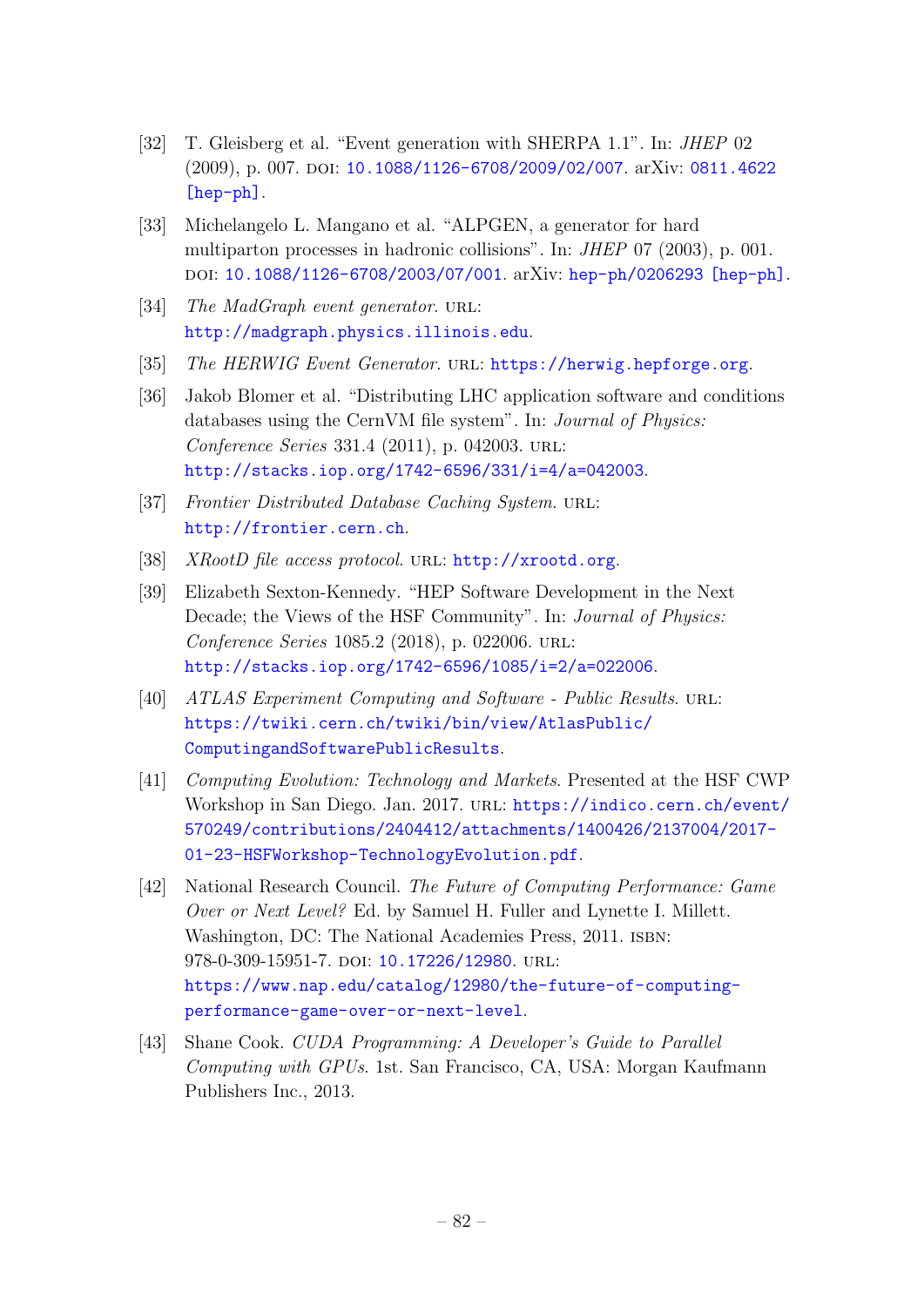- [44] J W Smith and A Hamilton. "Massive affordable computing using ARM processors in high energy physics". In: Journal of Physics: Conference Series 608.1 (2015), p. 012001. url: <http://stacks.iop.org/1742-6596/608/i=1/a=012001>.
- [45] S Vijay Kartik et al. "Measurements of the LHCb software stack on the ARM architecture". In: Journal of Physics: Conference Series 513.5 (2014), p. 052014. url: <http://stacks.iop.org/1742-6596/513/i=5/a=052014>.
- [46] D. Abdurachmanov et al. "Power-aware applications for scientific cluster and distributed computing". In: ArXiv e-prints (Apr. 2014). arXiv: [1404.6929 \[physics.comp-ph\]](http://arxiv.org/abs/1404.6929).
- [47] Christian Märtin. "Multicore Processors: Challenges, Opportunities, Emerging Trends". In: Proceedings of Embedded World Conference. 2104. url: [https://www.researchgate.net/publication/265057541\\_](https://www.researchgate.net/publication/265057541_Multicore_Processors_Challenges_Opportunities_Emerging_Trends_Proceedings_Embedded_World_Conference_2014_25-27_February_2014_Nuremberg_Germany_Design_Elektronik_2014) [Multicore\\_Processors\\_Challenges\\_Opportunities\\_Emerging\\_Trends\\_](https://www.researchgate.net/publication/265057541_Multicore_Processors_Challenges_Opportunities_Emerging_Trends_Proceedings_Embedded_World_Conference_2014_25-27_February_2014_Nuremberg_Germany_Design_Elektronik_2014) [Proceedings\\_Embedded\\_World\\_Conference\\_2014\\_25-](https://www.researchgate.net/publication/265057541_Multicore_Processors_Challenges_Opportunities_Emerging_Trends_Proceedings_Embedded_World_Conference_2014_25-27_February_2014_Nuremberg_Germany_Design_Elektronik_2014) [27\\_February\\_2014\\_Nuremberg\\_Germany\\_Design\\_Elektronik\\_2014](https://www.researchgate.net/publication/265057541_Multicore_Processors_Challenges_Opportunities_Emerging_Trends_Proceedings_Embedded_World_Conference_2014_25-27_February_2014_Nuremberg_Germany_Design_Elektronik_2014).
- [48] Intel's exascale dataflow engine drops X86 and Von Neumann. URL: [https://www.nextplatform.com/2018/08/30/intels-exascale](https://www.nextplatform.com/2018/08/30/intels-exascale-dataflow-engine-drops-x86-and-von-neuman/)[dataflow-engine-drops-x86-and-von-neuman/](https://www.nextplatform.com/2018/08/30/intels-exascale-dataflow-engine-drops-x86-and-von-neuman/).
- [49] Zachary D. Stephens et al. "Big Data: Astronomical or Genomical?" In: *PLOS Biology* 13.7 (July 2015), pp. 1–11. DOI: [10.1371/journal.pbio.1002195](http://dx.doi.org/10.1371/journal.pbio.1002195). url: <https://doi.org/10.1371/journal.pbio.1002195>.
- [50] Karen Y. He, Dongliang Ge, and Max M. He. "Big Data Analytics for Genomic Medicine". In: International Journal of Molecular Sciences 18.2 (2017). ISSN: 1422-0067. DOI: [10.3390/ijms18020412](http://dx.doi.org/10.3390/ijms18020412). URL: <http://www.mdpi.com/1422-0067/18/2/412>.
- [51] Bart Samwel et al. "F1 Query: Declarative Querying at Scale". In: 2018, pp. 1835–1848. url: <http://www.vldb.org/pvldb/vol11/p1835-samwel.pdf>.
- [52] James G. Shanahan and Laing Dai. "Large Scale Distributed Data Science Using Apache Spark". In: Proceedings of the 21th ACM SIGKDD International Conference on Knowledge Discovery and Data Mining. KDD '15. Sydney, NSW, Australia: ACM, 2015, pp. 2323–2324. isbn: 978-1-4503-3664-2. DOI: [10.1145/2783258.2789993](http://dx.doi.org/10.1145/2783258.2789993). URL: <http://doi.acm.org/10.1145/2783258.2789993>.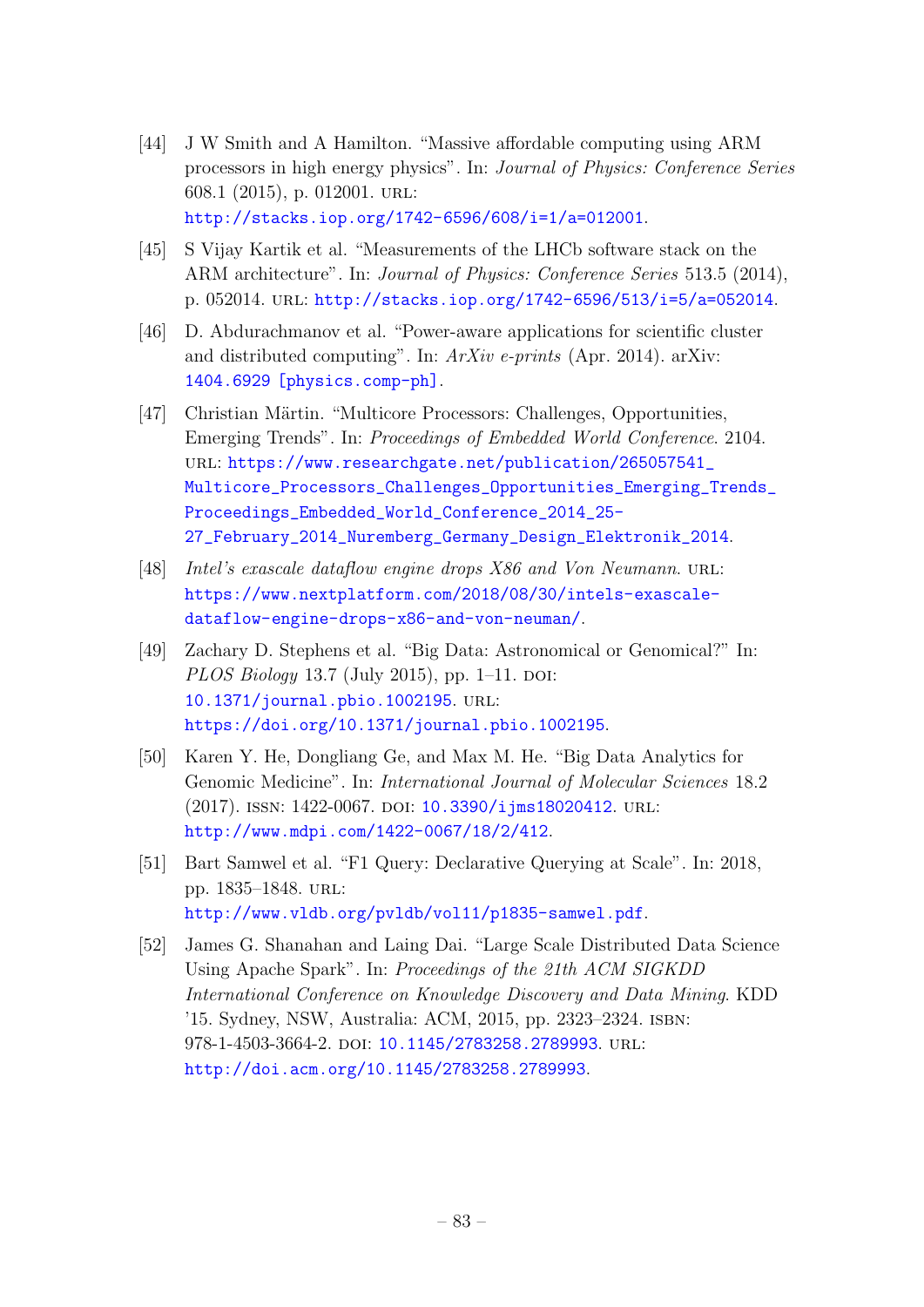- [53] Michael Armbrust et al. "Spark SQL: Relational Data Processing in Spark". In: Proceedings of the 2015 ACM SIGMOD International Conference on Management of Data. SIGMOD '15. Melbourne, Victoria, Australia: ACM, 2015, pp. 1383–1394. isbn: 978-1-4503-2758-9. doi: [10.1145/2723372.2742797](http://dx.doi.org/10.1145/2723372.2742797). url: <http://doi.acm.org/10.1145/2723372.2742797>.
- [54] HEP Software Foundation (HSF) White Paper Analysis and Proposed Startup Plan. 2015. URL: [http://hepsoftwarefoundation.org/assets/](http://hepsoftwarefoundation.org/assets/HSFwhitepaperanalysisandstartupplanV1.1.pdf) [HSFwhitepaperanalysisandstartupplanV1.1.pdf](http://hepsoftwarefoundation.org/assets/HSFwhitepaperanalysisandstartupplanV1.1.pdf).
- [55] LHAPDF, a general purpose  $C++$  interpolator used for evaluating PDFs from discretised data files. URL: <https://lhapdf.hepforge.org/>.
- [56] The HepMC event record. URL: <http://hepmc.web.cern.ch/>.
- [57] The Robust Independent Validation of Experiment and Theory toolkit. URL: <https://rivet.hepforge.org/>.
- [58] EU-funded Monte Carlo network. URL: <http://www.montecarlonet.org/>.
- [59] Benjamin Couturier et al. HEP Software Foundation Community White Paper Working Group – Software Development, Deployment and Validation. Tech. rep. HSF-CWP-2017-13. HEP Software Foundation, 2017. arXiv: [1712.07959 \[physics.comp-ph\]](http://arxiv.org/abs/1712.07959).
- [60] Mihály Novák. "Updates of Some Standard EM Models". In: Geant4 Collaboration Meeting. Lund, Sweden, 2018. URL: [https://indico.cern.ch/event/727112/contributions/3090616/](https://indico.cern.ch/event/727112/contributions/3090616/attachments/1705631/2748151/MNovak_geant4_23.pdf) [attachments/1705631/2748151/MNovak\\_geant4\\_23.pdf](https://indico.cern.ch/event/727112/contributions/3090616/attachments/1705631/2748151/MNovak_geant4_23.pdf).
- [61] The Future Circular Collider project at CERN. URL: <https://fcc.web.cern.ch/>.
- [62] Intel Threading Building Blocks. URL: <https://www.threadingbuildingblocks.org/>.
- [63] Ian Goodfellow et al. "Generative Adversarial Nets". In: Advances in Neural Information Processing Systems 27. Ed. by Z. Ghahramani et al. Curran Associates, Inc., 2014, pp. 2672–2680. url: [http:](http://papers.nips.cc/paper/5423-generative-adversarial-nets.pdf) [//papers.nips.cc/paper/5423-generative-adversarial-nets.pdf](http://papers.nips.cc/paper/5423-generative-adversarial-nets.pdf).
- [64] ATLAS Phase-II Upgrade Scoping Document. Tech. rep. CERN-LHCC-2015-020. LHCC-G-166. Geneva: CERN, Sept. 2015. url: <https://cds.cern.ch/record/2055248>.
- [65] D. Contardo et al. "Technical Proposal for the Phase-II Upgrade of the CMS Detector". In: (2015).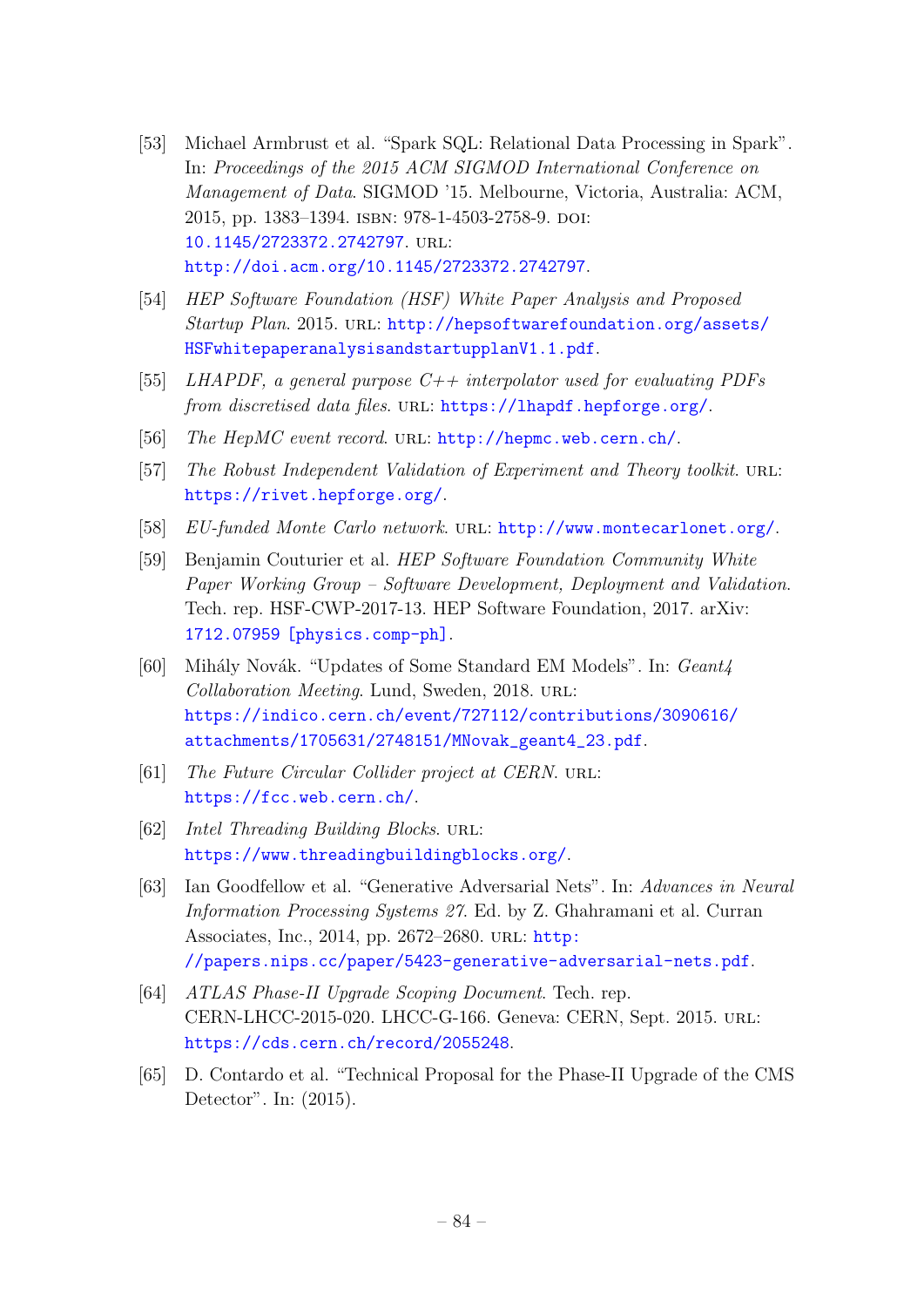- [66] LHCb Trigger and Online Upgrade Technical Design Report. Tech. rep. CERN-LHCC-2014-016. LHCB-TDR-016. May 2014. url: <https://cds.cern.ch/record/1701361>.
- [67] P Buncic, M Krzewicki, and P Vande Vyvre. Technical Design Report for the Upgrade of the Online-Offline Computing System. Tech. rep. CERN-LHCC-2015-006. ALICE-TDR-019. Apr. 2015. url: <https://cds.cern.ch/record/2011297>.
- [68] I Bird et al. Update of the Computing Models of the WLCG and the LHC Experiments. Tech. rep. CERN-LHCC-2014-014. LCG-TDR-002. Apr. 2014. url: <https://cds.cern.ch/record/1695401>.
- [69] R. Aaij et al. "Tesla: an application for real-time data analysis in High Energy Physics". In: *Comput. Phys. Commun.*  $208$  (2016), pp.  $35-42$ . DOI: [10.1016/j.cpc.2016.07.022](http://dx.doi.org/10.1016/j.cpc.2016.07.022). arXiv: [1604.05596 \[physics.ins-det\]](http://arxiv.org/abs/1604.05596).
- [70] Trigger-object Level Analysis with the ATLAS detector at the Large Hadron Collider: summary and perspectives. Tech. rep. ATL-DAQ-PUB-2017-003. Geneva: CERN, Dec. 2017. url: <http://cds.cern.ch/record/2295739>.
- [71] Vardan Khachatryan et al. "Search for narrow resonances in dijet final states at  $\sqrt(s) = 8$  TeV with the novel CMS technique of data scouting". In: Phys. Rev. Lett. 117.3 (2016), p. 031802. DOI: [10.1103/PhysRevLett.117.031802](http://dx.doi.org/10.1103/PhysRevLett.117.031802). arXiv: [1604.08907 \[hep-ex\]](http://arxiv.org/abs/1604.08907).
- [72] J. Albrecht et al. "HEP Community White Paper on Software trigger and event reconstruction". In:  $ArXiv$  e-prints (Feb. 2018). arXiv: [1802.08638](http://arxiv.org/abs/1802.08638).
- [73] Jupyter Notebooks. URL: <https://jupyter.org/>.
- [74] Fabian Pedregosa et al. "Scikit-learn: Machine Learning in Python". In: J. Mach. Learn. Res. 12 (Nov. 2011), pp. 2825–2830. issn: 1532-4435. url: <http://dl.acm.org/citation.cfm?id=1953048.2078195>.
- [75] Apache Spark unified analytics engine for large-scale data processing. URL: <https://spark.apache.org/>.
- [76] Martin Abadi et al. TensorFlow: Large-Scale Machine Learning on Heterogeneous Systems. Software available from tensorflow.org. 2015. url: <http://tensorflow.org/>.
- [77] Matthew Rocklin. "Dask: parallel computation with blocked algorithms and task scheduling". In: Proceedings of the 14th Python in Science Conference. 2015, pp. 130–136.
- [78] Dask Development Team. Dask: Library for dynamic task scheduling. 2016. url: <https://dask.org>.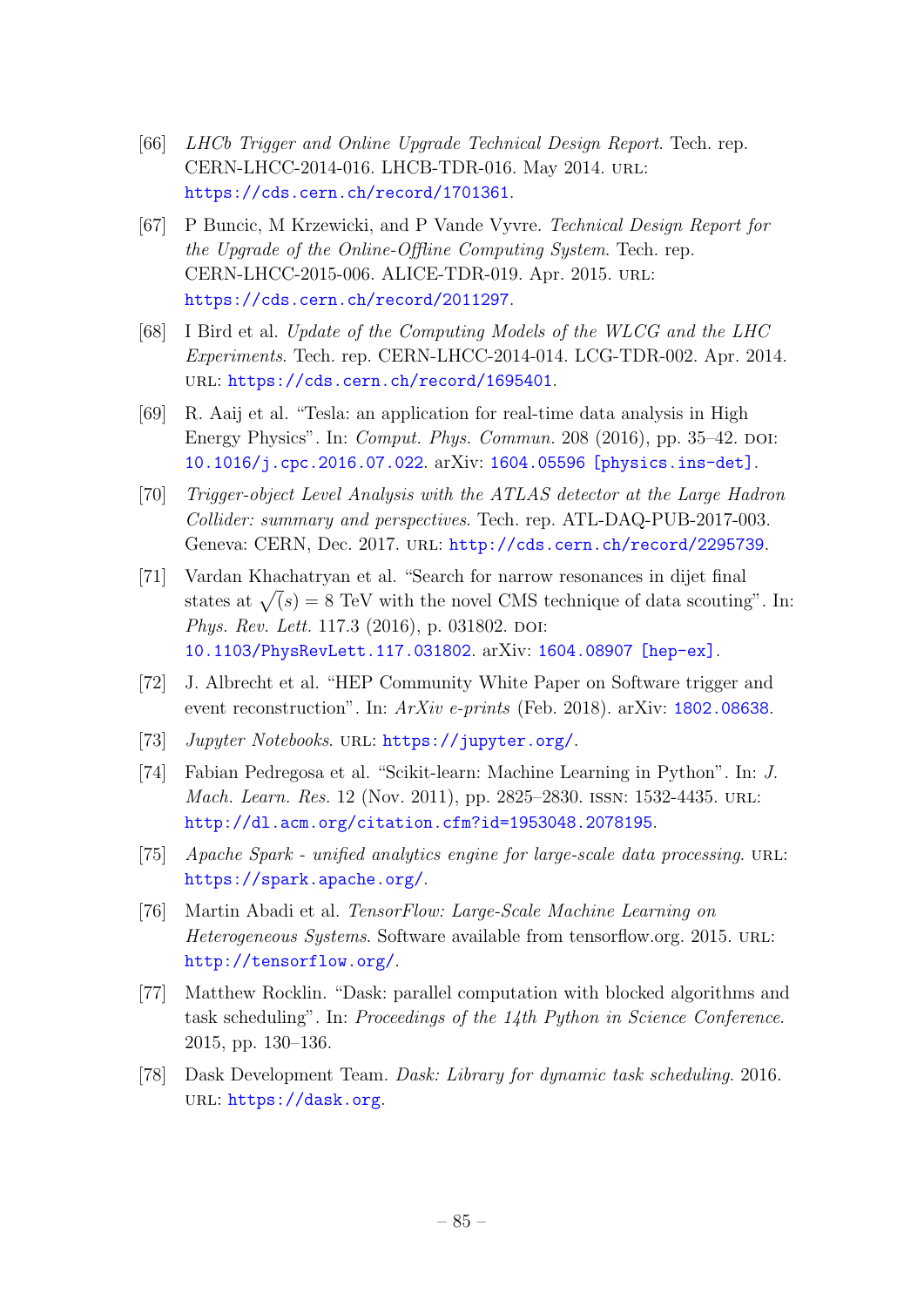- [79] The Pachyderm Team. Pachyderm Scalable, Reproducible Data Science. <http://www.pachyderm.io/>. (Visited on 11/03/2017).
- [80] Mark Wiebe et al. "Blaze: Building A Foundation for Array-Oriented Computing in Python". In: Proceedings of the 13th Python in Science Conference. Ed. by Stéfan van der Walt and James Bergstra. 2014, pp. 99–102.
- [81] Yadu Babuji et al. Introducing Parsl: A Python Parallel Scripting Library. <https://doi.org/10.5281/zenodo.853492>. Aug. 2017. DOI: [10.5281/zenodo.853492](http://dx.doi.org/10.5281/zenodo.853492).
- [82] Timo Bingmann et al. "Thrill: High-performance algorithmic distributed batch data processing with C++". In: Big Data (Big Data),  $2016$  IEEE International Conference on. IEEE. 2016, pp. 172–183.
- [83] The Scala programming language. URL: <https://www.scala-lang.org/>.
- [84] Enrico Guiraud, Axel Naumann, and Danilo Piparo. TDataFrame: functional  $chains for ROOT data analyses. Jan. 2017. DOI: 10.5281/zenodo.260230.$  $chains for ROOT data analyses. Jan. 2017. DOI: 10.5281/zenodo.260230.$  $chains for ROOT data analyses. Jan. 2017. DOI: 10.5281/zenodo.260230.$ url: <https://doi.org/10.5281/zenodo.260230>.
- [85] Eamonn Maguire, Lukas Heinrich, and Graeme Watt. "HEPData: a repository for high energy physics data". In: J. Phys. Conf. Ser. 898.10 (2017), p. 102006. DOI: [10.1088/1742-6596/898/10/102006](http://dx.doi.org/10.1088/1742-6596/898/10/102006). arXiv: [1704.05473 \[hep-ex\]](http://arxiv.org/abs/1704.05473).
- [86] High Energy Physics Data Repository. url: <https://hepdata.net/>.
- [87] P Speckmayer et al. "The toolkit for multivariate data analysis: TMVA 4". In: *J. Phys. Conf. Ser.* 219  $(2010)$ , p. 032057. DOI: [10.1088/1742-6596/219/3/032057](http://dx.doi.org/10.1088/1742-6596/219/3/032057).
- [88] F. Chollet et al. Keras. URL: <https://github.com/fchollet/keras>.
- [89] Reproducible Experiment Platform. URL: <http://github.com/yandex/rep>.
- [90] Spearmint: Practical Bayesian Optimization of Machine Learning Algorithms. URL: <https://github.com/JasperSnoek/spearmint>.
- [91] Scikit-Optimize (skopt). URL: <http://scikit-optimize.github.io>.
- [92] Inter-Experimental LHC Machine Learning Working Group. URL: <https://iml.web.cern.ch>.
- [93] Ronan Collobert et al. "Natural Language Processing (Almost) from Scratch". In: J. Mach. Learn. Res. 12 (Nov. 2011), pp. 2493–2537. issn: 1532-4435. url: <http://dl.acm.org/citation.cfm?id=1953048.2078186>.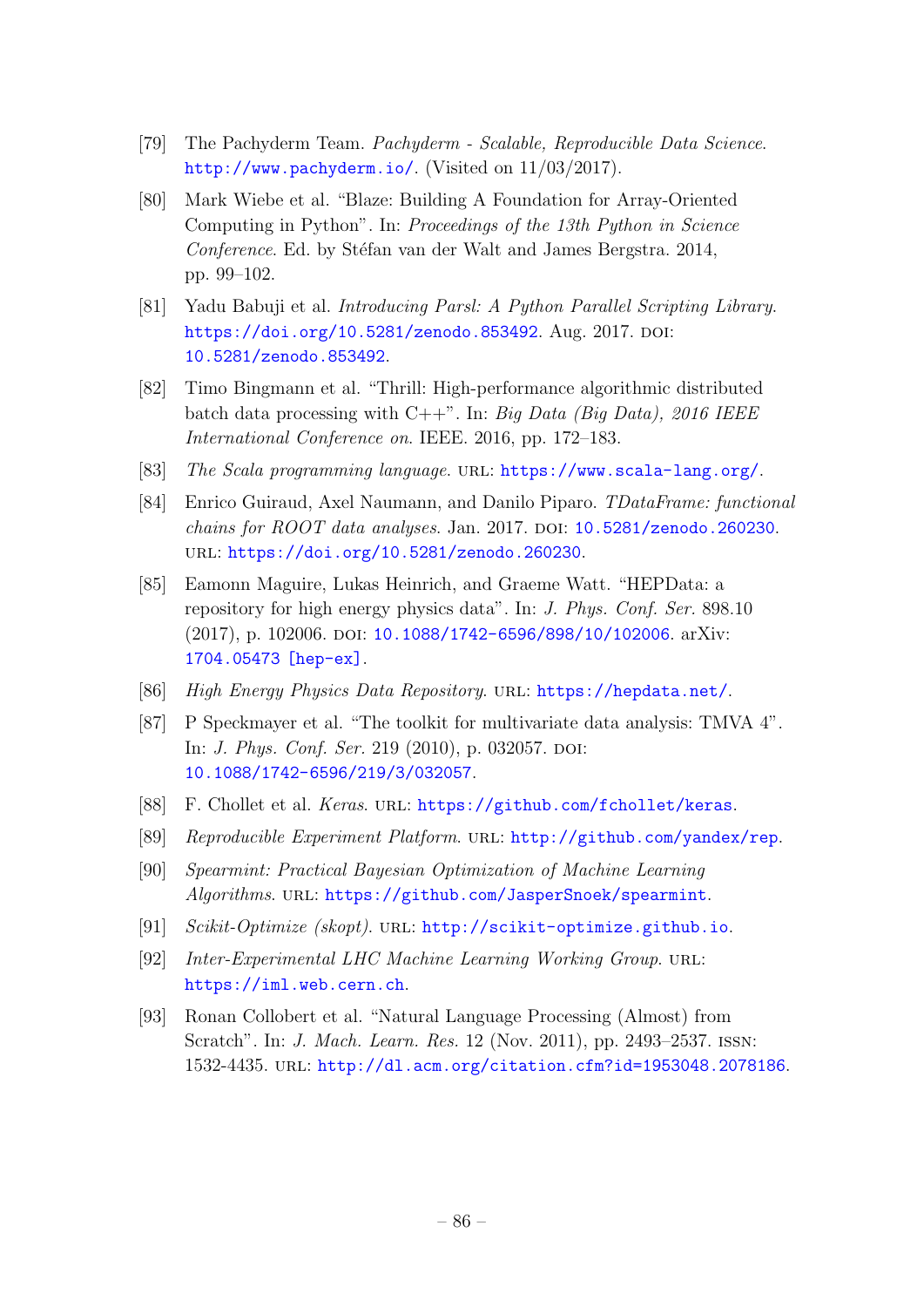- [94] Danilo Piparo et al. "SWAN: A service for interactive analysis in the cloud". In: Future Generation Computer Systems 78.Part 3 (2018), pp. 1071–1078. ISSN: 0167-739X. DOI: [https://doi.org/10.1016/j.future.2016.11.035](http://dx.doi.org/https://doi.org/10.1016/j.future.2016.11.035). URL: [http:](http://www.sciencedirect.com/science/article/pii/S0167739X16307105) [//www.sciencedirect.com/science/article/pii/S0167739X16307105](http://www.sciencedirect.com/science/article/pii/S0167739X16307105).
- [95] D. P Kingma and M. Welling. "Auto-Encoding Variational Bayes". In: ArXiv e-prints (Dec. 2013). arXiv: [1312.6114 \[stat.ML\]](http://arxiv.org/abs/1312.6114).
- [96] Michela Paganini, Luke de Oliveira, and Benjamin Nachman. "CaloGAN: Simulating 3D High Energy Particle Showers in Multi-Layer Electromagnetic Calorimeters with Generative Adversarial Networks". In: (2017). arXiv: [1705.02355 \[hep-ex\]](http://arxiv.org/abs/1705.02355).
- [97] Joshua Bendavid. "Efficient Monte Carlo Integration Using Boosted Decision Trees and Generative Deep Neural Networks". In: (). arXiv: [1707.00028](http://arxiv.org/abs/1707.00028).
- [98] Joshua Bendavid. Use of Machine Learning Techniques for improved Monte Carlo Integration. 2017. URL: [https://indico.cern.ch/event/632141/contributions/2628851/](https://indico.cern.ch/event/632141/contributions/2628851/attachments/1478273/2290943/mlmc-Jun16-2017.pdf) [attachments/1478273/2290943/mlmc-Jun16-2017.pdf](https://indico.cern.ch/event/632141/contributions/2628851/attachments/1478273/2290943/mlmc-Jun16-2017.pdf) (visited on  $06/16/2010$ ).
- [99] R. Mount M. Butler and M. Hildreth. "Snowmass 2013 Computing Frontier Storage and Data Management". In: (Nov. 2013). arXiv: [1311.4580](http://arxiv.org/abs/1311.4580).
- [100] Michael Aderholz et al. Models of Networked Analysis at Regional Centres for LHC Experiments (MONARC), Phase 2 Report, 24th March 2000. Tech. rep. CERN-LCB-2000-001. KEK-2000-8. Geneva: CERN, Apr. 2000. url: <http://cds.cern.ch/record/510694>.
- [101] CERN Hardware Cost Estimates. URL: <https://twiki.cern.ch/twiki/bin/view/Main/CostEst>.
- [102] Kim Roberts et al. "Beyond 100 Gb/s: Capacity, Flexibility, and Network Optimization". In: J. Opt. Commun. Netw. 9.4 (Apr. 2017), pp. C12–C24. doi: [10.1364/JOCN.9.000C12](http://dx.doi.org/10.1364/JOCN.9.000C12). url: <http://jocn.osa.org/abstract.cfm?URI=jocn-9-4-C12>.
- [103] Espen Blikra and Mikel Eukeni Pozo Astigarraga. "An SDN based approach for the ATLAS data acquisition network". In: (Sept. 2016). URL: <http://cds.cern.ch/record/2221659>.
- [104] Open Storage Research Infrastructure (OSiRIS). URL: <https://www.osris.org>.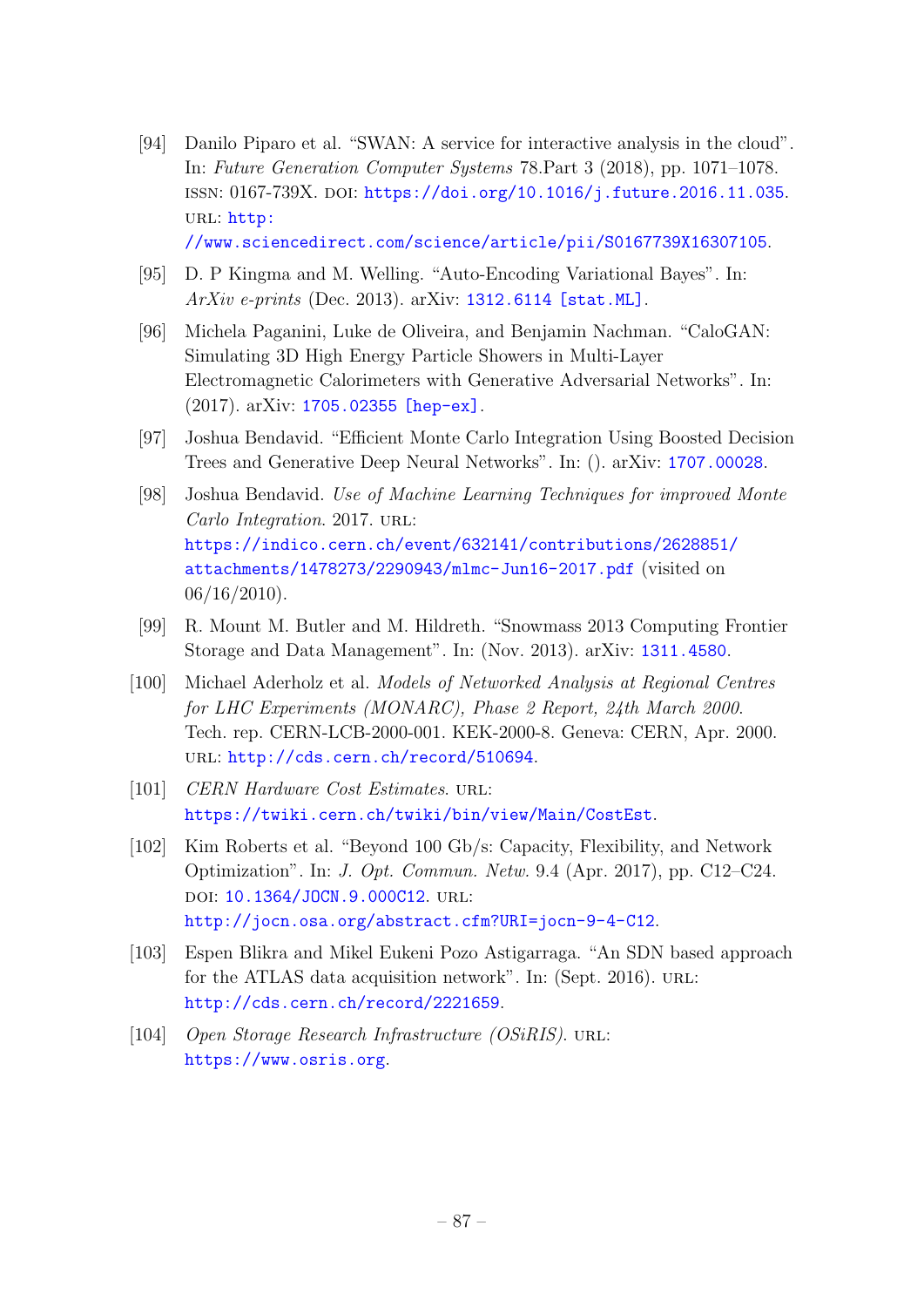- [105] I Bird. The Challenges of Big (Science) Data. URL: [https://indico.cern.ch/event/466934/contributions/2524828/](https://indico.cern.ch/event/466934/contributions/2524828/attachments/1490181/2315978/BigDataChallenges-EPS-Venice-080717.pdf) [attachments/1490181/2315978/BigDataChallenges-EPS-Venice-](https://indico.cern.ch/event/466934/contributions/2524828/attachments/1490181/2315978/BigDataChallenges-EPS-Venice-080717.pdf)[080717.pdf](https://indico.cern.ch/event/466934/contributions/2524828/attachments/1490181/2315978/BigDataChallenges-EPS-Venice-080717.pdf).
- [106] Systems Performance and Cost Modeling Working Group. url: [https://](https://twiki.cern.ch/twiki/bin/view/LCG/WLCGSystemsPerformanceModeling) [twiki.cern.ch/twiki/bin/view/LCG/WLCGSystemsPerformanceModeling](https://twiki.cern.ch/twiki/bin/view/LCG/WLCGSystemsPerformanceModeling).
- [107] WLCG Data Organization Management Access Evolution Project. URL: <https://twiki.cern.ch/twiki/bin/view/LCG/DomaActivities>.
- [108] G. Barrand et al. "GAUDI A software architecture and framework for building HEP data processing applications". In: Comput. Phys. Commun. 140 (2001), pp. 45–55. doi: [10.1016/S0010-4655\(01\)00254-5](http://dx.doi.org/10.1016/S0010-4655(01)00254-5).
- [109] G. L. Bayatian et al. CMS Physics: Technical Design Report Volume 1: Detector Performance and Software. Technical Design Report CMS. Geneva: CERN, 2006. url: <http://cds.cern.ch/record/922757>.
- [110] C. Green et al. "The Art Framework". In: *J. Phys. Conf. Ser.* 396 (2012), p. 022020. doi: [10.1088/1742-6596/396/2/022020](http://dx.doi.org/10.1088/1742-6596/396/2/022020).
- [111] Andreas Moll. "The Software Framework of the Belle II Experiment". In: Journal of Physics: Conference Series 331.3 (2011), p. 032024. URL: <http://stacks.iop.org/1742-6596/331/i=3/a=032024>.
- [112] F. Gaede. "Marlin and LCCD: Software tools for the ILC". In: Nucl. *Instrum. Meth.* A559 (2006), pp. 177–180. DOI: [10.1016/j.nima.2005.11.138](http://dx.doi.org/10.1016/j.nima.2005.11.138).
- [113] P Buncic, M Krzewicki, and P Vande Vyvre. Technical Design Report for the Upgrade of the Online-Offline Computing System. Tech. rep. CERN-LHCC-2015-006. ALICE-TDR-019. Apr. 2015. url: <https://cds.cern.ch/record/2011297>.
- [114] C. D. Jones et al. "Using the CMS Threaded Framework In A Production Environment". In: *J. Phys. Conf. Ser.* 664.7 (2015), p. 072026. DOI: [10.1088/1742-6596/664/7/072026](http://dx.doi.org/10.1088/1742-6596/664/7/072026).
- [115] M. Clemencic et al. "Gaudi components for concurrency: Concurrency for existing and future experiments". In: *J. Phys. Conf. Ser.* 608.1 (2015), p. 012021. doi: [10.1088/1742-6596/608/1/012021](http://dx.doi.org/10.1088/1742-6596/608/1/012021).
- [116] Concurrency Forum. URL: <http://concurrency.web.cern.ch/>.
- [117] L. Wood. Implementing the Belle II Conditions Database using Industry-Standard Tools. Presented at ACAT conference. Aug. 2017. URL: [https://indico.cern.ch/event/567550/contributions/2686391/](https://indico.cern.ch/event/567550/contributions/2686391/attachments/1512060/2358335/ACAT_CondDB_release.pdf) [attachments/1512060/2358335/ACAT\\_CondDB\\_release.pdf](https://indico.cern.ch/event/567550/contributions/2686391/attachments/1512060/2358335/ACAT_CondDB_release.pdf).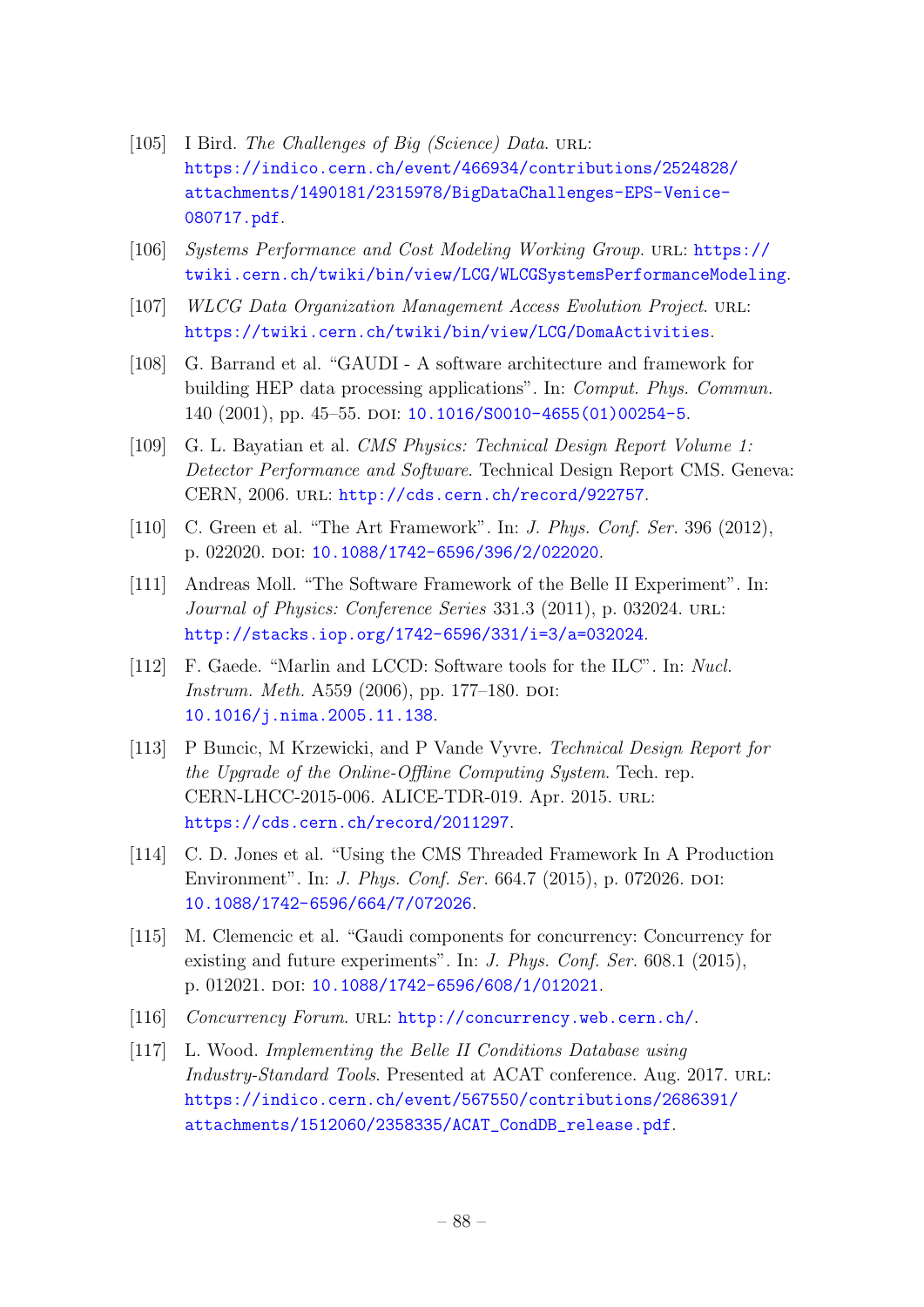- [118] P.J. Laycock. A Conditions Data Management System for HEP Experiments. url: <https://indico.cern.ch/event/567550/contributions/2627129/>.
- [119] Roland Sipos et al. "Functional tests of a prototype for the CMS-ATLAS common non-event data handling framework". In: Journal of Physics: Conference Series 898.4 (2017), p. 042047. url: <http://stacks.iop.org/1742-6596/898/i=4/a=042047>.
- [120] R. H. Creighton. Unity Ref: Unity 3D Game Development by Example Beginner's Guide. Packt Publishing, 2010.
- [121] Andrew Sanders. An Introduction to Unreal Engine 4. Natick, MA, USA: A. K. Peters, Ltd., 2016.
- [122] Riccardo Maria Bianchi, Joseph Boudreau, and Ilija Vukotic. "A new experiment-independent mechanism to persistify and serve the detector geometry of ATLAS". In: Journal of Physics: Conference Series 898.7 (2017), p. 072015. url: <http://stacks.iop.org/1742-6596/898/i=7/a=072015>.
- [123] Git. URL: <https://git-scm.com/>.
- [124] GitHub. URL: <https://github.com/>.
- [125] GitLab. URL: <https://about.gitlab.com/>.
- [126] CMake. URL: <https://cmake.org/>.
- [127] Sustainable Software Institute: In which journals should I publish my software? URL: [https://www.software.ac.uk/which-journals-should](https://www.software.ac.uk/which-journals-should-i-publish-my-software)[i-publish-my-software](https://www.software.ac.uk/which-journals-should-i-publish-my-software).
- [128] LHCb Starterkit. URL: <https://lhcb.github.io/starterkit/>.
- [129] H. Beck. The Junior Community in ALICE. Presented at EPS conference. July 2017. url: [https://indico.cern.ch/event/466934/contributions/](https://indico.cern.ch/event/466934/contributions/2589553/attachments/1489205/2314059/EPS-Juniors-v6.pdf) [2589553/attachments/1489205/2314059/EPS-Juniors-v6.pdf](https://indico.cern.ch/event/466934/contributions/2589553/attachments/1489205/2314059/EPS-Juniors-v6.pdf).
- [130] Software Carpentry. URL: <https://software-carpentry.org>.
- [131] Zenodo. URL: <https://zenodo.org>.
- [132] G. Eulisse and Lassi A. Tuura. "IgProf profiling tool". In: Computing in high energy physics and nuclear physics. Proceedings, Conference, CHEP'04, Interlaken, Switzerland, September 27-October 1, 2004. 2005, pp. 655–658. url: <http://doc.cern.ch/yellowrep/2005/2005-002/p655.pdf>.
- [133] Data Preservation in HEP Project. URL: <https://hep-project-dphep-portal.web.cern.ch/>.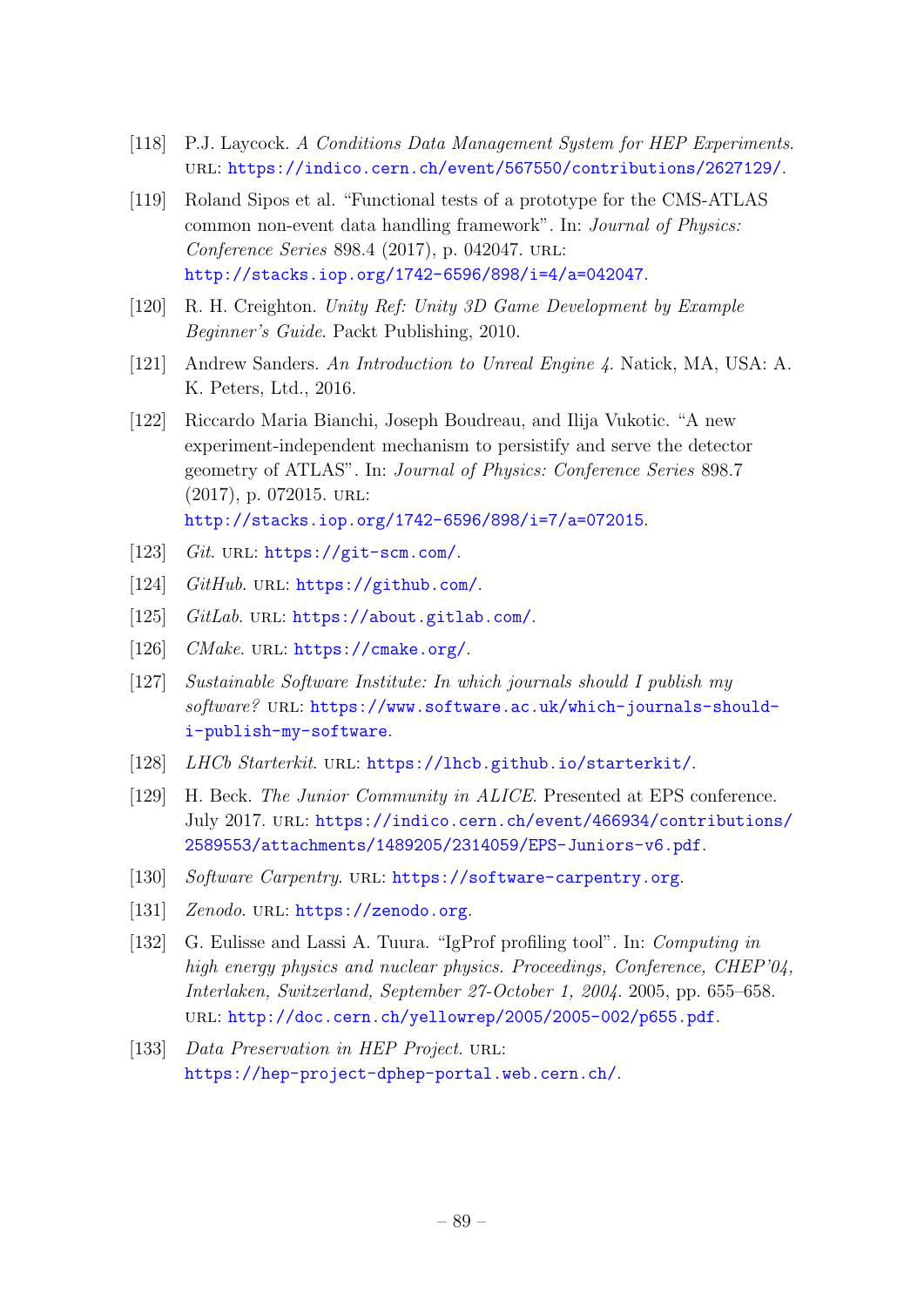- [134] Eamonn Maguire, Lukas Heinrich, and Graeme Watt. "HEPData: a repository for high energy physics data". In: J. Phys. Conf. Ser. 898.10 (2017), p. 102006. DOI: [10.1088/1742-6596/898/10/102006](http://dx.doi.org/10.1088/1742-6596/898/10/102006). arXiv: [1704.05473 \[hep-ex\]](http://arxiv.org/abs/1704.05473).
- [135] Claire Adam-Bourdarios et al. "The Higgs boson machine learning challenge". In: Proceedings of the NIPS 2014 Workshop on High-energy Physics and Machine Learning. Ed. by Glen Cowan et al. Vol. 42. Proceedings of Machine Learning Research. Montreal, Canada: PMLR, Dec. 2015, pp. 19–55. url: <http://proceedings.mlr.press/v42/cowa14.html>.
- [136] The FAIR Guiding Principles for scientific data management and stewardship. URL: <https://www.nature.com/articles/sdata201618>.
- [137] CERN Open Data Portal. URL: <http://opendata.cern.ch/>.
- [138] CMS Open Data. URL: <http://opendata.cern.ch/research/CMS>.
- [139] ALICE OpenData. URL: <http://opendata.cern.ch/education/ALICE>.
- [140] ATLAS Data Access Policy. Tech. rep. ATL-CB-PUB-2015-001. Geneva: CERN, Mar. 2015. URL: <https://cds.cern.ch/record/2002139>.
- [141] Kyle Cranmer and Itay Yavin. RECAST: Extending the Impact of Existing Analyses. Tech. rep. arXiv:1010.2506. Comments: 13 pages, 4 figures. Oct. 2010. url: <http://cds.cern.ch/record/1299950>.
- [142] CERN Analysis Preservation Portal. URL: <https://analysispreservation.cern.ch>.
- [143] *DPHEP Update*. Presented in the Grid Deployment Board. Oct. 2017. URL: <https://indico.cern.ch/event/578991/>.
- [144] Jamie Shiers et al. CERN Services for Long Term Data Preservation. Tech. rep. CERN-IT-Note-2016-004. Geneva: CERN, July 2016. url: <https://cds.cern.ch/record/2195937>.
- [145] Fermilab HEPCloud. URL: <http://hepcloud.fnal.gov/>.
- [146] The Helix Nebula Science Cloud European Project. URL: <http://www.hnscicloud.eu/>.
- [147] European Grid Infrastructure Computer Security Incident Response Team. url: <https://csirt.egi.eu/>.
- [148] Research & Education Network Information Sharing and Analysis Center. url: <https://www.ren-isac.net>.
- [149] The Extreme Science and Engineering Discovery Environment. URL: <https://www.xsede.org>.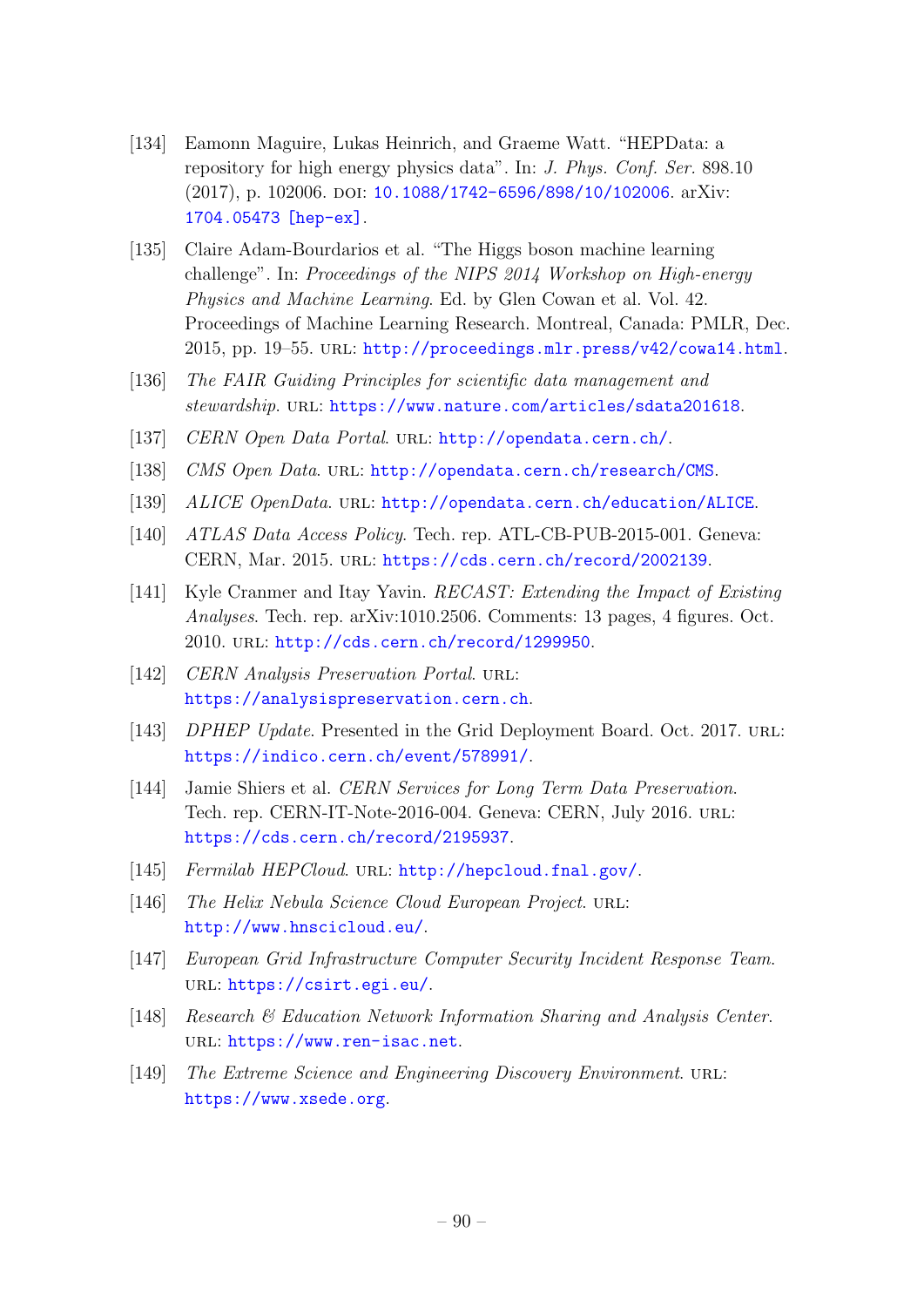- [150]  $eduGAIN$ . URL: [https:](https://www.geant.org/Services/Trust_identity_and_security/eduGAIN) [//www.geant.org/Services/Trust\\_identity\\_and\\_security/eduGAIN](https://www.geant.org/Services/Trust_identity_and_security/eduGAIN).
- [151] *OpenID Connect Federation 1.0.* URL: [https://openid.net/specs/openid-connect-federation-1\\_0.html](https://openid.net/specs/openid-connect-federation-1_0.html).
- [152] EGI Security Policy Group. URL: [https://wiki.egi.eu/wiki/Security\\_Policy\\_Group](https://wiki.egi.eu/wiki/Security_Policy_Group).
- [153] Security for Collaboration among Infrastructures. URL: <https://www.eugridpma.org/sci/>.
- [154] WLCG Working Group on Security Operations Centres. URL: [http://indico4.twgrid.org/indico/event/2/session/14/](http://indico4.twgrid.org/indico/event/2/session/14/contribution/16/material/slides/0.pdf) [contribution/16/material/slides/0.pdf](http://indico4.twgrid.org/indico/event/2/session/14/contribution/16/material/slides/0.pdf).
- [155] WISE Community. URL: <https://wise-community.org>.
- [156] Federated Identity Management for Research. URL: <https://fim4r.org>.
- [157] Authentication and Authorisation for Research and Collaboration project. url: <https://aarc-project.eu>.
- [158] The Research and Education Federations Group. URL: <https://refeds.org>.
- [159] The Security Incident Response Trust Framework for Federated Identity. url: <https://refeds.org/sirtfi>.
- [160] CERN School of Computing. URL: <https://csc.web.cern.ch/>.
- [161] INFN International School on: Architectures, tools and methodologies for developing efficient large scale scientific computing applications. URL: <https://web.infn.it/esc17/index.php>.
- [162] GridKA School. URL: <http://gridka-school.scc.kit.edu>.
- [163] The DIANA/HEP project. URL: <http://diana-hep.org/>.
- [164] Advanced Multi-Variate Analysis for New Physics Searches at the LHC. url: <https://amva4newphysics.wordpress.com/>.
- [165] WikiToLearn: a web-based collaborative tool to share knowledge. URL: <https://it.wikitolearn.org/>.
- [166] Stackoverflow. URL: <https://stackoverflow.com/>.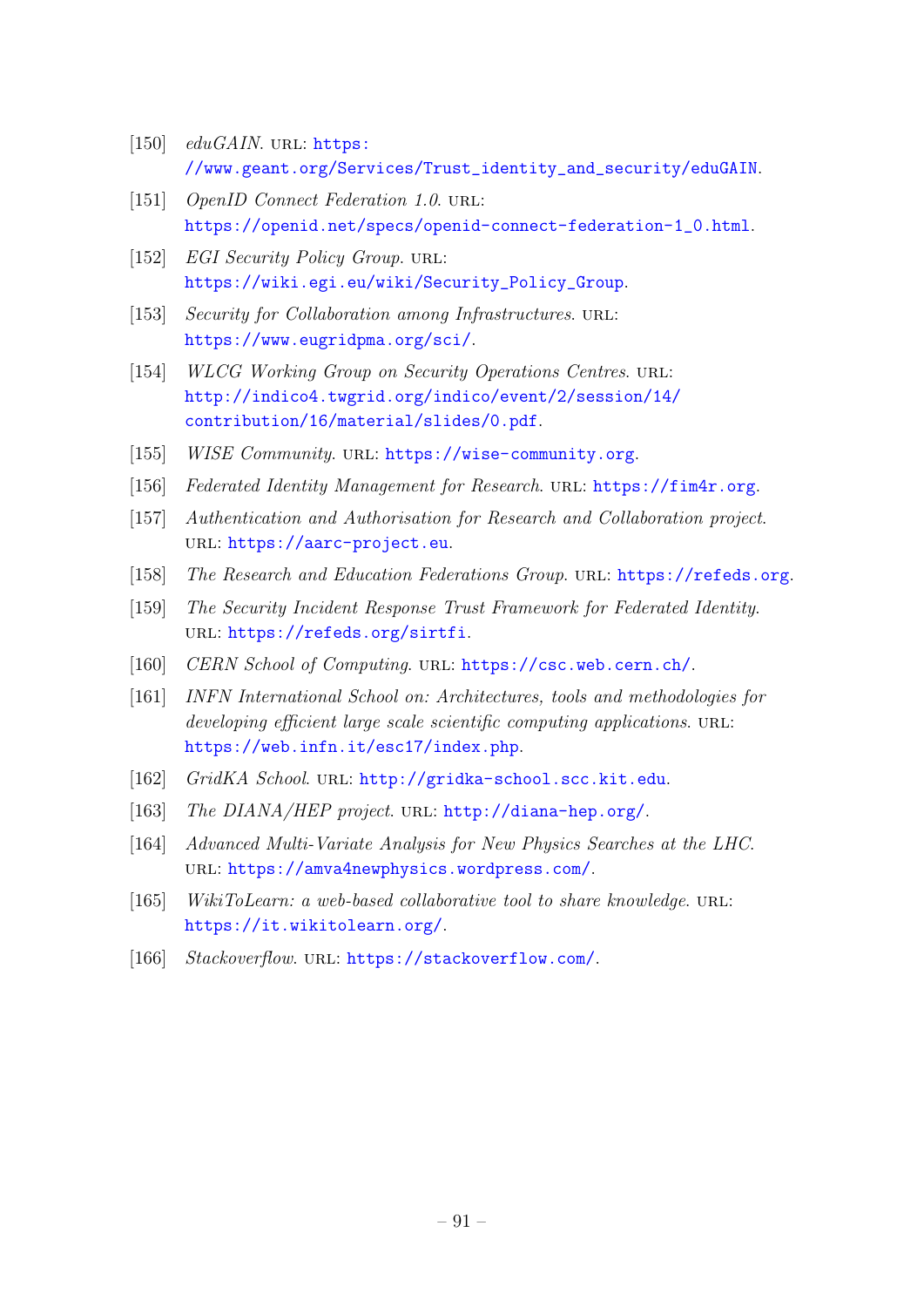## The HEP Software Foundation

Albrecht, Johannes<sup>69</sup>; Alves Jr, Antonio Augusto<sup>81</sup>; Amadio, Guilherme<sup>5</sup>; Andronico, Giuseppe<sup>27</sup>; Anh-Ky, Nguyen<sup>122</sup>; Aphecetche, Laurent<sup>66</sup>; Apostolakis, John<sup>5</sup>; Asai, Makoto<sup>63,p</sup>; Atzori, Luca<sup>5</sup>; Babik, Marian<sup>5</sup>; Bagliesi, Giuseppe<sup>32</sup>; Bandieramonte, Marilena<sup>5</sup>; Banerjee, Sunanda<sup>16,c</sup>; Barisits, Martin<sup>5</sup>; Bauerdick, Lothar A.T.<sup>16,c</sup>; Belforte, Stefano<sup>35</sup>; Benjamin, Douglas<sup>82</sup>; Bernius, Catrin<sup>63</sup>; Bhimji, Wahid<sup>46</sup>; Bianchi, Riccardo Maria<sup>105</sup>; Bird, Ian<sup>5</sup>; Biscarat, Catherine<sup>52</sup>; Blomer, Jakob<sup>5</sup>; Bloom, Kenneth<sup>97</sup>; Boccali, Tommaso<sup>32</sup>; Bockelman, Brian<sup>97</sup>; Bold, Tomasz<sup>43</sup>; Bonacorsi, Daniele<sup>25</sup>; Boveia, Antonio<sup>101</sup>; Bozzi, Concezio<sup>28</sup>; Bracko, Marko<sup>93,41</sup>; Britton, David<sup>86</sup>; Buckley, Andy<sup>86</sup>; Buncic, Predrag<sup>5,a</sup>; Calafiura, Paolo<sup>46</sup>; Campana, Simone<sup>5,a</sup>; Canal, Philippe<sup>16,c</sup>; Canali, Luca<sup>5</sup>; Carlino, Gianpaolo<sup>31</sup>; Castro, Nuno<sup>47,96,d</sup>; Cattaneo, Marco<sup>5</sup>; Cerminara, Gianluca<sup>5</sup>; Cervantes Villanueva, Javier<sup>5</sup>; Chang, Philip<sup>75</sup>; Chapman, John<sup>76</sup>; Chen, Gang<sup>23</sup>; Childers, Taylor<sup>1</sup>; Clarke, Peter<sup>83</sup>; Clemencic, Marco<sup>5</sup>; Cogneras, Eric<sup>50</sup>; Coles, Jeremy<sup>76</sup>; Collier, Ian<sup>61</sup>; Colling, David<sup>38</sup>; Corti, Gloria<sup>5</sup>; Cosmo, Gabriele<sup>5</sup>; Costanzo, Davide<sup>112</sup>; Couturier, Ben<sup>5</sup>; Cranmer, Kyle<sup>57</sup>; Cranshaw, Jack<sup>1</sup>; Cristella, Leonardo<sup>26</sup>; Crooks, David<sup>86</sup>; Crépé-Renaudin, Sabine<sup>52</sup>; Currie, Robert<sup>83</sup>; Dallmeier-Tiessen, Sünje<sup>5</sup>; De, Kaushik<sup>114</sup>; De Cian, Michel<sup>87</sup>; De Roeck, Albert<sup>5</sup>; Delgado Peris, Antonio<sup>7,9</sup>; Derue, Frédéric<sup>51</sup>; Di Girolamo, Alessandro<sup>5</sup>; Di Guida, Salvatore<sup>30</sup>; Dimitrov, Gancho<sup>5</sup>; Doglioni, Caterina<sup>91,h</sup>; Dotti, Andrea<sup>63,p</sup>; Duellmann, Dirk<sup>5</sup>; Duflot, Laurent<sup>45</sup>; Dykstra, Dave<sup>16,c</sup>; Dziedziniewicz-Wojcik, Katarzyna<sup>5</sup>; Dziurda, Agnieszka<sup>5</sup>; Egede, Ulrik<sup>38</sup>; Elmer, Peter<sup>106,a</sup>; Elmsheuser, Johannes<sup>2</sup>; Elvira, V. Daniel<sup>16,c</sup>; Eulisse, Giulio<sup>5</sup>; Farrell, Steven<sup>46</sup>; Ferber, Torben<sup>73</sup>; Filipcic, Andrej<sup>41</sup>; Fisk, Ian<sup>64</sup>; Fitzpatrick, Conor<sup>14</sup>; Flix, José<sup>59,7,g</sup>; Formica, Andrea<sup>39</sup>; Forti, Alessandra<sup>92</sup>; Franzoni, Giovanni<sup>5</sup>; Frost, James<sup>104</sup>; Fuess, Stu<sup>16,c</sup>; Gaede, Frank<sup>13</sup>; Ganis, Gerardo<sup>5</sup>; Gardner, Robert<sup>80</sup>; Garonne, Vincent<sup>102</sup>; Gellrich, Andreas<sup>13</sup>; Genser, Krzysztof<sup>16,c</sup>; George, Simon<sup>62</sup>; Geurts, Frank<sup>107</sup>; Gheata, Andrei<sup>5</sup>; Gheata, Mihaela<sup>5</sup>; Giacomini, Francesco<sup>9</sup>; Giagu, Stefano<sup>109,34</sup>; Giffels, Manuel<sup>42</sup>; Gingrich, Douglas<sup>70</sup>; Girone, Maria<sup>5</sup>; Gligorov, Vladimir V.<sup>51,b</sup>; Glushkov, Ivan<sup>114</sup>; Gohn, Wesley<sup>88</sup>; Gonzalez Lopez, Jose Benito<sup>5</sup>; González Caballero, Isidro<sup>103</sup>; González Fernández, Juan R.<sup>103</sup>; Govi, Giacomo<sup>16</sup>; Grandi, Claudio<sup>25</sup>; Grasland, Hadrien<sup>45</sup>; Gray, Heather<sup>46</sup>; Grillo, Lucia<sup>92</sup>; Guan, Wen<sup>119</sup>; Gutsche, Oliver<sup>16,c</sup>; Gyurjyan, Vardan<sup>40</sup>; Hanushevsky, Andrew<sup>63,p</sup>; Hariri, Farah<sup>5</sup>; Hartmann, Thomas<sup>13</sup>; Harvey, John<sup>5,a</sup>; Hauth, Thomas<sup>42</sup>; Hegner, Benedikt<sup>5,a</sup>; Heinemann, Beate<sup>13</sup>; Heinrich, Lukas<sup>57</sup>; Heiss, Andreas<sup>42</sup>; Hernández, José M.<sup>7,g</sup>; Hildreth, Michael<sup>99,f</sup>; Hodgkinson, Mark<sup>112</sup>; Hoeche, Stefan<sup>63,p</sup>; Holzman, Burt<sup>16,c</sup>; Hristov, Peter<sup>5</sup>; Huang, Xingtao<sup>111</sup>; Ivanchenko, Vladimir N.<sup>5,115</sup>; Ivanov, Todor<sup>113</sup>; Iven, Jan<sup>5</sup>; Jashal, Brij<sup>68</sup>; Jayatilaka, Bodhitha<sup>16,c</sup>; Jones, Roger<sup>89,a</sup>; Jouvin, Michel<sup>45,a</sup>; Jun, Soon Yung<sup>16,c</sup>; Kagan, Michael<sup>63,p</sup>; Kalderon, Charles William<sup>91</sup>; Kane, Meghan<sup>65</sup>; Karavakis, Edward<sup>5</sup>; Katz, Daniel S.<sup>79</sup>; Kcira,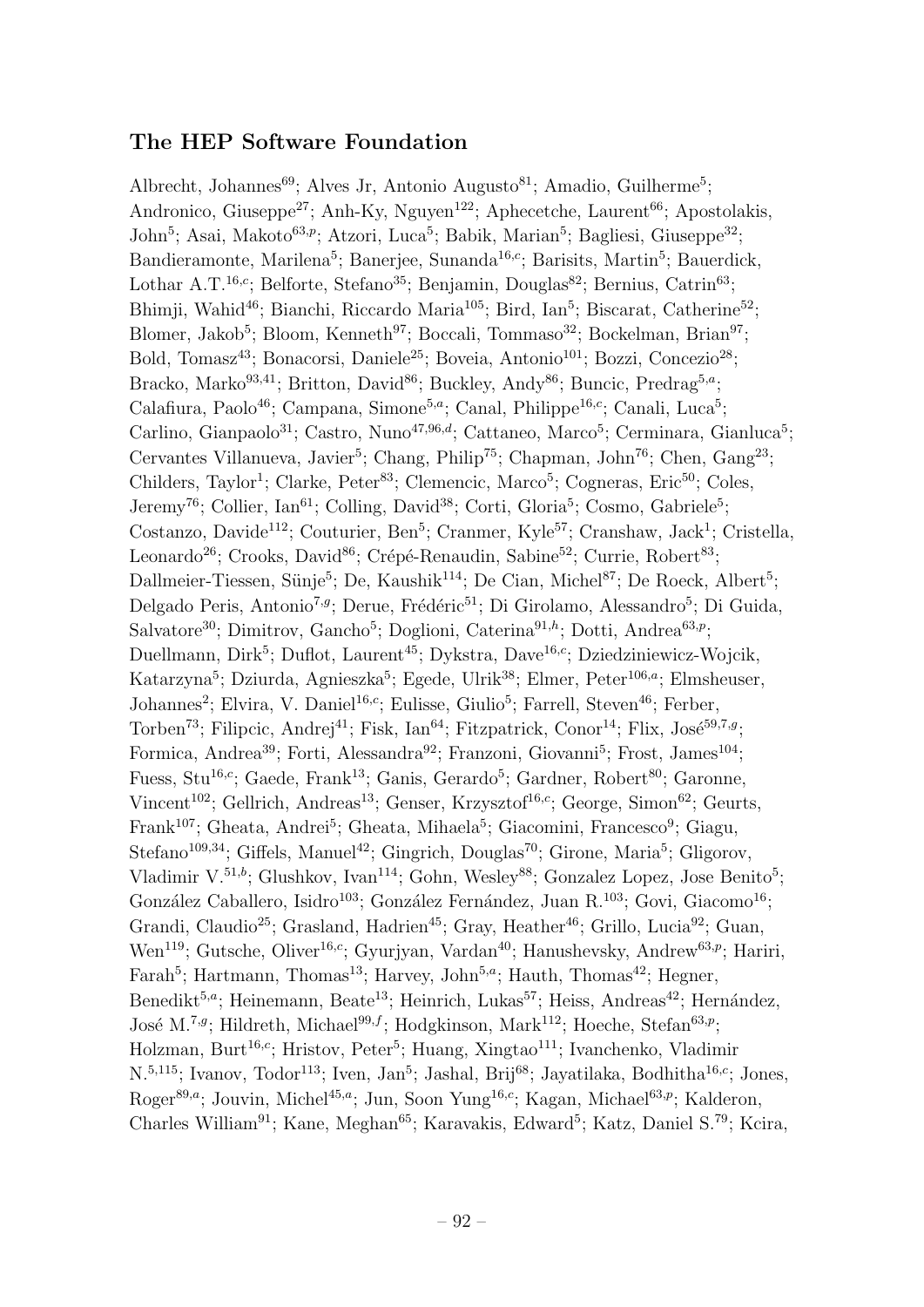Dorian<sup>11</sup>; Keeble, Oliver<sup>5</sup>; Kersevan, Borut Paul<sup>90</sup>; Kirby, Michael<sup>16,c</sup>; Klimentov, Alexei<sup>2</sup>; Klute, Markus<sup>94</sup>; Komarov, Ilya<sup>35,n</sup>; Konstantinov, Dmitri<sup>60</sup>; Koppenburg, Patrick<sup>56</sup>; Kowalkowski, Jim<sup>16,c</sup>; Kreczko, Luke<sup>72</sup>; Kuhr, Thomas<sup>49,a</sup>; Kutschke, Robert<sup>16,a,c</sup>; Kuznetsov, Valentin<sup>12</sup>; Lampl, Walter<sup>71</sup>; Lancon, Eric<sup>2</sup>; Lange, David<sup>106,a</sup>; Lassnig, Mario<sup>5</sup>; Laycock, Paul<sup>5</sup>; Leggett, Charles<sup>46</sup>; Letts, James<sup>75</sup>; Lewendel, Birgit<sup>13</sup>; Li, Teng<sup>83</sup>; Lima, Guilherme<sup>16,c</sup>; Linacre, Jacob<sup>61,m</sup>; Linden, Tomas<sup>18</sup>; Livny, Miron<sup>6</sup>; Lo Presti, Giuseppe<sup>5</sup>; Lopienski, Sebastian<sup>5</sup>; Love, Peter<sup>89</sup>; Lyon, Adam<sup>16,c</sup>; Magini, Nicolò<sup>29</sup>; Marshall, Zachary L.<sup>46</sup>; Martelli, Edoardo<sup>5</sup>; Martin-Haugh, Stewart<sup>61</sup>; Mato, Pere<sup>5</sup>; Mazumdar, Kajari<sup>68</sup>; McCauley, Thomas<sup>99</sup>; McFayden, Josh<sup>5</sup>; McKee, Shawn<sup>95,1</sup>; McNab, Andrew<sup>92</sup>; Mehdiyev, Rashid<sup>78</sup>; Meinhard, Helge<sup>5</sup>; Menasce, Dario<sup>30,a</sup>; Mendez Lorenzo, Patricia<sup>5</sup>; Mete, Alaettin Serhan<sup>74</sup>; Michelotto, Michele<sup>33</sup>; Mitrevski, Jovan<sup>49</sup>; Moneta, Lorenzo<sup>5</sup>; Morgan, Ben<sup>118</sup>; Mount, Richard<sup>63,p</sup>; Moyse, Edward<sup>94</sup>; Murray, Sean<sup>77,10</sup>; Nairz, Armin<sup>5</sup>; Neubauer, Mark S.<sup>79,a,k</sup>; Norman, Andrew<sup>16,c</sup>; Novaes, Sérgio<sup>108</sup>; Novak, Mihaly<sup>5</sup>; Oyanguren, Arantza<sup>22</sup>; Ozturk, Nurcan<sup>114</sup>; Pacheco Pages, Andres<sup>59,20,j</sup>; Paganini, Michela<sup>120</sup>; Pansanel, Jerome<sup>37</sup>; Pascuzzi, Vincent R.<sup>116</sup>; Patrick, Glenn<sup>61</sup>; Pearce, Alex<sup>5</sup>; Pearson, Ben<sup>54</sup>; Pedro, Kevin<sup>16,c</sup>; Perdue, Gabriel<sup>16,c</sup>; Perez-Calero Yzquierdo, Antonio<sup>59,7,9</sup>; Perrozzi, Luca<sup>15</sup>; Petersen, Troels<sup>55</sup>; Petric, Marko<sup>5</sup>; Petzold, Andreas<sup>42</sup>; Piedra, Jónatan<sup>21</sup>; Piilonen, Leo<sup>123,*i*</sup>; Piparo, Danilo<sup>5</sup>; Pivarski, Jim<sup>106</sup>; Pokorski, Witold<sup>5</sup>; Polci, Francesco<sup>51</sup>; Potamianos, Karolos<sup>13</sup>; Psihas, Fernanda<sup>24</sup>; Puig Navarro, Albert<sup>121</sup>; Quast, Günter<sup>42</sup>; Raven, Gerhard<sup>56,124</sup>; Reuter, Jürgen<sup>13</sup>; Ribon, Alberto<sup>5</sup>; Rinaldi, Lorenzo<sup>25</sup>; Ritter, Martin<sup>49</sup>; Robinson, James<sup>13</sup>; Rodrigues, Eduardo<sup>81,a,e</sup>; Roiser, Stefan<sup>5,a</sup>; Rousseau, David<sup>45</sup>; Roy, Gareth<sup>86</sup>; Rybkine, Grigori<sup>45</sup>; Sailer, Andre<sup>5</sup>; Sakuma, Tai<sup>72</sup>; Santana, Renato<sup>3</sup>; Sartirana, Andrea<sup>48</sup>; Schellman, Heidi<sup>58</sup>; Schovancová, Jaroslava<sup>5</sup>; Schramm, Steven<sup>85</sup>; Schulz, Markus<sup>5</sup>; Sciabà, Andrea<sup>5</sup>; Seidel, Sally<sup>98</sup>; Sekmen, Sezen<sup>44</sup>; Serfon, Cedric<sup>102</sup>; Severini, Horst<sup>100</sup>; Sexton-Kennedy, Elizabeth<sup>16,a,c</sup>; Seymour, Michael<sup>92</sup>; Sgalaberna, Davide<sup>5</sup>; Shapoval, Illya<sup>46</sup>; Shiers, Jamie<sup>5</sup>; Shiu, Jing-Ge<sup>67</sup>; Short, Hannah<sup>5</sup>; Siroli, Gian Piero<sup>25</sup>; Skipsey, Sam<sup>86</sup>; Smith, Tim<sup>5</sup>; Snyder, Scott<sup>2</sup>; Sokoloff, Michael D.<sup>81,a</sup>; Spentzouris, Panagiotis<sup>16,c</sup>; Stadie, Hartmut<sup>17</sup>; Stark, Giordon<sup>80</sup>; Stewart, Gordon<sup>86</sup>; Stewart, Graeme A.<sup>5,a</sup>; Sánchez, Arturo<sup>117,19</sup>;  $Sánchez-Hernández, Alberto<sup>8,0</sup>; Taffard, Anyes<sup>74</sup>; Tamponi, Umberto<sup>36</sup>; Templon,$ Jeff<sup>56</sup>; Tenaglia, Giacomo<sup>5</sup>; Tsulaia, Vakhtang<sup>46</sup>; Tunnell, Christopher<sup>80</sup>; Vaandering, Eric<sup>16,c</sup>; Valassi, Andrea<sup>5</sup>; Vallecorsa, Sofia<sup>84</sup>; Valsan, Liviu<sup>5</sup>; Van Gemmeren, Peter<sup>1</sup>; Vernet, Renaud<sup>4</sup>; Viren, Brett<sup>2</sup>; Vlimant, Jean-Roch<sup>11,a</sup>; Voss, Christian<sup>13</sup>; Votava, Margaret<sup>16,c</sup>; Vuosalo, Carl<sup>119</sup>; Vázquez Sierra, Carlos<sup>56</sup>; Wartel, Romain<sup>5</sup>; Watts, Gordon T.<sup>110</sup>; Wenaus, Torre<sup>2</sup>; Wenzel, Sandro<sup>5</sup>; Williams, Mike<sup>53</sup>; Winklmeier, Frank<sup>58</sup>; Wissing, Christoph<sup>13</sup>; Wuerthwein, Frank<sup>75</sup>; Wynne, Benjamin<sup>83</sup>; Xiaomei, Zhang<sup>23</sup>; Yang, Wei<sup>63,p</sup>; Yazgan, Efe<sup>23</sup>

<sup>1</sup> High Energy Physics Division, Argonne National Laboratory, Argonne, IL, USA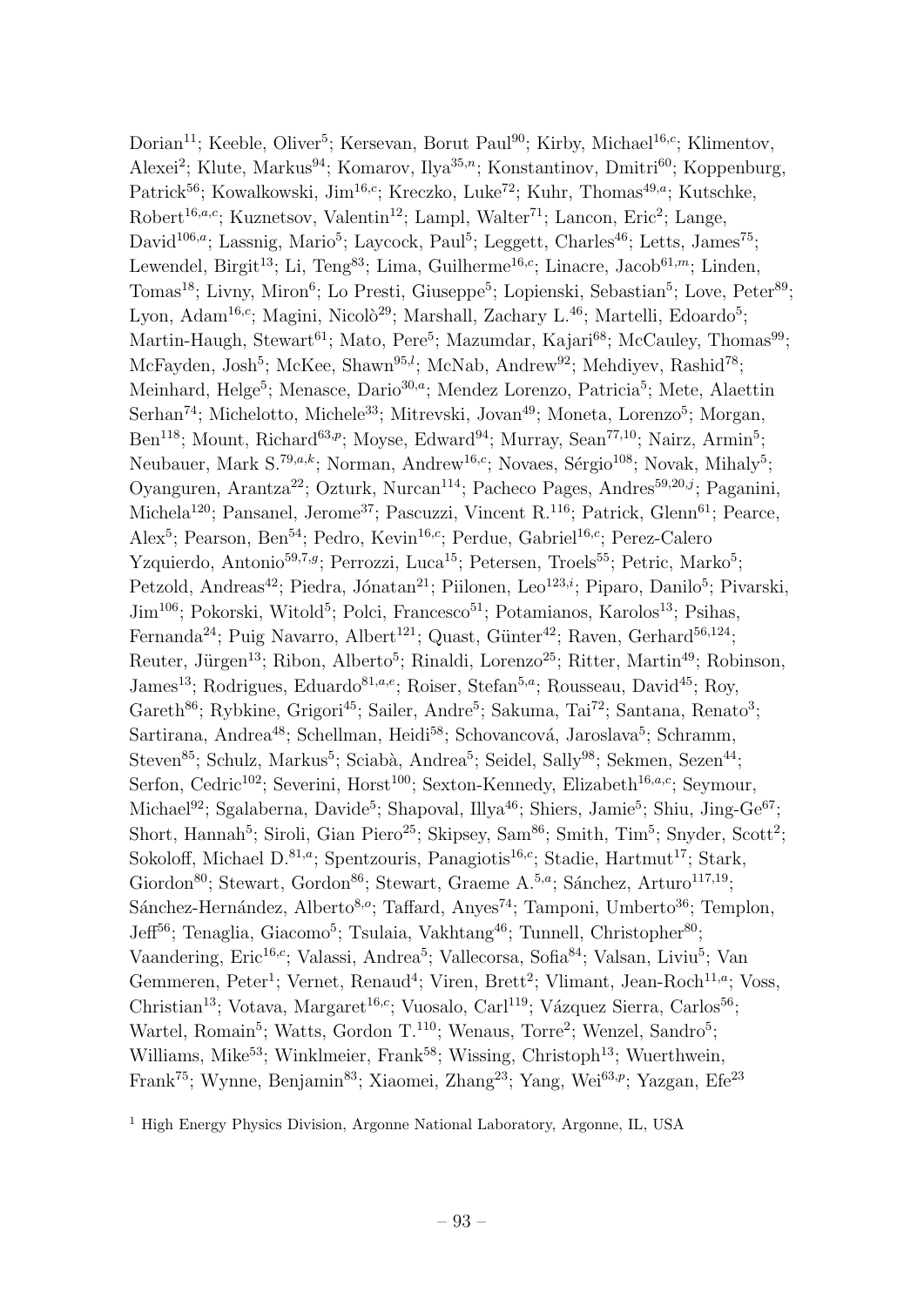- <sup>2</sup> Physics Department, Brookhaven National Laboratory, Upton, NY, USA
- <sup>3</sup> Centro Brasileiro de Pesquisas Físicas, Rio de Janeiro, Brazil
- <sup>4</sup> Centre de Calcul de l'IN2P3, Villeurbanne, Lyon, France
- <sup>5</sup> CERN, Geneva, Switzerland
- <sup>6</sup> Center for High Throughput Computing, Computer Sciences Department, University of
- Wisconsin-Madison, Madison, WI, USA

<sup>7</sup> Centro de Investigaciones Energéticas Medioambientales y Tecnológicas (CIEMAT), Madrid,

- Spain
- <sup>8</sup> Cinvestav, Mexico City, Mexico
- <sup>9</sup> Centro Nazionale Analisi Fotogrammi (CNAF), INFN, Bologna, Italy
- <sup>10</sup> Center for High Performance Computing, Cape Town, South Africa
- <sup>11</sup> California Institute of Technology, Pasadena, California, CA, USA
- <sup>12</sup> Cornell University, Ithaca, NY, USA
- <sup>13</sup> Deutsches Elektronen-Synchrotron, Hamburg, Germany
- $14$  Institute of Physics, École Polytechnique Fédérale de Lausanne (EPFL), Lausanne, Switzerland
- $15$  ETH Zürich Institute for Particle Physics and Astrophysics (IPA), Zürich, Switzerland
- <sup>16</sup> Fermi National Accelerator Laboratory, Batavia, IL, USA
- <sup>17</sup> University of Hamburg, Hamburg, Germany
- <sup>18</sup> Helsinki Institute of Physics, Helsinki, Finland
- <sup>19</sup> International Center for Theoretical Physics, Trieste, Italy
- <sup>20</sup> Institut de Física d'Altes Energies and Departament de Física de la Universitat Autònoma de Barcelona and ICREA, Barcelona, Spain
- <sup>21</sup> Instituto de Física de Cantabria (IFCA), CSIC-Universidad de Cantabria, Santander, Spain
- <sup>22</sup> Instituto de Física Corpuscular, Centro Mixto Universidad de Valencia CSIC, Valencia, Spain
- <sup>23</sup> Institute of High Energy Physics, Chinese Academy of Sciences, Beijing
- <sup>24</sup> Department of Physics, Indiana University, Bloomington, IN, USA
- <sup>25</sup> INFN Sezione di Bologna, Università di Bologna, Bologna, Italy
- <sup>26</sup> INFN Sezione di Bari, Università di Bari, Politecnico di Bari, Bari, Italy
- <sup>27</sup> INFN Sezione di Catania, Università di Catania, Catania, Italy
- $28$  Università e INFN, Ferrara, Ferrara, Italy
- <sup>29</sup> INFN Sezione di Genova, Genova, Italy
- <sup>30</sup> INFN Sezione di Milano-Bicocca, Milano, Italy
- <sup>31</sup> INFN Sezione di Napoli, Università di Napoli, Napoli, Italy
- <sup>32</sup> INFN Sezione di Pisa, Università di Pisa, Scuola Normale Superiore di Pisa, Pisa, Italy
- <sup>33</sup> INFN Sezione di Padova, Università di Padova b, Padova, Italy
- <sup>34</sup> INFN Sezione di Roma I, Università La Sapienza, Roma, Italy
- $35$  INFN Sezione di Trieste, Università di Trieste, Trieste, Italy
- <sup>36</sup> INFN Sezione di Torino, Torino, Italy
- <sup>37</sup> Université de Strasbourg, CNRS, IPHC UMR 7178, F-67000 Strasbourg, France
- <sup>38</sup> Imperial College London, London, United Kingdom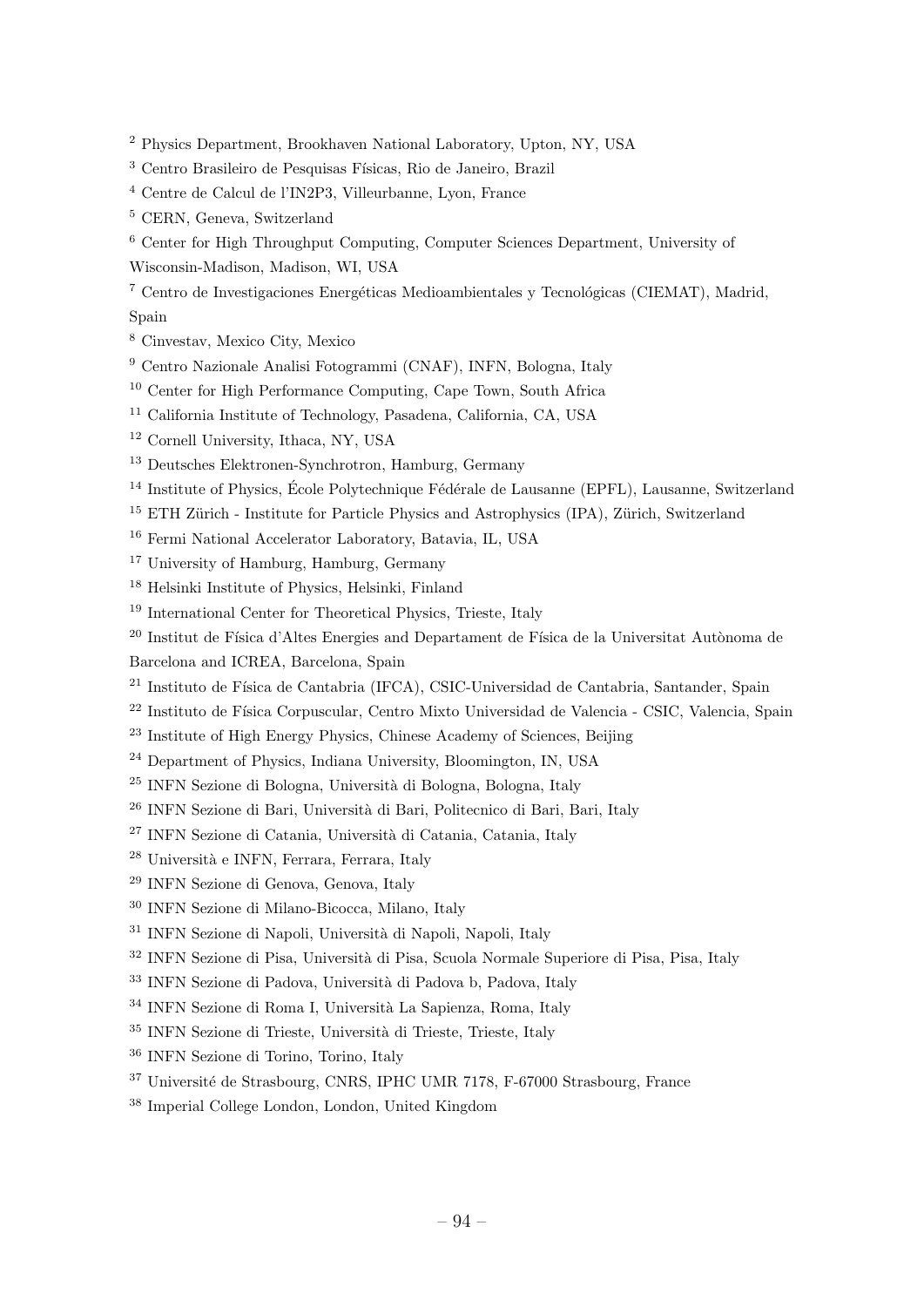<sup>39</sup> DSM/IRFU (Institut de Recherches sur les Lois Fondamentales de l'Univers), CEA Saclay (Commissariat `a l'Energie Atomique), Gif-sur-Yvette, France ´

<sup>40</sup> Thomas Jefferson National Accelerator Facility, Newport News, Virginia, VA, USA

<sup>41</sup> Jožef Stefan Institute, Ljubljana, Slovenia

<sup>42</sup> Karlsruhe Institute of Technology, Karlsruhe, Germany

<sup>43</sup> AGH University of Science and Technology, Faculty of Physics and Applied Computer Science, Krakow, Poland

<sup>44</sup> Kyungpook National University, Daegu, Republic of Korea

<sup>45</sup> LAL, Université Paris-Sud and CNRS/IN2P3, Orsay, France

<sup>46</sup> Lawrence Berkeley National Laboratory and University of California, Berkeley, CA, USA

<sup>47</sup> Laboratório de Instrumentação e Física Experimental de Partículas (LIP), Lisboa, Portugal

<sup>48</sup> Laboratoire Leprince-Ringuet, École Polytechnique, CNRS/IN2P3, Université Paris-Saclay, Palaiseau, France

<sup>49</sup> Fakultät für Physik, Ludwig-Maximilians-Universität München, München, Germany

 $50$  Laboratoire de Physique Corpusculaire, Clermont Université and Université Blaise Pascal and CNRS/IN2P3, Clermont-Ferrand, France

 $51$  Laboratoire de Physique Nucléaire et de Hautes Energies (LPNHE), Sorbonne Université,

Universit´e Paris Diderot, CNRS/IN2P3, Paris, France

<sup>52</sup> Laboratoire de Physique Subatomique et de Cosmologie, Université Joseph Fourier and

CNRS/IN2P3 and Institut National Polytechnique de Grenoble, Grenoble, France

<sup>53</sup> Massachusetts Institute of Technology, Cambridge, MA, USA

 $54$  Max-Planck-Institut für Physik (Werner-Heisenberg-Institut), München, Germany

<sup>55</sup> Niels Bohr Institute, University of Copenhagen, Kobenhavn, Denmark

<sup>56</sup> Nikhef National Institute for Subatomic Physics, Amsterdam, Netherlands

<sup>57</sup> Department of Physics, New York University, New York, NY, USA

<sup>58</sup> Center for High Energy Physics, University of Oregon, Eugene, OR, USA

<sup>59</sup> Port d'Informació Científica (PIC), Universitat Autònoma de Barcelona (UAB), Barcelona, Spain

<sup>60</sup> High Energy Physics (IHEP), Protvino, Russia

<sup>61</sup> STFC Rutherford Appleton Laboratory, Didcot, United Kingdom

<sup>62</sup> Department of Physics, Royal Holloway University of London, Surrey, United Kingdom

<sup>63</sup> SLAC National Accelerator Laboratory, Menlo Park, CA, USA

<sup>64</sup> Simons Foundation, New York, NY, USA

<sup>65</sup> SoundCloud, Berlin, Germany

<sup>66</sup> SUBATECH, IMT Atlantique, Université de Nantes, CNRS-IN2P3, Nantes, France

<sup>67</sup> National Taiwan University, Taipei, Taiwan

<sup>68</sup> Tata Institute of Fundamental Research, Mumbai, India

 $69$  Technische Universität Dortmund, Dortmund, Germany

<sup>70</sup> Department of Physics, University of Alberta, Edmonton, AB, Canada

<sup>71</sup> Department of Physics, University of Arizona, Tucson, AZ, USA

<sup>72</sup> H.H. Wills Physics Laboratory, University of Bristol, Bristol, United Kingdom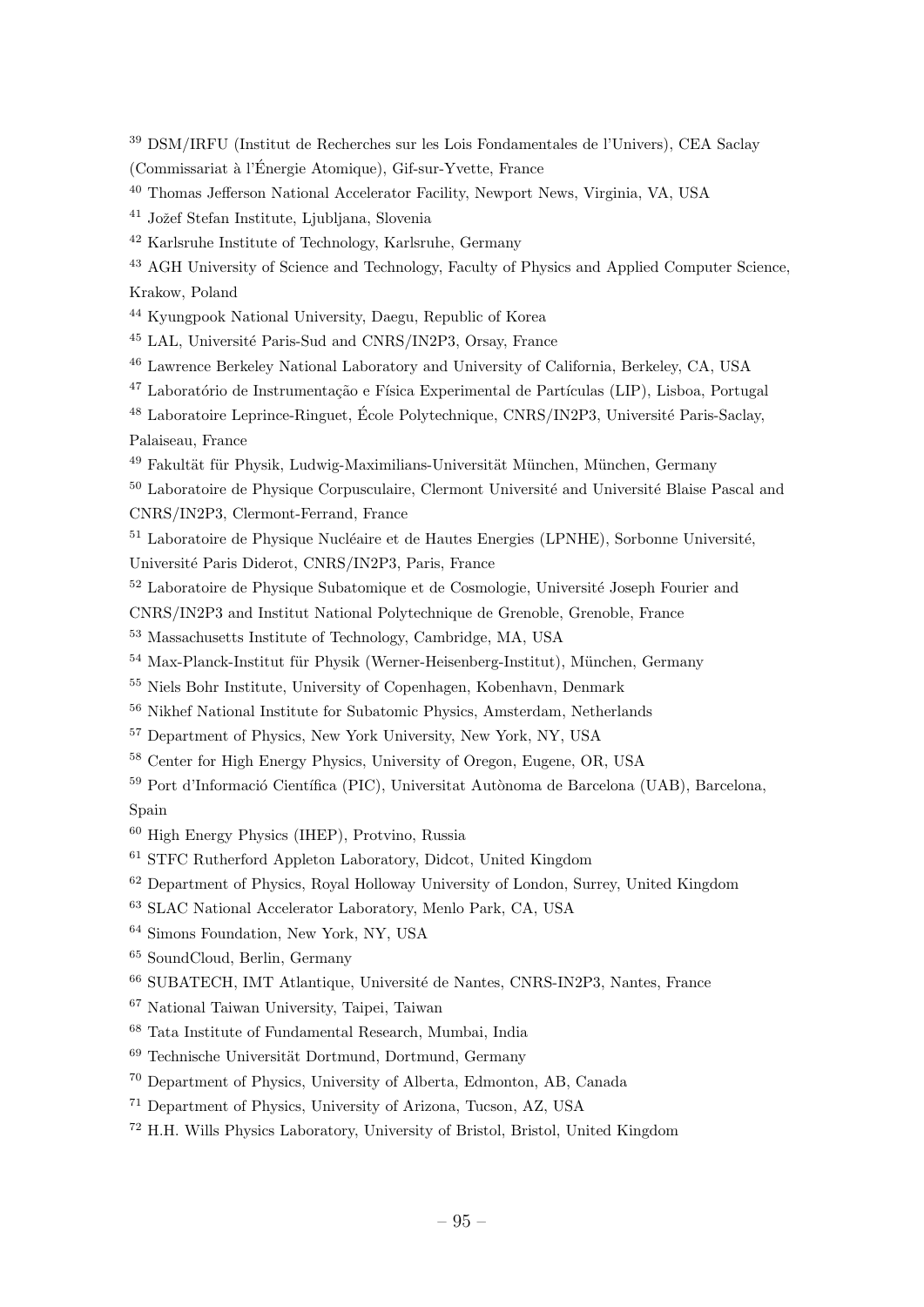- Department of Physics, University of British Columbia, Vancouver, BC, Canada
- Department of Physics and Astronomy, University of California Irvine, Irvine, CA, USA
- University of California, San Diego, La Jolla, CA, USA
- Cavendish Laboratory, University of Cambridge, Cambridge, United Kingdom
- Physics Department, University of Cape Town, Cape Town, South Africa
- Carleton University, Ottawa, ON, Canada
- University of Illinois Urbana-Champaign, Champaign, Illinois, IL, USA
- Enrico Fermi Institute, University of Chicago, Chicago, IL, USA
- University of Cincinnati, Cincinnati, OH, USA
- Department of Physics, Duke University, Durham, NC, USA
- SUPA School of Physics and Astronomy, University of Edinburgh, Edinburgh, United

#### Kingdom

- Gangneung-Wonju National University, South Korea
- <sup>85</sup> Section de Physique, Université de Genève, Geneva, Switzerland
- SUPA School of Physics and Astronomy, University of Glasgow, Glasgow, United Kingdom
- Physikalisches Institut, Ruprecht-Karls-Universitat Heidelberg, Heidelberg, Germany
- Department of Physics and Astronomy, University of Kentucky, Lexington, KY, USA
- Physics Department, Lancaster University, Lancaster, United Kingdom
- <sup>90</sup> Department of Physics, Jožef Stefan Institute and University of Liubliana, Liubliana, Slovenia
- Fysiska institutionen, Lunds Universitet, Lund, Sweden
- School of Physics and Astronomy, University of Manchester, Manchester, United Kingdom
- University of Maribor, Ljubljana, Slovenia
- Department of Physics, University of Massachusetts, Amherst, MA, USA
- Department of Physics, The University of Michigan, Ann Arbor, MI, USA
- <sup>96</sup> Departamento de Física, Universidade do Minho, Braga, Portugal
- University of Nebraska-Lincoln, Lincoln, NE, USA
- <sup>98</sup> Department of Physics and Astronomy, University of New Mexico, Albuquerque, NM, USA
- University of Notre Dame, Notre Dame, IN, USA
- Homer L. Dodge Department of Physics and Astronomy, University of Oklahoma, Norman, OK, USA
- The Ohio State University, Columbus, OH, USA
- Department of Physics, University of Oslo, Oslo, Norway
- Universidad de Oviedo, Oviedo, Spain
- Department of Physics, Oxford University, Oxford, UK
- Department of Physics and Astronomy, University of Pittsburgh, Pittsburgh, PA, USA
- Princeton University, Princeton, NJ, USA
- Rice University, Houston, TX, USA
- <sup>108</sup> Universidade Estadual Paulista, São Paulo, Brazil
- <sup>109</sup> Dipartimento di Fisica, Università La Sapienza, Roma, Italy
- University of Washington, Seattle, WA, USA
- School of Physics, Shandong University, Shandong, China